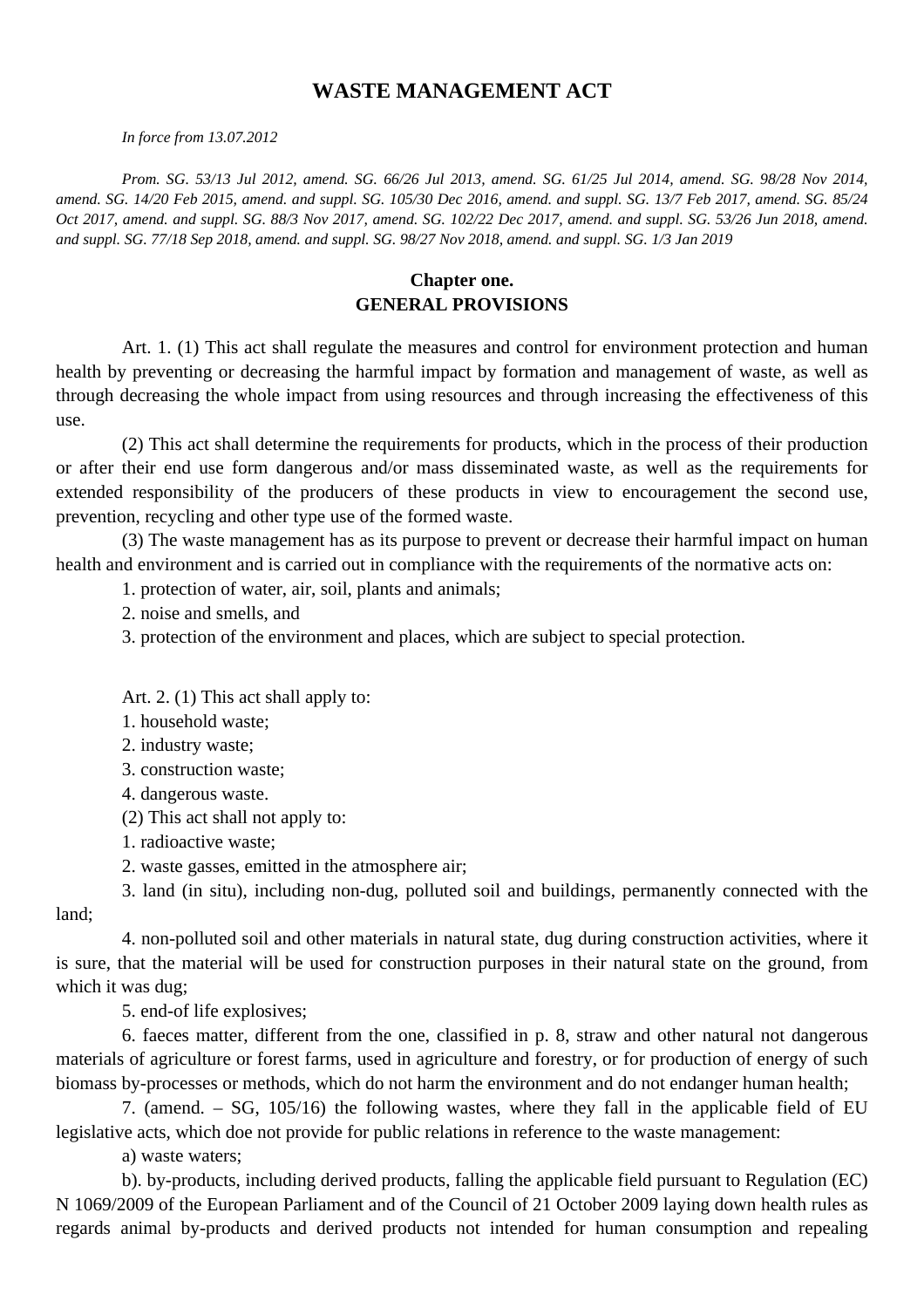Regulation (EC) No 1774/2002 (Animal by-products Regulation) (OJ, L 300/1 of 14 November 2009), called hereinafter "Regulation (EC) N 1069/2009", with exception of animal products, intended for incineration, landfill site or use in installation for biogas or compost;

c). corpses of dead, but not slaughtered animals, including such, which are killed, in order to stop dissemination of epizootic illnesses and which are disposed in compliance with Regulation (EC) N 1069/2009;

d). waste, obtained from research, production, processing and storage of mineral raw materials and during exploitation of quarries, falling the scope pursuant to the Underground National Resources Act;

8. (repealed – SG, 105/16)

9. (repealed – SG, 105/16)

10. (repealed – SG, 105/16)

11. residues, moved to surface waters I view to management of waters and water sites or prevention of floods or decreasing the results from floods or droughts, or re-cultivation of lands, if it has been proved that this does not contradict other acts and the residues do not have dangerous properties.

Art. 3. (1) Classification of waste shall be determined by an ordinance of the Minister of Environment and Water and the Minister of Health.

(2) (Suppl. – SG, 105/16) The classification pursuant to Para. 1 shall be done according to the list of waste, provided by Commission Decision 2000/532/EC of 3 May 2000, replacing Decision 94/3/EC establishing a list of waste pursuant to Art. 1(a) of Council Directive 75/442/EEC on waste and Council Decision 94/904/EC establishing a list of hazardous waste pursuant to Art. 1(4) of Council Directive 91/689/EEC on hazardous waste, called herinafter "Decision 2000/532/EC". The list of waste includes hazardous waste, accounts for the origin and composition of waste and where necessary – the limited admissible values for concentration of hazardous substances.

(3) The list of waste pursuant to Para. 2 shall be obligatory in relation to determination of waste, which must be considered as hazardous. Including a substance or object in the list means that it is a waste pursuant to all circumstances. Substance or object shall be considered as a waste only in cases it meets the definition pursuant to § 1, p. 17 of the Additional Provisions.

(4) Certain waste may be considered as hazardous even if it has not been included as hazardous in the list of waste in the cases, where it shows one or more of the properties, indicated in Annex No 3.

(5) Where there are doubtless evidences that a certain waste, included in the list of hazardous waste, does not show any of the properties, listed in Annex No 3, it may be considered as not hazardous.

(6) Re-classification of the hazardous waste as not hazardous shall not be carried out by dilution or mixing of waste in view to decreasing the initial concentrations of hazardous substances to levels pursuant to the limit admissible values for concentration of hazardous substances, determining the waste as hazardous.

(7) Taking samples and analyses of the composition and properties of waste in view to establishing the declared data and classification of waste shall be carried out by accredited laboratories.

Art. 4. (1) Substance or object, which are result of a production process, whose basic purpose is not their production, shall be by-product, and not waste in the meaning of § 1, p. 17 of the Additional Provision, if the following conditions are observed simultaneously:

1. their further use is clearly defined;

2. there is possibility for their direct use without special additional processing, which is different from the usual production practice;

3. they have been obtained as an inseparable part from the production process;

4. their further use is legal, i.e. they meet all applicable requirements to the products, the environment protection and human health, related to their concrete use and they will not lead to thorough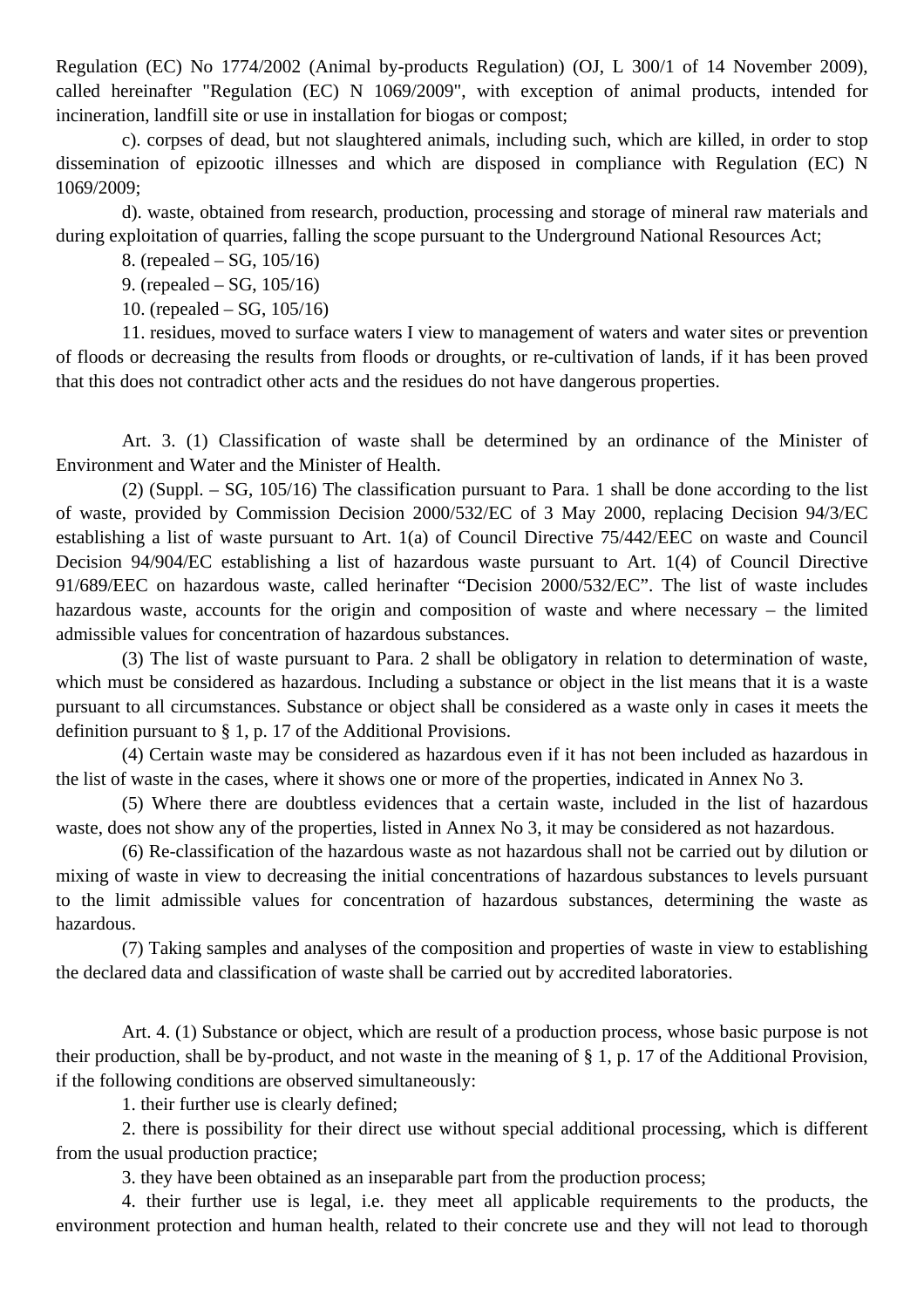hazardous impact on the environment and human health.

(2) (suppl. – SG, 105/16) Defining a certain substance or object as by-product shall be done by a motivated decision of the Minister of Environment and Water, or of an official, authorized by him for each case pursuant to criteria, defined by an act of the European Commission.

(3) (New – SG, 105/16) For issuance of a decision under Para. 2, the interested persons shall submit an application to the Minister of Environment and Waters, or to an official, authorized by him, to which evidences shall be attached, certifying fulfillment of one of the conditions under Para. 1.

(4) (New – SG, 105/16). The Minister of Environment and Waters or an official, authorized by him shall estimate the compliance of the information in the application and the attached documentation with the conditions of Para. 1 and if needed, shall require within 1 month term form the applicant provision of additional information for clarifying the facts and circumstances.

(5) (New – SG, 105/16). Within the term up to 2 months from receiving the application or provision of additional information under Para. 4, the Minister of Environment and Waters or an official, authorized by him shall pronounce with a grounded decision under Para, 2m containing conditions, measures and restrictions, or shall refuse with a grounded decision.

(6) (New – SG, 105/16). In case of a change in the circumstances, indicated in the application and the attached documentation under Para. 3, the applicant shall be obliged to notify in writing the Minister of Environment and Waters, or an official, authorized by him within 7 day term form occurrence of the change.

(7) ((New – SG, 105/16). The Minister of Environment and Waters or an official, authorized by him shall repeal the decision under Para. 2 or a repeated imposed property sanction with an enforced penal decree for failure to fulfill a condition in the decision.

(8) (New – SG, 105/16, suppl. - SG 77/18, in force from 01.01.2019) The decision under Para. 2, the refusal under Para. 5 and the decision for repeal under Para. 7 shall be appealed before the relevant administrative court under the Administrative – procedure Code. The appeal of the decision shall not stop its implementation.

Art. 5. (1) Certain waste cease to be waste in the meaning of § 1, p. 17 of the Additional provisions, where they have passed a process of recovery, including recycling and meet criteria, in conformity with the following conditions:

1. for recovery of the substance or object for specific purposes, a certain practice is available:

2. for the substance or object there is a market or demand;

3. the substance or object meet the technical requirements for the specific purposes and are in compliance with the normative requirements and standards, applicable to the products;

4. the recovery of the substance or object will not lead to hazardous impact on the environment or human health.

(2) (amend – SG, 105/16) Where the EU legislation does not provide obligatory criteria under Para. 1, certain wastes shall stop to be wastes in the cases, provided by the Ordinances under Art. 13, Para. 1 and Art. 43 or by an Ordinance of the Minister of Environment and Waters, where the relevant wastes are out of their scope.

(3) (new – SG, 105/2016) Specific national criteria for end of the waste may be provided by the Ordinances under Para. 2. The criteria shall include maximum admissible values for polluters and rules for accounting the hazardous impact of the substance or object on the environment.

(4) (prev. para. 3 - SG 105/16) A waste pursuant to Para. 1 shall be reported for fulfillment of the purposes for recovery and recycling, determined by this act, where the requirements for recycling or recovery have been met pursuant to this act and pursuant to the ordinances pursuant to Art. 13, Para. 1.

(5) (former Para. 4, amend. – SG, 105/2016) the Minister of Environment and Waters, or an official, authorized by him shall be national competent body on the application of the European Commission acts, adopted in compliance with Art. 6, Para. 2 of Directive 2008/98/EC of the European Parliament and of the Council of 19 November, 2008 on wastes and repealing certain Directives (OJ L 312/3 of 22 November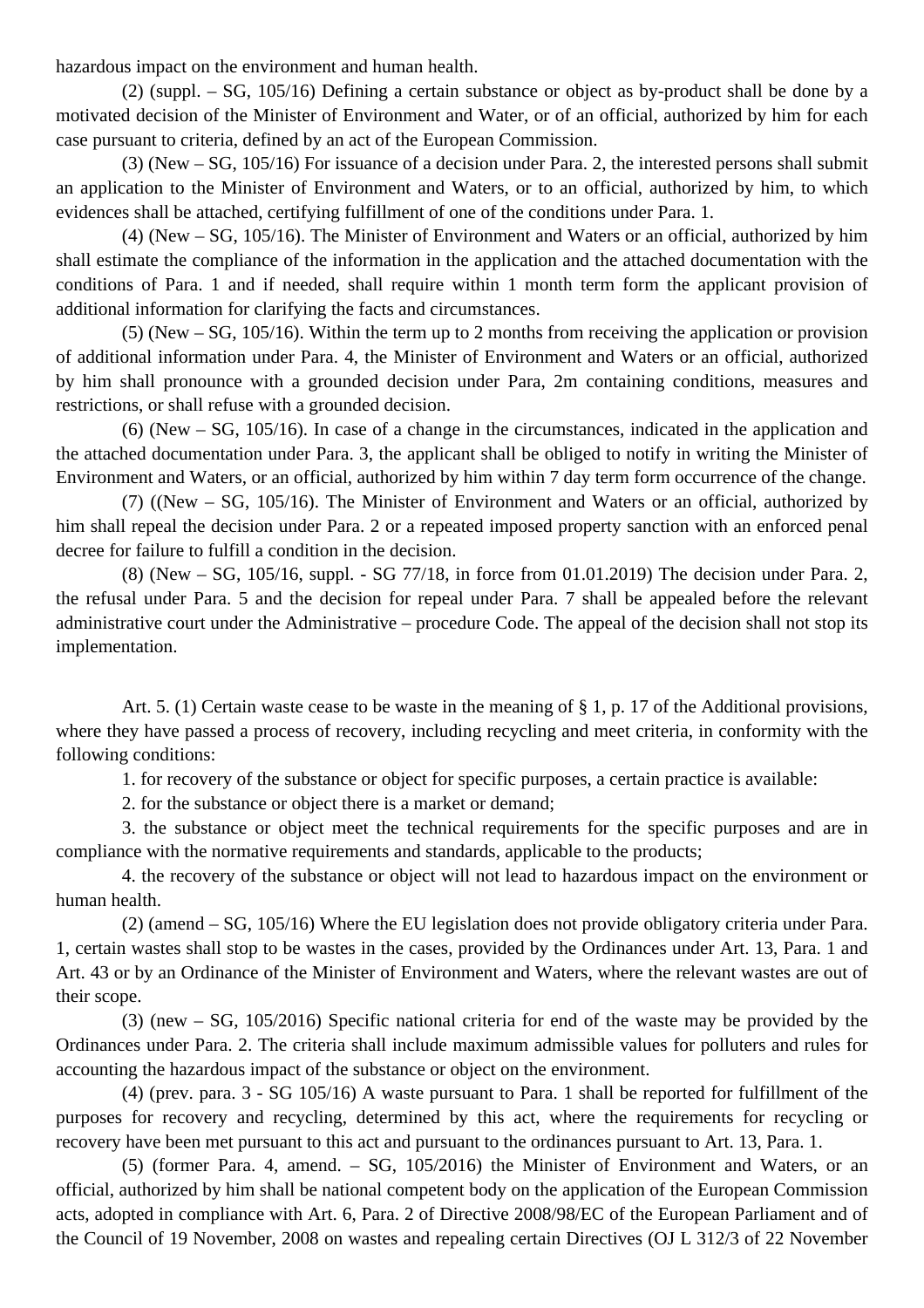2008) called hereinafter "Directive 2008/98/EC".

(6) (new – SG, 105/16) The Minister of Environment and Waters or an official, authorized by him shall have the right to access to the system for management of producers in the meaning of the European Commission acts, adopted in compliance with Art. 6, Para. 2 of Directive 2008/98/EC, which carry out activity on the territory of the Republic of Bulgaria.

Art. 6. (1)The competent bodies pursuant to this act and the persons during whose activity waste are formed and/or treated, shall apply the following priority hierarchy while managing waste:

1. preventing their formation;

2. preparation for second use;

3. recycling

4. other recovery, i.e. recovery for obtaining energy;

5. disposal.

(2) Deviation from the hierarchy pursuant to Para. 1 shall be admitted for specific flows of waste, where this is based on considerations, related to the life cycle of waste, related to the through impact of the formation and management of such waste.

(3) applying the hierarchy pursuant to Para. 1 the general principles shall be taken in consideration for environment protection, as precautious measures and sustainability, the technical realization and economic applicability, protection of resources, as well as the whole impact on the environment, human health economy and society in compliance with Art. 1, Para. 1 and 3.

Art. 6a. (new – SG, 105/16) The Minister of Environment and Waters , or an official, authorized by him shall be the competent body in the meaning of Regulation (EU) N 1257/2013 of the European Parliament and of the Council of 20 November 2013 and on recycling of ships and amending Regulation (EC) N 1013/2006 and Directive 2009/16/EC (OJ, L 330/1 of 10 December 2013) called hereinafter "Regulation (EU) N 1257/2013".

### **Chapter two. OBLIGATIONS AND RESPONSIBILITIES**

#### **Section I.**

### **Obligations of the Persons, Carrying out Activities with Waste**

Art. 7. (1) Persons, during whose activity waste are formed and the owners of waste treat them independently or provide them for gathering, shipment and treatment to persons, who have the right to carry out this activity in compliance with this act.

(2) Where the waste are sent for preparation before recovery or to be disposed, the responsibility of the initial producer or holder shall not fall out for carrying out the whole recovery or disposed.

(3) The cases and conditions for taking responsibility by the initial producer of the waste on the whole chain of their collection to their treating, as well as for shearing or transferring the responsibility among the persons, participating in the chain for collecting and treating, shall be determined by the ordinances pursuant to Art. 13, Para. 1 and Art. 43, without concerning Regulation (EC) No 1013/2006 of the European Parliament and of the Council of 14 June 2006 on shipments of waste, called hereinafter "Regulation (EC) N 1013/2006".

(4) Persons, who collect and ship waste shall send them for treating in appropriate installations, while observing the provisions of this act.

(5) The responsibility for organization and management of mass disseminated waste shall be taken by the producer of the product as a result of which use waste are formed, pursuant to the conditions of the act.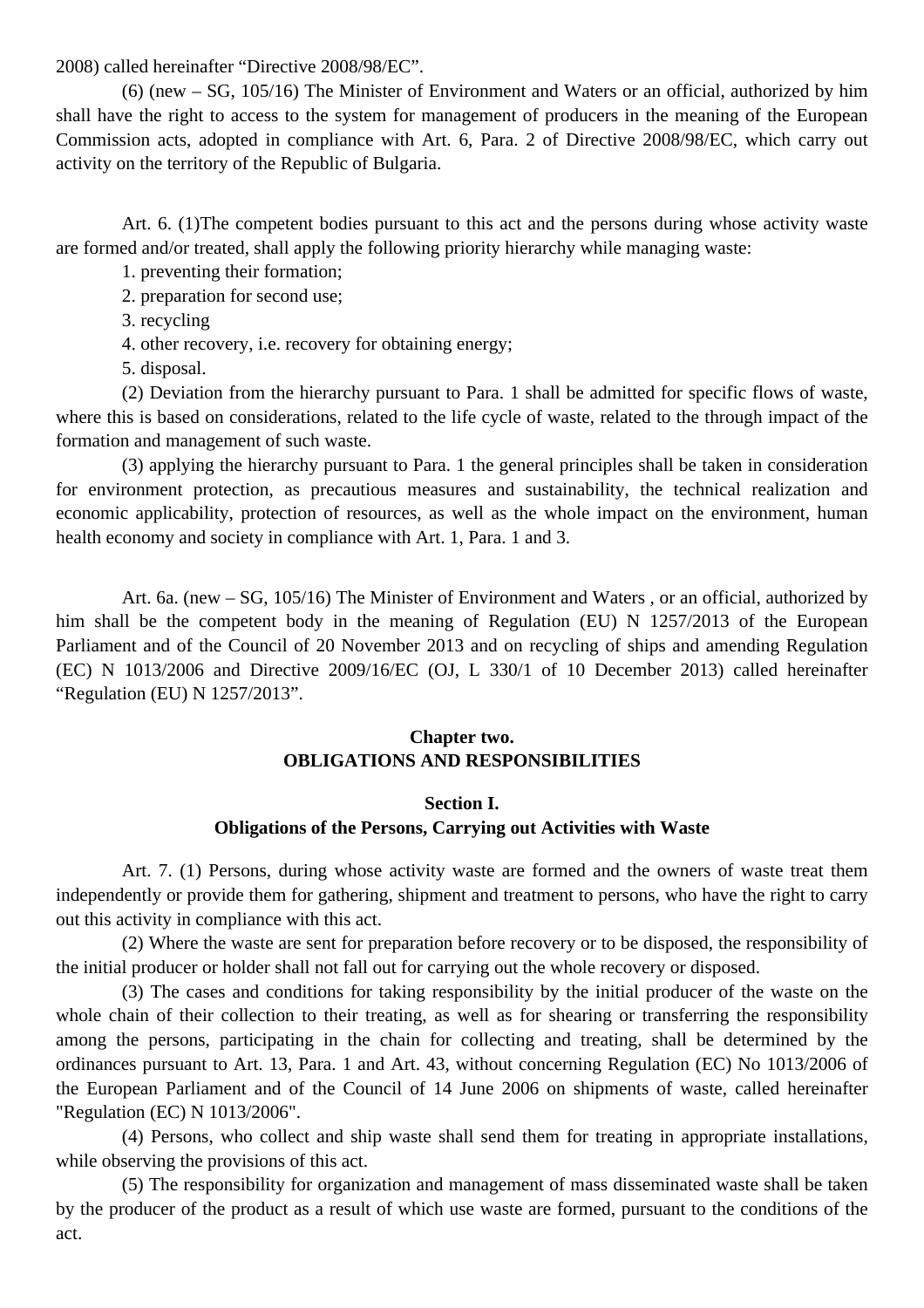Art. 8. (1) Sending and accepting industrial, construction and hazardous waste shall be carried out only on the basis of a written contract with person, possessing permit, complex permit or registration document pursuant to Art. 35 about the relevant activity and a ground for waste with the relevant code pursuant to the ordinance pursuant to Art. 3 for classification of waste.

(2) The possessors of waste shall be obliged:

1. to comply with the provisions for collection, shipments and treatment of waste;

2. to maintain in permanent order and normal action the facilities for treating waste;

3. to undertake all measures for not mixing:

a) hazardous waste with other hazardous waste or other waste, substances or materials; mixing includes also dilution of hazardous substances;

b) usable waste with non-usable waste;

4. to organize safe storage of waste, which cannot be treated in compliance with the requirements of this act on the territory of the Republic of Bulgaria;

5. if hazardous waste are available, a responsible person shall be appointed and their safe management shall be organized;

6. to keep accountability for the waste in a procedure determined by this act and the acts of secondary legislation for its implementation;

7. at the moment of a request to provide access of the control bodies to the facilities, in which waste are formed, to the facilities of storage and treatment of waste and to the documents on waste;

8. to provide instruction and periodical training of the staff, who work with hazardous waste;

9. to provide and realize the needed measures for non-dissemination of pollution after closure of the sites and activities, as well as of the installation or facilities for treating waste;

10. to provide the needed financial funds for:

a) implementation of the monitoring plan;

b) closure of the installation or the facilities for treating waste;

c) post-operative monitoring and control;

11. to notify the competent bodies about forthcoming change of the raw materials and the technological processes, which would lead to change of the quantity or type of the formed waste and their hazardous substances.

(3) Possessors of hazardous waste pursuant to Para. 2 may do mixing or waste, pursuant to the condition that:

1. the mixing activity is done by persons, who hold permit or complex permit pursuant to Art. 35;

2. the requirements pursuant to Art. 1, Para. 3 have been met and the hazardous impact of the waste management is not increased on human health and the environment, and

3. the mixing activity meets the best available techniques.

(4) Where the hazardous waste are mixed in a way, which contradicts the requirements of this act, separation shall be made, where this is possible and needed, pursuant to the criteria for technical and economic feasibility, while observing the requirements of Art. 1, Para. 3.

(5) For mixed waste, formed from households, the act requirement shall not apply on:

1. control of hazardous waste;

2. ban for mixing hazardous waste pursuant to Para. 2, p. 3, letter "a";

3. labeling of hazardous waste;

4. keeping documentation about hazardous waste pursuant to Chapter Four, Section I.

(6) This act provisions on labeling and documentation on hazardous waste shall not apply to separate fractions of hazardous waste, formed from households till their acceptance or collection, disposal or recovery by a person holding the relevant permit.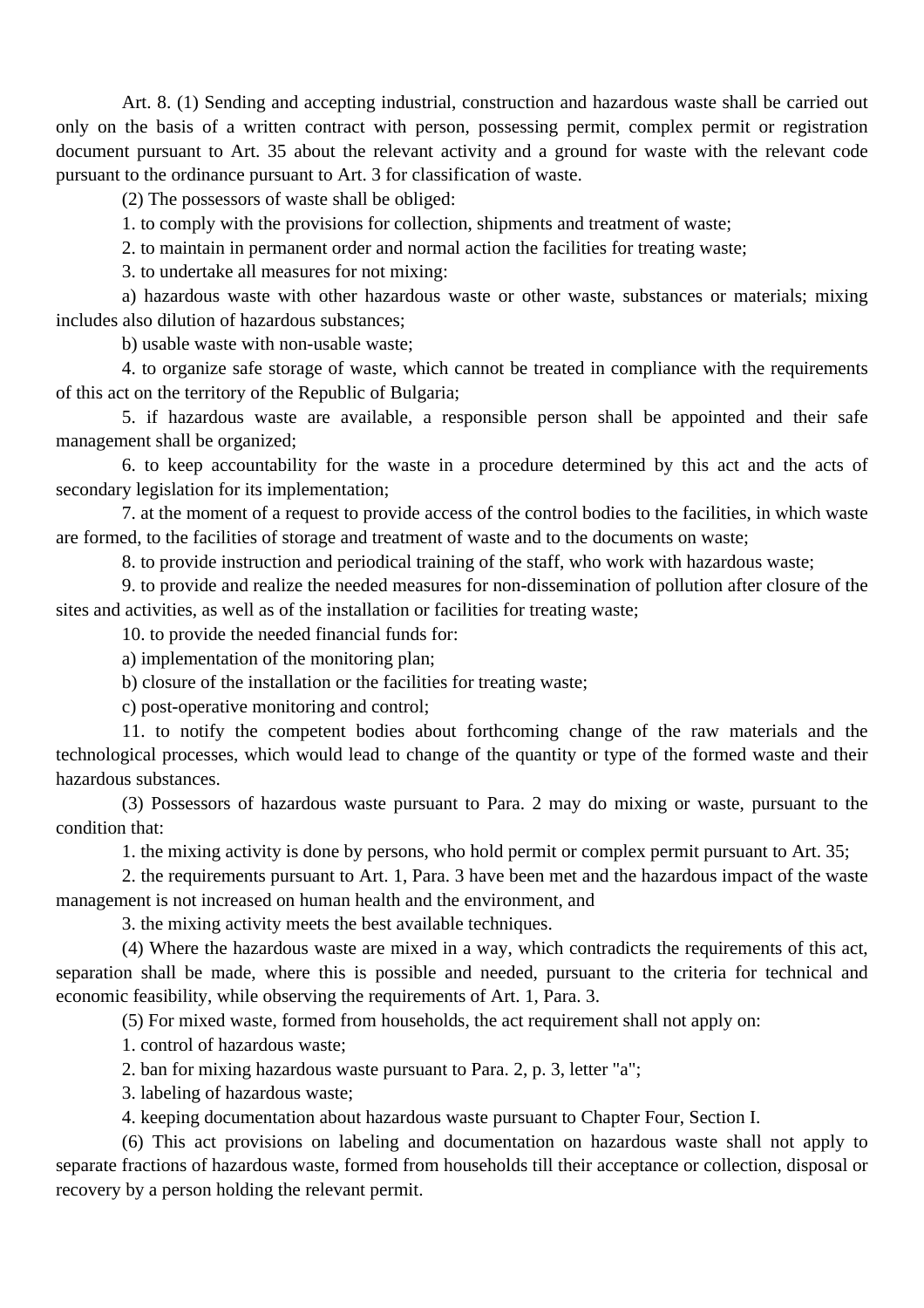Art. 9. (1)Bringing into exploitation constructions pursuant to the Spatial Development Act shall be prohibited without an available permit, complex permit or registration document pursuant to Art. 35 for activities with waste, where such is required.

(2) Bringing into exploitation pursuant to the procedure of the Spatial Development Act of landfills of hazardous and non-hazardous waste shall be prohibited without available of a certain size of guaranty for closure and post-exploitation care on the landfill grounds in compliance with Art. 60.

Art. 10. (1) The construction, destruction of legal buildings and facilities and voluntary removal of illegal buildings or unfit for use or constructions, endangering safety shall be proceeded in a way, providing follow up recovery, including recycling of the formed construction waste in compliance with the requirements of the ordinance pursuant to Art. 43, Para. 4.

(2) During construction, destruction of legal buildings and voluntary removal of illegal buildings or unfit for use of endangering safety buildings, the contracting authority shall take responsibility for the fulfillment of the purposes, related to the preparation for second use, recycling and other recovery of material of construction waste, pursuant to Art. 32, Para. 1.

(3) (In force from 14.07.2014) compulsory removal of illegal buildings or of unfit for use or endangering safety buildings shall be done by the owner or processor of the destruction selectively of different materials.

(4) The relevant municipality Mayor shall be responsible for the provision of the separate construction waste during compulsory removal of building, for recovery of the materials and for imposition of recycled construction materials, including for covering the costs for carrying out the activities of shipment and treatment.

(5) The costs for carrying out the activities of transportation and treatment of construction waste, formed as a result of compulsory removal of a building, shall be on the account of the person, who has made the illegal building or of the owner of the building or facilities. On the basis of an enforced order for removal of the building and a protocol for the made costs for the activities on shipment and recovery of the waste, the Mayor of the relevant municipality shall submit an application for issuance of an order for an immediate fulfillment for collecting of the taking from the obliged persons pursuant to Art. 417, p. 2 of the Civil Procedure Code.

(6) (In force from 14.07.2014) The contracting authority of public procurement for design and implementation of constructions, with the exception of removal of buildings, shall include in the conditions for selection of contractor and in the contracts for awarding obligations to the contractors for placing recycled construction materials pursuant to the requirements of the ordinance of art. 43, Para. 4.

(7) The produced products from recycled construction waste, which are placed on the market of the Republic of Bulgaria and are intended for permanent placement in the buildings or in parts of them shall provide the implementation of the basic requirements to the buildings on the basis of their exploitation indicators, determined in the technical specifications, as well as of the normative requirements for their recovery depending on the area of their application.

Art. 11. (1) (In force from 14.07.2014, amend. – SG, 105/16, amend. and suppl. - SG 13/17) The contracting authority of construction works in the meaning of § 5, p. 40 of the Additional Provisions of the Spatial Planning Act, with the exception of current repair works, and the contracting authority of removal of constructions, shall be responsible of drawing out a plan for management of construction wastes in the cases, determined by the Ordinance of art. 43, Para. 4. The plan shall be drawn up by a designer with the necessary designer's competence within the meaning of Art. 162, para. 1 of the Spatial Planning Act.

(2) (revoked – SG, 105/16)

(3) (revoked - SG 13/17)

(4) (amend. - SG 13/17) The plans for management of construction waste shall be approved by the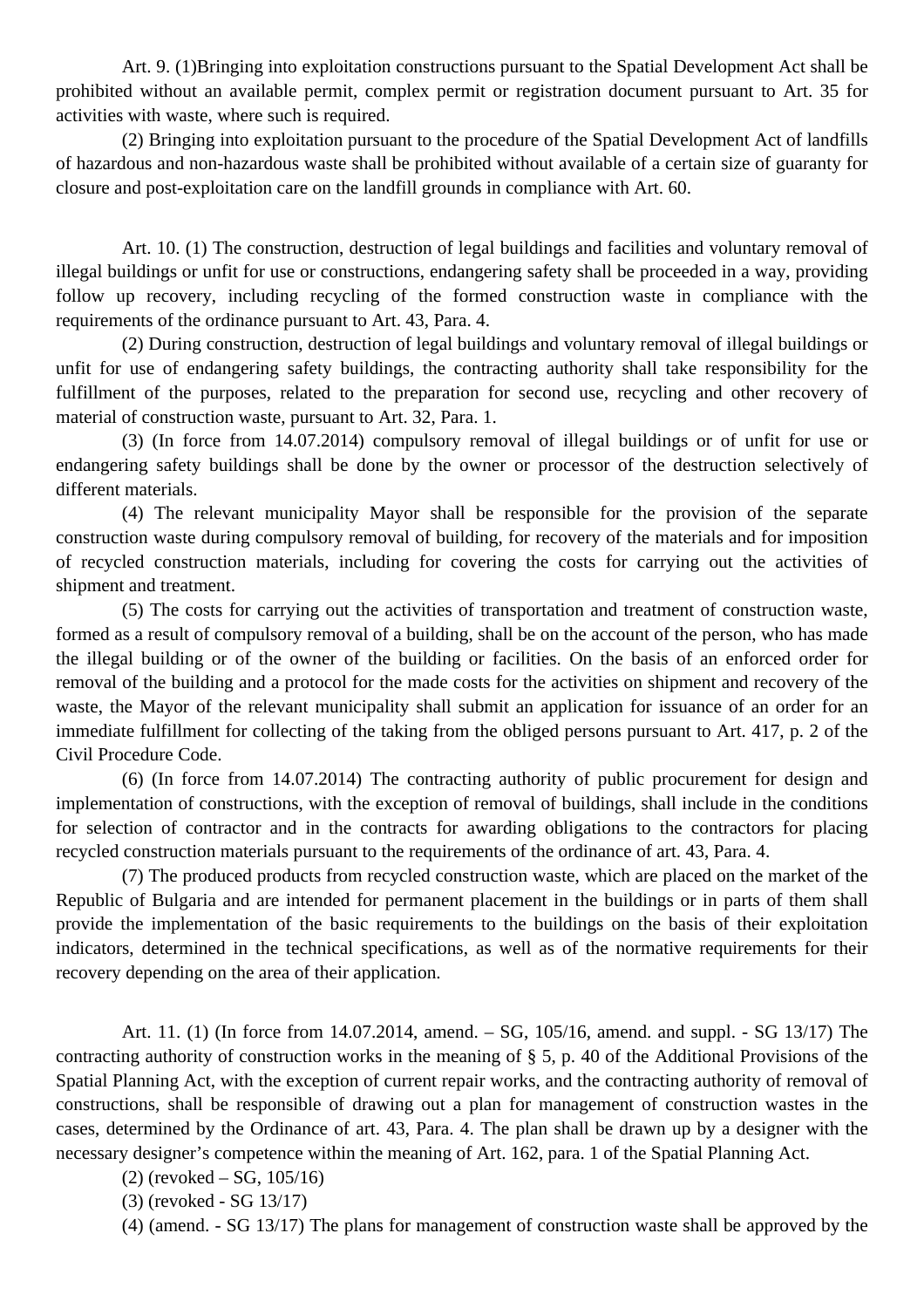mayor of the municipality or authority, authorized by him/her, at the request of the developer of the building after entering into force of the building permit and before the opening of the construction site and/or prior to the commencement of the activities on building or demolition of construction of the site under Para. 1.

(5) (amend. - SG 13/17) The competent authority under Para. 4 may require provision of additional information or removal of the incorrectness in case of incompliance with the requirements of the ordinance pursuant to Art. 43, Para. 4, by submitting a grounded opinion to the applicant not later than 14 days after receiving the plan.

(6) (amend. - SG 13/17) The municipality Mayor shall approve the plan for management of construction waste or shall refuse with motivation its approval within the term of 14 days after receiving the plan, or from removal of the incorrectness and/or provision of additional information.

(7) (new - SG 13/17) For constructions located in the territory of more than one municipality, the plans under Para. 1 shall be approved by the mayors of respective municipalities or authorities, authorized by them for the part of construction that takes place on their territory.

(8) (prev. para. 7 - SG 13/17, suppl. - SG 77/18, in force from 01.01.2019) The refusal for approval of the plan may be appealed before the relevant administrative court pursuant to the Administrative Procedure Code.

(9) (prev. para. 8 - SG 13/17) The approval of the plan for management of construction waste shall include a check up of compliance with the purposes for recycling and recovery of construction waste.

(10) (prev. para. 9 - SG 13/17) The implementation of the plan for management of construction waste and the site conditions shall be established:

1. for the construction, for which construction supervision id exercises – by the final report pursuant to Art 168, Para. 6 of the Spatial Development Act, exercising construction supervision, in which the implementation of the purposes for recovery and recycling of construction waste and the purposes for placing recycled construction materials during implementation of the project shall be described, by applying also copies of the initial accountancy documents, proving submission of waste to persons, holding permit or a registration document for carrying out activities with waste;

2. for the constructions, for which there is not construction supervision – by a report to the Mayor of the municipality, according to a form, pursuant to the ordinance of Art. 3, Para, 4 in which the implementation of the purposes for recovery an recycling the construction waste and the purposes for placing recycled construction materials during the project realization shall be described, here also copies of initial accountancy documents shall be attached, proving provision of the waste to persons, holding permit or registration document for carrying out activities with waste.

(11) (prev. para. 10 - SG 13/17) The documents pursuant to Para. 9 shall be produced to the body, who has approved the investment project or plan for management of construction waste, as well as to the director of the regional inspection of environment and water (RIEW). On whose territory the construction mounting works or destruction is carried out.

 $(12)$  (new – SG, 105/16, prev. para. 11 - SG 13/17) The control on the plan implementation for management of construction wastes shall be carried out in a procedure, provided by the ordinance under Art. 43, Para. 4.

Art. 11a. (new - SG 13/17) Competent authorities under the Art. 177, Para. 2 and 3 of the Spatial Development Act shall refuse the commissioning of the construction objects if any of the requirements of Art. 9, Para. 1 and 2 or Art. 11, Para. 12 are not fulfilled.

Art. 12.The owners of roads pursuant to Art. 8 of the Roads Act shall be responsible for:

1. cleaning from waste the road, the land side, the road facilities, the servicing zones, the road servicing complexes an point for maintenance pursuant to  $\S$  1, p. 1 - 3, 6, 9 and 10 of the Additional Provision of the Roads Act;

2. providing vessels for collecting waste an their shipment to an facilities for their treatment.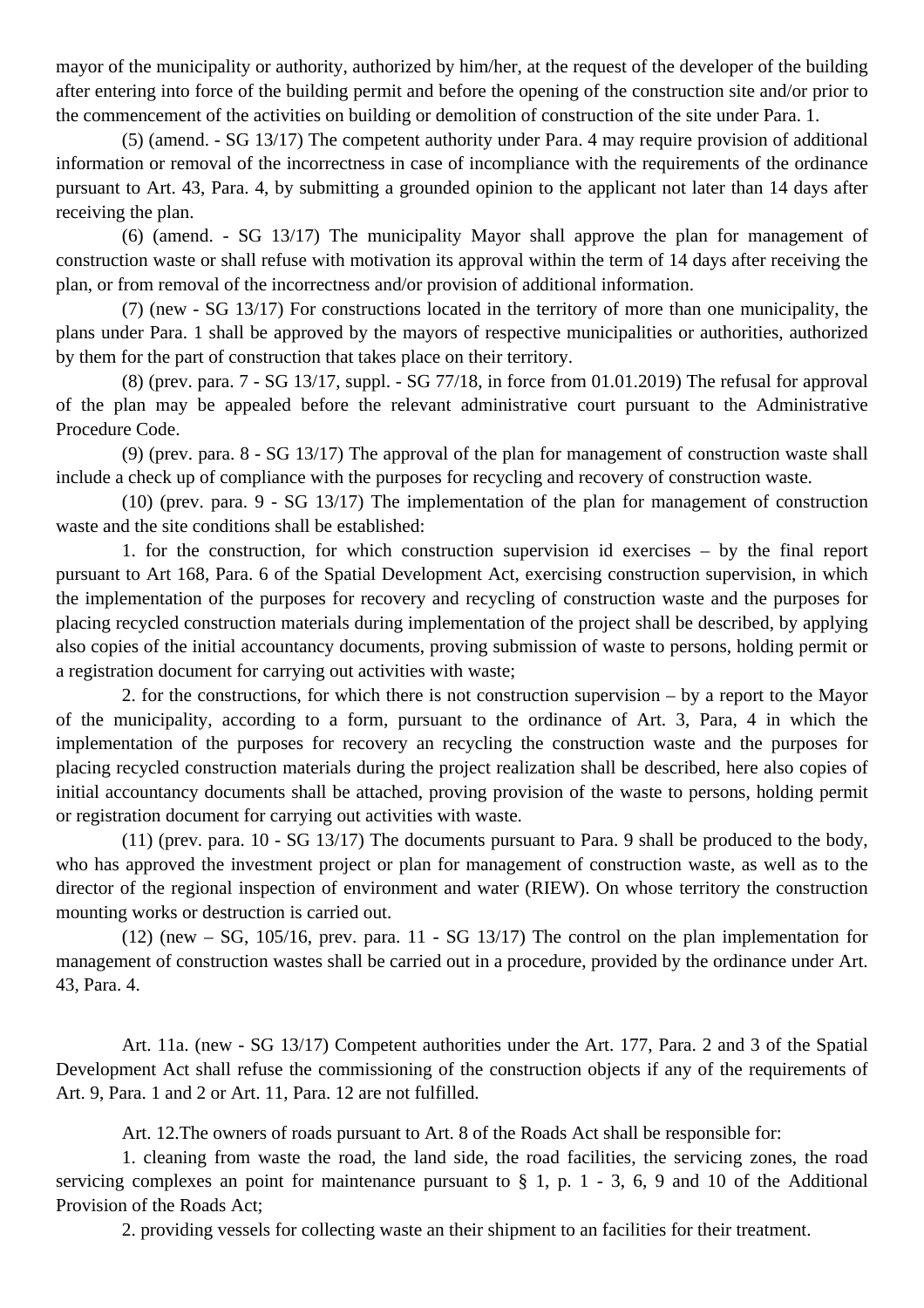# **Section II. Extended Responsibility of the Producer**

Art. 13. (1) The requirements to the products, after whose recovery mass disseminated waste are formed, the procedure and ways of their separate collection, second use, recycling and/or recovery, including the purposes for separate collection, second use, recycling and/or use shall be determined by ordinances of the Council of Ministers.

(2) The measures, which determine taking extended responsibility by the producers, including the persons, placing on the market in the Republic of Bulgaria products, after whose use mass disseminated waste are formed, shall be determined by the ordinances pursuant to Para, 1 in view to encouragement the second use, prevention, recycling and other use of these waste.

(3) The measures pursuant to Para. 2 shall include accepting returned products and of the waste, remained after use of these products, follow up management of waste and financial responsibility for these activities, as well as obligations for providing information to the public to what level the product may be secondary used and recycled.

(4) While applying the permitted responsibility of the producer, the technical possibility and economic applicability, as well as the whole impact on the environment, human health and the impact in social aspect shall be taken in consideration in view to the need of guaranteeing the good functioning of the market

(5) The extended responsibility of the producer shall apply notwithstanding of the responsibility for waste management, provided by this act, and without referring to the provisions, determining the requirements to certain groups of waste or products.

Art. 14. (1) persons, placing on the market products after whose use mass disseminated waste are formed, shall be responsible for their separate collection and treatment, as well as for achieving the relevant purposes for separate collection, second use, recycling and/or use, determined by the ordinances pursuant to Art. 13, Para. 1.

(2) Persons pursuant to Para. 1 shall fulfill their obligations:

1. individually, or

2. by collective systems, represented by an organization on recovery.

(3) In case that persons pursuant to Para. 1 fulfill their obligations individually, as well as all their distributors, including the persons, carrying out sale to the end users, shall be obliged to accept back on the place of sale the waste, formed as a result of the use of the relevant products in compliance with the requirements of the ordinances pursuant to Art. 13, Para. 1.

(4) Persons pursuant to Para. 1 may fulfill their obligations individually after receiving permit pursuant to Chapter Five, Section III.

(5) Persons pursuant to Para. 1 may fulfill their obligations by collective systems after signing a contract with an organization on recovery pursuant to Para. 2, p. 2, holding a permit, issued pursuant to Chapter Five, Section III.

(6) The contracts pursuant to Para. 5 shall contain requirements for check up and audit of the data of the products, placed on the market by the persons pursuant to Para. 1.

(7) Persons pursuant to Para. 1 may change the organization of recovery through which they fulfill their obligations only after terminating the contract pursuant to Para. 5 with it. With signing a new contract with another organization on recovery, the obliged person shall be obliged to provide it with a copy of the notification for termination of the contract with the previous organization.

(8) Persons pursuant to Para. 1 shall not participate at the same time in more than one organization for one and the same waste.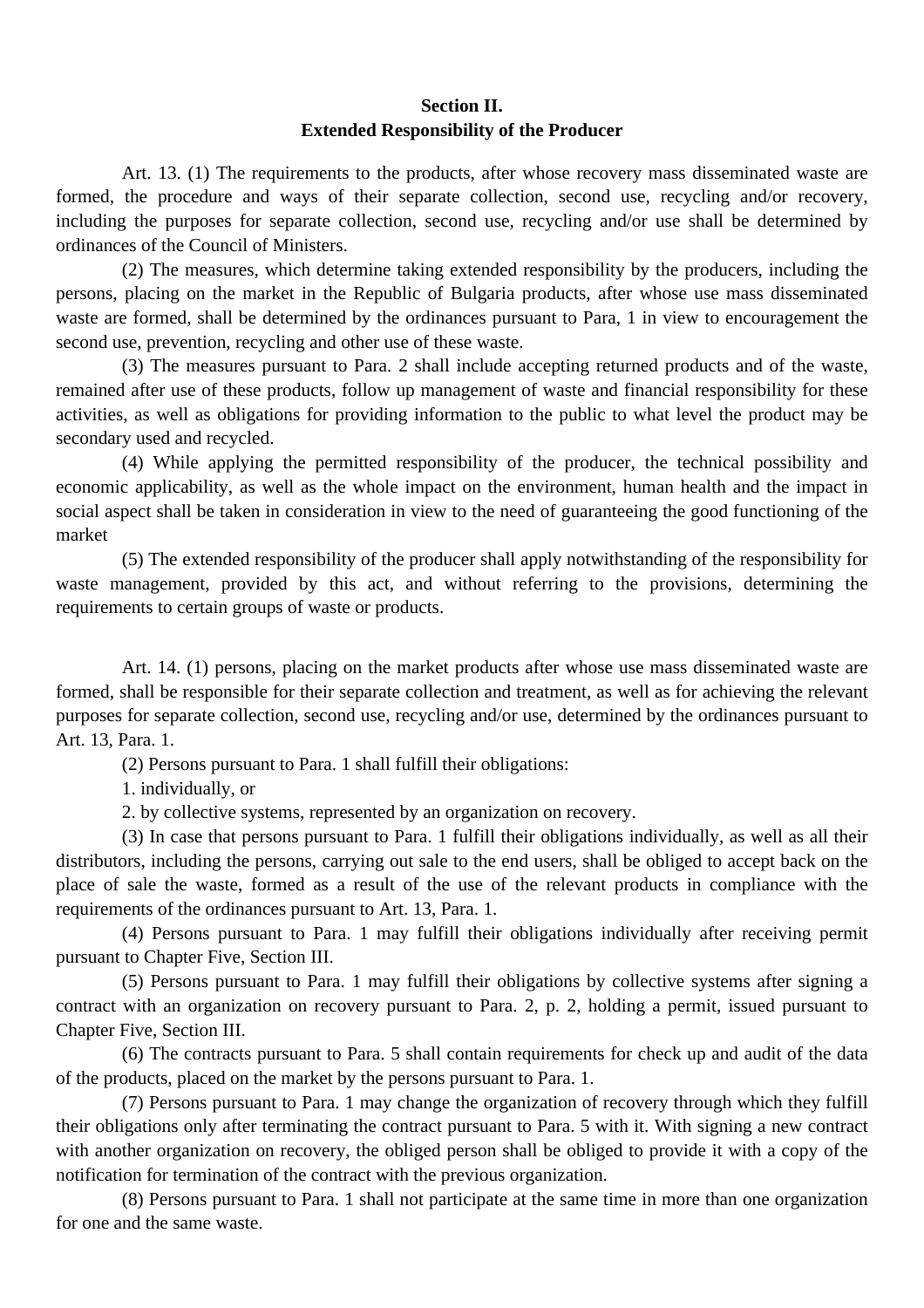Art. 15. The organizations on recovery and the persons, who fulfill individually their obligations, shall create systems for separate collection, second use, recycling and/or recovery of the relevant type of mass disseminated waste on the territory of the Republic of Bulgaria in compliance with the requirements of this act and the ordinances pursuant to Art. 13, Para. 1.

Art. 16. The establishment act of the organization on recovery shall contain conditions, providing fulfillment of the following requirements:

1. observing the principle equality and possibility for participation of the persons pursuant to Art. 14, wising to fulfill their obligations pursuant to this act and pursuant to the relevant ordinance pursuant to Art. 13, Para. 1, through the collective system in the meaning of Art. 14, Para. 2, p. 2;

2. the founders of the organization on recovery shall not have the right:

a) to participate in another organization on recovery of one and the same waste;

b) to keep advantage with the establishment act;

3. to contain prohibiting provisions for:

a) distribution of profit;

b) issuance of bonds and shares with coupons for dividend;

c) granting credits and guarantees on credits of third persons, as well as taking exchange obligations;

d) issuance of shares to bearer.

Art. 17. (1) The organization on recovery shall not be reformed by joining, combining, division, separation, separation of sole-trade company or transfer of the whole property to the sole owner of the capital, unless in the cases of joining or combining of organization on recovery.

(2) The organization on recovery shall not have subject of activity different from the one, indicated in § 1, p. 16 of the Additional Provisions.

Art. 18. (1) The organizations on recovery and the persons pursuant to Art. 14, Para. 2, p. 1 shall prove the fulfillment of their obligations and achievement of the purposes pursuant to Art. 14, Para. 1, and Art. 15, by preparing and producing to the Minister of Environment and Water reports, reports with factual foundations and other documents in a scope, contents and terms, determined by the ordinances pursuant to Art. 13, Para. 1.

(2) The reports pursuant to Para. 1 shall be certified by registered auditors in the meaning of the Independent Financial Audit Act on the basis of a report with factual foundations on the agreed procedures for check up of the fulfillment of the obligations pursuant to this act and the ordinances pursuant to Art. 13, Para. 1, also the purposes pursuant to Art. 14, Para. 1, in compliance with the requirements of the legislation in force. The requirements to the checkup, as well as the contents of the reports and terms for their production shall be determined by the ordinances pursuant to Art. 13, Para. 1.

(3) The Minister of Environment and Water may appoint one current check up on contract procedure about fulfillment of the conditions in the issued permits, the set purposes and fufliment of the requirements, determined by this atc and the ordinances pursuant to Art. 13, Para. 1, including a check up of the economic information, proving the products, placed on the market, as a result of whose use, mass disseminated waste are formed, collection, second use, recycling and recovery of the waste, as well as of the size of the charges pursuant to Art. 59 and/or the costs, made for activities with waste to the following persons:

1. persons, who place on the market products, after whose use mass disseminated waste are formed;

2. persons pursuant to Art. 14, Para. 2, p. 1, who fulfill their obligations individually;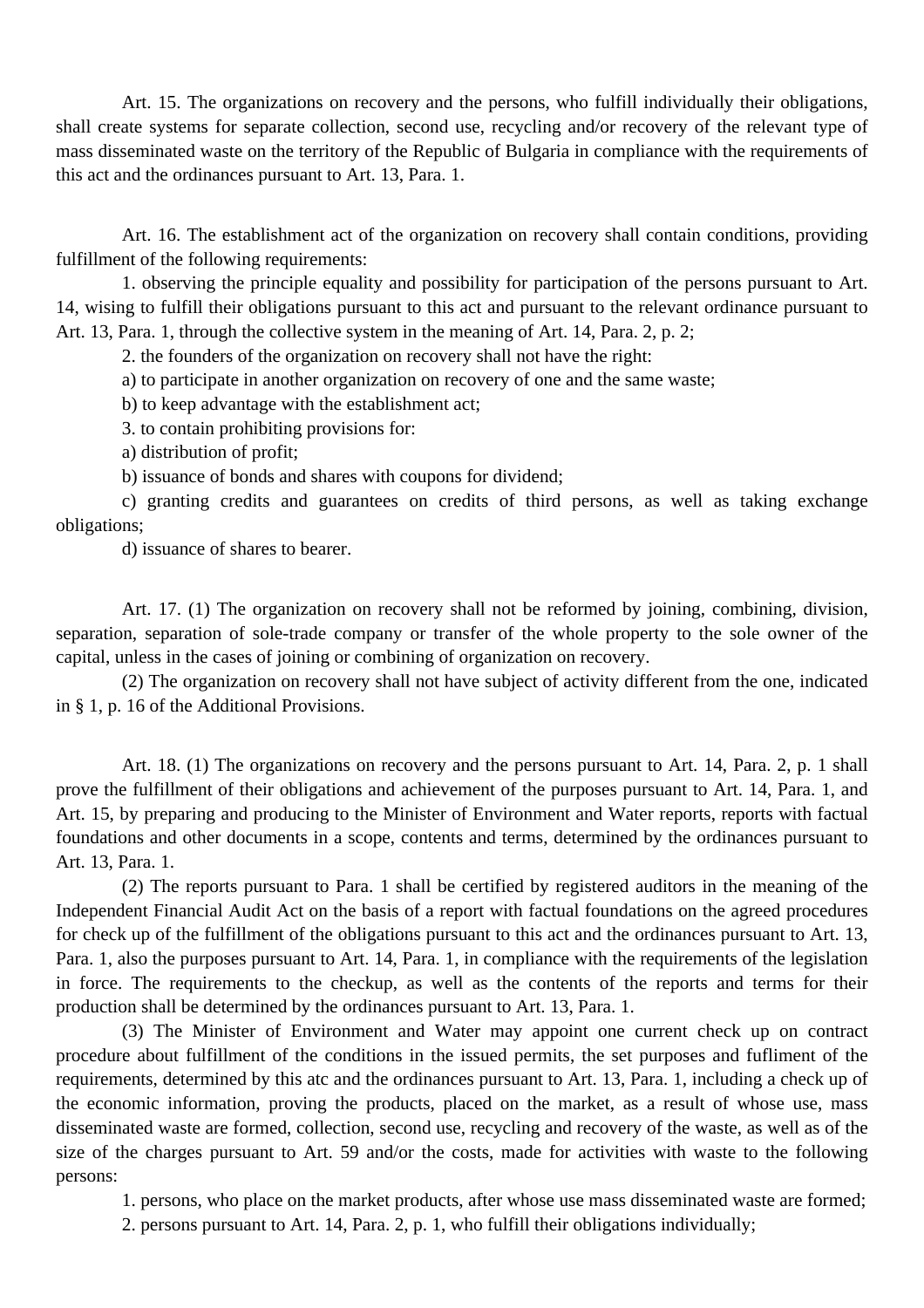3. the organizations on recovery pursuant to Art. 14, Para. 2, p.2;

4. persons, carrying out activities on collection, shipment, second use, recycling and recovery of mass disseminated waste pursuant to a contract with an organization on recovery or with persons, who fulfill their obligations individually, in relation to fulfillment of their purposes and obligations pursuant to this act.

(4) The auditors, carrying out current checkups on agreed procedure pursuant to Para. 3, shall be selected by the Minister of Environment and Water for a period of at least 2 calendar years pursuant to the Public Procurement Act.

(5) The costs for the current checkups on agreed procedures pursuant to Para. 3 shall be on the account of the audit organizations on recovery and of persons, fulfilling their obligations individually and shall be reimbursed by the Ministry of Environment and Water pursuant to procedure, determined by the Minister of Environment and Water within the term of up to 1 month after their being requested. After the finalization of the check up pursuant to Para. 3, additional checkups may be appointed, whose costs shall be on the account of the Ministry of Environment and Water

(6) The organizations on recovery, the persons, fulfilling their obligations individually, as well as the persons pursuant to Para. 3 shall provide access to the available documentation and the grounds, on which activities with waste are carried out and shall provide the needed information, related to fulfillment of the auditors' obligations.

(7) The foundations, made in the reports from the checkups pursuant to Para. 3, shall be ground for imposing sanctions and/or withdrawal of the permits of the organization on recoveries and of the persons, fulfilling their obligations individually, by placing on the market products after whose use, mass disseminated waste are formed and to the persons pursuant to Para. 3, p. 4 in case of found breaches of this act and of the ordinances pursuant to Art. 13, Para. 1.

(8) In case of withdrawal of the permit pursuant to Art. 81, Para. 1, the fulfillment of the obligations and purposes pursuant to Art. 14, Para. 1 and Art. 15 shall be proved pursuant to Para. 1 for the period of the reported year, preceding the withdrawal.

(9) Annually, the Minister of Environment and Water shall appoint by an order a commission, which shall analyze the reports and documents pursuant to Para. 1 and the foundations in the reports pursuant to Para. 2 and 3. Within the term of up to 10 days after finalization of its activity, the commission shall draw up a report to the Minister of Environment and Water with a motivated proposal for undertaking the actions pursuant to Para. 7.

### **Section III.**

### **Obligations of the Bodies of the Local Self-government and the Local Administration**

Art. 19. (1) The Municipality Mayor shall organize the management of the household and construction waste, formed on its territory, according to the requirements of this act and the ordinance pursuant to Art. 22.

(2) The Municipality Mayor shall provide conditions, in which each holder of household waste shall be services by persons pursuant to Art. 35, who have been given the right to carry out activities on their collection, shipment, recovery and/or disposal.

(3) The Municipality Mayor shall be responsible for:

1. provision of vessels for collection of household waste – containers, buckets, etc.;

2. collection of household waste and their treatment before the landfill sites or other installations and facilities for recovery and/or their disposal;

3. cleaning the streets, squares, alleys, parks and other territories of the populated places, intended for public use;

4. selection of ground, building up, exploitation, closing, monitoring of landfill sites for household waste or of other installations or facilities for recovery and/or for disposal household waste;

5. organization of the collection, recovery and disposal construction waste of repair work, formed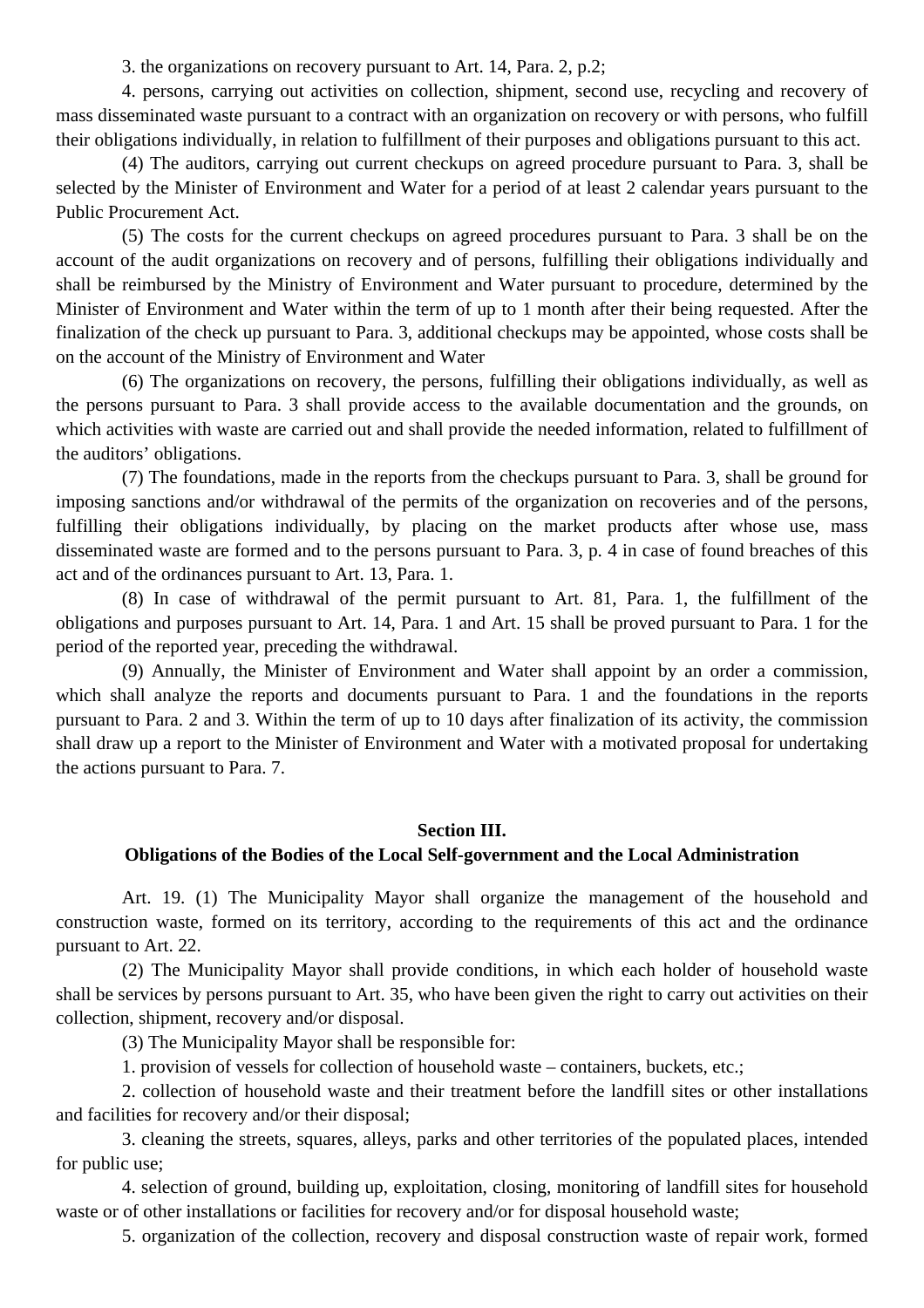by households on the territory of the relevant municipality;

6. separate collection of household waste on the territory of the municipality at least for the following materials: paper and cardboard, metals, plastics and glass;

7. organization of the activities on separate collection of mass disseminated waste and/or giving assistance to the organizations for recovery of mass disseminated waste, including determining the places for disposition of the needed elements of the systems for separate collection and the places for delivering mass disseminated waste;

8. fulfillment of the decision pursuant to Art. 26, Para. 1 of the general meeting of the regional associations pursuant to Art. 24, Para. 1 and shall assist for establishing centres for second use, repair and preparation of second use;

9. organization of separate collection of hazardous household waste outside the scope of the ordinances pursuant to Art. 13, Para. 1 and their delivery for recovery and/or their disposal;

10. the separate collection and storage of household organically broken down waste, including setting the places for disposition of the needed elements of the system for separate collection of waste and their delivery for composting or anaerobic destruction;

11. provision of grounds for free delivery of separated collected waste from the households, including large-size waste, hazardous waste, etc., in all populated places with population larger than 10 000 inhabitants on the territory of the municipality and if needed in other populated places;

12. cleaning waste on the municipality roads in compliance with Art. 12;

13. providing information to the public pursuant to p.  $1 - 12$ . 14 and 15 via internet site of the relevant municipality, as well as in other appropriate way;

14. maintaining register of the grounds for delivery of waste off plastics, glass, paper and cardboard on the territory of the relevant municipality;

15. prevention of throwing waste on unpermitted places and/or formation of illegal dung-hills and organization of their cleaning.

(4) (repealed – SG, 105/16)

(5) (In force from 14.07.2014) in case of failure to fulfill the requirements of Para. 3, p. 11, the deductions pursuant to Art. 64 shall be increased by 15% for the period till removal of the non-fulfillment.

(6) (New – SG, 105/16) The grounds under Para. 3, p. 11 shall be provided and exploited independently by the Municipality or through signing written contract with a person, possessing permit under Art. 35, Para. 1 for the relevant authority and for wastes with the relevant code under the Ordinance pursuant to Art. 3, Para. 1.

(7) (new – SG, 105/16) To the grounds under Para. 3, p. 11, which are provided and exploited independently by the Municipality shall not apply the requirements of Art. 38, para. 1, sentence one and Art. 69, para. 2, and on them may be placed containers, ownership of persons, who implement their obligations individually or of organization of utilization.

Art. 20. (1) The Municipality Mayor shall organize the fulfillment of his/her obligations for participation in the systems for separate collection pursuant to Art. 19, Para. 3, p. 6 by signing contracts pursuant to terms and conditions, determined by a Municipal council decision, with:

1. organizations on recovery, holding permit, issued pursuant to Chapter Five, Section III and/or

2. other persons, holding permit or registration document, issued pursuant to Chapter Five, Sections I and II for carrying out activities of collection, shipment, recycling and/or use of waste on the territory of the relevant municipality, and/or complex permit, issued pursuant to Chapter Seven, Section II of the Act on Protection of the Environment.

(2) The contracts pursuant to Para. 1 shall provide for the separate collection of waste by households, administrative, social and public buildings, catering establishments, trade sites and relaxation, entertainment and tourism sites.

(3) The Municipality Mayors with regional division may sign contracts with the persons pursuant to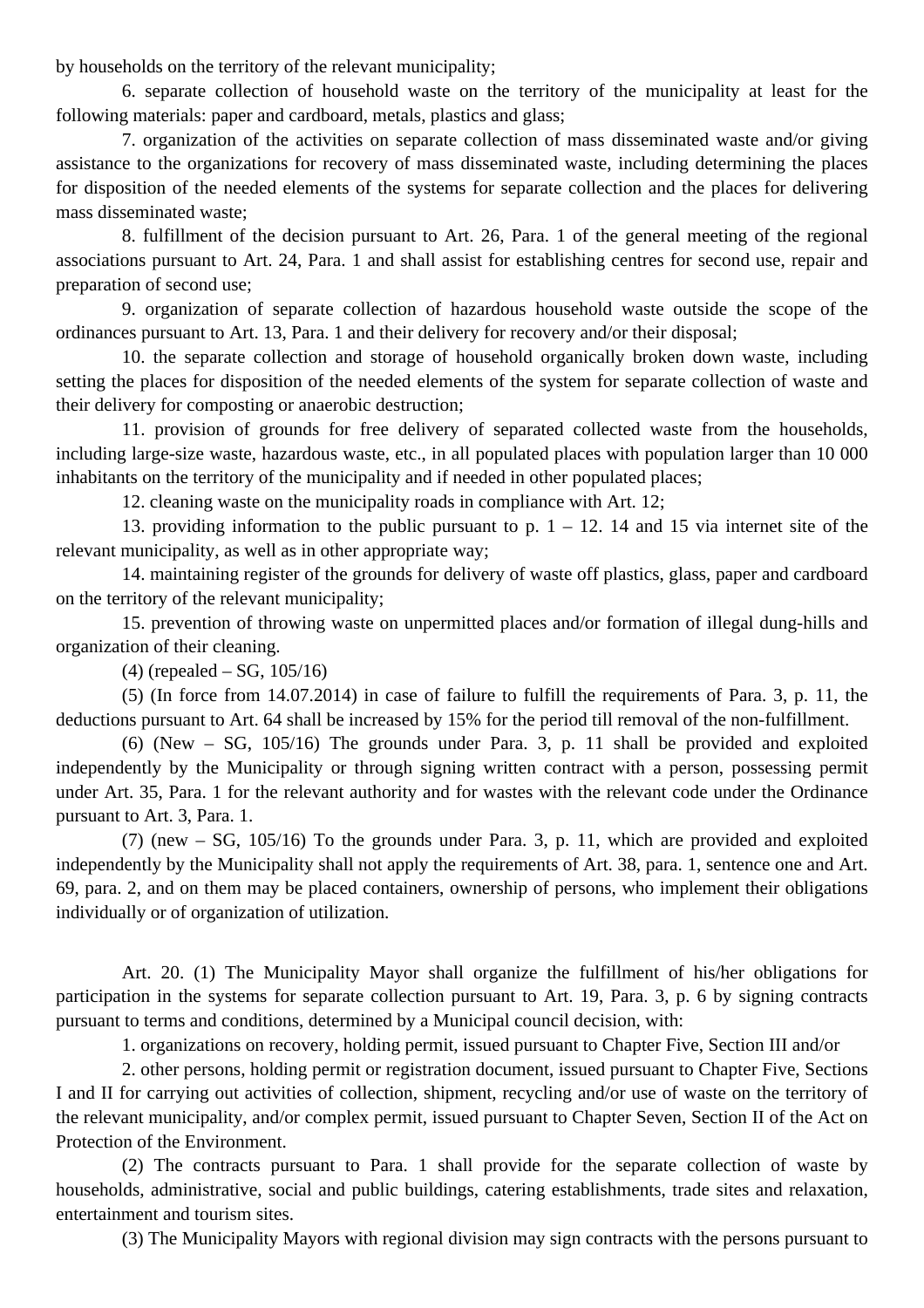Para. 1, p. 1 and 2 for each region separately.

(4) The contracts pursuant to Para. 1 shall provide for the following conditions:

1. the requirements to the system for separate collection of waste by households, including serviced population, type, number and position of the vessels and grounds for separate collection of waste, frequency of service;

2. quantity purposes for separate collection, recycling and recovery of waste by households and similar wastes, as well as the terms and conditions for accounting their fulfillment;

3. the control obligations on observation of the requirements for separate collection on the territory of the relevant municipality;

4. the obligations for providing information to the citizens of the relevant municipality on the application of the system for separate collection, holding educational and information campaigns and operation with the public.

Art. 21. (1) The Municipality Mayor, independently, where he/she does not participate in the regional association pursuant to Art. 24, Para. 1, or jointly with the other Municipality Mayors of the regional association shall undertake actions on assigning and carrying out pre-investment researches for building new facilities for treating household waste at least 3 years before exhaustion the volume of the landfill site for household waste or expiry of the exploitation term of the installation for which he/she shall notify the relevant RIEW.

(2) On immovable properties – public or private state ownership free right to construction in favour of municipalities may be established for building landfill sites or other facilities or installations for treatment of waste, as well as the attached infrastructure to them. The right to construction shall be established termless.

(3) (amend. – SG 66/13, in force from 26.07.2013; amend. – SG 98/14, in force from 28.11.2014) The requirements for establishment of the right to construction pursuant to Para. 2 shall be submitted to the Minister of Regional Development and Public Works in coordination of the Minister of Environment and Water. On the basis of a Council of Ministers decision the Regional Governor shall sign a contract for establishment of the right to construction.

Art. 22. (1) (amend. – SG, 105/16) The Municipal council shall adopt an ordinance, which shall determine the terms and conditions for throwing, collecting, including the separate one, shipment, overloading, recovery and disposal of household and construction waste, including bio-waste, hazardous household waste, mass dissemination of waste on the territory of the Municipality, developed pursuant to the requirements of this act and the acts of secondary legislation for its application, as well as payment for providing the relevant services pursuant to the Local Taxes and Fees Act.

(2) The ordinance pursuant to Para. 1 shall provide for the requirements to the grounds for delivery of waste and paper and cardboard, plastics and glass, including the conditions for registration of the grounds, as well as the conditions for delivery of waste on the grounds pursuant to Art. 19. Para. 3, p. 11.

(3) The Municipal council shall publish on its internet site and shall set to public discussion the draft ordinance pursuant to Para. 1. All interested persons, bodies and NGOs may participate in the discussion.

Art. 23. (1) The municipalities, included in each of the regions pursuant to Art. 49, Para. 9 shall establish a regional system for waste management, containing a regional landfill site and/or other facilities for treatment of wastes.

(2) The regional system for waste management shall have as its purpose to achieve their effective collection, shipment and treatment according to the requirements of Art. 6, Para. 1 and fulfillment of the obligations pursuant to Art. 19 through participation of the municipalities.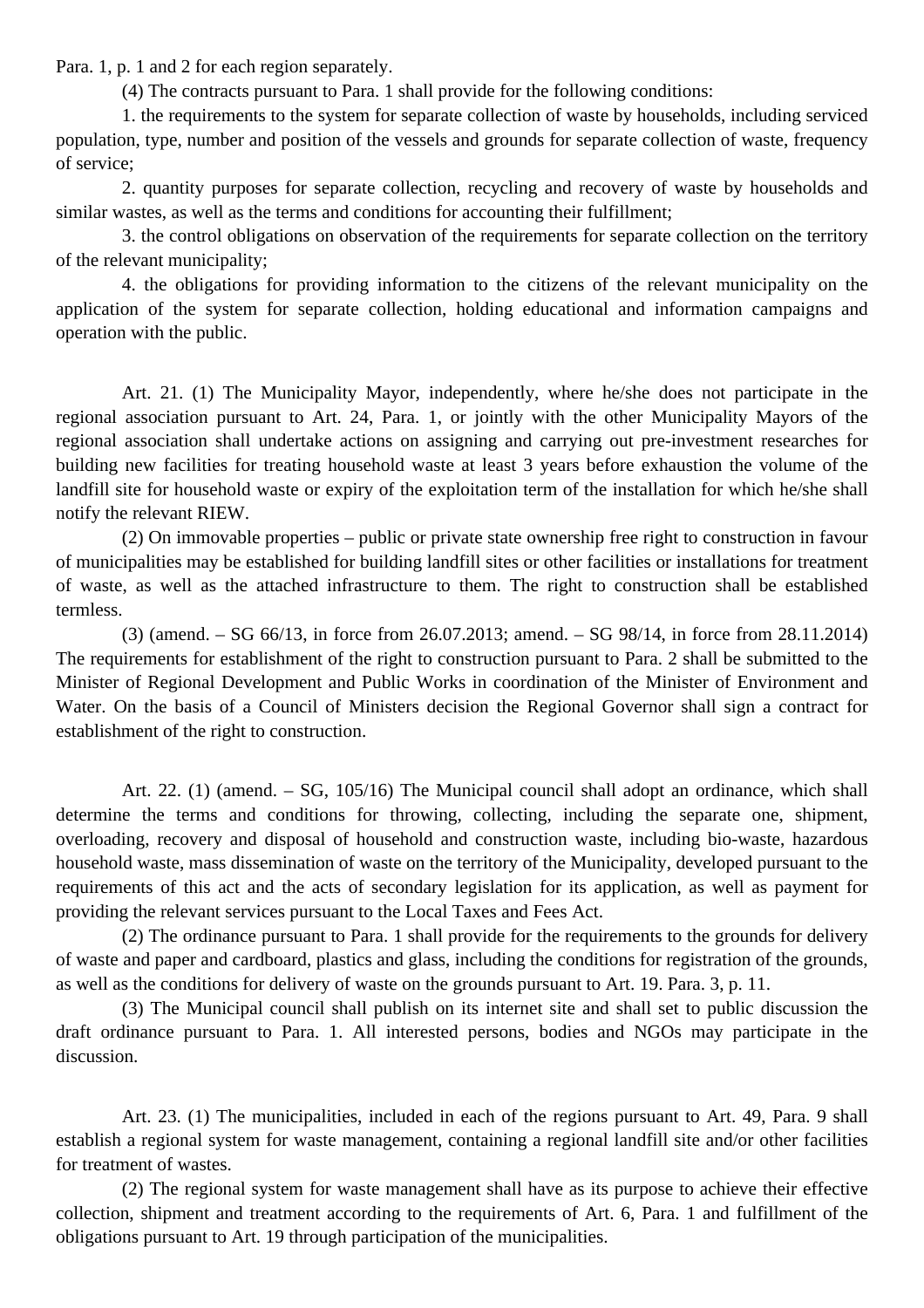(3) The municipalities – members of the regional association shall determine the ownership of the regional landfill site and/or other facility for treatment of waste. The ownership may be:

1. of the municipality, which is owner of the terrain or has established right to construction on the terrain, determined for construction;

2. ownership of the municipalities – members of the association;

3. ownership of the funding private partner and the municipality – owner of the terrain and/or the municipalities – members of the association;

4. ownership of the funding private partner for the facilities for preparation before recovery or disposal and recovery of the waste.

(4) The price for treatment of a ton of waste, delivered in the regional system for waste management shall be equal to all the members of the regional association and in it no profit may be calculated for the associations.

(5) A municipality, which does not participate in the regional system for waste management may use the same or other such pursuant to the conditions and process, determined by the relevant regional association.

Art. 24. (1) The municipalities, included in each of the regions pursuant to Art. 49, Para. 9 shall establish pursuant to this act a regional association.

(2) The Municipal council of the relevant municipality shall adopt a decision for participation in the regional association, copy of which shall be submitted to the Mayor of the municipality on whose territory the construction is envisaged or are placed facilities for waste treatment.

(3) The Municipal council of a municipality of a region pursuant to Art. 49, Para. 9 may adopt a decision for its joining to a municipality association of another region, pursuant to the condition, that it does not delay the establishment or functioning of the regional association or regional system for waste management in its own region after presenting positive opinions on both regional associations and of RIEW.

(4) (suppl. – SG, 105/16) Regional association members may be only municipalities, where one municipality may participate only in one regional association.

(5) The regional association shall appear from the date of its first general meeting, whose protocol shall be submitted to the Minister of Environment and Water and to the relevant Regional Governor.

(6) The regional association shall be a legal persons with central office in the municipality, which is owner of the terrain, on which the facility for waste treatment has been built or is to be built, or which has an established right to construction.

(7) The regional association shall not have as its purpose to form and shall not distribute profit and acquire property. Its activity shall be supported and provided by the relevant municipal administrations.

(8)Management bodies of the regional association shall be the general meeting and the president of the association.

(9) The municipalities may receive funding of projects in the area of waste management from the European Funds, state budget, the Undertaking for management of the activities on environmental protection (UMAEP) pursuant to the Ministry of Environment and Water or other national public sources of funding only after establishment of regional association.

(10) The provision of Para. 9 shall not apply in the cases, where the relevant region consists of one municipality.

(11) Any municipality, which refuses to participate, causes delay or stops establishment or functioning of a regional association and/or of a regional system for waste management, shall pay the damages and missed benefit of the other municipalities from the relevant region.

Art. 25. (1) The general meeting of the regional association shall consist of the Mayors of the participating municipalities.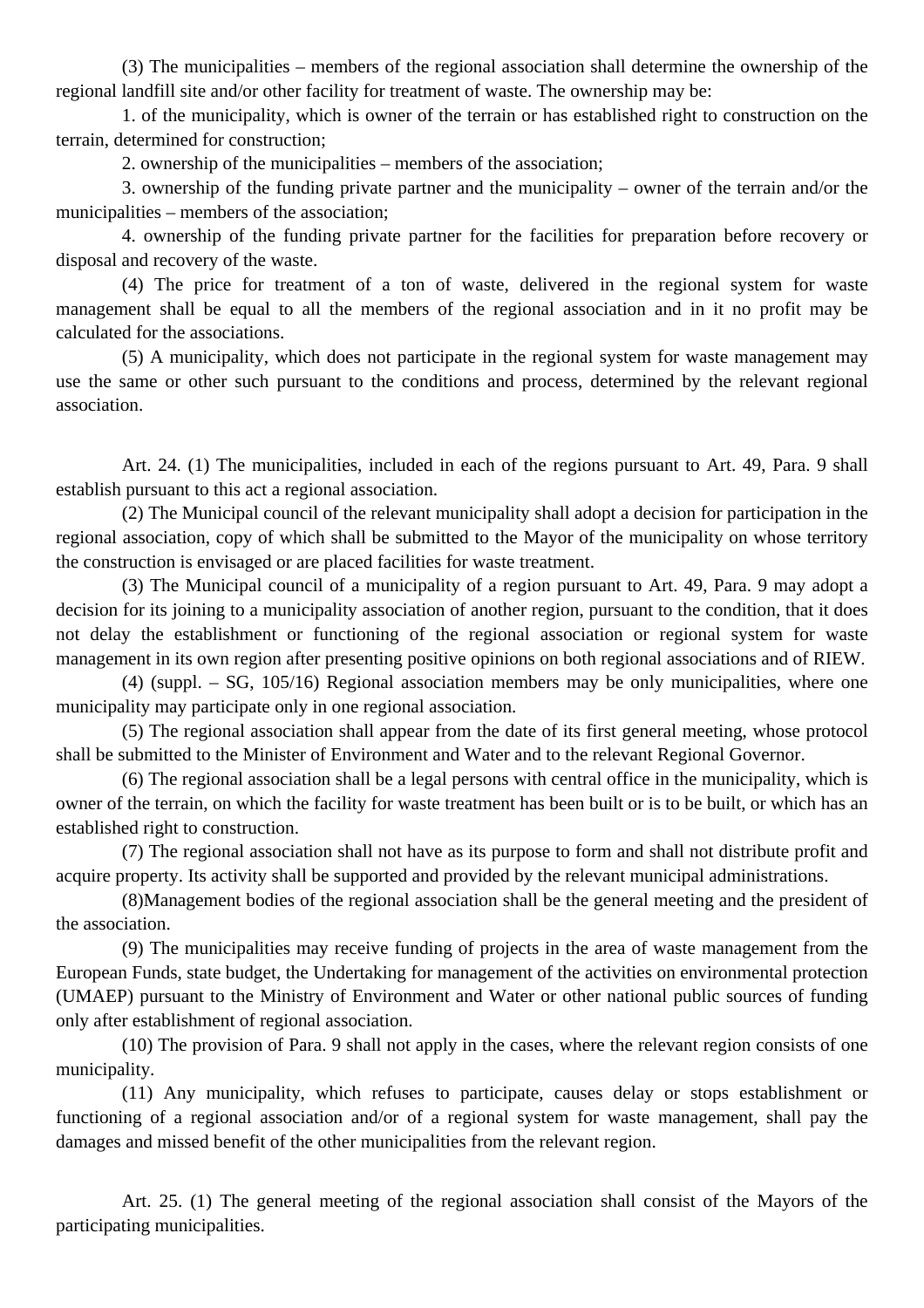(2) The Regional Governor, and if the relevant region pursuant to Art. 49, Para. 9 is on the territory of 2 or more regions – their Regional Governors shall participate in the general meeting of the regional association without right to vote.

(3) The general meeting of the association shall be called by its president one in 6 months or upon request of some of the persons pursuant to Para. 1 or 2. The call shall be done by a written invitation with an agenda to the persons pursuant to Para. 1 and 2, a copy of which shall be sent to the Minister of Environment and Water.

(4) The general meeting shall be held if the Mayors of all the municipalities, members of the regional association are present in it.

(5) In case of lack of quorum, the meeting shall be postponed for 1 hour later and shall be held if at least 2/3ds of the Mayors are present and they represent at least 2/3rds of the citizens of all the municipalities – members of the regional association.

Art. 26. (1) The general meeting shall take decisions about:

1. election of president;

2. accepting new members in the regional association;

3. giving opinions for joining of a municipality to an association of municipalities;

4. determining the facilities for treatment of waste, the structure and development of the regional system for waste management;

5. determining the municipalities, which award public procurement for selection of suppliers and contractors of building the elements of the regional system for waste management, as well as for the representation of the municipalities in the commissions for conducting the public procurement;

6. distribution of the obligations among the municipalities for achieving the objectives pursuant to Art. 31, Para. 1;

7. adoption of an investment programme for development of the regional system for waste management;

8. determining the procedure and ways of collection and distribution of the owed priced by the consumers of the system (the municipalities – members of the regional association);

9. giving agreement and determining the prices in the cases, where the regional waste management system is used by municipalities, outside the regional association or by other waste owners;

10. carrying out control of the exploitation of the regional system for waste management and the activity of the selected operator/s;

11. peculiarity of the regional landfill site and/or of the facilities for waste treatment;

12. internal rules for the association operation;

13. other issued, related to the regional association activity.

(2) In the cases pursuant to Art. 25, Para. 4, the general meeting shall take decision with at least 2/3rd majority of the present Mayors, who represent at least 2/3rd of the citizens of all the municipalities – members of the regional association.

(3) In the cases pursuant to Art. 25, Para. 5 the general meeting shall take decisions unanimously.

(4) For the sessions of the general meeting, protocols shall be drawn up, which shall be signed by its president and by the present Mayors.

(5) The general meeting decisions shall be inseparable part of the protocols pursuant to Para. 4, which shall be published on the municipalities internet sites, included in the regional association within the term of 1 week after the session and shall be sent to the Minister of Environment and Water and to the relevant Regional Governor.

(6) (suppl. - SG 77/18, in force from 01.01.2019) The general meeting decisions shall be subject to appeal only by the interested municipalities before the relevant administrative court pursuant to the Administrative – procedure Code.

(7) Any municipality, which fails to fulfill a general meeting decision within the set for this term,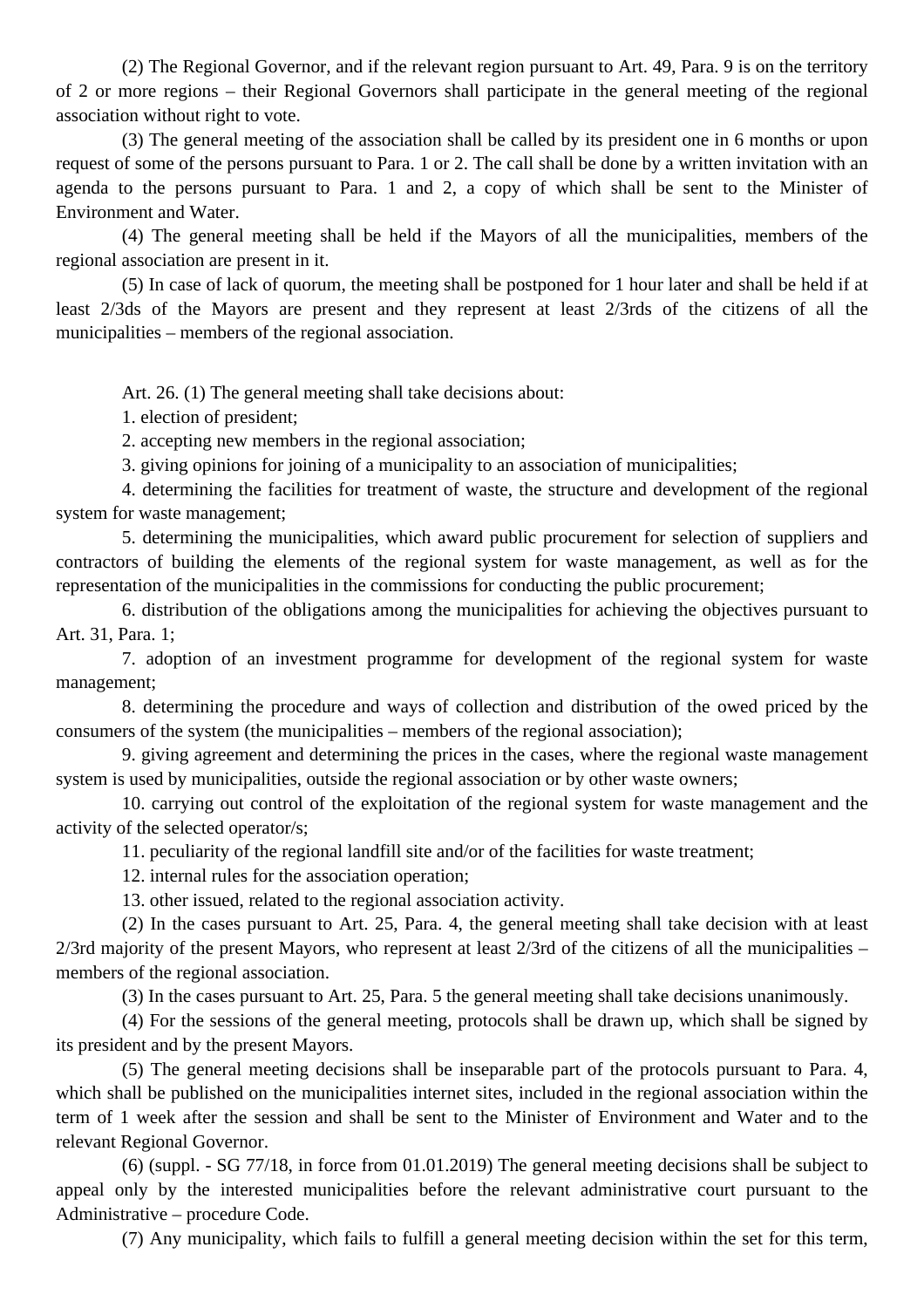shall be responsible for damages and missed benefits of the regional association members.

Art. 27. (1) The president of the regional association shall be elected among the persons of Art. 25, Para. 1 for the term, coinciding with his/her mandate as a Mayor.

(2) The association president shall participate in the general meeting voting on equal basis with the other Municipality Mayors.

Art. 28. The association president shall:

1. represent the association;

2. draw up the agenda for the general meeting sessions;

3. call and chair the general meeting sessions;

4. maintain reliable information about the number of citizens of the Municipalities – members of the regional association on the basis of official data from the National Statistics Institute;

5. organize and direct the fulfillment of the general meeting decisions;

6. perform other activities, assigned to him/her by the general meeting.

#### **Chapter three.**

#### **REQUIREMENTS FOR COLLECTION, SHIPMENT AND TREATMENT OF WASTE**

Art. 29. (1) The waste, depending on their type, properties, composition and other characteristics shall be collected, shipped and treated in a way, which shall not stop their further recovery.

(2) Leaving behind, non-regulated throwing and incineration or any other non-controlled waste management shall be prohibited.

(3) In the process of collection, shipment and temporary storage, the hazardous waste shall be packed and labelled in compliance with the standards in force of the European Union, as well as in compliance with the international legal acts for shipment of hazardous loads, ratified by the Republic of Bulgaria by an act.

(4) Production, collection and shipment of hazardous waste, as well as their storage and treatment shall be proceeded pursuant to conditions, providing protection for the environment and human health in compliance with Art. 1, including through the control measures of waste and providing possibility for their following from formation of their final treatment, while observing the requirements of Chapter Four, Section I.

(5) In case of shipment of hazardous waste on the territory of the Republic of Bulgaria, they shall be accompanied by an identification document according to a form, determined by the ordinance pursuant to Art. 48, Para. 1. The document may be in electronic form and shall contain the data, determined by the Annex IB of Regulation (EC) N 1013/2006.

Art. 30. (1) The persons, in whose activity waste are formed, collected, shipped and/or treated, shall pursuant to take the needed measures for recovery of waste in compliance with the hierarchy for waste management pursuant to Art. 6, Para. 1 and while observing the requirements of Art. 1, Para. 3.

(2) Where needed for observation of the provision of Para. 1 and for facilitating or improvement of the recovery, the waste shall be collected separately, if this is possible from technical, ecological and economic point of view and shall not be mixed with other waste or other materials with different properties.

(3) Where no recovery of waste in compliance with the provision of Para. 1 is undertaken, the persons, in whose activity waste are formed and/or treated, shall undertake the needed measures for ecological disposal of the waste in compliance with the provisions of Art. 1, Para. 3 on protection of human health and environment.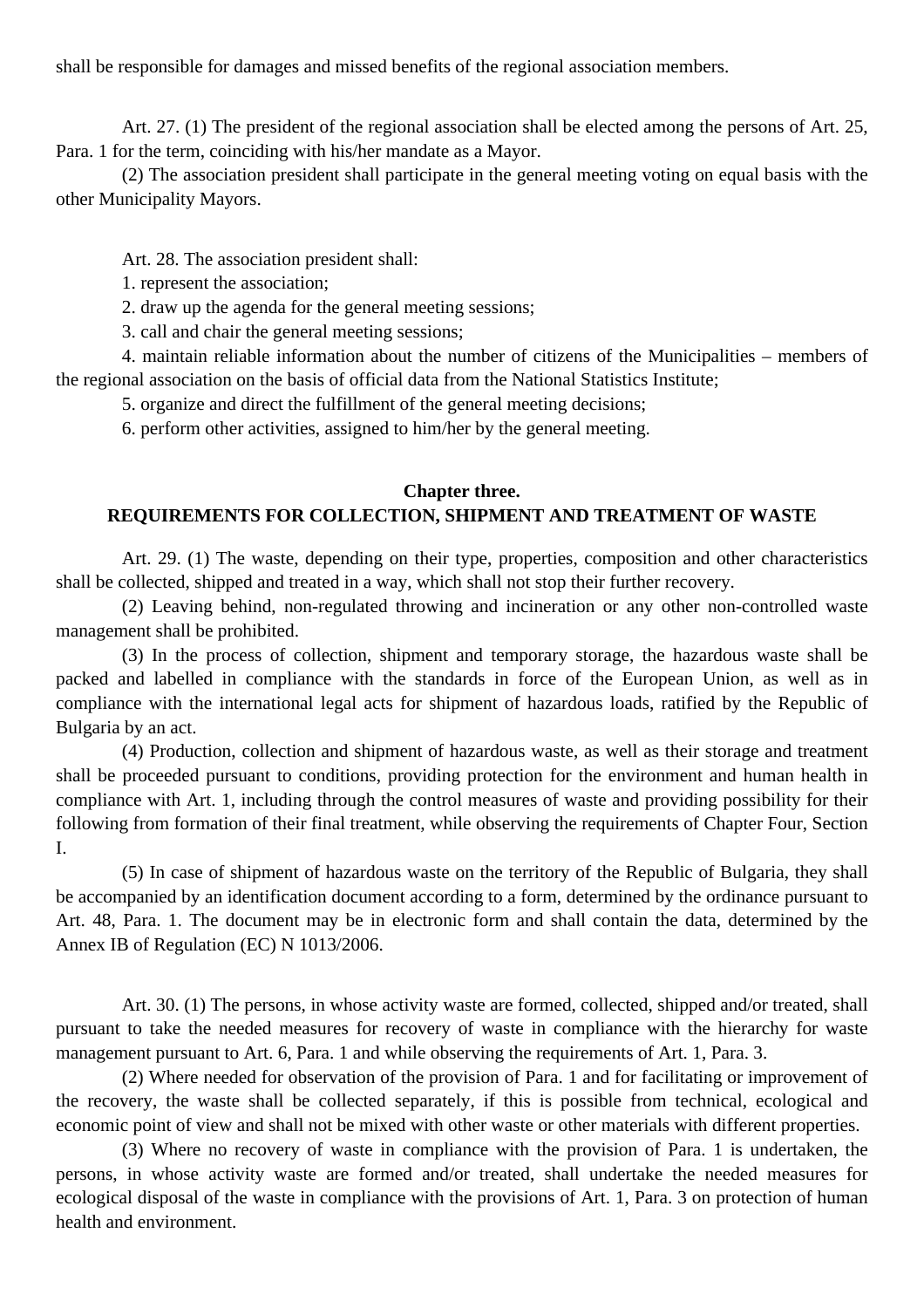Art. 31. (1) (amend. – SG, 105/16) The systems for separate collected, second use, recycling and recovery of household waste shall provide minimally fulfillment of the following purposes:

1. by 1 January 2020 latest preparation for second use and recycling of waste materials, including paper and cardboard, metal, plastics and glass from the households and similar waste from other sources of not less than 50% of the total weight of these waste;

2. by 31 December 2020 latest restriction of the quantity deposed household waste which are organically broken down to 35% of the total quantity of the same waste, formed in the Republic of Bulgaria during 1995.

(2) The purposes pursuant to Para. 1 shall be achieved in stages according to the terms, determined in § 15 of the Transitional and Final Provisions of the ordinance pursuant to Art. 43, Para. 5.

(3) (amend. – SG, 105/16) The methods for distribution of the purposes under Para. 1 among the regions under Art. 49, Para. 9 and the methods for calculation of the fulfillment of the purposes pursuant to Para. 1 shall be determined by the Ordinance pursuant to Art. 43, Para. 5.

(4) In each of the regions of Art. 49, Para. 9 the purposes pursuant to Para. 1 shall be fulfilled jointly by all the municipalities in the region in compliance with the decision pursuant to Art. 26, Para. 1, p. 6.

Art. 32. (1) (amend.  $-$  SG, 105/16) The systems for treating construction waste shall provide by 1 January 2020 latest, the preparation for their second use, recycling and other recovery of materials from not hazardous construction waste, including in digging activities by replacing other materials with waste in a quantity, not smaller than 70% of their total weight, from which are excluded the materials in natural state, provided by code 17 0504 form the list of wastes under Decision 2000/532/EC.

(2) The purposes pursuant to Para. 1 shall be achieved in stages according to the terms in § 16 of the Transitional and Final Provisions.

(3) The calculating methods of fulfillment of the purposes pursuant to Para. 1 shall be determined by the ordinance pursuant to Art. 43, Para. 4.

Art. 33. (1) The systems for separate collection of waste pursuant to Art. 19, Para. 3, p. 6 and for separate collection of waste from packaging shall cover not less than 6 000 000 citizens on the territory of the country and shall obligatorily include all the populated places with population larger than 5000 citizens and the resort populated places.

(2) The wastes from paper and cardboard, glass, plastics and metals, formed from trade sites, production, farm and administrative buildings shall be collected separately.

(3) Exception for the requirement pursuant to Para. 2 shall be admitted in populated places, where there is not built up system for separate collection of these waste from households.

(4) (In force from 01.01.2013) Users of trade sites, production, farm and administrative buildings in the populated places pursuant to Para. 1 shall be obliged to collect separately the waste pursuant to Para. 2 and to deliver them to persons, holding permit, complex permit or registration document pursuant to art. 35 and/or with organization on recovery.

(5) The procedure and conditions for establishment and functioning of the systems for separate collection of waste pursuant to Para. 2 and 4 shall be determined by the ordinances pursuant to Art. 13, Para. 1 and Art. 22.

Art. 34. (In force from 01.01.2013) (1) Bio-wastes from maintenance of public areas, parks and gardens shall be collected separately.

(2) Bio-waste pursuant to Para. 1, as well as waste from the green areas at trade sites, production,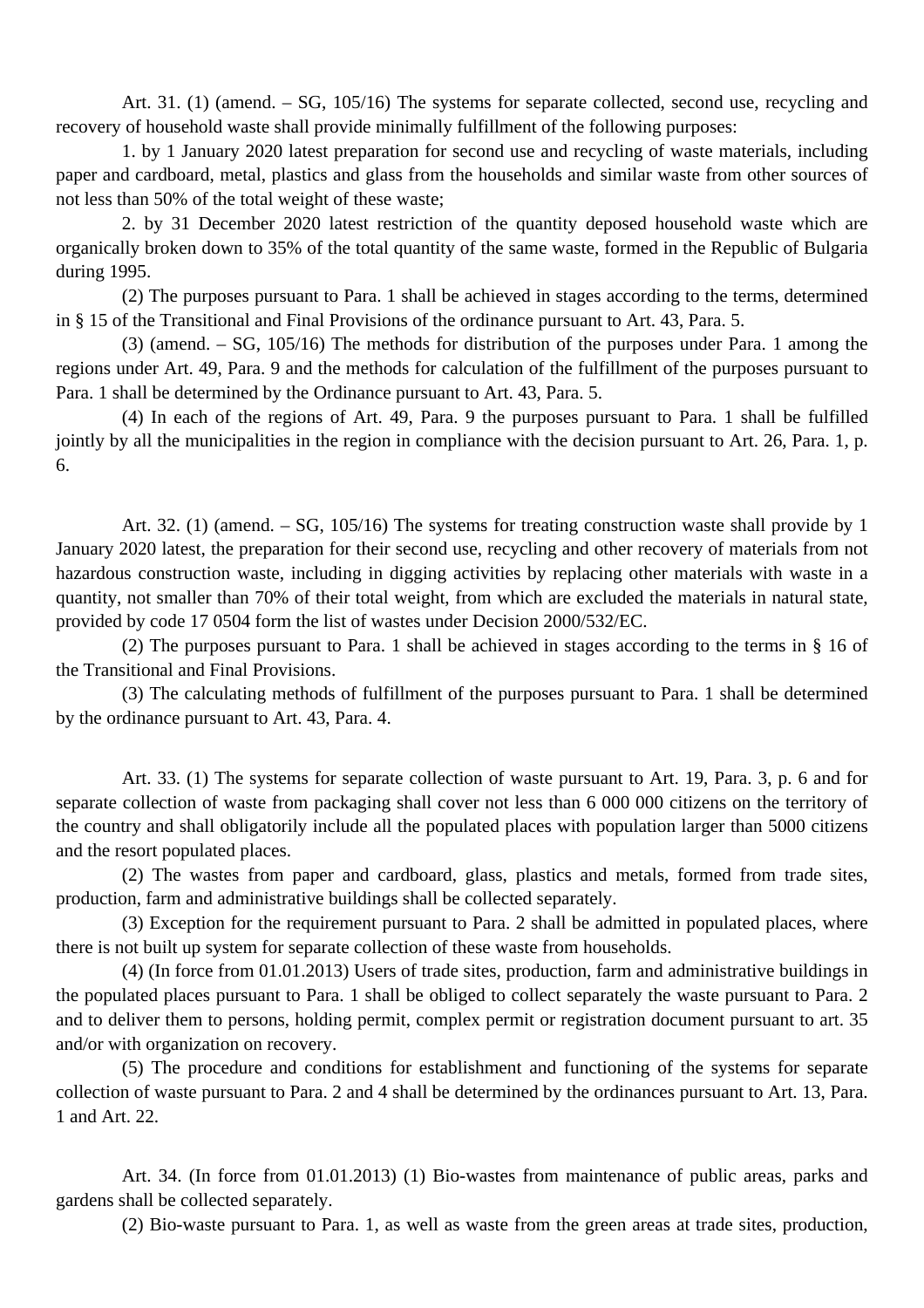farm and administrative buildings shall be treated through composting or anaerobic break down in a way, which provided high level of protection of the environment.

(3) The activities pursuant to Para. 1 and 2 shall be done while observing the requirements of this act and the ordinance pursuant to Art. 43, Para. 5.

Art. 35. (1) (suppl. – SG, 105/16) For carrying out the activities on treatment of waste, including for activities of recycling of ships in the meaning of Regulation (EU) N 1257/2013, the following shall be required:

1. permit, issued pursuant to Chapter Five, Section I, or

2. complex permit, issued pursuant to Chapter Seven, Section Ii of the Act on Environment Protection.

(2) No permit shall be required for:

1. collection and preliminary storage of waste at the place of formation, including of wastes of black and colour metals (WFNM);

2. collection and shipment of waste in the meaning of § 1, p. 41 and 43 of the Additional Provisions;

3. (amend. and suppl. – SG, 105/16) activities on recovery of non-hazardous waste, marked with codes R3, with the exception of gasification and pyrolysis, where the components, formed from the activity are used as chemicals R5, R11, R12 and R13 in the meaning of Annex n 2 pursuant to § 1, p. 13 of the Additional Provisions with the exception of WFNM, waste from metal packaging, not-used any more electric and electronic equipment (NUEEE), not fit for use batteries and accumulators (NUBA) and not used motor vehicles (NUMV), and activities of dismounting of used automobile components or whole automobiles in view to receiving parts, details and substances with their follow up storage and/or sale;

4. activities of disposal of own non-hazardous waste at the place of their formation, marked by code D2, D3, D8, D9, D13 and D14 in the meaning of Annex N pursuant to 1  $\S$  1, p. 11 pursuant to the Additional Provisions;

5. activity, marked by code R1 in the meaning of Annex N 2 pursuant to § 1, p. 13 pursuant to the Additional Provisions, referring to incineration with recovery of the obtained energy in specialized for this purpose equipment of non-hazardous waste on the definition for "bio-mass" in the meaning of § 1, p. 1 of the Additional Provisions;

6. activities of back acceptance on the territory of trade sites of mass disseminated waste from packaging, for which there is an organized landfill site or other system for multiple use, batteries and accumulators, electric and electronic equipment (EEE) and rubbers;

7. activity on preliminary processing, marked by code E12 in the meaning of Annex N 2 pursuant to § 1, p. 13 of the Additional Provisions of own non-hazardous waste from packaging at the place of their formation, including on the territory of the trade sites;

8. activities of separate collection of waste, which are not made on profession, as collection of medicines with expired term of usage from the pharmacies or campaigns of the municipalities for collection of wastes in schools;

9. activities an trader and/or broker of waste, where these do not include activities with waste at a certain ground.

(3) For carrying out the activities pursuant to Para. 2, p.  $2 - 5$ , registration and issuing a document pursuant to Chapter Five Section II shall be required, and for the activities pursuant to p. 9 – pursuant to Chapter Five, Section IV.

(4) In the cases, where simultaneously activities pursuant to Para. 1, p. 1 and pursuant to Para. 2, p.  $3 - 5$  are carried out, the persons may submit an application for issuance of a permit pursuant to Art. 67, including all the activities, which shall repeal the requirement for registration and issuance of a registration document for the included in the permit activities.

(5) The registration documents for activities pursuant to Para. 2, p. 2 shall be issued independently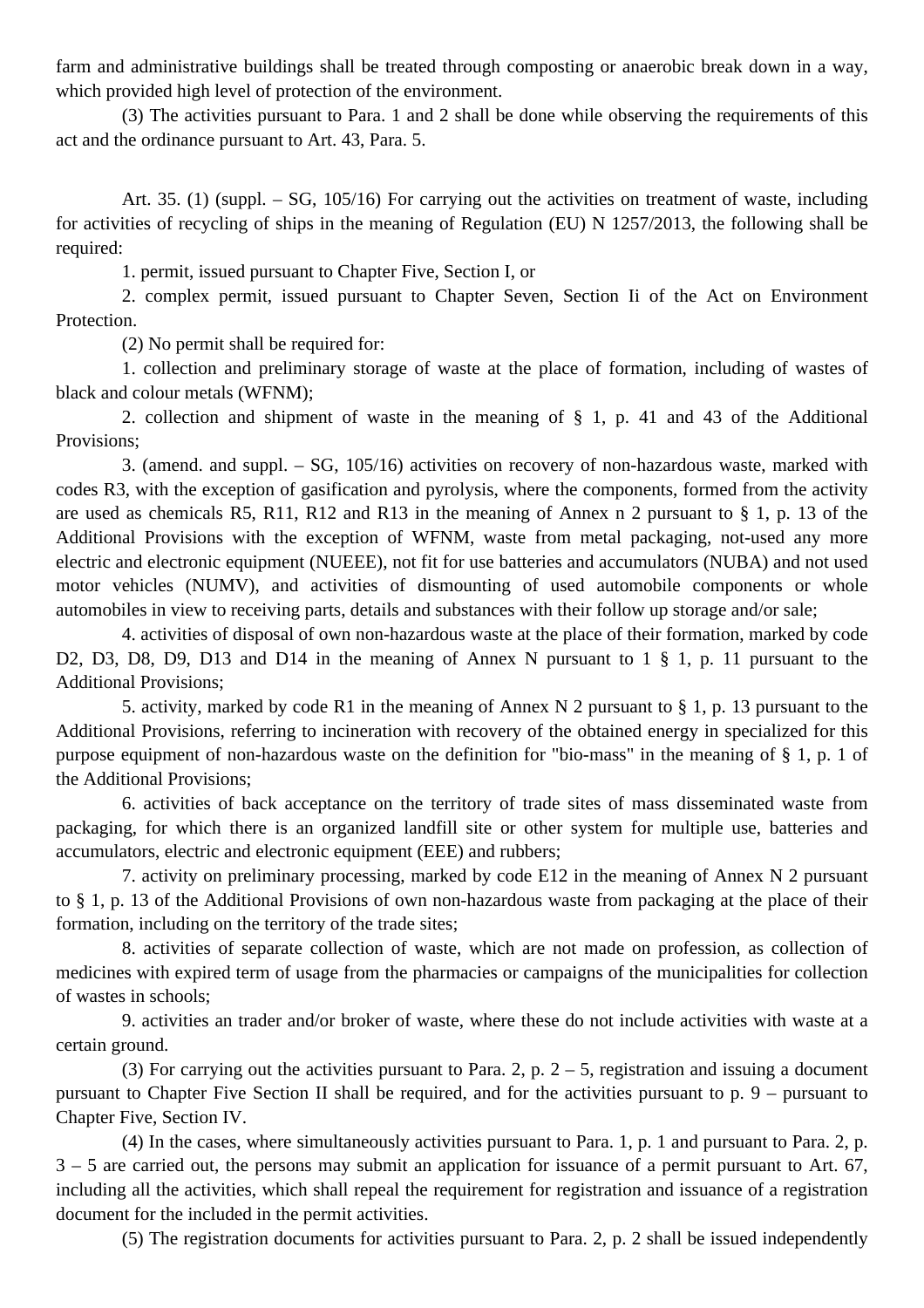from the other permits and registration documents.

(6) The ordinance pursuant to Art. 43, Para. 1 shall determine also the general rules at treatment of waste for each of the activities pursuant to Para. 2, p.  $3 - 5$ , free from the requirement for receiving permit.

Art. 36. Expiry of terms for carrying out registration or issuance of permit or for amendment and/or supplementation of a registration or permit pursuant to Art. 35 in the cases pursuant to this act and the acts of secondary legislation for its implementation shall be considered as silent consent for carrying out the relevant activity.

Art. 37. Disposition on grounds for treatment of waste on the territory of belt I of sanitary-guarded zones of water sources and the equipment for drinking-household water supply and round the water sources of mineral water, used for healing, prophylaxis, drinking and hygiene need shall not be admitted.

Art. 38. (1) (amend. – SG, 105/16) The activities with WFNM, waste from paper and cardboard, plastics, glass and wastes from packaging, NUEEE, NUBA and NUMV shall be carried out only on grounds, disposed on territories, for which according to a territory plan, production and warehouse activities are admissible, at ports for public transport with national and regional importance and of sites of the railway infrastructure, having economic purpose. Each ground shall meet the normative requirements for protection of human health and the environment.

(2) (amend. – SG, 105/16) The requirements of Para. 1 shall not apply in the cases of back acceptance of waste from packaging, NUEEE, NUBA at the place of sale of the relevant products.

(3) (amend. – SG, 105/16) The technical requirement to the ground for carrying out activities with WFNM, paper and cardboard, plastic, glass, packaging waste, NUEEE, NUBA and NUMV shall be determined by the ordinance pursuant to Art. 43, Para. 1 and the ordinances for the relevant type mass dissemination of waste pursuant to Art. 13, Para. 1.

(4) (In force form 14.07.2014) Payment on deals with WFNM shall be proceeded in no cash way.

(5) (new – SG, 105/16) The requirement under Para. 4 shall not apply to payments to natural persons, where the total value of the digned by the natural person deald with WFNM does nit exceed BGN 100 in the frames of one calendar year.

Art. 39. (1) Delivery and acceptance of WFNM, which have not household character, including those, which are cables and electric transmitters of any sort and size, elements of the electronic communication infrastructure, elements and parts of the movable railway composition, rail way, including security, signal and communication equipment and any installations to them, any elements and parts of the road infrastructure, as road signs, road bars, metal caps and shafts, parts of the street lighting or watering systems and equipment,, as well as metal containing monuments or parts of them shall be carried out only with a certificate of origin, issued by the persons, in whose activity they are formed and on the basis of a signed written contract.

(2) Natural persons may deliver WFNM only of household character with available declaration of origin.

(3) (In force from 14.07.2014; declared unconstitutional in the "free for each of the parties" by a decision of the Constitutional Court № 11 of 2014 - SG 61/14, amend. – SG, 105/2016) Delivery of waste in the cases pursuant to Para. 2 shall be carried out on:

1. grounds under grounds pursuant to Art. 19, Para. 3, p. 11 or through campaigns for separate collection of waste from households, organized by Municipality Mayors,

2, persons, holding permit or complex permit under Art. 35, Para. 1 of the activities of WFNM, or

3. person, holding registration document for collection and transportation of wastes, which have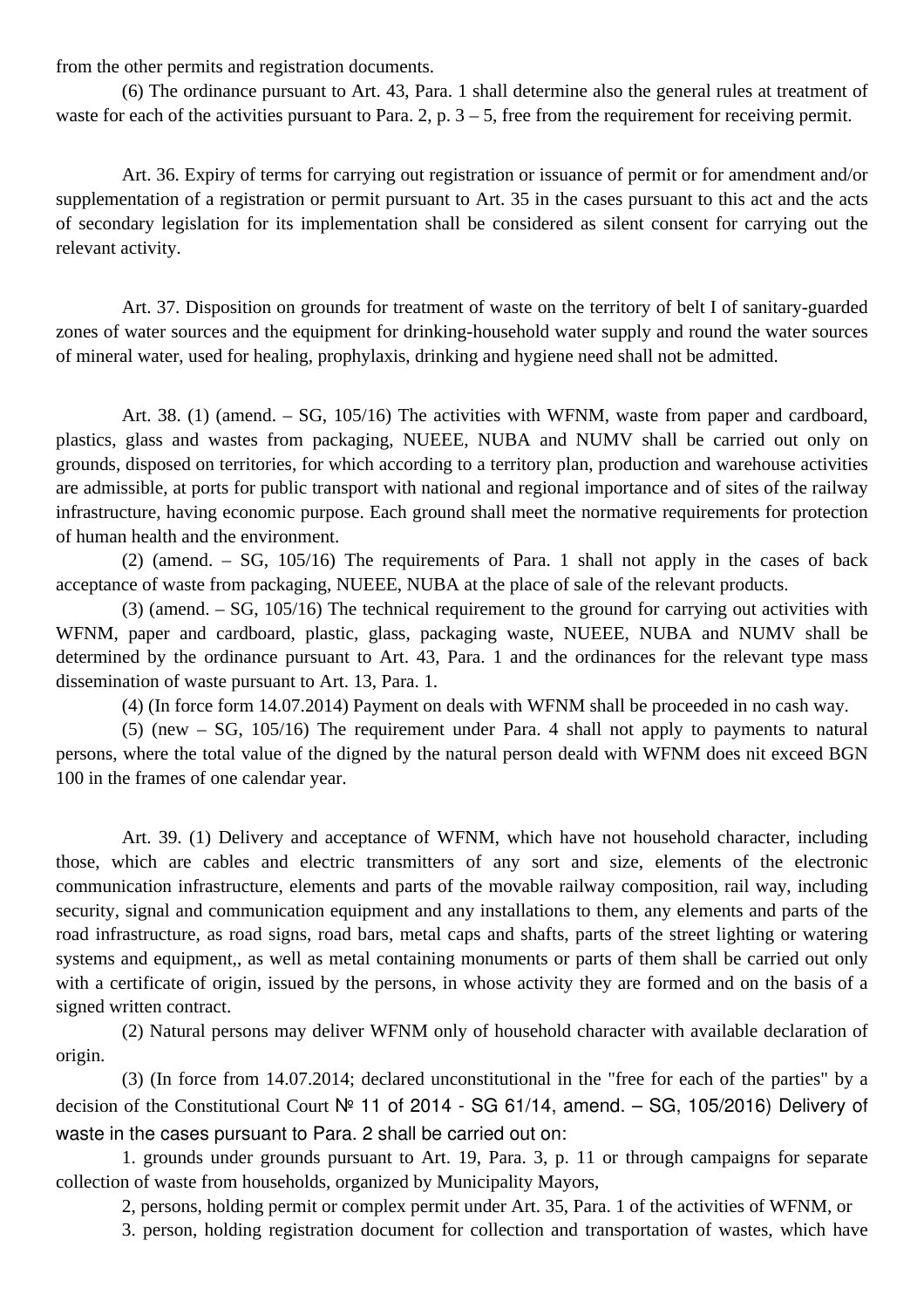signed contract with persons, holding permit or complex permit under Art. 35, Para. 1 for WFNM activities.

(4) A certificate and declaration of origin of WFNM shall be filled in according to a form, confirmed by the Minister of Environment and Water.

(5) The waste pursuant to Para. 1 shall be stored and prepared for recovery separately from the remaining WFNM.

(6) (amend. – SG, 105/16) In the cases where at one ground activities with waste of metal packaging, NUEEE, NUBA, NUMV and WFNM are carried out by an activity upon their preparation before utilization. In a follow up delivery of waste of WFNM, formed after preliminary preparation before recovery of NUEEE, NUBA and NUMV, the wastes shall be accounted separately by a code and name pursuant to the ordinance pursuant to Art. 3.

(7) persons, carrying out activities with WFNM shall be obliged to provided on each ground 24 hour video monitoring within 1 month term after receiving the permit or its addition with new ground/s and to keep the records for one year.

Art. 40. Treatment and transportation of waste from construction grounds and from removal of constructions shall be carried out by the contracting authority of the building or by the owner of the construction waste or another person, responsible for the requirements pursuant to Art. 35, on the basis of a written contract.

Art. 41. (1) Household waste from air, water and road means of transport coming into the country shall be treated immediately after their coming into the country in accordance with the requirements of Regulation (EC) N 1069/2009, of the Act on Veterinary-medical Activity and the related acts of secondary legislation thereof.

(2) The activities pursuant to Para. 1 shall be carried out by persons, holding permit or registration document pursuant to Art. 35.

Art. 42. (1) In case of a serious danger for human health and the environment, occurred as a result of formation or activities with hazardous waste, the Council of Ministers upon proposal of the Minister of Health and the Minister of Environment and Water shall determined by a decision the needed measures for removal of the danger, including in absence of the conditions pursuant to Art. 35.

(2) Upon proposal of the Minister of Environment and Water with an act of the Council of Ministers use of up to 10% of the remaining capacity of the regional landfill site shall be permitted, which is in exploitation or the project capacity of another type of regional facility for treatment of household waste for the need of other regions, where a grounded and urgent need I available, related to the implementation of the National plan for waste management. The landfill sites and/or facilities, which use is permitted for the needs of other regions, shall be built up with funds, over 50% of which shall be provided by the state budget of the Republic of Bulgaria or by another national or international financing.

(3) Wastes, intended for treatment pursuant to Para. 2 shall be used and/or disposed on prices for treatment of household waste of the facility of the relevant regional system.

Art. 43. (1) (amend. – SG 66/13, in force from 26.07.2013; amend. – SG 98/14, in force from 28.11.2014, suppl. – SG, 105/16) The conditions and requirements to the grounds for storage or treatment, disposition of the facilities for treatment of waste, for building up and exploitation of the facilities and installations for treatment of waste, as well as for preliminary storage, treatment and shipment of production and hazardous waste and management of waste and equipment, containing poly-chloride by-phenyl shall be determined by an ordinance of the Minister of Environment and Water in coordination with the Minister of Regional Development and Public Works and with the Minister of Health.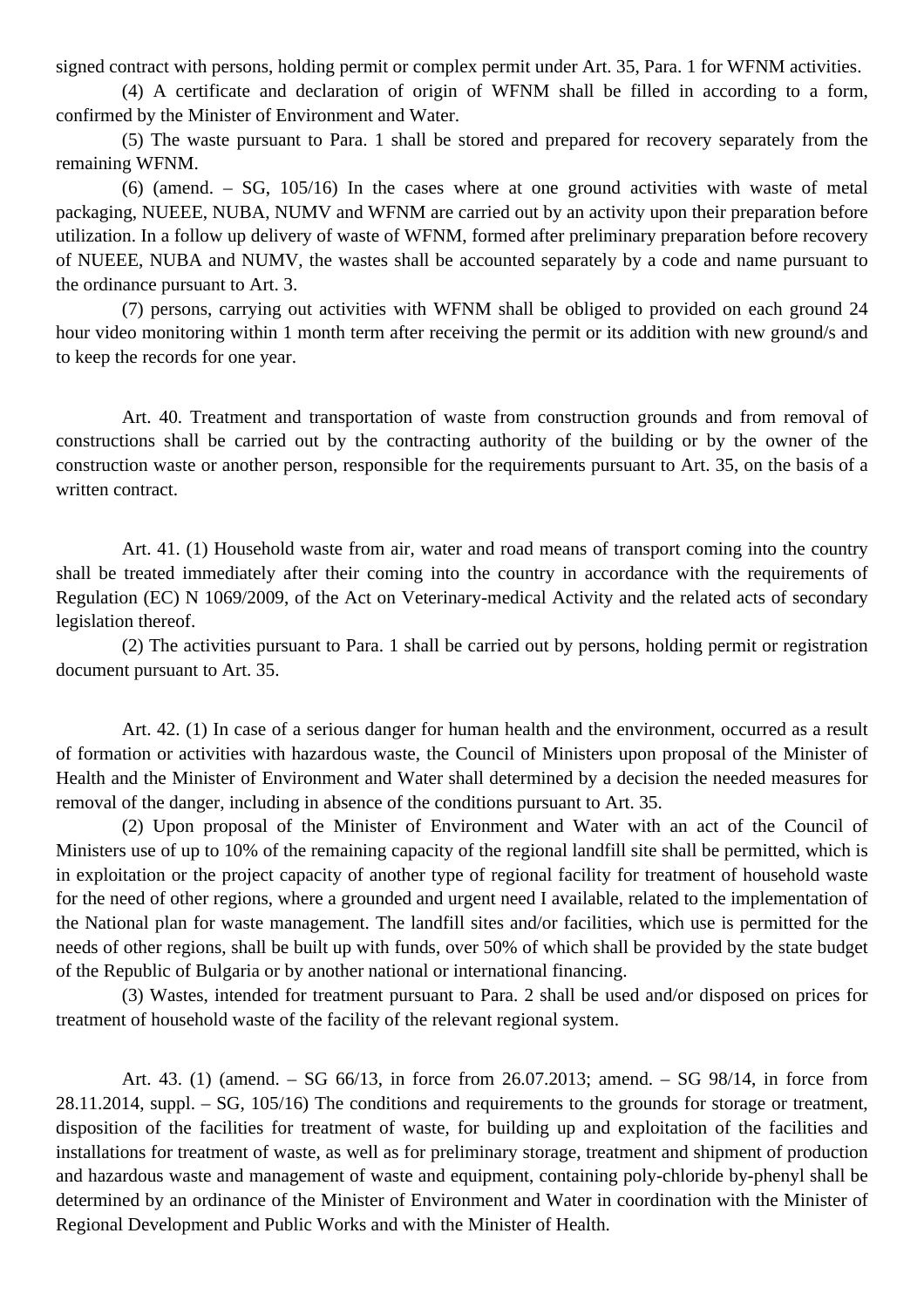(2) The procedure and way of calculation and determining the size of the guarantees and deductions, required in the deposition of waste pursuant to Chapter Four, Section IV shall be determined by an ordinance of the Minister of Environment and Water in coordination of the Minister of Finance.

(3) The requirements to the activities of collection and treatment of waste on the territory of the health institutions and hospitals shall be determined by an ordinance of the Minister of Health and the Minister of Environment and Water.

(4) The requirements for management of construction waste and for putting recycled construction materials shall be determined by an ordinance of the Council of Ministers.

(5) The requirements to the activities of collection and treatment of organic waste, the method for calculation of the achievement of the objectives pursuant to Art. 31, Para. 1 and distribution of these objectives in the regions pursuant to Art. 49, Para. 9 shall be determined by an ordinance of the Council of Ministers.

(6) The requirements for management of residues from cleaning waste waters shall be determined by a Council of Ministers ordinance.

### **Chapter four. INFORMATION, PLANNING AND FINANCING**

### **Section I. Information and Public Registers**

Art. 44. (1) Persons, whose activity is connected with formation collection, shipment and/or treatment of production and/or hazardous waste, as well as persons, possessing permit, complex permit or registration document pursuant to Art. 35 and carrying out activities on collecting, shipment and/or treatment of household and/or construction waste shall be obliged to keep report books, certified by the competent body for issuance of the permit or the registration document, and the persons, possessing complex permit - by the director of RIEW, on whose territory the activity is carried out. Traders and brokers of waste shall be obliged to keep reporting books, certified by the RIEW director, on whose territory their central office is situated, and for the foreign persons – by the RIEW director – Sofia.

(2) The report books shall contain chronological information about the quantity, nature and origin of waste and where needed, the purpose, period of collection, the way of transportation and the provided methods for treatment of waste.

(3) The report books and documents for waste shall be kept for the term of 5 years, including after termination of the activity.

(4) In case of closure of the operation of all installations and facilities of a certain ground, the persons pursuant to Para. 1 shall deliver the report books in the municipality administrations, which shall keep them in the terms of Para. 3.

(5) Persons pursuant to Para. 1 shall deliver upon request by the control bodies pursuant to Chapter Five or by a previous possessor of waste documents, proving that the activities of waste management have been carried out.

(6) persons pursuant to Para. 1 shall prepare an deliver to the Environment Executive Agency (EEA) annual reports on waste pursuant to the requirements of this act and the ordinance pursuant to Art. 48, Para. 1.

(7) Persons, placing on the market products, after whose use mass disseminate waste are formed, shall provide information and shall keep accountancy pursuant to the ordinances of Art. 13, Para. 1.

(8) Persons pursuant to Para. 1 and 7 shall provide to the control bodies of Chapter Five, upon request the documents about the report and information about the activity on waste management.

(9) (new – SG, 105/16) Producers of wastes, who are not wastes any more in the cases of Art. 5, Para. 2 and under the European Commission acts, adopted in compliance with Art. 6, Para. 2 of Directive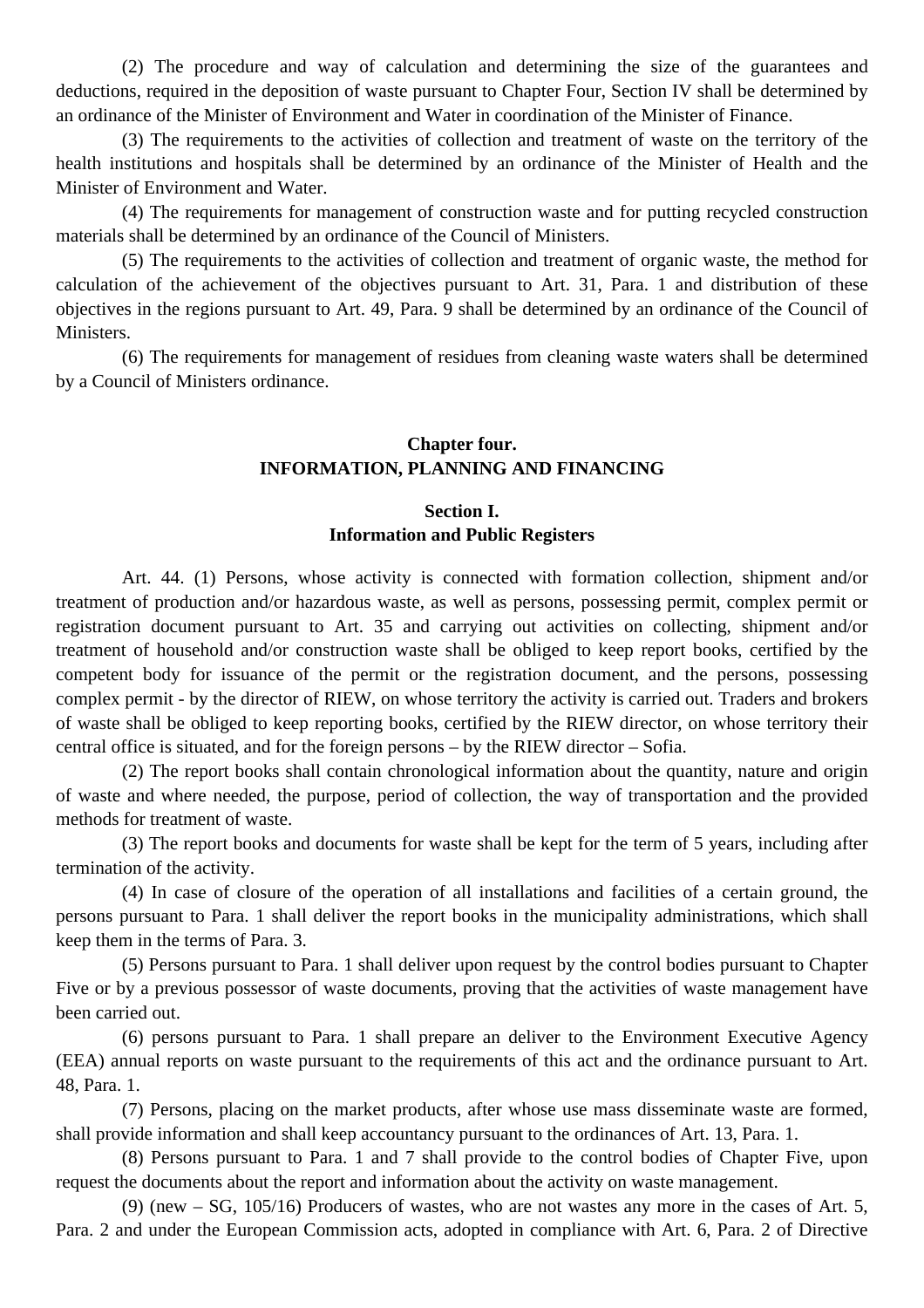2008/98/EC shall annually by 31 March of the current year shall produce information to EEA under the Ordinance of Art. 48, Para. 1 on quantities and types of wastes, which are not wastes any more during the previous year.

(10) (new – SG, 105/16) Persons, in whose production process a certain substance or subject are defined as a by-product under Art. 4 shall produce annually by 31 March of the current year information to EEA under the Ordinance of Art. 48, Para. 1 on the quantities and types of by-products, forms during the previous year and the activities for which they are realized.

Art. 45. (1) The EEA executive director or an official authorized by him/her shall keep public registers of:

1. the permit pursuant to Art. 67, including the one with terminated action;

2. persons, who place on the market batteries, including built in equipment and motor vehicles;

3. person, who place on the market EEO;

4. persons, who place on the market mineral or synthetic oils;

5. (suppl. – SG, 105/16) persons, who place on the market rubbers and/or rubber chains;

6. persons, carrying out activities as trader pursuant to § 1, p. 45 of the Additional Provisions or a broker pursuant to § 1, p. 5 of the Additional Provisions;

7. registration documents pursuant to art. 78, including those with terminated action;

8. (amend. – SG, 105/16) persons, who place on the market plastic bags for shopping;

9. the grounds for activities with WFNM, NUEEE, NUMV and NUBA.

10. (new – SG, 105/16) producers of wastes, which are not wastes any longer in the cases of Art. 5, Para. 2 and under the European Commission acts, adopted in compliance with Art. 6, Para. 2 of Directive 2008/98/EC;

11. (new – SG, 105/16) person, in whose production process a certain substance or subjecy are defined as by product under Art. 4.

(2) The registers pursuant to Para. 1 shall have entered the following circumstances at least:

1. registered number, the person's name, the company, EIC an management address;

2. contact person, telephone N, fax N and e-mail;

3. correspondence address, with post code, populated place, street/bul. name and N and internet address;

4. way of fulfillment of obligations pursuant to Art. 14, Para. 2 by the persons pursuant to Para. 1, p.  $2 - 5$ ;

5. trade marks, which the persons use in the state in the cases pursuant to Para. 1, p.  $2 - 5$ .

(3) The register pursuant to Para. 1, p. 1 and 7 shall also contain:

1. N of the relevant document pursuant to Art. 67 and 78, date of issue n competent body;

2. ground addresses on which the operation is carried out;

3. waste code pursuant to the ordinance of Art. 3, Para. 1;

4. carried out operation with waste pursuant to Annex N 1 or 2.

(4) The register pursuant to Para. 1, p. 2 the relevant type of batteries, which the person places on the market shall be entered – movable, automobile, industrial.

(5) The register pursuant to Para. 1, p. 3 shall have entered categories EEO, which the persons places on the market.

(6) In the register of Para. 1, p. 4 shall be entered also the types of mineral and synthetic oils, which the person places on the market.

(7) The register pursuant to Para. 1, p. 6 shall have also entered:

1. status of the person – trader and/or broker;

2. (suppl. – SG, 105/16) type, code and name of waste – with which operation is carried out as a trader and/or broker.

(8) (new – SG, 105/16) In the register under Para. 1, p. 10 shall also be entered as follows: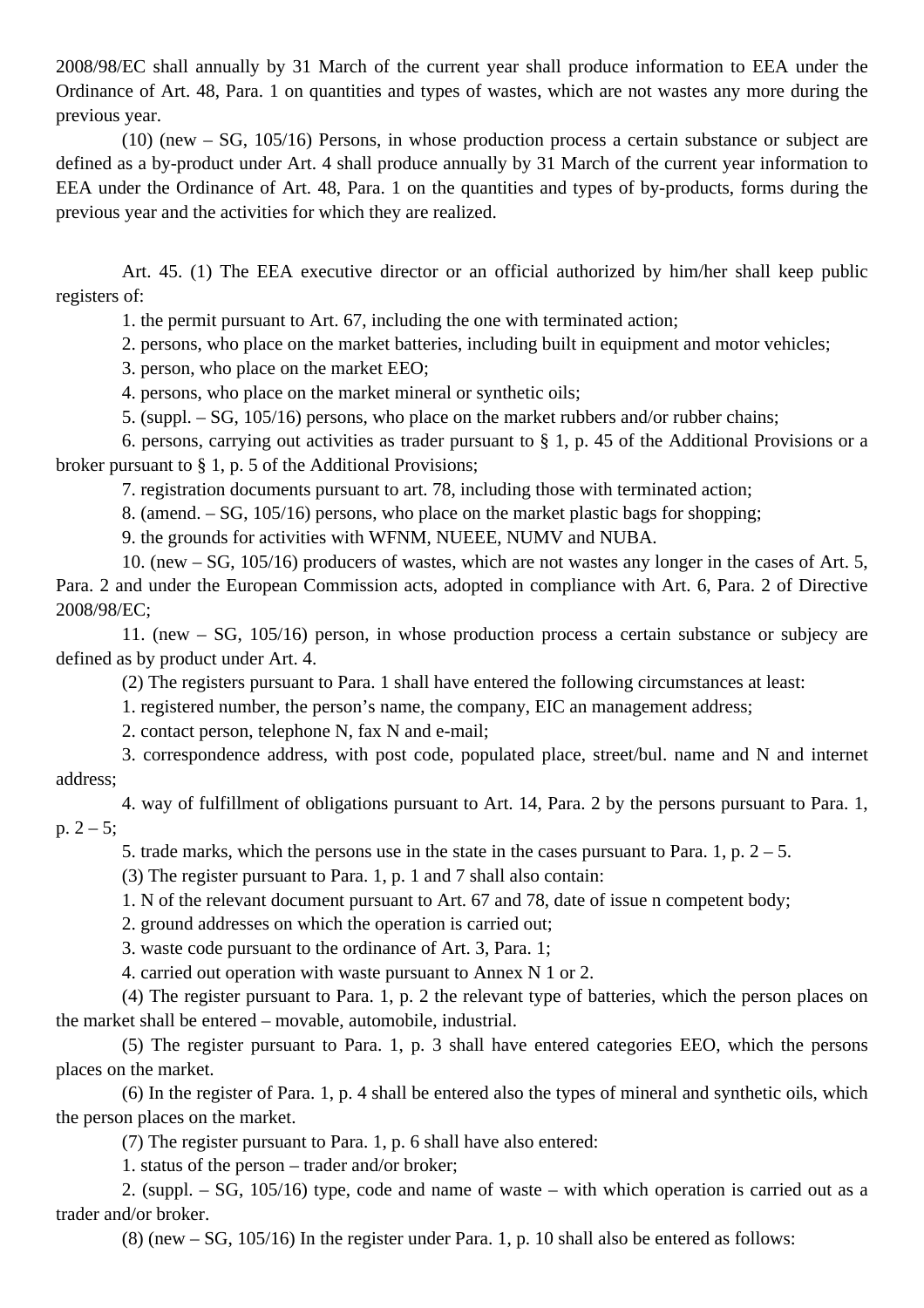1. the compliance act, with which the producer operates;

2. the type of wastes, which are not wastes any more.

(9) (new – SG, 105/16) In the register under Para. 1, p. 11 shall also be entered the type of the byproducts.

(10) (former Para. 8 – SG, 105/16) The registers may be kept and maintained also by the relevant branch organization upon agreement with the Minister of Environment and Waters.

Art. 46. The Minister of Interior shall keep register of the motor vehicles with terminated registration, delivered for decompletion.

Art. 47. (1) Persons, placing products on the market after whose use mass disseminated waste are formed, for which public registers are formed, mass disseminated waste, for which public registers are kept pursuant to Art. 45, Para. 1, shall be registered pursuant to terms and conditions, determined by the relevant ordinances of Art. 13, Para. 1 and the ordinance pursuant to Art. 59.

(2) Persons, who hold a document pursuant to Art. 35, may carry out activities of a trader and broker in the meaning of this act with the waste, indicated in the document without registration pursuant to Art. 104.

Art. 48. (1) The Minister of Environment and Water shall determine by an ordinance the procedure and forms in which information about the activities on waste is provided, as well as the procedure or keeping the public registers pursuant to Art. 45, Para. 1.

(2) The information about the activities of waste shall obligatorily cover: quantity, properties and origin of waste, as well as other data, determined by the ordinance pursuant to Para. 1.

(3) (amend. - SG 14/15) The state bodies, including the National statistical institute, the Customs Agency, the National Revenue Agency, National Police Chief Directorate, Automobile administration executive agency, the State agency for metrology and technical supervision and the Commission for consumer protection shall provide information to EAE according to the requirements and terms of the ordinances pursuant to Para. 1, Art. 13, Para. 1 and Art. 43.

(4) Obliged to provide information to EAE shall also be all legal and natural persons, carrying out activities of waste management or of whose activity waste are formed, including the persons, placing on the market products, after whose use mass disseminated waste are formed.

(5) The Customs agency shall deliver upon request to EAE information about the quantities products with determined codes pursuant to the Combined Nomenclature, Annex I to Council Regulation (EEC) No 2658/87 of 23 July 1987 on the tariff and statistical nomenclature and on the Common Customs Tariff, called hereinafter Regulation (EEC) No 2658/87 and a list of the persons, carrying out import and/or export of the products. The request shall be in writing and shall contain information about the products and their codes pursuant to the Combined Nomenclature and the period, for which it refers.

(6) The National revenue agency shall produce upon request by EAE information about the quality of products with determined codes pursuant to the Combined Nomenclature, Annex I to Regulation (EEC) N 2658/87.

(7) The information pursuant to Para.  $3 - 5$  shall serve only for the objectives of this act, by undertaking the needed organizational and technical measures for this. To operation with such information shall be admitted only the persons, who have signed affidavit for keeping the secret in the cases, where this is required by the law.

 $(8)$  (new – SG,  $105/2016$ , in force from 01.01.2020, amend. on the entry into force of the amendments with issue 105/16 - SG 102/17, in force from 22.12.2017, amend. regarding entry into force of SG 101/16 - SG 1/19, in force from 31.12.2019) Keeping public registers under Art. 45, Para. 1, the accountancy and provision of information, under the Ordinances pursuant to Art. 13, Para. 1 and Art. 48,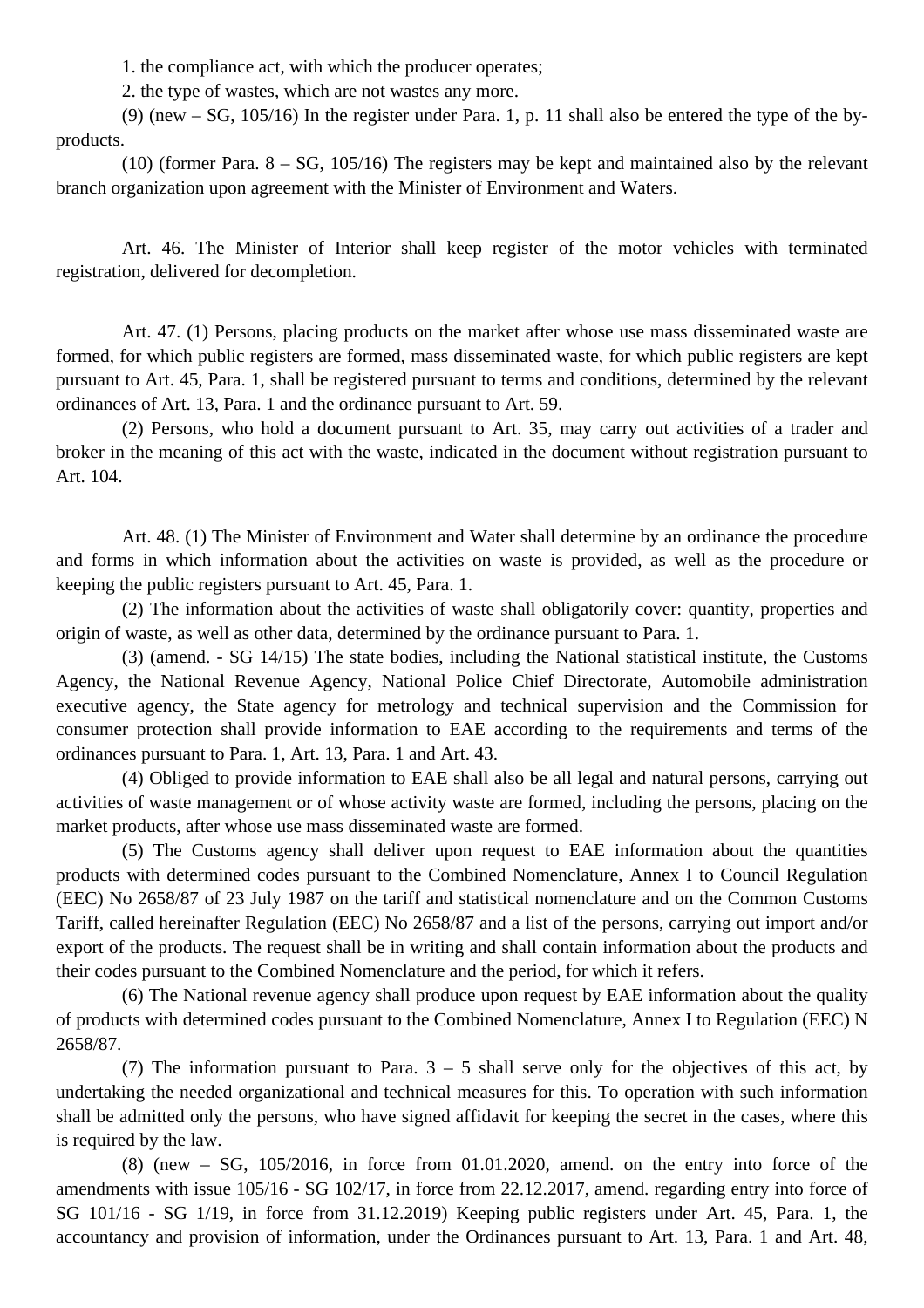Para. 1 shall be carried out through the "Wastes" National information system, maintained by EAE.

# **Section II. Plans and Programmes**

Art. 49. (1) The Minister of Environment and Water shall develop and introduce for adoption to the Council of Ministers a National plan for waste management.

(2) While developing the plan pursuant to Para. 1 the general principles for environment protection shall be taken in consideration, as precaution measures and sustainability, technical realization and economic applicability, protection of the resources, as well as the impact on the environment, human health, the economy and society.

(3) The plan pursuant to Para. 1 shall contain analysis of the current state of the waste management in the Republic of Bulgaria, the measures, which are to be taken for improvement of the considered with the environment preparation for second use, recycling, recovery and waste disposal, as well as assessment of the way in which the plan will assist for the objectives achievement and application of the act provisions.

(4) The plan pursuant to Para. 1 shall include:

1. analysis of the state and prognosis of the type, quantities and sources of waste, formed on the territory of the country, as well as of the waste, which are to be subject of trans-border shipment from or to the national territory;

2. the existing schemes for waste collection and basic installations and facilities for disposal and recovery, including all sorts of special agreements for worked out oils, hazardous waste or flows of waste for which the requirements of this act and the acts of secondary legislation for its implementation are regulated;

3. Assessment of the need of new schemes for collection, closure of existing waste installations and facilities, additional infrastructure of waste installations and facilities, as well as the relevant to this investments;

4. (amend. – SG, 105/16) sufficient information about the criteria, used for determining the location and – if needed – the capacity for the future deposition or for the basic installations and facilities for disposal or recovery of waste, which are envisaged to be built up;

5. general waste management policies, including provided technologies and waste management methods and specific policies to certain groups of waste, which need special management;

6. measures for assistance of the second use of products and of activities and preparation for second use, especially, by encouragement establishment of second use networks and repairs and support for them, using economic instruments, delivery criteria, quantity objectives or other measures;

7. measures for encouragement of high quality recycling by introducing schemes for separate waste collection, where this is technically, ecologically and economically applicable, in order to guaranty the needed quality standards of the relevant recycling sectors;

8. organization aspects, related to waste management, including description of division of responsibilities among the central and territorial executive bodies, the natural and legal persons, who carry out waste management;

9. advantage assessment and expedience of fulfillment of economic and other instruments for solving various problems in the waste area, taking into consideration the need of maintaining the smooth market functioning;

10. measures, for encouragement the separate collection of organic waste win view to composting and anaerobic breaking down, as well as for treatment of organic waste in a way, which provides high level of environment protection, including measures for decreasing in stages the quantities deposited organic breaking down waste;

11. measures for encouragement application of variants for waste management, which guarantee the most favourable results for the environment on the whole in compliance with the hierarchy for waste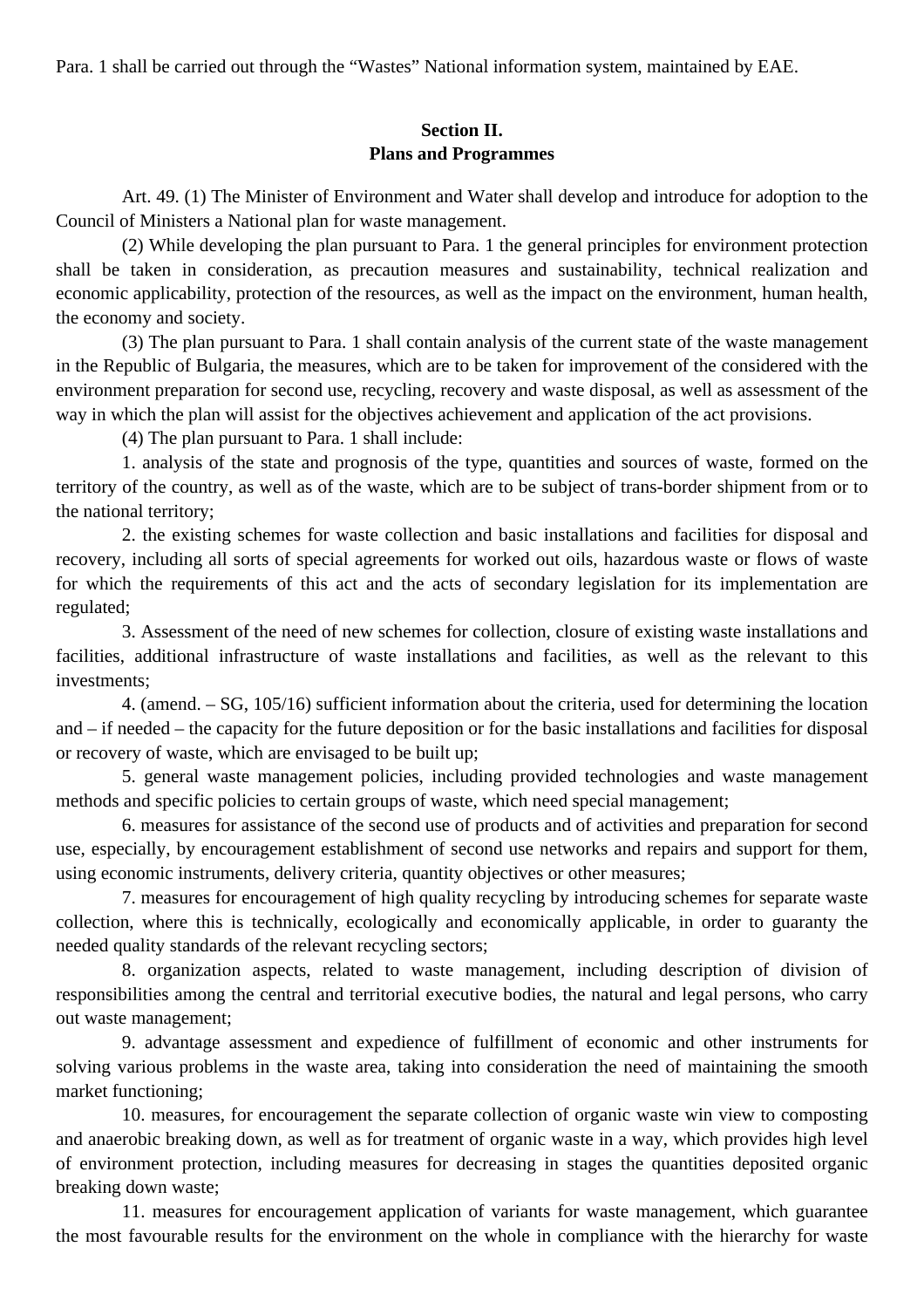management pursuant to Art. 6, Para. 1;

12. using safe for the environment materials, produced by organic waste;

13. a separate chapter for management of the packaging and packaging waste, including measures for prevention and second use;

14. national strategy for limitation of the quantities organic broken down waste, disposed in landfill sites;

15. information for polluted in the past grounds for waste disposal and measures for their recreation;

16. measures for applying explanatory campaigns and providing information, directed to the wide public or to specific groups of consumers;

17. the objectives, stages and terms for their achievement;

18. assessment of the financial means, needed for the plan realization;

19. coordination with other plans and programmes, related to the activity;

20. implementation report and control system;

21. result assessment system and for plan updating.

(5) The plan pursuant to Para. 1 shall provide measures for encouragement the development of products in order to be diminished their impact on the environment and waste formation in the process of production and follow up use of the products, as well as in order to be guaranteed that the recovery and disposal of products, which have turned into waste, is in compliance with Art. 1, Para. 3 and Art. 6.

(6) The measures pursuant to Para. 5 may encourage the development, production and placing on the market products, which are appropriate for multiple use, which are technically long lasting and which, after having turned into waste, are good for purposeful and safe recovery and for disposal according to the requirements for environment protection.

(7) The plan pursuant to Para. 1 shall include also measures for creating an integrated and adequate network of facilities and installations for waste disposal, as well as of installations for recovery of household waste:

1. by applying the best available techniques;

2. in the closest facilities/installations, which are by the source of the waste formation, by using the most appropriate methods and technologies, providing high level of protection of human health the environment.

(8) (In force from 01.01.2015) In compliance with the provision of art. 30, Para, 2 the plan pursuant to Para. 1 shall provide measures for applying systems for separate collection at least of the following waste: paper and cardboard, metals, plastics and glass and measures for achievement of the objectives for second use, recycling and recovery of waste materials pursuant to Art. 31 and 32.

(9) The plan pursuant to Para. 1 shall determine the regions, including the municipalities, which shall use common regional landfill site and/or other facilities for waste treatment.

(10) The plan pursuant to Para. 1 shall be drawn up for a period of at least 6 years.

(11) The Minister of Environment and waster shall introduce every 3 years a report before the Council of Ministers for implementation of the plan pursuant to Para. 1 and a report on the objective achievement for recycling of household waste pursuant to Art. 31, Para. 1, p. 1. and for recycling and recovery of materials form construction waste pursuant to Art. 32, Para. 1. In case of failure the indicated objectives to be achieved, the report shall indicate the reasons for the failure and the measures, which will be taken for providing the future implementation.

Art. 50. (1) The Minister of Environment and Water shall develop and introduce to the Council of Ministers a programme for prevention of waste formation.

(2) The programme pursuant to Para. 1 shall be an inseparable part from the National plan for waste management pursuant to Art. 49, Para. 1.

(3) The programme pursuant to Para. 1 shall include: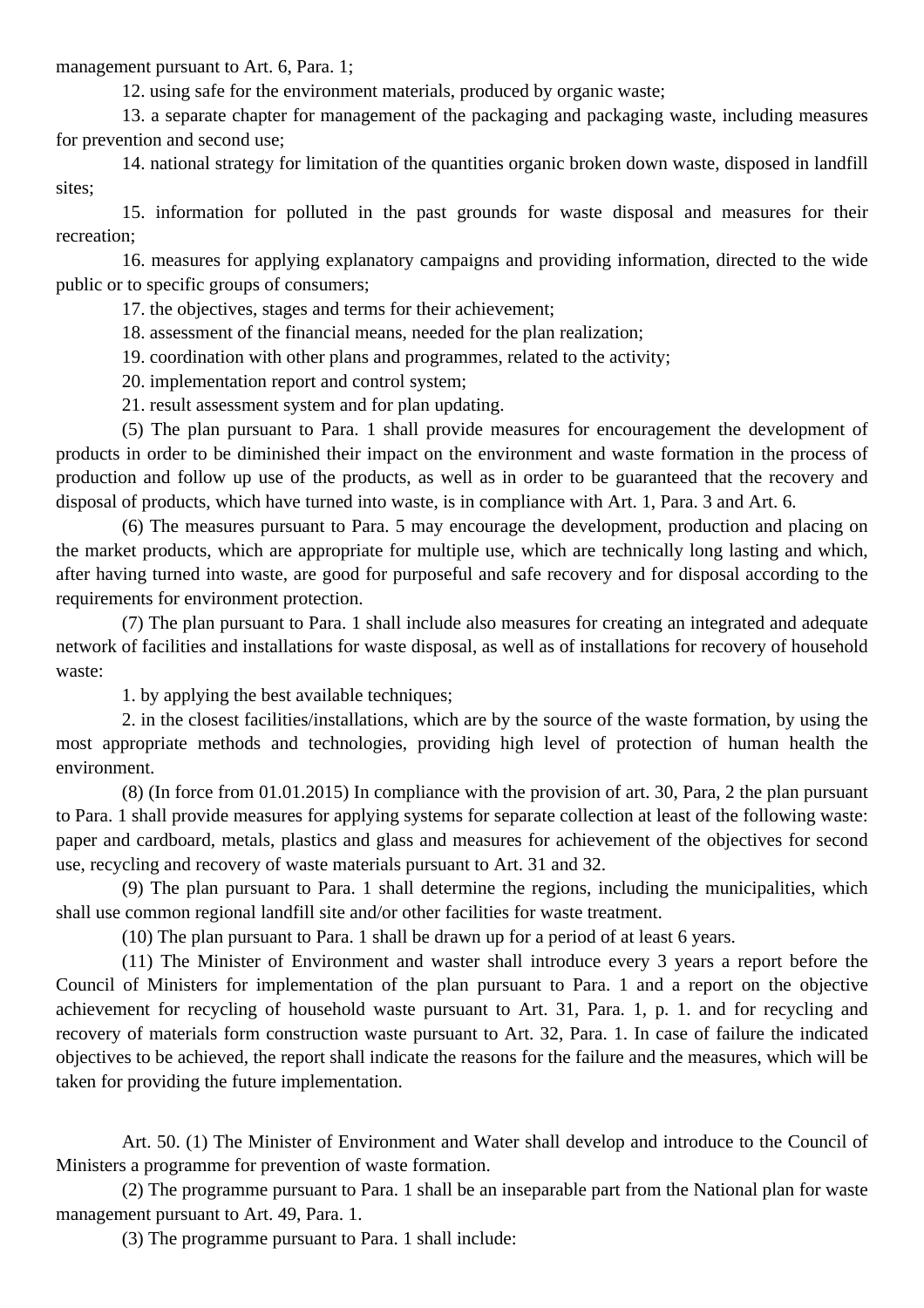1. existing measures for prevention of waste formation;

2. advantage assessment of applying the exemplary preventive measures pursuant to Annex N 4 or of applying other appropriate measures;

3. determining appropriate specific quality or quantity control indicators, adopted for progress monitoring and assessment in the implementation of the measures for prevention of waste;

4. assessment indicators for implementation of the measures for prevention waste formation.

(4) (new – SG, 105/16) The programmes under Para. 1 shall provide for measures with the objective to terminate the connection between the economic growth and the impact over the environment, human health and cultural heritage, related to formation of wastes.

Art. 51. (1) The plan pursuant to Art. 49 and the programme pursuant to Art. 50 shall be assessed and reported at least every 6 years and shall be updated, where this is needed also on expedience.

(2) While developing the plan pursuant to Art. 49 and the programmes pursuant to Art. 50, the Minister of Environment and Water shall organize conducting of consultations with the relevant interested parties, the state administration and the local authorities and the public.

(3) The adopted final plan pursuant to Art. 49, and the programme pursuant to Art. 50 shall be published on the internet site of the Ministry of Environment and Water.

Art. 52. (1) The municipality Mayor shall develop and fulfill a waste management programme for the territory of the relevant municipality.

(2) The programme shall be inseparable part from the municipal waste management programme.

(3) The programme pursuant to Para. 1 shall:

1. be developed and adopted for a period, which shall coincide with the period of action of the national plan for waste management;

2. be updated in case of a change in the factual and/or normative conditions.

(4) The programme shall be developed in compliance with the structure, objectives and provision of the National plan for waste management.

(5) The programme shall include the needed measures for implementation of the obligations of the municipality Mayor and the requirements of Chapter Two, Section III.

(6) Mayors of 2 or more municipalities, included in a region pursuant to Art. 49, Para. 9 may develop a common programme for waste management, in case that the obligations, responsibilities and measures, concerning the municipalities are clearly distinguished in the programme.

(7) The waste management programme shall be published on the internet site of the relevant municipality in view to provide public access.

(8) The programme shall be adopted by the Municipality council of the relevant municipality, which shall control its implementation.

(9) The municipality Mayor shall inform yearly by 31 March the Municipality council about the programme implementation during the previous year.

(10) The Minister of Environment and Waster shall issue instructions for development of the programmes pursuant to Para, 1.

Art. 53. (1) The persons pursuant to Art. 14, Para. 2, fulfilling their obligations individually and the organizations of recovery shall develop and fulfill programmes for waste management in compliance with the requirements of the ordinances of Art. 13, Para. 1.

(2) In case of failure of the obligations and objectives pursuant to Art. 14, Para. 1 and Art. 15, the programmes pursuant to Para. 1 shall be updated in a procedure, determined by the ordinances pursuant to Art. 13, Para. 1.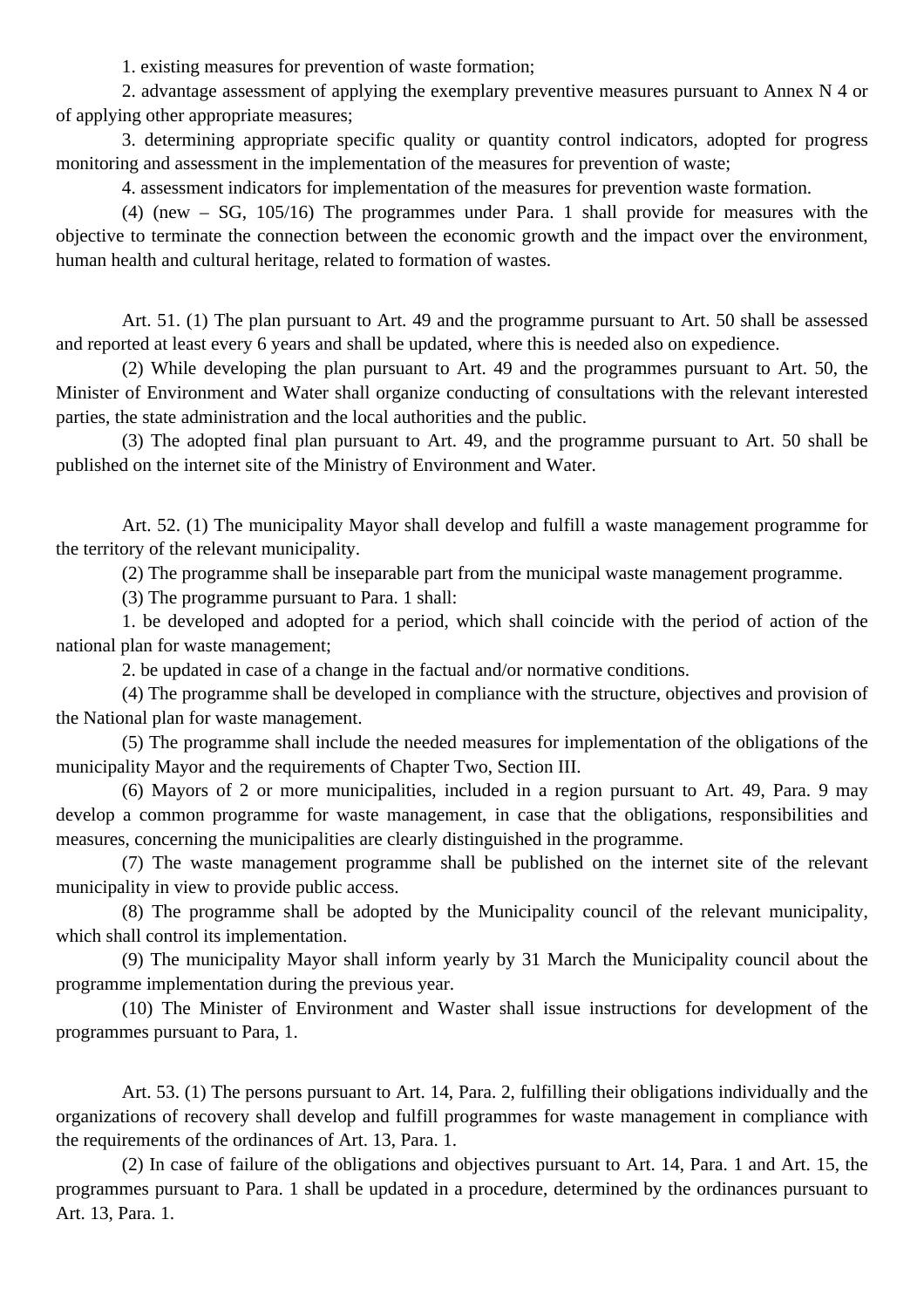Art. 53a. (new – SG, 105/16) (1) Before every recycling of ships, the operator of the facility for recycling of ships shall develop a recycling plan.

(2) The recycling plan under Para. 1 shall be submitted on paper and on technical media or electronically to the RIEW on whose territory is the facility for recycling ships, with an opinion of the relevant regional directorate of Maritime Administration Executive Agency on its compliance with the provisions of Regulation (EU) N 1257/2013.

(3) In case of irregularities in the produced documents under Para. 2, the RIEW Director shall notify in writing the applicant in the term of 14 days from their receiving and/or require additional information.

(4) Within the term of up to 1 month from the notification under Para. 3, the operator of the facility for recycling ships shall remove the irregularities and/or shall provide additional information.

(5) The RIEW Director shall approve the recycling plan under Para. 1 by a written opinion within 30 day term from the date of its submission or from removal of the irregularities, and/or form provision of additional information and shall submit the opinion under Art. 7, Para. 3 of Regulation (EU) N 1257/2013.

(6) The RIEW Director shall refuse the approval of the recycling plan under Para. 1 in case of:

1. failure to observe this act and/or the acts of secondary legislation for its implementation;

2. failure to remove the irregularities in the produced documents under Para. 2 and/or in failure to produce the required information in the set term.

### **Section III. Financing**

Art. 54. (amend. – SG, 105/16) The costs for waste management shall be at the expense of:

1. the initial agent of waste or the present or the previous possessor of the waste;

2. the persons, placing on the market products, after whose recovery mass disseminated waste are formed, in the cases, determined by this act.

Art. 55. (1) Where the agents for waste are not known, the costs on recreation of the environmental qualities shall be taken by the persons, in whose holding are the waste.

(2) all the costs for recreation of the environment qualities and for disclosure of the real agent shall be restored by him/her.

Art. 56. (1) Yearly, by the Act on the State Budget of the Republic of Bulgaria, upon proposal of the Minister of the Environment and Waster target funds shall be determined for building up facilities and installations for treatment of household, mass disseminated and hazardous waste, as well as for cleaning and re-cultivation of places, polluted with waste.

(2)Facilities and installations for treatment of waste, which have been built or are being built with funds, provided by the Act on the State Budget of the Republic of Bulgaria or other national or international funding, shall be used according to the measures, provided by the action plan of the National plan for waste management pursuant to art. 49, Para. 1.

(3) Where the facilities and installations are not used according to the requirements of Para. 2, the municipalities shall repay the funds to the state budget or to UMAEP.

Art. 57. The costs for activities with household waste and fulfillment of the obligations of the bodies of the local self-government and the local administration pursuant to Chapter Two, Section III of this act, shall be provided from the budget of the relevant municipality in the amount, not smaller than the planned for the relevant year revenues from local fees pursuant to Art. 6, Para. 1, letter "a" of the Act on Local taxes and Fees.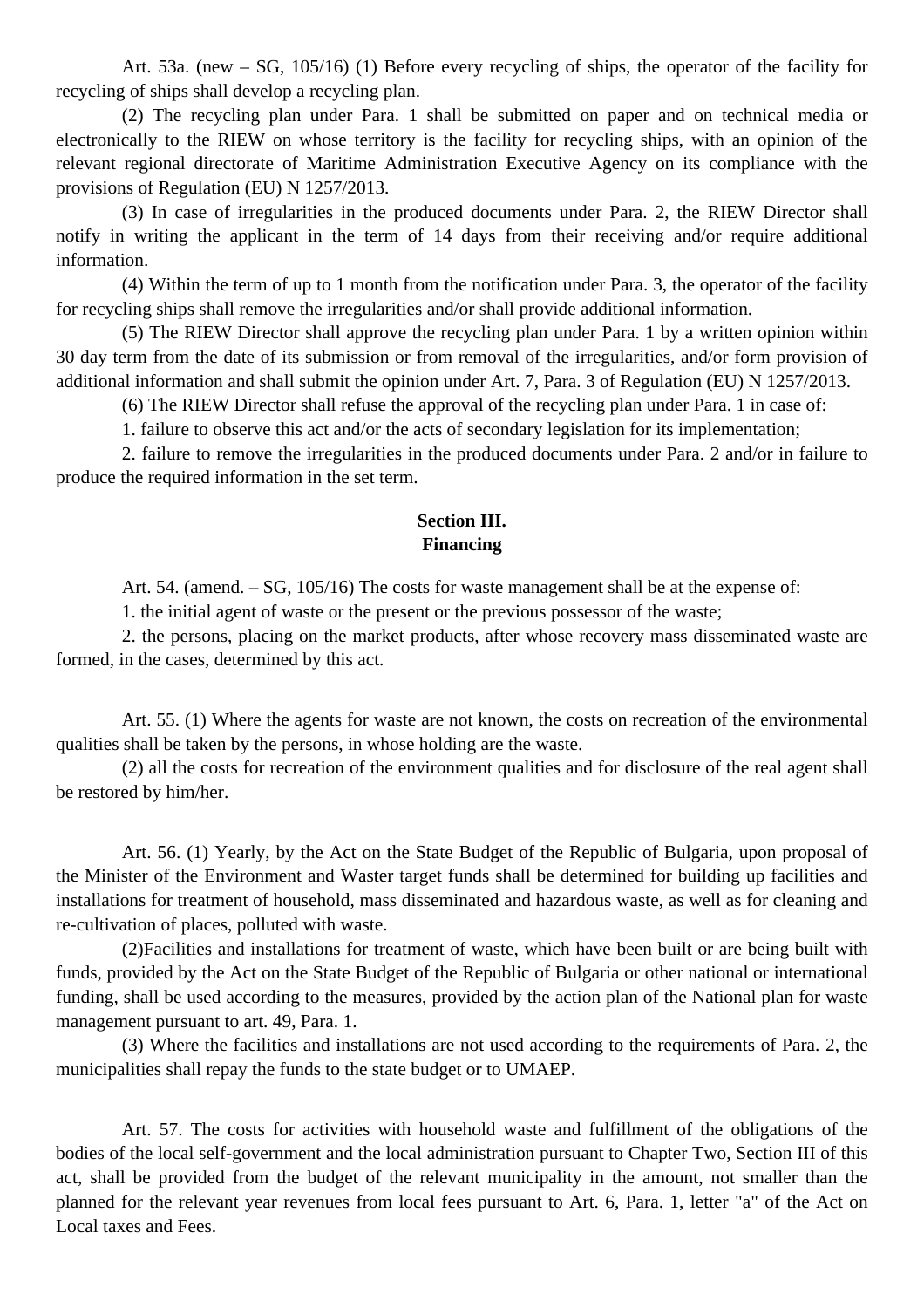Art. 58. (1) To the undertaking for management of the activities of environment protection shall come in the sums from:

1. the fees pursuant to Art. 59;

2. fines and property sanctions pursuant to Chapter Six – where the penal decrees are issued by the Minister of Environment and Water or by an official, authorized by him/her.

(2) To the relevant municipality budget shall come in the sums form the fines and property sanction pursuant to Chapter Six – where the penal decrees are issued by the municipality Mayor.

(3) The funds pursuant to Para. 1 and 2 shall be spent for projects and sites for waste management.

Art. 59. (1) Product fee in the amount and procedure, determined by an ordinance of the Council of Ministers shall be paid by:

1. the person pursuant to Art. 14, Para. 1, placing on the market products, after whose use mass disseminated waste are formed, who fail to fulfill their obligations and objectives pursuant to Art. 14, Para. 2 for separate collection, second use, recycling and/or recovery of waste pursuant to this act and the ordinances pursuant to Art. 13, Para., 1;

2. persons pursuant to Art. 14, Para. 2, p. 1, fulfilling their obligations individually, who have failed to fulfill objectives pursuant to Art. 14, Para. 1;

3. the organizations of recovery, which have failed to fulfill objectives for separate collection, second use, recycling and/or recovery of mass disseminated waste of the obliged persons pursuant to Art. 14, Para. 2, p. 2, members of the organization;

4. persons pursuant to Art. 14, Para. 2, p. 2, members in the organizations of recovery, who have not paid to it the agreed remuneration and/or have nit provided information about the quantities products, placed on the market;

5. persons pursuant to Art. 14, Para. 2, p. 2, members in an organization of recovery in the cases of reported smaller quantities products of really placed on the market for the relevant reported period.

5. persons pursuant to Art. 14, Para. 2, p. 2, members in an organization of recovery in the cases of reported smaller quantities products of really placed on the market for the relevant reported period.

6. (new – SG, 105/16) persons, who have not produced a report with factual findings under Art. 18, Para. 1.

(2) (amend. – SG 105/16) In the cases pursuant to Para. 1, p.  $2 - 6$ , the Minister of Environment and Water shall determine by an order the persons, who shall pay the product fee.

(3) Minister of Environment and Water shall determine by an order the persons, who do not pay product fee while implementing their obligations and objectives pursuant to Art. 14, Para. 1.

(4) The sums due for product fee, determined by an enforced order pursuant to Para. 2, shall be collected compulsory with the interests and costs by the National revenue agency (NRA) pursuant to the procedure of the Tax-security Procedure Code.

(5) The collected sums by NRA shall come in to an account, indicated in the sent request for their collection.

(6) (suppl. – SG, 105/16)In the cases pursuant to Para. 1, p. 2 and 3 the organizations and persons, fulfilling individually their obligations, shall not be free for responsibility for payment of product fee, if their sub-contractor has failed to fulfill assigned to him/her obligations, as well as the act requirements and the acts of secondary legislation for its implementation.

(7) (amend. and suppl. – SG, 105/16) The persons, who place on the market on the territory of the Republic of Bulgaria plastic bags for shopping, shall pay product fee for plastic bags for shopping pursuant to a procedure and amount, determined by the Ordinance pursuant to Para. 1. Product fee shall not be paid for bio-disposable shopping plastic bags, as well as for shopping plastic bags under the conditions of the Ordinance under Para. 1.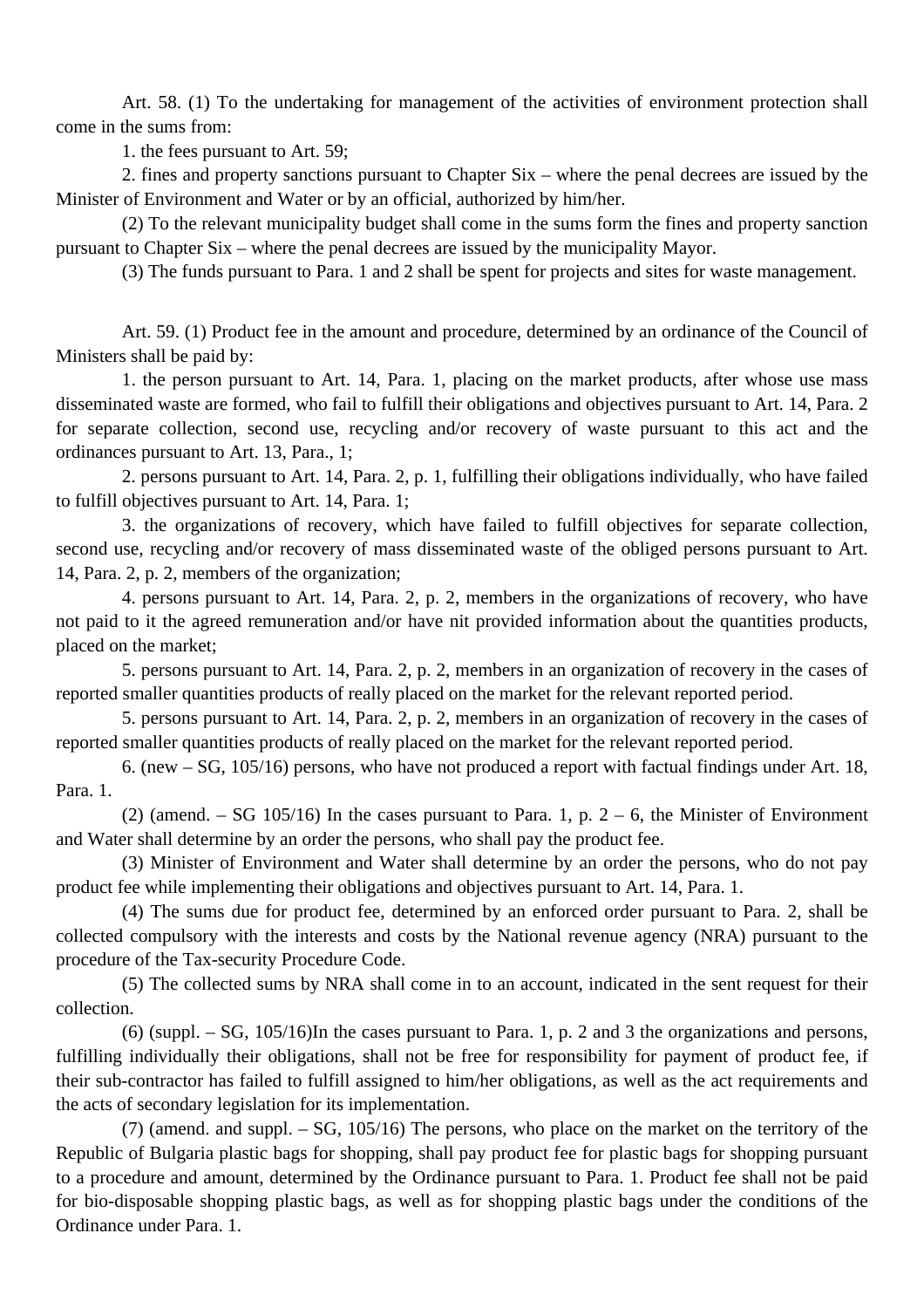(8) (new – SG, 105/16) The terms for issuance of the orders under Para. 2 and 3, determined by the Ordinances under Art. 13, Para. 1 shall not apply to cases, where it is needed carrying out of an additional checkup for clarifying the facts and circumstances.

Art. 59a. (new - SG 98/18, in force from 27.11.2018) In the cases under Art. 68, para. 1, Art. 73, para. 2 and 3, Art. 78, para. 3, Art. 79, para. 2, Art. 81, para. 2, Art. 89, para. 1, Art. 90 para. 2 and Art. 104, para. 1 as well as when applying for prior written notification and consent for transboundary shipment of waste from, to and through the Republic of Bulgaria, the applicants shall pay a fee under the tariff under Art. 110.

# **Section IV. Financing of Waste Disposal by Depositing**

Art. 60. (1) For carrying out activities of waste disposal through depositing, each owner of landfill site shall provide guaranty covering future costs for closure and post-exploitation cares of the landfill site.

(2) The guaranty pursuant to Para. 1 may be in the form of:

1. monthly sums in a bank account for outside funds of RIEW, on whose territory the landfill site is situated, or

2. monthly sums in a bank account with special purpose, blocked for the period by finalization and adoption of the measures for closure and post exploitation care of the landfill site, with the exception of the cases,, where their use is permitted pursuant to Art. 62, or

3. bank guaranty in favour of RIEW on whose territory the landfill site is situated.

(3) Where owner of the landfill site is a municipality or budget undertaking, the guaranty pursuant to Para. 1 shall be in the form of the monthly sums pursuant to Para. 2, p. 1 or 2.

(4) The sums pursuant to Para. 2, p. 1 and 2 shall be determined in BGN for one t. deposited waste.

(5) The amount of the sum for 1 t. deposited waste shall be updated every 3 years.

(6) The sums, due for non-deposited sums pursuant to Para. 2, p. 1 or 2 shall be determined by an act for establishment of public state receivable, issued pursuant to Art. 166 of the Tax-security Procedure Code by the director of RIEW, on whose territory the waste landfill site is situated. The act shall be drawn up on the basis of documents, determined by the ordinance pursuant to Art. 43, Para. 2.

(7) Non-deposited sums pursuant to Para. 2, p. 1 or 2 after the enforcement of the act for establishment of public state receivable pursuant to Para. 6 shall be collected compulsory with the interests and costs by the NRA pursuant to the Tax-security Procedure Code

(8) The collected sums by NRA shall come into the account, indicated in the request for their collection.

(9) The procedure and way for determining the amount and provision of the guaranties, the expenditure of the amount of the sums and the cases in which RIEW has the right to request absorption of the bank guaranty shall be determined by the ordinance pursuant to Art. 43, Para. 2.

(10) The ordinance pursuant to Art. 43, Para. 2 shall determine also the minimal amount of the guaranties for closure and post-exploitation cares of the waste landfill sites.

Art. 61. (1) The bank account pursuant to Art. 60, Para. 2, p. 2 shall be opened by the owner of the landfill site in a chosen by him/her trade bank pursuant to Art. 2, Para. 5 of the Act on Credit Institutions, licensed to carry out guaranty deals, the collected funds, which may be spent only by a permit if the relevant RIEW, on whose territory the waste landfill site is situated. Every month the landfill site owner shall produce to the director of RIEW a summary of the account, which shall be certified by the servicing bank.

(2) The guaranties pursuant to Art. 60. Para. 2 shall not be subject to compulsory fulfillment.

(3) The bank guaranty pursuant to Art. 60, Para. 2, p. 3 shall be unconditional and irrevocable and shall be produced for 1 year period, where it shall be valid by the finalization and adoption of the measures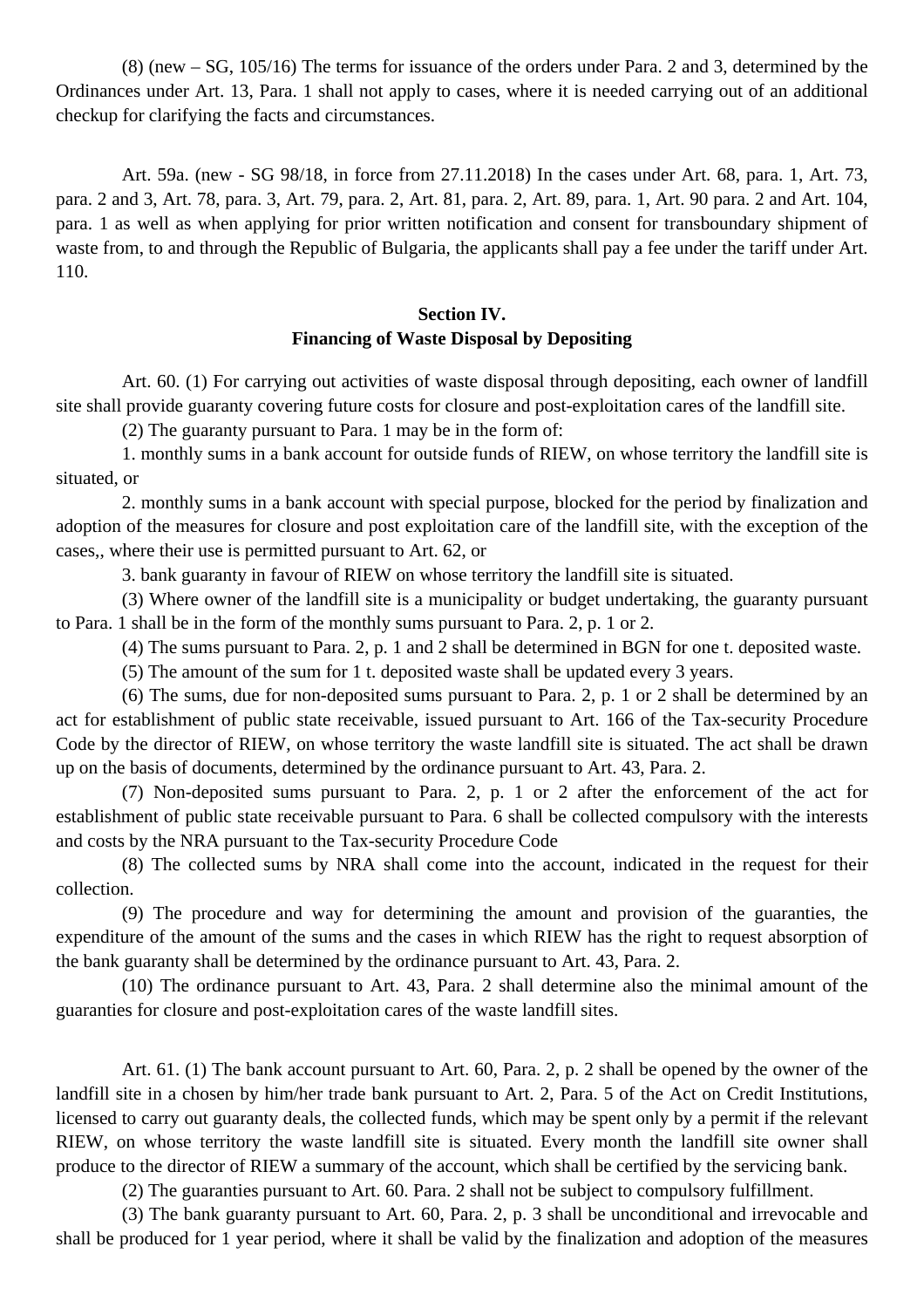for closure and post exploitation cares of the waste landfill site ground.

(4) The bank – guaranty shall be obliged irrevocably, unconditionally and after the first written request by the director of RIEW to transfer the sum of the bank guaranty in favour and on the account of RIEW.

(5) The amount of the bank guaranty pursuant to Art. 60, Para. 2, p. 3 shall not be smaller than the sum pursuant to Art. 60, Para. 2, p. 1 or 2, calculated on yearly base and owed cumulatively for the period of the guaranty action.

(6) By the finalization and adoption of the measures of closure and post- exploitation cares of the waste landfill site ground, the bank guaranty periodically shall be extended or renewed minimum 1 month before expiry of the period of its action pursuant to Para. 3, where during the exploitation of the landfill site the amount of the guaranty of the renewed bank guaranty shall be determined in compliance with Para. 5.

(7) In case that the bank guaranty is not extended or renewed within the term of Para. 6, it shall be absorbed by the director if RIEW, who shall issue an order for termination of the exploitation of the waste landfill site by producing by the landfill site owner guaranty pursuant to Art. 60, Para. 1.

(8)The bank guaranty pursuant to Art. 60, Para. 2, p. 3 shall be absorbed by the director of RIEW in case of established failure to fulfill the activities of closure of the landfill site as a result of which delay has occurred by more than 2 years of the closure plan implementation.

(9) After finalization and adoption of the measures for closure and re-cultivation of the waste landfill site, the amount of the bank guaranty shall be diminished to the amount of the costs for postexploitation cares of the ground by a written consent of the RIEW director.

Art. 62. (1) For the fulfillment of his/her obligation on closure and post-exploitation cares of the waste landfill site or terrain or a cell of it, if the needed conditions for closure are available pursuant to the ordinance of Art. 43, Para. 1, the landfill site owner shall submit an application to the relevant RIEW director for spending the sums of the account pursuant to Art. 60, Para. 2, p. 1 or 2.

(2) Within the term of up to 3 months after finalization of the landfill site exploitation, the owner shall start carrying out the activities of the waste landfill site closure in compliance with the plan for closure of the landfill site.

Art. 63. (1) Owners of landfill sites for inert waste shall be free form the obligations pursuant to Art. 60.

(2) The requirements of Art. 60 shall not apply to waste landfill sites, in which jointly are deposited mining waste in the meaning of the Act on Underground Ores and Minerals, pursuant to Art. 2, Para. 1, where:

1. the quantity of the deposited or prepared for landfill site mining waste is bigger, and

2. for the fulfillment of the closure activities and post-exploitation cares of the waste landfill site a financial guaranty is provided pursuant to the Act on Underground Ores and Minerals.

Art. 64. (1) For disposal of waste of a regional or municipal landfill site for non-hazardous waste and of landfill sites for construction waste shall be made sums in the amount and procedure, determined by the ordinance pursuant to Art. 43, Para. 2.

(2) The sums pursuant to Para. 1 shall have the purpose to diminish the quantity of the deposited waste and to encourage their recycling and recovery.

(3) The sums shall be defined in BGN for 1 t. deposited waste and shall be transferred to the landfill site owner every month on a bank account for outside funds of RIEW, on whose territory the waste landfill site is situated.

(4) The collected sums pursuant to Para. 1 shall be spent for activities of building up new facilities for treatment of household and construction waste, providing fulfillment by the municipalities of the act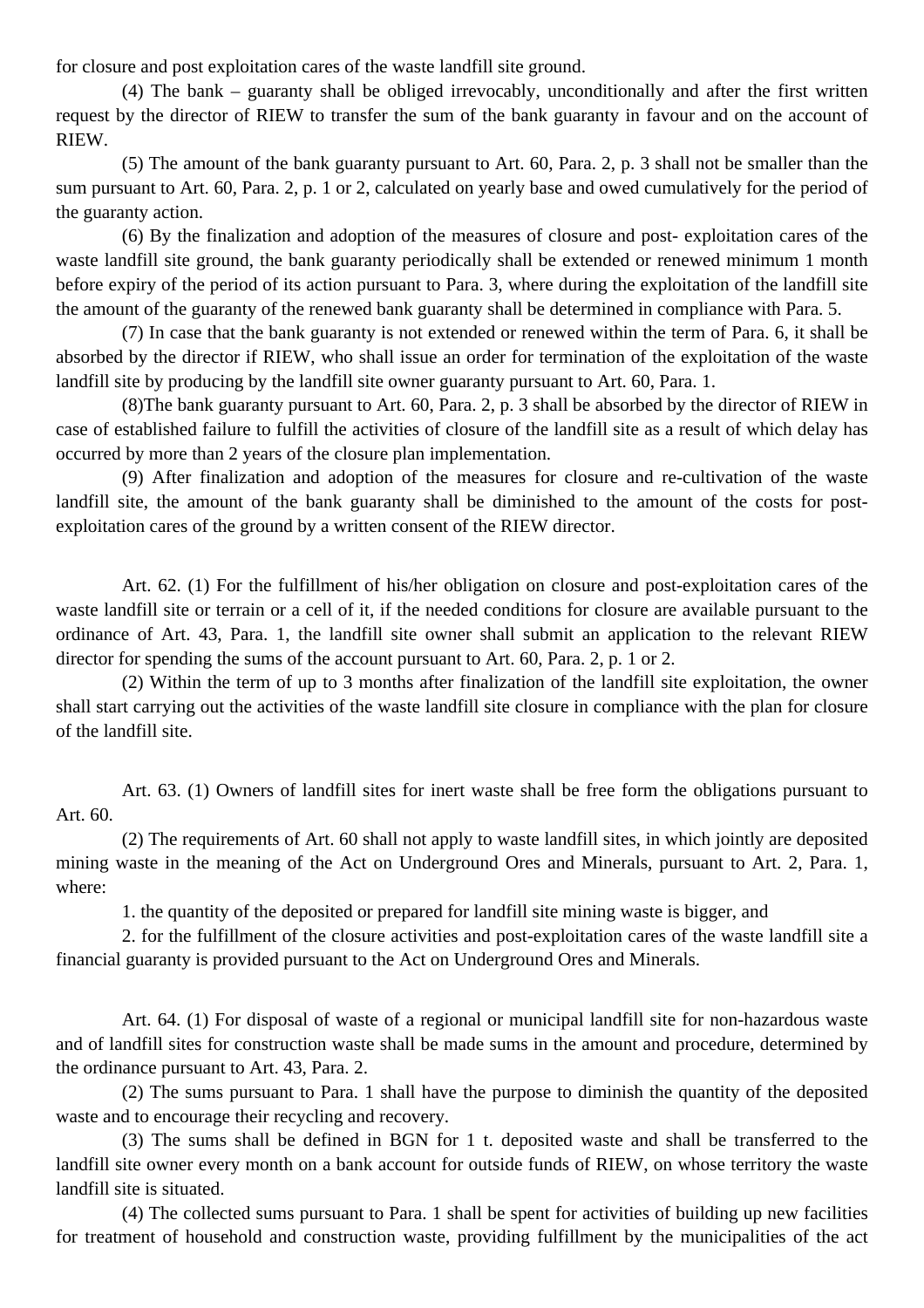requirements and the acts of secondary legislation for its implementation.

(5) The amount of the sums for household waste shall be diminished where the purposes in the relevant region pursuant to Art. 49, Para. 9 have been fulfilled by the municipalities in compliance with the decision pursuant to Art. 26, Para. 1, p. 6, as follows:

1.by 50% for the purposes of second use and recycling pursuant to Art. 31, Para. 1, p. 1;

2. by 50% for the purposes for limitation of the quantities deposited household organic broken down waste, determined by the ordinance pursuant to Art. 43, Para. 5.

(6) The diminishing of the amount of sums pursuant to Para. 5 shall apply independently one from another.

(7) In case that it is found that untrue information is provided for diminishing the amount of the sums pursuant to Para. 5, the obliged persons shall pay the sums in double amount for the relevant period, during which the information was used.

(8) The sums due for not-deposited sums pursuant to Para. 3, shall be determined by an instrument for establishment of a public state receivable, issued pursuant to Art. 166 of the Tax-security Procedure Code by the RIEW director, on whose territory the waste landfill site is situated. The act shall be drawn up on the basis of documents, determined by the ordinance pursuant to Art. 43, Para. 2.

(9) The non-deposited sums pursuant to Para. 3 after the enforcement of the instrument for absorption of a public-state receivable pursuant to Para. 8, they shall be collected compulsorily with the interests and costs by the NRA pursuant to the Tax-security Procedure Code.

(10) The collected sums by NRA shall come into the account, indicated in the request for their collecting.

Art. 65. (1) (amend. - SG 88/17, in force from 01.01.2022, amend. regarding entry into force - SG 98/18, in force from 01.01.2019) The sums pursuant to Art. 60, Para. 2 and Art. 64, Para. 1, where they are made for household waste by municipalities, shall be element of the costs pursuant to Art. 66, Para. 1, item 2 of the Local Taxes and Fees Act.

(2) The Minister of Finance shall give instructions about the procedure and way of collection, expenditure, planning and reporting of the budget undertakings of the funds pursuant to Section III and this Section.

Art. 66. This Section requirements shall nor apply to waste landfill sites, which are included in the programmes for removal of ecological damages in compliance with the Act on Environment Protection and the acts of secondary legislation for its implementation.

# **Chapter five. PERMIT AND CONTROL OF THE WASTE OPERATIONS**

### **Section I. Permits for Waste Operations**

Art. 67. (1) permit for carrying out operations on waste treatment shall be issued by the RIEW director on whose territory the operations are carried out.

(2) For carrying out operations of waste treatment on grounds, situated on the territory of 2 or more RIEW, the permits shall be issued by every RIEW director separately for the grounds of the territory of the relevant inspection.

(3) The permit pursuant to Para. 1 shall be issued according to a form, confirmed by the Minister of Environment and Water.

(4) Permit pursuant to Para. 1 shall be issued to persons, registered as traders in the meaning of the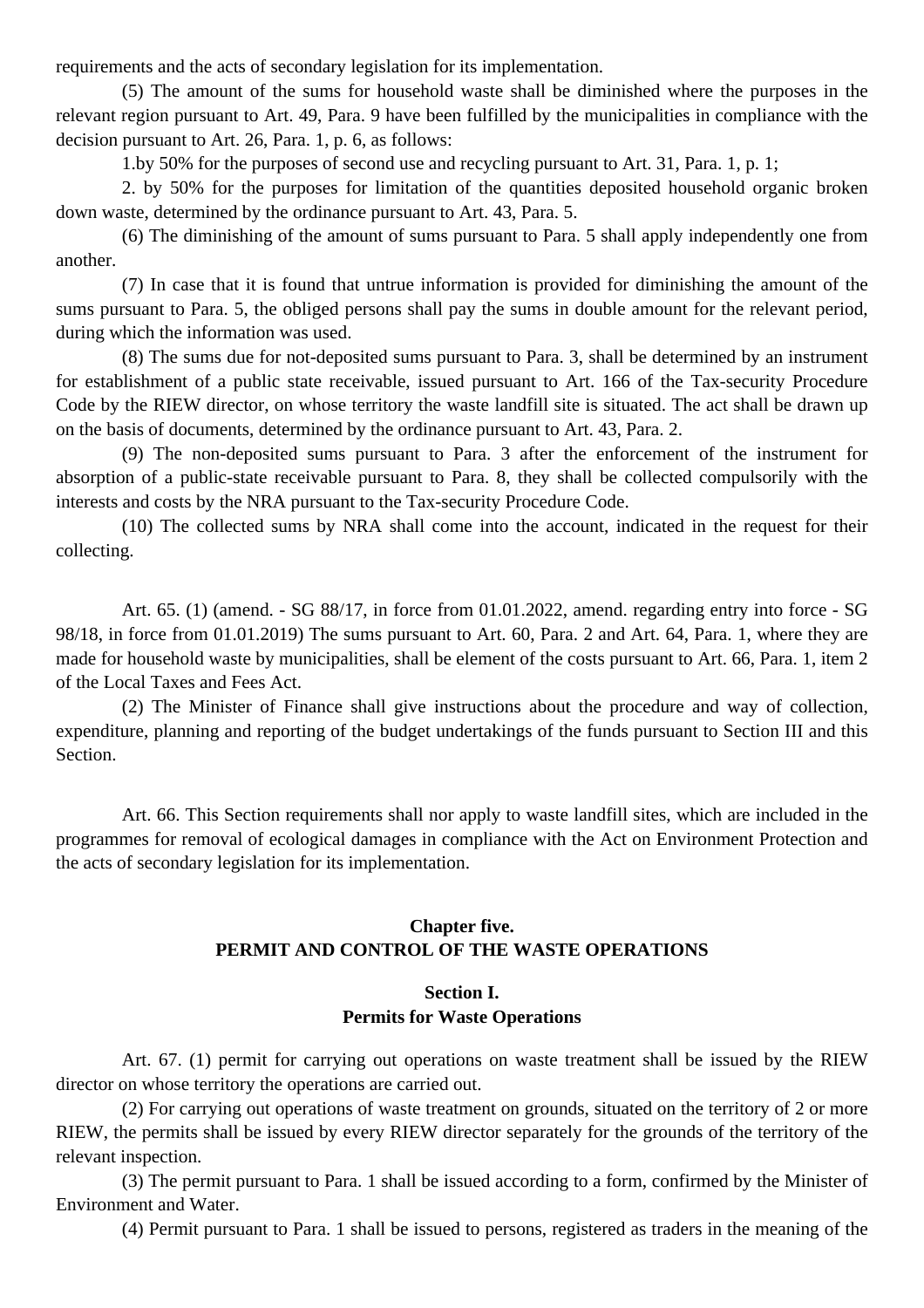Bulgarian or their national legislation, to state and municipal undertakings, associations of municipalities, cooperation and budget undertakings in the meaning of § 1, p. 1 of the Additional Provisions of the Act on Accountancy, which meet the requirements of this act.

Art. 68. (1) For issuance of a permit pursuant to Art. 67, the persons pursuant to Art. 67, Para. 4 shall submit an application, which shall indicate:

1. central office and management address and SIC (single identity code);

2. location of the grounds for waste treatment;

3. type 9code and name) quantity and origin of waste to be treated;

4. the activities on waste treatment, which are to be applied for and their code;

5. methods and technologies, which will be applied;

6. facilities and installations, which will be used, as well as their capacity;

7. safe and preventive measures to be undertaken;

8. the categories EEO, devices or types of batteries pursuant to the relevant ordinances of Art. 13, Para. 1, where it is applied for permit for carrying out activities with NUEEE or NUBA;

9. the number of the ordered decision on an impact assessment over the environment (IAE) or decision, which considers not to carry out IAE pursuant to the Act on Environment Protection, and/or decision on assessment of compatibility pursuant to Art. 31 of the Act on Biological Diversity, where they are required for the activity or the related to the activity intentions and sites.

(2) The application pursuant to Para. 1 shall be submitted to the competent body pursuant to Art. 67 on paper and technical media or electronically.

(3) The application pursuant to Para. 1, as well as the applications pursuant to Art. 72, Para. 3, p. 2 and Art. 73, Para. 3 shall be submitted according to forms, confirmed by the Minister of Environment and Water.

Art. 69. (1) The application pursuant to Art. 68 shall have attached:

1. (revoked - SG 98/18, in force from 27.11.2018)

2. a document for the legal status of the foreign person, issued in compliance with the national legislation of the applicant up to 3 months before submitting the application;

3. (repealed – SG, 105/16)

4. (revoked - SG 98/18, in force from 27.11.2018)

5. project for re-cultivation, measures and technologies for closure and for post-exploitation activities on the ground for waste treatment in the cases, where it is applicable;

6. (amend. – SG, 105/16) hygienic conclusion for observation of the health requirements, issued by a Regional health inspection (RHI) – for the persons, carrying out activities with hazardous waste from the humane medicine or related to them research activity on the territory of the relevant inspection, or by the Minister of Health – where the activities are carried out on the territories of more than one RHI, the hygienic conclusion shall be issued by the RHI directir separately for the activities on the territory of the relevant inspection;

7. (amend. – SG, 105/16) declaration by the applicant, that he/she is not a related person in the meaning of this act with a person, who has been deprived from the permit or he has been refused issuance of a permit before expiry of one year after the withdrawal of refusal;

8. plan for own monitoring and control of waste landfill sites of installation for waste incineration and of installations for joint incineration of waste;

9. (amend. – SG, 105/16) document for the location of the ground/s:

(a) for the grounds under Art. 38, Para 1 - original or certified copy by competent body – an excerpt of enforced territory plan, or another certifying document, proving that the ground meets the requirements of Art. 38, Para. 1;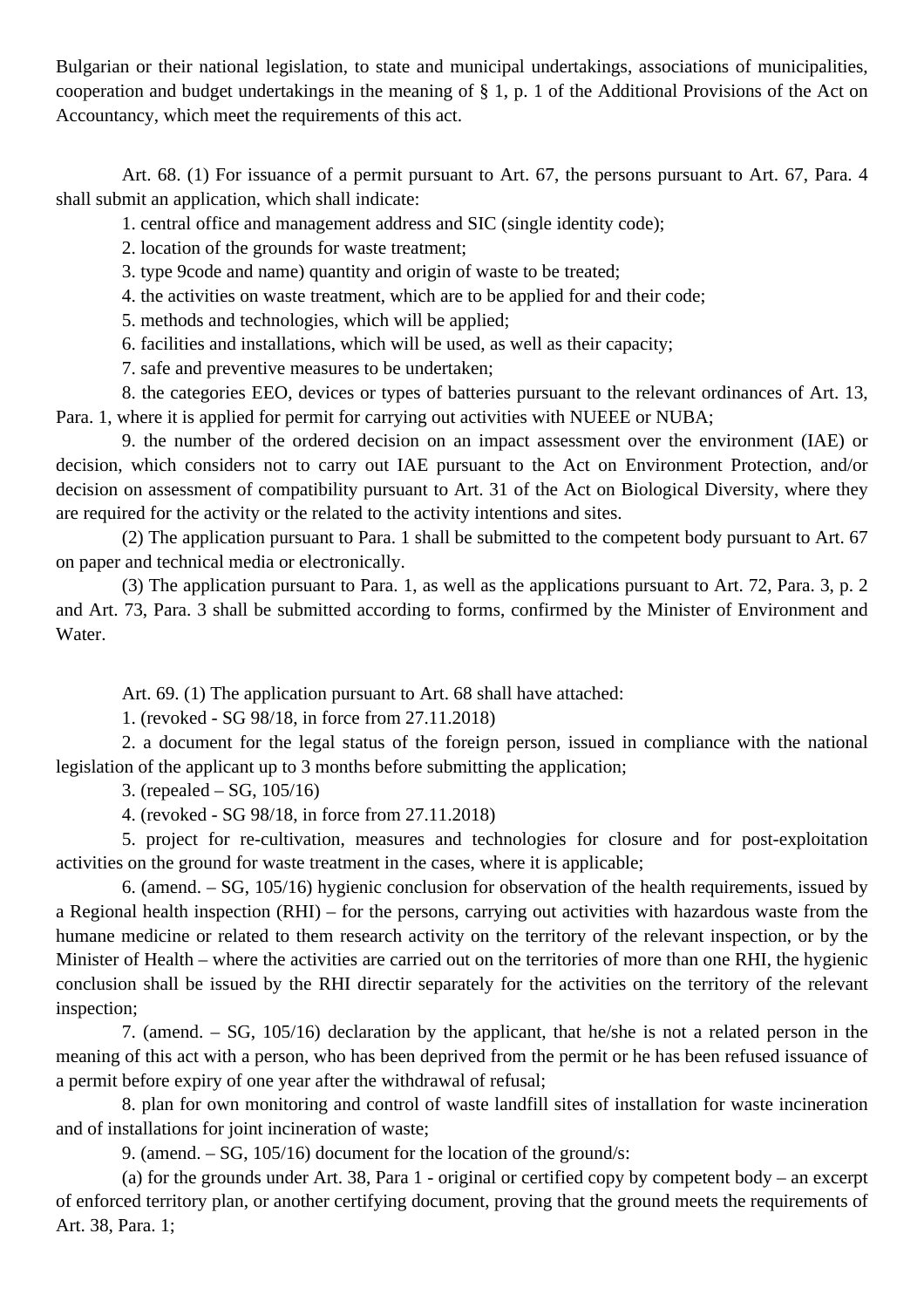b) for all other grounds – original or certifies copy by a competent body – excerpt of enforced detailed territory plan;

10. (amend. – SG, 105/16) certified copy of a document for ownership or a copy of a rent contrat with an ownership document;

11. document for a certain size of the sums for 1 t. deposited waste and the form of providing the guaranty pursuant to Art. 60 for activity of disposal of hazardous and/or non-hazardous waste through depositing;

12. bank guaranty pursuant to Art. 60, Para. 2, p. 3 in the cases, where the applicant has chosen this form of guaranty at applying for an activity of disposal of hazardous and/or non-hazardous waste through depositing;

13. (suppl. – SG, 105/16) evidence for a reached high level of energy effectiveness for the installations for incineration of hard household waste in the cases, where the applicant applies for activities of recovery, indicated by code R1;

14. assessment for applying the best available techniques in the cases, where the applicant applies for activities of mixing hazardous waste pursuant to Art. 8, Para. 3, p. 3 and/or for the activities pursuant to p. 13.

15. (new – SG, 105/16) for the facilities for recycling ships – information and documents, which evidence that the facility meets the conditions of Art. 13, Para. 1 of Regulation (EU) N 1257/2013.

(2) (amend. and suppl.  $-$  SG, 105/16) The application pursuant to Art. 68 the persons, carrying out activities with WFNM, WEEE and ELV shall produce a bank guaranty in the amount of BGN 15000 and additionally BGN 5000 for each ground, on which the activity is to be carried out, notwithstanding of the number of the mentioned flows of wastes.

(3) The bank guaranty pursuant to Para. 2 shall be unconditional and irrevocable and shall be issued by a bank pursuant to Art. 2, Para. 5 of the Credit Institutions Act.

(4) 9amend. – SG, 105/16) The bank guaranty pursuant to Para. 2 shall be issued in favour of the Ministry of Environment and Water and shall be paid in case of:

1. (suppl. – SG, 105/16) withdrawal of the permit in cases under Art. 75, Para. 1, p. 3, 5 and 6, as well as Art. 75, Para. 2, p. 1 and 2 - in full amount;

2. imposed property sanction with an enforces penal decree, which has not been paid voluntarily – to the amount of taking;

3. a breach, found in the relevant procedure, at delivering waste in incompliance with the requirements of Art. 39, Para. 1 and 2 and/or closure of the ground pursuant to Art. 75, Para. 3 – to the amount of the bank guaranty, provided for the relevant ground.

(5) (new – SG, 105/16) In the cases of Para. 4, p. 2 within one month term after payment of the bank guaranty, a new one shall be provided to the full amount of bank guaranty under Para. 2.

(6) (former Para.  $5 - SG$ , 105/16) Through the bank guaranty, the bank shall be obliged at first written request by the Minister of Environment and Water to transfer the sum of the bank guaranty on the account of the Ministry of Environment and Water.

(7) (former Para. 6 – SG, 105/16) The bank guaranty pursuant to Para. 2 shall be provided for 1 year period, where it shall be extended each following year during the period of action of the permit, minimum 1 months before expiry of its action, and it shall stay valid at least 60 days after termination of the activity.

(8) (former Para.  $7 - SG$ ,  $105/16$ ) Where the applicant is a foreign person, the document pursuant to Para. 1, p. 2 shall be produced also in official translation, and the documents pursuant to Para. 1, p. 4 and 5, which are in a foreign language, shall be produce in translation into the Bulgarian language.

(9) (new – SG, 105/16, suppl. - SG 98/18, in force from 27.11.2018) within 3 day term from receiving the application, the body under Art. 67 shall require officially issuance of a certificate under Art. 87, Para. 6 of the Tax-security Procedure Code for lack of obligations and checks if the due fee has been paid.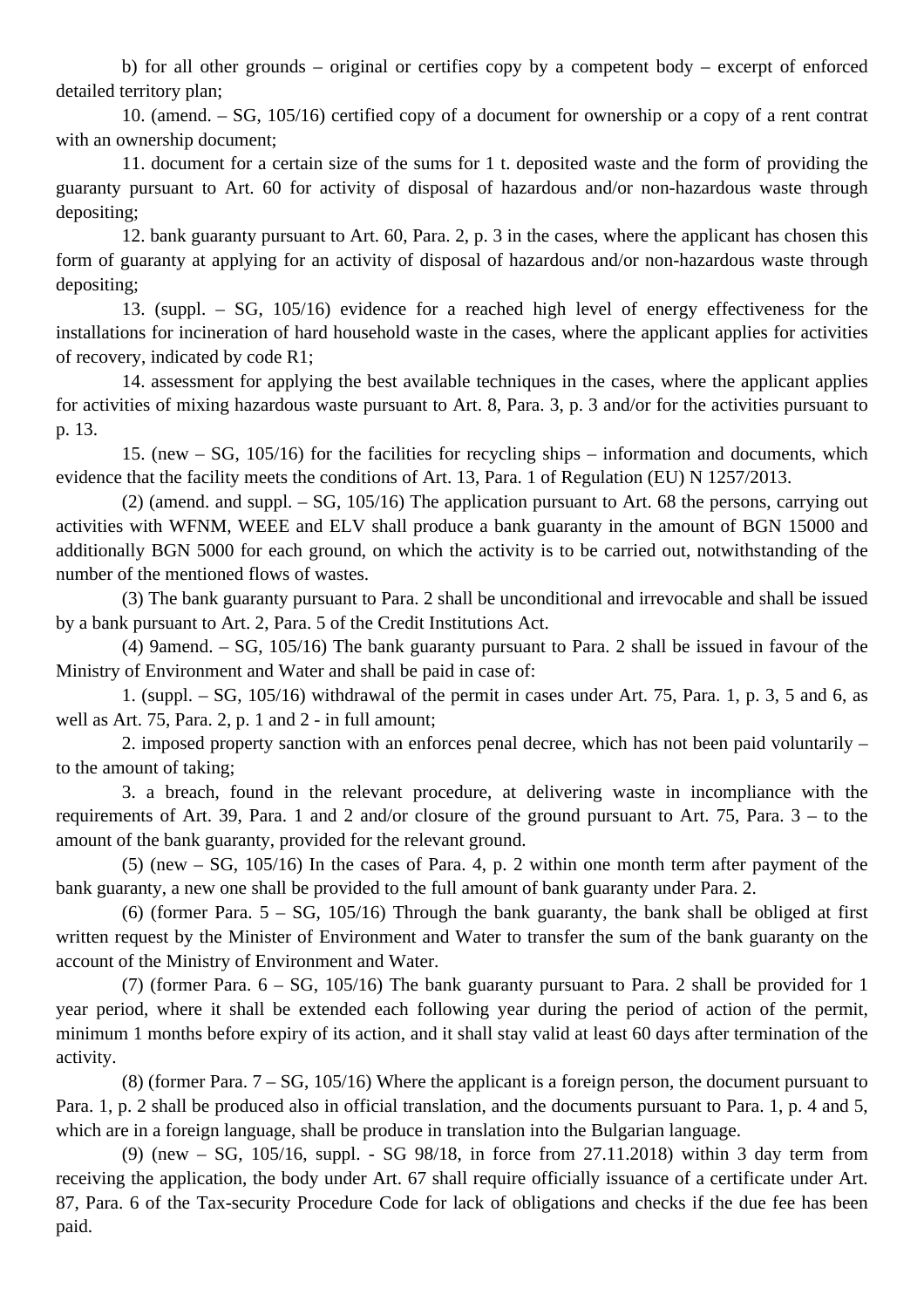(10) (former Para.  $8 - SG$ , 105/16) The body pursuant to Art. 67 may request once from the applicant removal of irregularities and/or providing additional information to the application, where this is needed for clarifying the facts and circumstances and/or in view to remove the irregularities.

(11) (former Para. 9, amend. – SG, 105/16) In the cases pursuant to Para. 10, the body pursuant to Art. 67 shall notify the applicant within the term of up to 15 days after receiving the application.

(12) (former Para. 10, amend. – SG, 105/16) Within the term of up to 2 months after the notification pursuant to Para. 11, the applicant shall remove the incorrectness or shall provide additional information.

Art. 70. (1) The body pursuant to Art. 67 shall consider the compliance of the application and the accompanying documentation with the requirements of this act.

(2) For issuance of a permit for activities on waste treatment, the competent body or an official authorized by him/her shall carry out check up of the ground, which shall be certifies by a protocol for the checkup.

(3) (amend. – SG, 105/16) Within the term of up to 15 days after submission of the application for issuance a permit for carrying out the activities of incineration or joint incineration of waste, which meets the act requirements, or removal of irregularities and/or provision of additional information in the cases pursuant to Art. 69, Para. 11, the competent body pursuant to Art. 67 with the municipalities shall announce and provide within 1 month access for the public to the application.

Art. 71. (1) The competent body pursuant to Art. 67 shall pronounce with a decision within up to 2 months after receiving the application or from removal of the irregularities and or from production of the additional information or from expiry of the 1-month term pursuant to Art. 70, Para. 3, by issuing or refusing with a motivated answer the issuance of the permit.

(2) (new – SG, 105/16) Where the certificate under Art. 69, Para. 9 has not been produced officially in the terms under Para. 1, the competent body under Art. 67 shall pronounce with a decision within 3 day term from receiving the certificate.

(3) (former Para. 2, amend. – SG, 105/16) The permit under Para. 1 shall indicate:

1. the location of the ground for waste treatment;

2. the type (code and name), quantity and origin of wastes to be treated;

3. the activities on waste treatment;

4. for each type permitted activity of waste treatment – the technical al any other requirements, related to the ground concerned;

5. methods and technologies, which are applied to every type permited activity on waste treatment;

6. facilities and installations, which are used, as well as their capacity;

7. safety measures and prevention measures to be undertaken;

8. monitoring and observation measures if needed;

9. the requirements for closure and post-commissioning cares, if needed;

10. categories EEE, devices or types of batteries and accumulators under the relevant Ordinances under Art. 13, Para. 1, where activities are carried out with WEEE or UUBA;

11. requirement for achieveing high level of energy efficiency in using wastes for receiving energy in the cases of an activity of using wastes for energy, signed by code R1;

12. requirement the facilities for recycling of ships to meet the conditions of Art. 13, Para. 1 of Regulation (EU) N 1257/2013 in the cases where applicable:

13. conditions for performing the activities on wastes.

(4) (former Para. 3 – SG, 105/16) The competent body shall refuse issuance of a permit, where:

1. the application and/or the attached to it documents fail to meet the normative requirements;

2. the applicant has committed for a period of 3 years administrative breaches, for which he/she has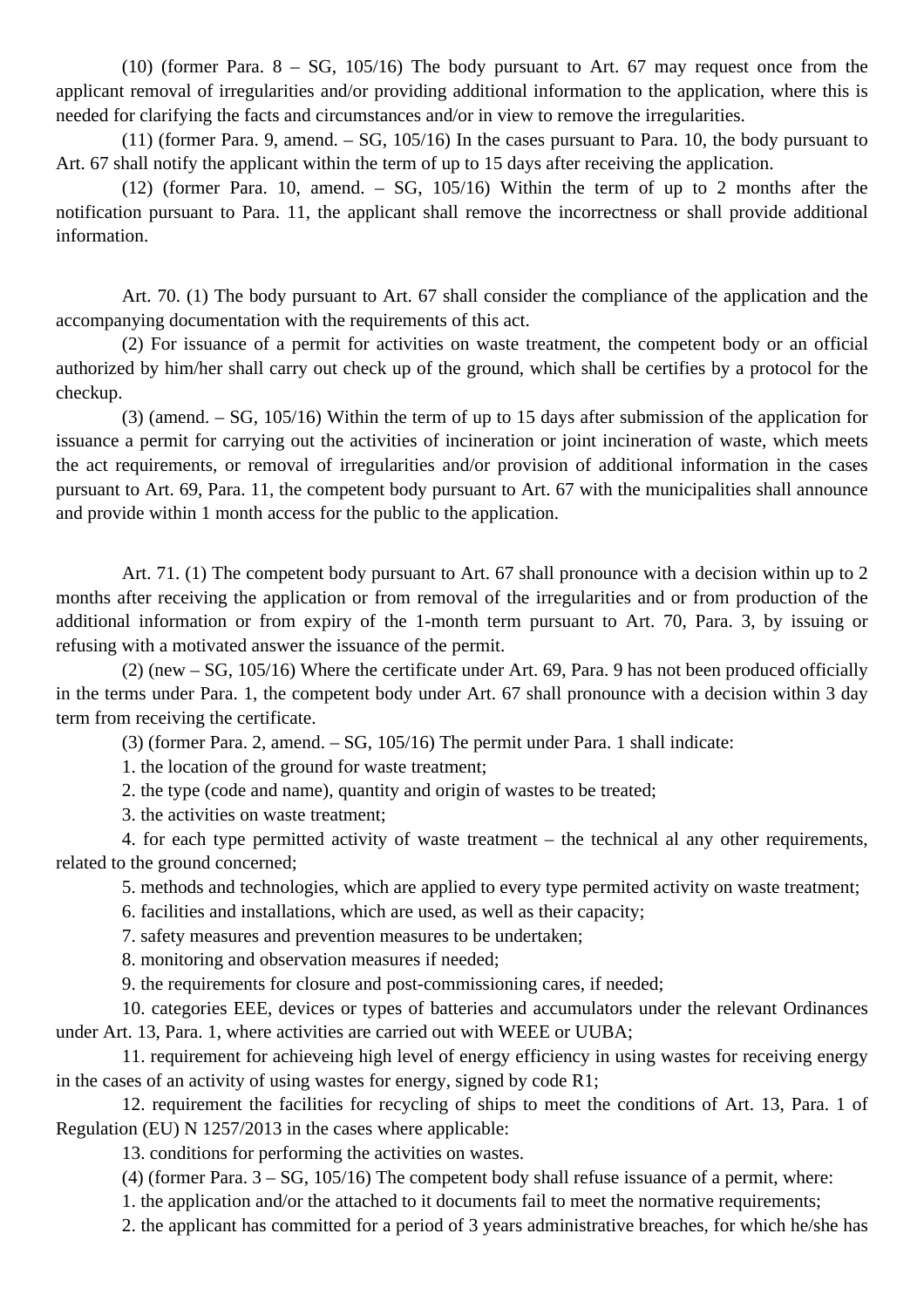been punished 2 or more times by an enforced penal decree pursuant to Chapter Six, Section II;

3. the applicant has used untrue data;

4. bank guaranty has nit been produced, meeting the act requirements in the cases, where such is requested;

5. the ground and the activities, which will be carried out on it fail to meet the requirements of Art. 38, Para. 1 or the minimal requirements of the ordinances pursuant to Art. 13, Para. 1 and Art. 43;

6. the applicant has not removed the indicated irregularities or has failed to provide additional information within the set term;

7. the applicant has been refused the issue or his/her permit has been withdrawn before expiry of 1 year after the enforcement of the refusal order or the withdrawal, or he/she is related person, who has been refused the issue or his/her permit has been withdrawn in the set term;

8. (new - SG 98/18, in force from 27.11.2018) the applicant has not paid the due fee.

Art. 72. (1) (suppl. – SG, 105/16) The permit pursuant to Art. 67 shall be termless and for activities of recycling of shops in the meaning of Regulation (EU) N 1257/2013 – for the term not longer than 5 years.

(2) The RIEW at least once a year shall check the persons, holding permit pursuant to Art. 67 for establishing the compliance of the conditions of waste management with those in the issued permit and for observation of the requirements of this act and the acts of secondary legislation for its implementation.

(3) The issued permit about activities with waste shall terminate its action by:

1. its withdrawal;

2. issuance of decision by the competent body on an application of the permit holder, which requires termination of the activity.

(4) After termination of the action of the permit, RIEW, on whose territory the ground is located, shall control the fulfillment of the conditions, related to the safe liquidation of the activity and recreation (recultivation) of the terrain, by carrying out a check up on site and shall draw up a factual protocol.

Art. 73. (1) The issued permit shall be changed and/or added by the competent body, if:

1. there is a change of the normative requirements, related to the permit;

2. there will be forthcoming changes in the raw materials in the technological processes as a result of which changes in the quantity or the type of waste will occur;

3. there is a need of its adding with new data, activities, grounds or conditions, in which the activities will be developed;

4. assignment pursuant to the Commercial Act in the cases pursuant to Art. 74, Para. 2;

5. closure of a ground in the cases pursuant to Art. 75, Para. 3.

(2) (amend. – SG, 105/16, amend. - SG 98/18, in force from 27.11.2018) Within 2 month term after the change pursuant to Para. 1. p. 1 the person shall submit on paper media or electronically an application for a change and/or addition of the permit with the relevant documents pursuant to Art. 68 and/or 69, certifying the change.

(3) (amend. and suppl. – SG, 105/16, amend. - SG 98/18, in force from 27.11.2018) In the cases pursuant to Para. 1, p. 2 and 3 the persons shall submit on paper and technical media, or electronically an application for change and/or addition of the permit with the relevant documents pursuant to Art. 68 and/or 69, certifying the change and the persons, carrying out activities with WFNM, ELV and WEEE also the bank guaranty pursuant to Art. 69, Para. 3 of BGN 5000 for each new ground.

(4) (amend. – SG, 105/16, amend. - SG 98/18, in force from 27.11.2018) The body pursuant to Para. 1 shall apply if needed Art. 69, Para. 9 -12 and shall pronounce on the application with a decision within 1 month term.

(5) (amend. – SG, 105/16) The competent body shall refuse to change and/or add the permit in the cases pursuant to Art. 71, Para. 4,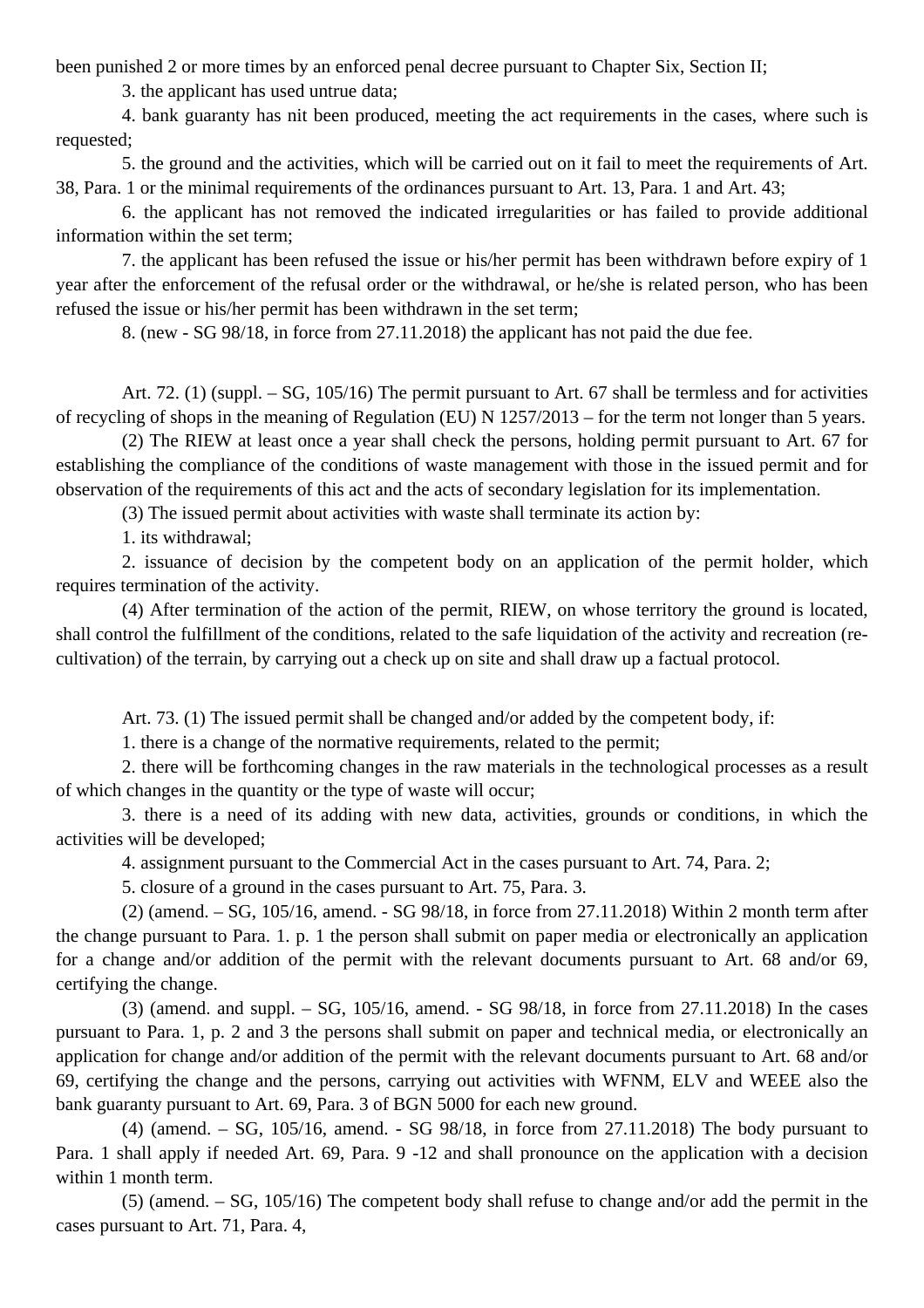Art. 74. (1) On person shall have issued one permit for all the activities of waste treatment on the territory of one RIEW, notwithstanding of the number of the grounds.

(2) The rights on the issued permits or the open procedure on their issuance shall not be transferred and/or given to someone else. In the cases of assignment the rights on the permit shall pass over the assignee after a written notification of the competent authority, who shall indicate officially the change through issuing a decision for change of the permit within the term of 14 days from the date of notification of the change.

(3)Carrying out activities with waste shall not be admitted through authorization, unless in the cases, where the holder of the permit is represented by his/her authorized official, appointed with an employment contract.

(4) The competent body pursuant to Art. 67 shall issue a copy of a permit, which has been lost, stolen or destroyed on the basis of an application by the permit holder.

(5) The body pursuant to Para. 4 shall refuse issuance a copy of a permit, where the applicant has used untrue data or the permit has been withdrawn.

(6) For one ground shall be issued as many permits as are the persons, carrying out activities with waste on its territory.

Art. 75. (1) The competent body pursuant to Art. 67 shall withdraw the issued permit, where:

1. untrue information has been produced in documents, served for the permit issuance;

2. for a period of 3 years administrative breaches have been committed for which the person has been punished twice with an enforced penal decree pursuant to Chapter Six, Section II;

3. human health is threatened and/or the environment is polluted or damaged above the admitted norms;

4. (repealed – SG, 105/16)

5. (amend. – SG, 105/16) activities are carried out with waste on a ground, which meet the requirements of Art. 38, for the activities with WFNM, waste and metal packaging, NUEEE, NUBA and/or NUMV;

6. the permit holder throws away hazardous waste at non-permitted places;

7. carrying out of the activities, indicated in the permit has not started within the term of 3 years after its issuance;

8. (amend. – SG, 105/16) the bank guaranty under Art. 69. Para. 7 has not been provided, extended or renewed.

a) failure to fulfill conditions, determined by the permit;

b) keeping accountancy of waste in compliance with this act requirements or the ordinances pursuant to Art. 48, Para. 1 or Art. 13, Para. 1;

c) incompliance with the documents pursuant to Art. 39, Para. 4 with this act requirements.

(2) The competent body pursuant to Art. 67 shall withdraw the issued permit, where it is established for the second time that in violation of this act:

1. delivery of waste is carried out to persons, who do not hold permit, complex permit or a registration document pursuant to Art. 35, or the these documents do not contain the relevant code of the delivered waste;

2. activities with waste are carried out outside the ones, indicated in the permit;

3. payments on deals with WFNM are carried out in violation of the requirements of Art. 38, Para.

4.

4. (new – SG, 105/16) activities are carried out with WFNM without documents for origin under Art. 39, Para. 4 and/or without a written contract for theur submission or these documents contain untrue data.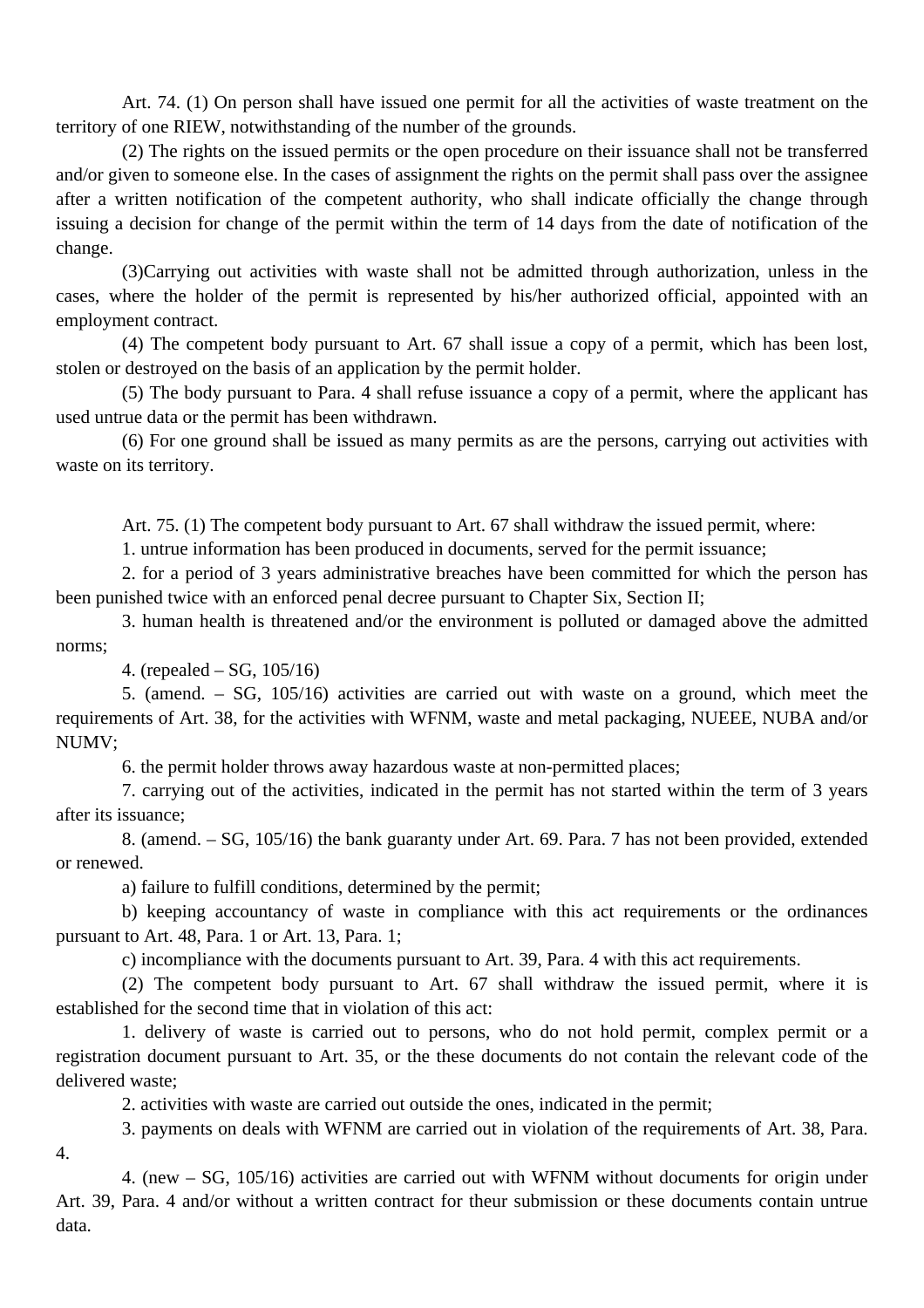(3) In case of an established breach of the requirements of Art. 39, Para. 5, 6 and 7 at a certain ground, the competent body by a motivated decision shall terminate the activity at the ground and shall change the issued permit, by closing the ground.

(4) In case of withdrawal of the permit pursuant to Para. 1, the violator shall not have the right to submit an application for issuance of a new permit for the term of 1 year after the date of its withdrawal.

Art. 76. (1) The permits of the competent body shall be announced in writing to the applicants within 7 day term after their issuance.

(2) The body, having issued the permit for waste activities, shall inform via its internet site in an appropriate way the public about each issued permit, as well as about the changes and/or additions of the issued permits within the term of up to 10 days from the date of their issuance.

Art. 77. (1) (amend. - SG 77/18, in force from 01.01.2019) The issued permit, the decision about its change and/or addition, the refusal for issuance, change and/or addition of the permit. Withdrawal, as well as the decision for closure of a ground may be appealed before the relevant administrative court pursuant to the Administrative-procedure Code.

(2) The appeal pursuant to Para. 1 shall not stop the fulfillment of the appealing act.

Art. 77a. (new – SG, 105/16) (1) with issuance of decision under Art. 72, Para. 3, p. 2 or Art. 73, Para. 1, p. 3 for exclusion of a ground of the permit, unless where some of the reasons under Art. 69, Para. 4 are present, the bank guaranty, or the bank guaranty for the relevant ground shall be liberated within 14 day term after expiry of the 60 day term under Art. 69, Para. 7.

(2) With the issuing of a permit under Art. 71, Para. 4 or Art. 73, Para. 5 for refusal of addition to the permit with a new ground, bank guaranty or the bank guaranty for the relevant ground shall be liberated within 14 day term.

(3) Where with an enforced judicial decision the act under Art. 75, Para. 1 or 2 is repealed, the sum of the utilized guarantee shall be returned within 14 day term.

### **Section II. Registration for Waste Activities**

Art. 78. (1) Registration pursuant to Art. 35, Para. 3 shall be made to persons, registered as traders pursuant to the Bulgarian or their national legislation of state and municipal undertakings, associations of municipalities, cooperation and budget undertaking in the meaning of § 1, p. 1 of the Additional Provisions of the Accountancy Act, who meet the requirements of this act.

(2) The registration pursuant to Para. 1 shall be termless.

(3) For the registration, the persons pursuant to Para. 1 shall submit an application according to a form, confirmed by the Minister of Environment and Water, which shall indicate:

1. single identification code, central office and management address;

2. contact person, including telephone, fax N and e-mail;

3. type (code and name) quantity and origin of packaging;

4. carried out activity with the waste pursuant to Annex N 1 to  $\S$  1, p. 11 of the Additional Provisions and/or Annex N 2 to § 1, p. 13 of the Additional Provisions;

5. way of shipment of the waste;

6. method of treating;

7. the number of the decision on IAE or decision, which considers that not IAE shall be carried out pursuant to the Act on Environment protection and/or decision on assessment of compliancy pursuant to Art. 31 of the Act on Biological Diversity, where they are required for the activity or the related to the activity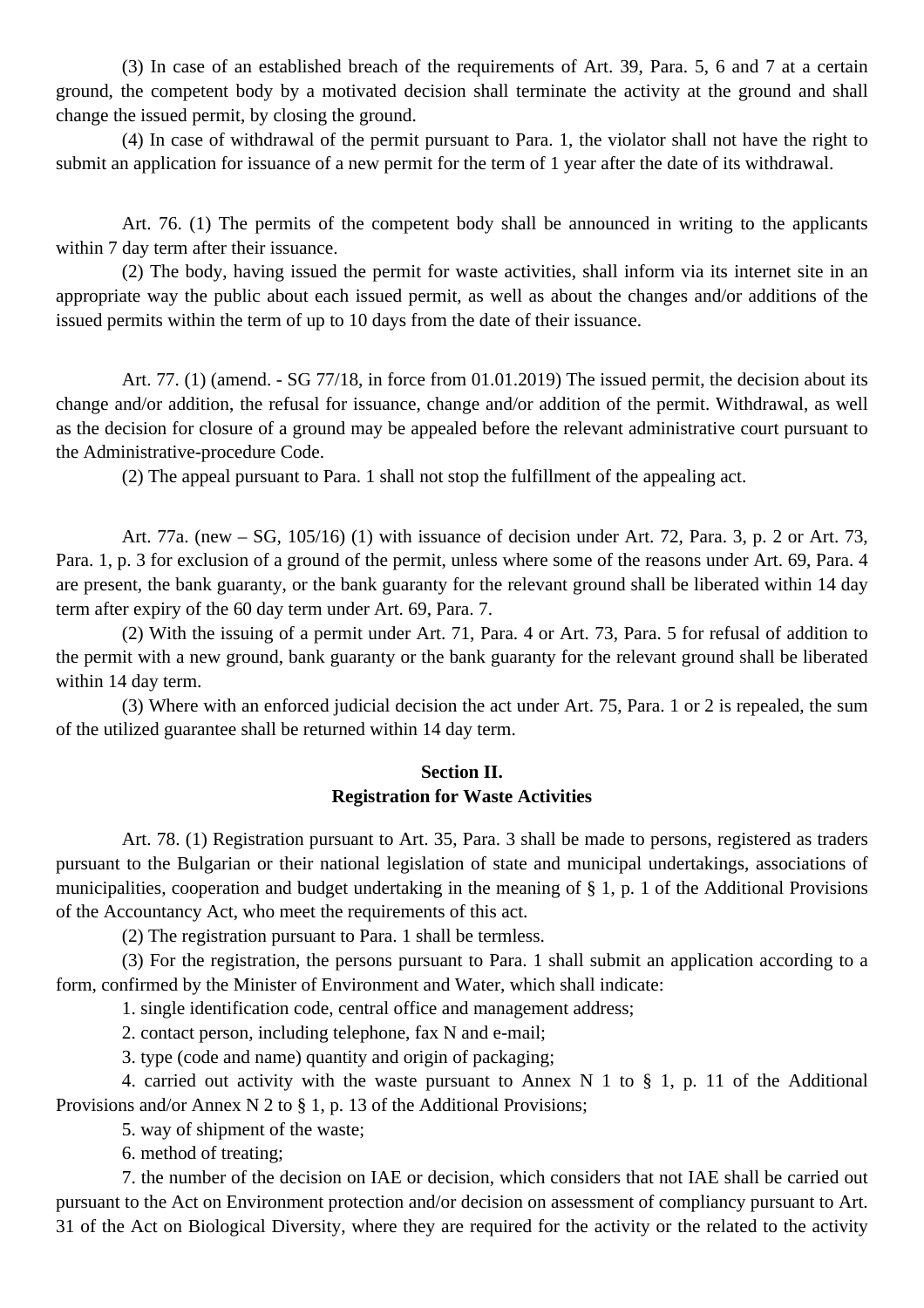intentions and sites.

(4) The application shall have attached:

1. a document for the legal status of a foreign person, issued in compliance with the applicant's national legislation up to 3 months before submission of the application;

2. (repealed, - SG, 105/16) .

3. (amend. – SG, 105/16) a certified copy of an ownership document or a copy of a rent contract with an ownership document;

4. (revoked - SG 98/18, in force from 27.11.2018)

5. (new – SG, 105/16) a document for the location of the ground/s:

a) for the grounds under Art. 38, Para.  $1 -$  an original or a certified copy by a competent body – excerpt of an enforced territory plan or another certifying document, evidencing that the ground meets the requirements of Art. 38, Para. 1;

b) for all other grounds- an original or a certified copy by a competent body – excerpt of an enforced detailed territory plan, apart from the cases, where the ground meets the requirements of Art. 38, Para. 1.

(5) The application with the accompanying documentation shall be submitted on paper and technical media or electronically to:

1. the director of the RIEW, on whose territory the waste activities are carried out;

2. the director of the RIEW, on whose territory is the applicant's central office in case that activities of collection and shipment of waste are declared;

3. the director of the RIEW – Sofia, in case that activities of waste collection and shipment are declared, where the applicant is a foreign person.

(6) In case that the applicant carries out activities, for which registration on the territory of different RIEW are required, the application are submitted to the director of each RIEW separately.

(7) (new – SG, 105/16, suppl. - SG 98/18, in force from 27.11.2018) Within 3 day term from receiving the application, the competent body under Para. 5 shall require officially issuance of a certificate under Art. 87, Para. 6 of the Tax-security Procedure Code for lack of obligations and checks if the due fee has been paid.

(8) (former Para. 7 – SG, 105/16) In case of irregularities in the produced documents pursuant to Para. 3 or 4, the competent body pursuant to Para. 5 shall notify in writing the applicant within the term of 14 days after receiving the application for the irregularities and/or additional information is required.

(9) (former Para. 8 – SG, 105/16) Within the term of one month after the notification pursuant to Para. 8, the applicant shall remove the irregularities and/or shall produce additional information.

(10) (former Para.  $9 - SG$ , 105/16) The registration shall be carried out by the competent body within 14-day term after the date of submitting the application or removal of the irregularities and/or provision of the additional information and shall be certified by a registration document, issued within this term.

(11) (new – SG, 105/16) Where the certificate under Para. 7 has not been produced officially within the term of Para. 10, the registration shall be carried out within 3 day term after its receiving.

(12) (former Para. 10, amend. – SG, 105/16) The competent body shall refuse with a motivated decision within the term pursuant to Para. 10 or 11 the registration, in case of:

1. failure to observe the requirements of this act and/or the acts of secondary legislation for its implementation;

2. failure to remove the irregularities in the produced documents pursuant to Para. 3 or 4 and/or failure to produce the required information within the set term;

3. (new - SG 98/18, in force from 27.11.2018) non-payment of the due fee.

(13) (former Para. 11, amend. – SG, 105/16, amend. - SG 77/18, in force from 01.01.2019) The decision pursuant to Para. 102 shall be subject to appeal before the relevant administrative court pursuant to the Administrative – procedure Code.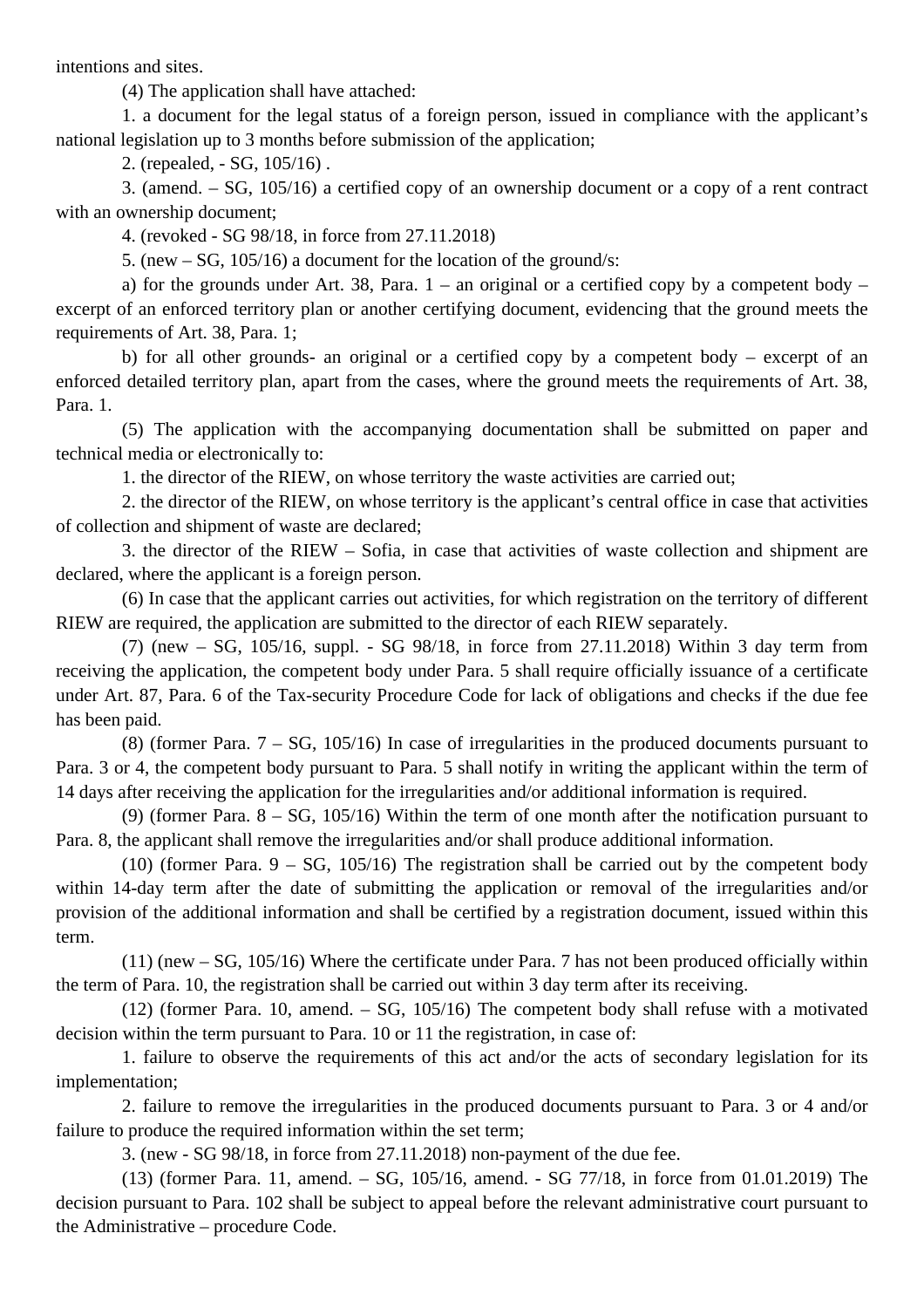Art. 79. (1) (amend. – SG, 105/16, amend. - SG 98/18, in force from 27.11.2018) Amendments and supplementation in the registration document shall be carried out by the body, which has issued it, on the basis of an application, submitted on a paper and technical media or electronically, which shall have attached the documents, certifying the amendments.

(2) (amend. – SG,  $105/16$ ) In the cases pursuant to Art. 78, Para. 3, p. 3 - 6 and Para. 4, p. 3 the persons shall submit an application for amendment and/or supplementation of the registration document.

(3) The application shall be examined pursuant to Art. 78, by issuing a registration document with the relevant changes, for which the executive director of EAE shall be notified.

(4) (new – SG, 105/16) The rights of the issued registration documents or on the opened procedure of their issuance may be transferred and/or remised. In the cases of succession, the rights on the registration document shall pass to the successor after a written notification of the competent body, who reflects officially the change through issuance of a decision for amendment of the registration document within the term of 14 days from the date of notification of the amendment.

Art. 80. (1) The registration pursuant to Art. 78, Para. 1 shall be terminated:

1. upon application of the interested person, submitted not later than 1 month after termination of the activity;

2. in case of 2 breaches of this act requirements or of the acts of secondary legislation for its implementation, established by enforced penal decrees for a period of 3 years.

(2) In the cases pursuant to Para. 1 the competent body shall terminate the registration by a motivated decision, for which the EAE executive director shall be notified. The decision shall terminate also the action of the registration document.

(3) (amend. - SG 77/18, in force from 01.01.2019) The decision pursuant to Para. 2 shall be subject to appeal before the relevant administrative court pursuant to the Administrative– procedure Code.

(4) The appeal of the decision pursuant to Para. 2 shall not stop its commitment.

Art. 80a. (new –SG, 105/16) (1) Persons, performing activity as producer pursuant to the European Commission acts, adopted in compliance with Art. 6, Para. 2 of Directive 2008/98/EC shall submit to the EEA Executive Director an application on a paper and on technical media or electronically for entry in the register under Art. 45, Para. 1, p. 10, which shall have indicated:

1. single identification code, name, central office and management address, contact person and correspondence address;

2. type, code and name of the wastes, which are used as entry material in a utilization activity;

3. the act, in whose compliance the producer operates.

(2) The application under Para. 1 shall have evidence for available management syatem in the meaning of the European Commission acts, adopted in compliance with Art. 6, Para. 2 of Directive 2008/98/EC.

(3) In case of irregularities in the produced documents under Para. 1, or 2, the EEA Executive Director, within 15 day term shall notify in writing the person about this fact and shall set a term for their removal.

(4) Within 15-dat term from submission of the application under Para. 1 or form removal of the irregularities under Para. 3, the EEA Executive Director, or an official, authorize by him shall enter the applicant in the register under Art. 45, Para. 1, p. 10.

## **Section III. Permit of Organization of Recovery and for Individual Fulfillment**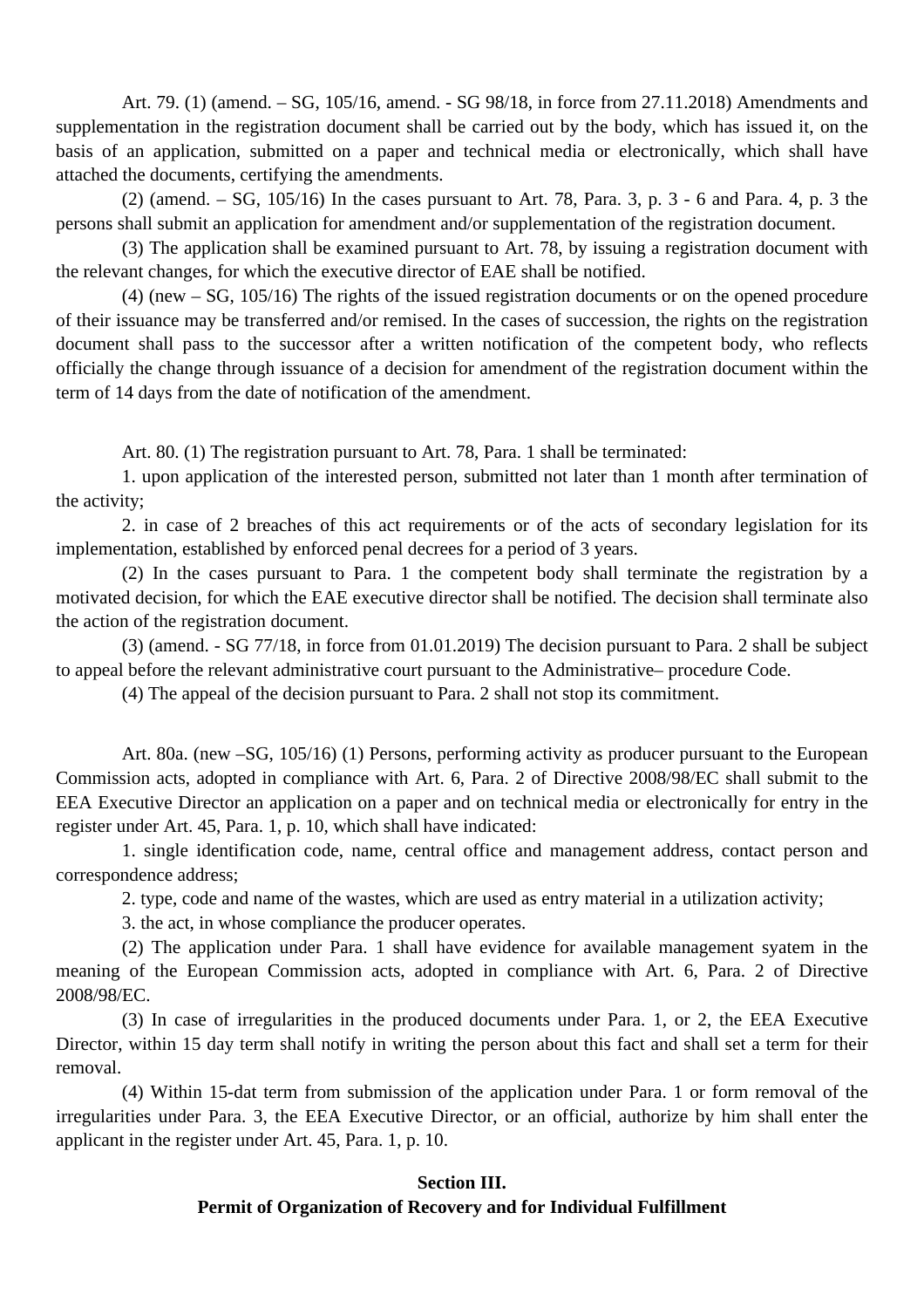Art. 81. (1) Permits of an organization on recovery and for individual fulfillment of the obligations pursuant to Art. 14, Para. 1 and the ordinances pursuant to Art. 13, Para. 1 shall be issued by the Minister of Environment and Water or by an official, authorized by him/her.

(2) For issuance of a permit the persons shall submit an application according to a form to the competent body pursuant to Para. 1.

(3) The application form pursuant to Para. 2 shall be approved by an order of the Minister of Environment and Water.

(4) The organization on recovery and the person, fulfilling his/her obligations individually, shall attach to the application pursuant to Para. 2 the following documents:

1. a document for the legal status of the foreign person, issued in compliance with the national legislation of the applicant, up to 3 months before submission of the application;

2. (repealed – SG, 105/16)

3. signed preliminary written contracts with persons, holding permit, complex permit or registration documents pursuant to Art. 35 for collection and shipment of waste and with municipalities, through which the fulfillment of this act obligations and ordinances pursuant to Art. 13, Para. 1 is provided;

4. signed preliminary written contracts with persons, holding a permit, complex permit or registration document pursuant to Art. 35 for recycling and/or recovery of wastes, including preparation for recovery through which the fulfillment of the obligations f the members of the organization on recovery pursuant to this act and the ordinances pursuant to Art. 13, Para. 1;

5. (revoked - SG 98/18, in force from 27.11.2018)

6. (revoked - SG 98/18, in force from 27.11.2018)

7. notary certified declaration by the applicant, that he/she is not a related person in the meaning of this act with a person, whose permit has been withdrawn, or has been refused such a permit to be issued before expiry of 1 year after the withdrawal or refusal;

8. draft contract between the organization on recovery and its members;

9. unconditional and irrevocable bank guaranty for guaranteeing achievement of the objectives for separate collection, second use, recycling and/or recovery of mass disseminated waste for creation of a system pursuant to Art. 15 and covering the population in it;

10. draft programme pursuant to Art. 53;

11. (new – SG, 105/16) authenticity declaration of the data under a standard form, approved by the Minister of Environment and Waters

(5) (amend. – SG, 105/16) The person pursuant to Art. 14, Para. 1, fulfilling their obligations individually shall attach to the application pursuant to Para. 2 the documents pursuant to Para. 4, p. 1, 3, 4, 5, 9 and 10.

(6) The application and the progrmme pursuant to Art. 53, Para. 1 shall be submitted on paper and electronic media.

(7) (new – SG, 105/16, suppl. - SG 98/18, in force from 27.11.2018) Within 3 day term from receiving the application, the competent body shall require officially issuance of a certificate under Art. 87, Para. 6 of the Tax-security Procedure Code for lack of obligations and checks if the due fee has been paid.

(8) (new - SG 98/18, in force from 27.11.2018) The competent authority under para. 1 shall verify ex officio the conformity of the constituent act of the recovery organization with the requirements of Art. 16.

Art. 82. (1) The amount of the bank guaranty pursuant to Art. 81, Para. 4, p. 9 shall be:

1. for the organizations for recovery of waste from packaging NUMV and NUEEE, -BGN 1 000 000;

2. for organizations on recovery of worked out oils – BGN 500 000;

3. for organizations for recovery of NUBA and end-of life tires – BGN 100 000;

4. for the persons, who fulfill their obligations individually – BGN 200 000.

(2) (amend. – SG, 105/16) The bank guaranty shall be unconditional and irrevocable and shall be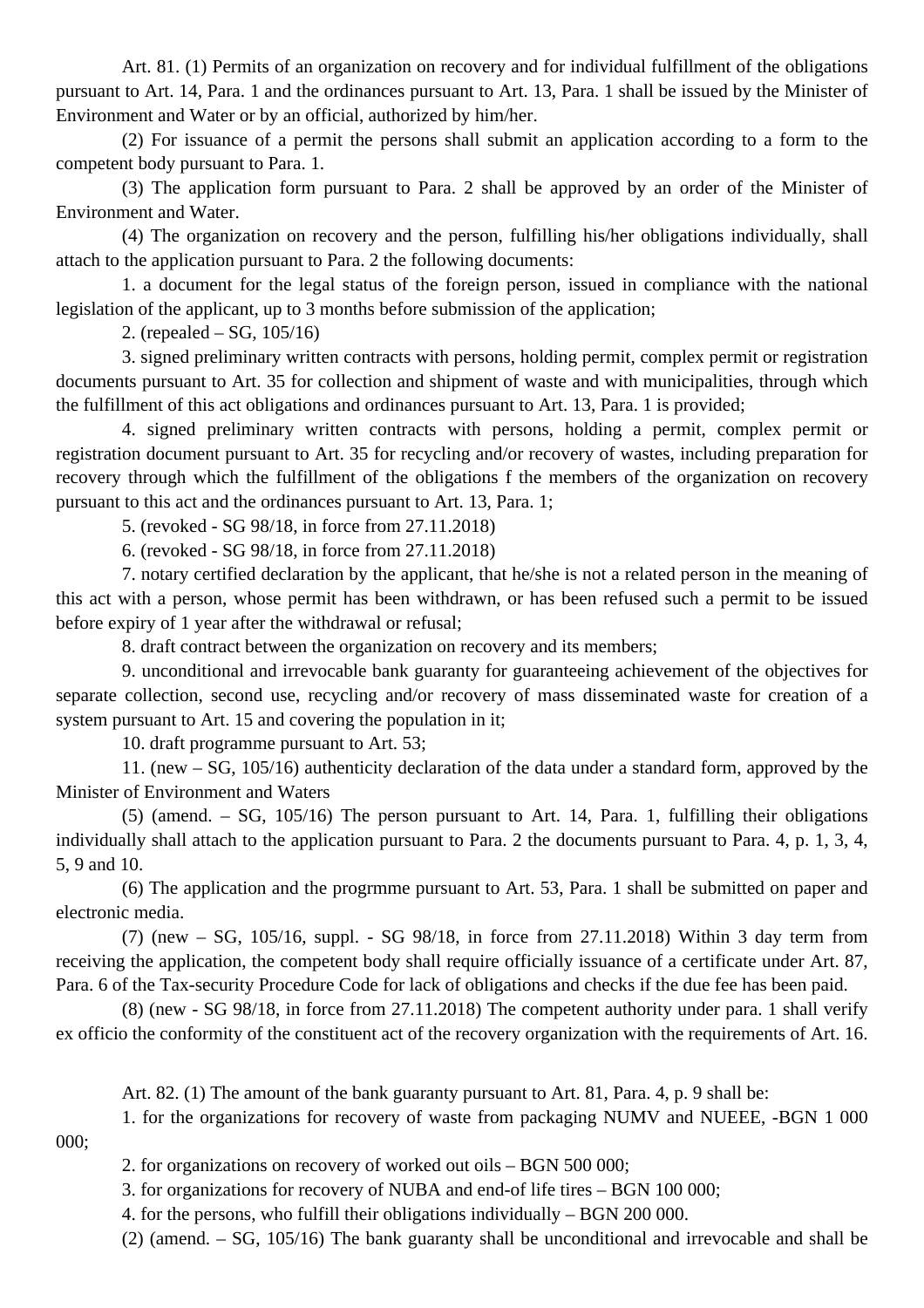issued by a bank in the meaning of Art. 2 of the Credit Institutions Act, in whose license are included the activities under Art. 2, Para. 2, p. 7 of the Credit Institutions Act.

(3) The bank guaranty shall be issued in favour of the Minister of Environment and Water and shall be absorbed in the following cases:

1. in case of withdrawal of the permit – in complete amount;

2. in case of failure to fulfill one or more of the objectives pursuant to Art. 14, Para. 1 up to the amount of the fees due pursuant to Art. 59, Para. 1, p. 2 and 3;

3. in case of failure to fulfill the obligations for covered population in the systems for separate collection, second use, recycling or recovery, determined by the ordinances pursuant to Art. 13, Para. 1, proportionally to the established non-fulfillment in %.

(4) (amend. – SG, 105/16) The bank guaranty pursuant to Para. 1 shall be provided for action term by 31 June of the year, following the year f issuance and shall be extended or renewed not later than 3 months before this date every following year.

(5) Through the bank guaranty the bank guaranty shall be obliged at first written request by the Ministry of Environment and Water to transfer the amount on the bank guaranty on the account of the Ministry of Environment and Water.

(6) The bank guaranty shall be absorbed notwithstanding of the appeal of the order pursuant to Art. 59, Para. 2.

(7) The amount of the fees due pursuant to Art. 59, Para. 1, p. 2 and 3 shall be diminished by the sum of the amount from the absorbed bank guaranty.

(8) Where with an enforced judicial decision, the instrument pursuant to Para. 3 is repealed, the sum of the absorbed bank guaranty shall be returned within 14-day term.

(9) The conditions and procedure for providing and absorbing the bank guaranty pursuant to Art. 81, Para. 4, p. 9 shall be determined by the ordinances pursuant to Art. 13, Para. 1.

(10) (new – SG, 105/16) Within 1 month term from utilization of the bank guaranty under Para. 3, p. 3, the utilization organization or the person, who fulfills his obligations individually shall produce a renewed by the complete amount bank guaranty under Art. 82, Para. 1.

Art. 83. The right on the issued permit pursuant to Art. 18 shall not be transferred and/or given to someone else, unless in the cases of joining or merging of organizations on recovery.

Art. 84. (1) The organization on recovery of waste from packaging shall produce with the application pursuant to art. 81, Para. 2 signed preliminary written contracts with not less than 10 municipalities, with which provision of separate collection shall be guaranteed to the population of not less than 500 000 inhabitants.

(2) The application pursuant to Art. 81, Para.2 the organization on recovery of waste from packaging shall produce a certified by the Municipality Mayor plan for disposition of vessel for separate waste collection, indicated by concrete parameters (volume, type) and quantity-value account.

(3) The contracts pursuant to Para. 1 shall meet the minimal criteria and requirements, determine by the ordinance pursuant to Art. 13, Para. 1 for the relevant type mass disseminated waste.

Art. 85. (1) Within 3 month term after receiving the permit, the organization on recovery and the person, fulfilling his/her obligations individually, shall produce to the competent body the signed final contracts with the persons, carrying out activities with waste pursuant to Art. 81, Para. 4, p. 3 and 4, and the organization on recovery of waste from packaging and final contracts – with municipalities pursuant to Art. 84, Para. 1.

(2) The final contracts of the organizations on recovery of waste from packaging with municipalities may differ from the preliminary contracts pursuant to Art. 84, Para. 1 in relation to the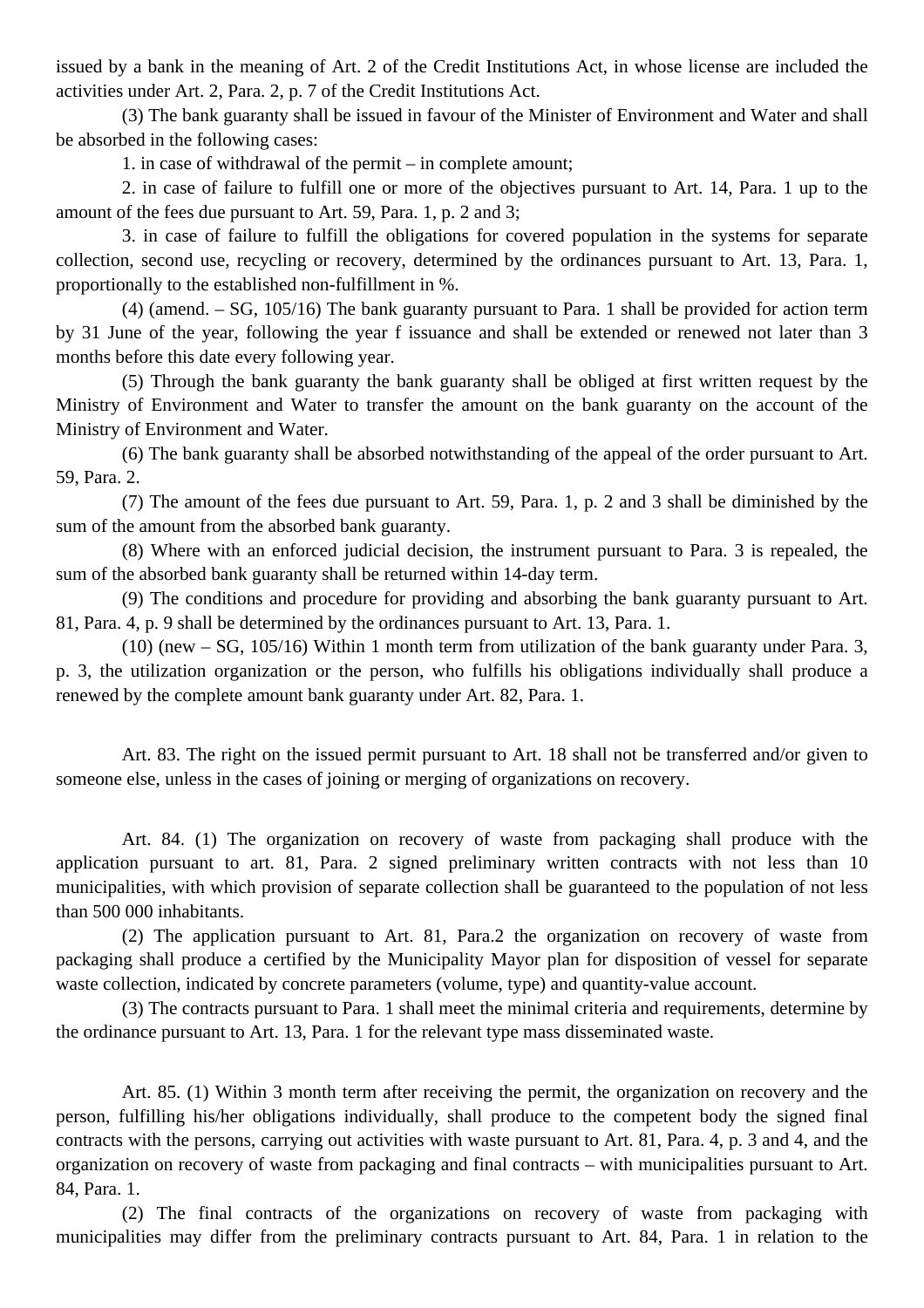covered population with not more than 10% in case that the diminishing I compensated through new contracts not later than 2 months after expiry of the term pursuant to Para. 1.

(3) The organization on recovery of waste from packaging shall notify the Minister of Environment and Water about each termination of a contract with a municipality.

(4) Minister of Environment and Water shall have the right to request updating of the programme pursuant to Art. 53 within 1 month term after the notification pursuant to Para. 3.

Art. 86. (1) (amend. - SG 98/18, in force from 27.11.2018) The body pursuant to Art. 81, Para. 1 shall consider if the application, the attached documents and the constituent act of the recovery organization meet the requirements of this act and of the acts of secondary legislation for its implementation.

(2) The competent body or an official, authorized by him/her may once request from the applicant to remove irregularities and/or to produce additional information to the application, where this is needed for clarifying the facts pursuant to Art. 81.

(3) In the cases pursuant to Para. 2 the competent body shall notify the applicant within the term of up to 1 month after receiving the application.

(4) Within the term of up to 2 months after the notification pursuant to Para. 3, the applicant shall remove the irregularities and/or shall produce additional information.

Art. 87. (1) Within the term of up to 2 months after receiving the application or after removal of the irregularities and/or production of additional information, the body pursuant to Art. 81, Para. 1 shall confirm the programme pursuant to Art. 53 and shall issue, or refuse with a motivation the issuance of the permit.

(2) (new – SG, 105/16) Where the certificate under Art. 81, Para. 7 has not been produced officially in the term under Para. 1, the decision under Para. 1 shall be issued within 3 day term form receiving the certificate.

(3) (former Para. 2 – SG, 105/16) The competent body shall refuse issuance of the permit, where:

1. (suppl. - SG 98/18, in force from 27.11.2018) the application and/or the attached to it documents pursuant to Art. 81 or the constituent act of the recovery organization fail to meet the normative requirements;

2. untrue information or documents with untrue contents have been produced;

3. the applicant has not removed the indicated irregularities or has not provided additional information within the term;

4. no bank guaranty has been provided, meeting the requirements pursuant to Art. 82, Para. 1 and 2;

5. the applicant has been refused issuance or has been deprived form the permit pursuant to Art. 91 up to 1 year before submission of the application;

6. the applicant is a related person with a person, who has been refused the issuance or has been deprived from the permit within 1 year term;

7. (new - SG 98/18, in force from 27.11.2018) the applicant has not paid the due fee.

Art. 88. (1) The permit shall be issue for the term, indicate in the application, but not longer than 5 years and contain conditions, determine by the competent body.

(2) The issued permit shall terminate its action:

1. with expiry of its term;

2. with it withdrawal within the term of its action;

3. upon request of the organization on recovery or of the person fulfilling his/her obligations individually;

4. (repealed – SG 105/16)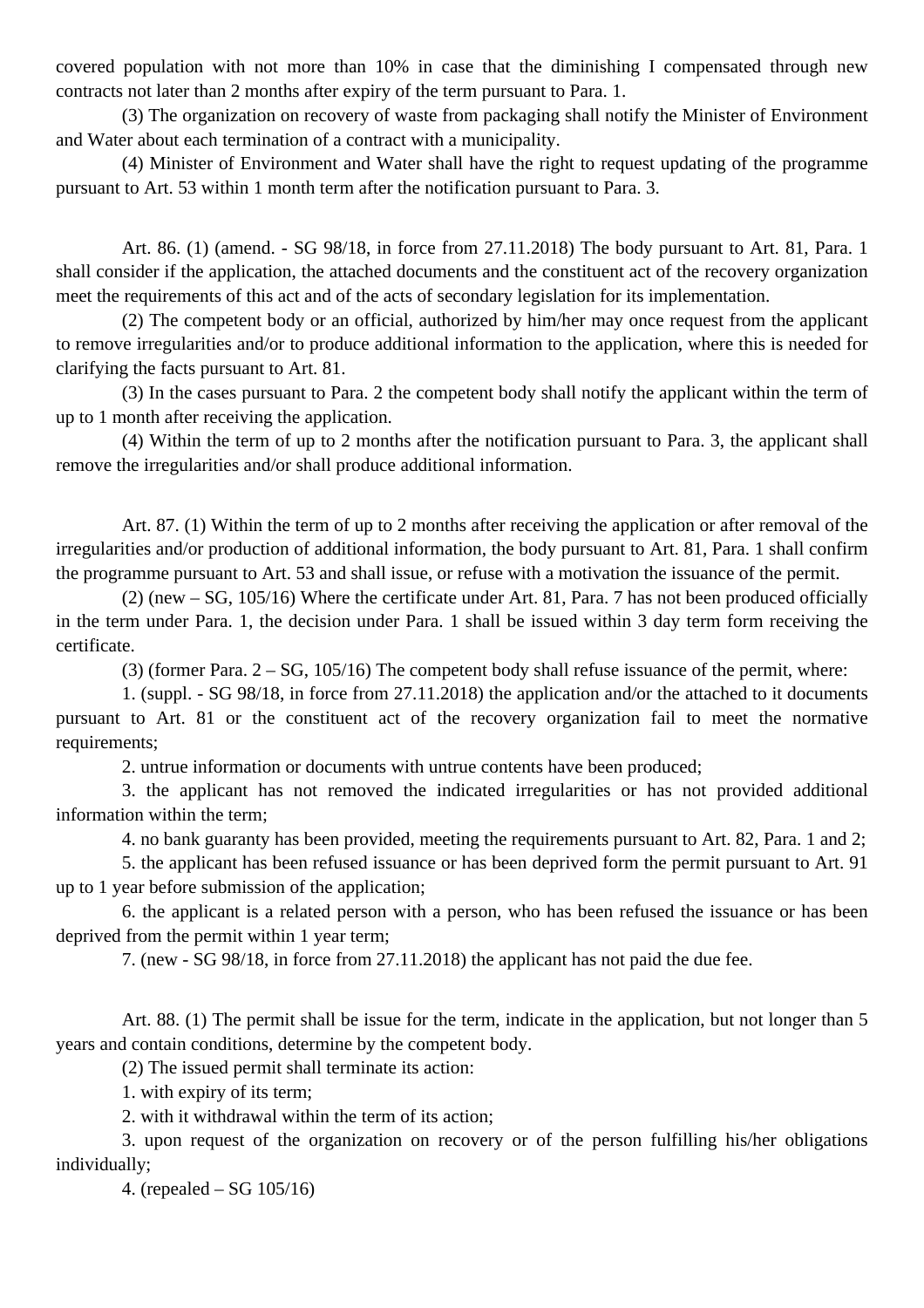Art. 89. (1) Not later than 3 months before expiry of the term of the permit, the organization on recovery and the persons, fulfilling their obligations individually shall submit an application on a paper and technical media or electronically for extension of its term of action.

(2) (new – SG, 105/16, suppl. - SG 98/18, in force from 27.11.2018) Within 3 day term from receiving the application, the competent body shall require officially issuance of a certificate under Art. 87, Para. 6 of the Tax- security Procedure Code for lack of obligations and checks if the due fee has been paid.

(3) (former Para. 2 – SG, 105/16, amend. - SG 98/18, in force from 27.11.2018) The application pursuant to Para. 1 shall have attached an updated programme pursuant to Art. 53 according to the requirements of the ordinances pursuant to Art. 13, Para. 1.

(4) (former Para. 3 – SG, 105/16, amend. - SG 98/18, in force from 27.11.2018) The competent body shall consider if the application pursuant to Para. 1 and the attached to it updated program meet this act requirement and the acts of secondary legislation for its implementation.

(5) (former Para. 4 – SG, 105/16) The competent body shall apply if needed Art. 86, Para. 2, 3 and 4 and shall pronounce on the application with a decision within 2 month term.

 $(6)$  (new – SG, 105/16, amend. - SG 98/18, in force from 27.11.2018) Where the certificate under Para. 2 has not been produced officially in the term under Para. 5, the decision under Para.5 shall be issued within 3 day term from receiving the certificate.

(7) (former Para. 5, amend, – SG, 105/16, suppl. - SG 98/18, in force from 27.11.2018) the competent body shall refuse to extend the action term of the permit in the cases pursuant to Art. 87, Para. 3, p. 1 – 4 and 7, as well as in case of failure to meet the conditions in the permit.

Art. 90. (1) The issued permit shall change and/or add by the competent body in case of a change of:

1. the related with it normative requirements;

2. (suppl. – SG, 105/16) related with the real state on the trade register of the organization on recovery or the person fulfilling his/her obligations individually for changes, which reflect in the permit under Art. 81;

3. in the programme pursuant to Art. 53, Para. 1.

(2) (amend. - SG 98/18, in force from 27.11.2018) In the cases pursuant to Para. 1 the organization on recovery and the persons, fulfilling their obligations individually shall submit within two months of the occurrence of the change to a competent body an application on paper and technical media or electronically for amendment and/or supplementation of the permit. Attached to the application shall be documents, certifying the relevant change except in the circumstances related to the change can be find out in the Commercial Register.

(3) The competent body shall consider if the application pursuant to Para. 2 and the attached to it documents meet the requirements of this act and of the acts of secondary legislation for its implementation.

(4) The competent body shall apply if needed Art. 86, Para.  $2 - 4$  and shall pronounce on the application with a decision within 1 month term.

 $(5)$  (amend.  $-$  SG, 105/16, suppl.  $-$  SG 98/18, in force from 27.11.2018) The competent body shall refuse to amend and/or supplement the permit in the cases pursuant to Art. 87, Para. 3, p. 1 - 4 and 7.

(6) (repealed – SG, 105/16).

Art. 91. (1) The competent body shall withdraw by a motivated decision the issued permit where:

1. (amend. – SG, 105/16) untrue information in documents have been produced for accounting the fulfillment of the obligations and/or the objectives under Art. 14, Para. 1 and/or Art. 15 or in documents, served for issuance of the permit;

2. one or more of the objectives pursuant to Art. 14, Para. 1 have not been fulfilled for separate collection, second use, recycling or recovery of the relevant type mass disseminated waste;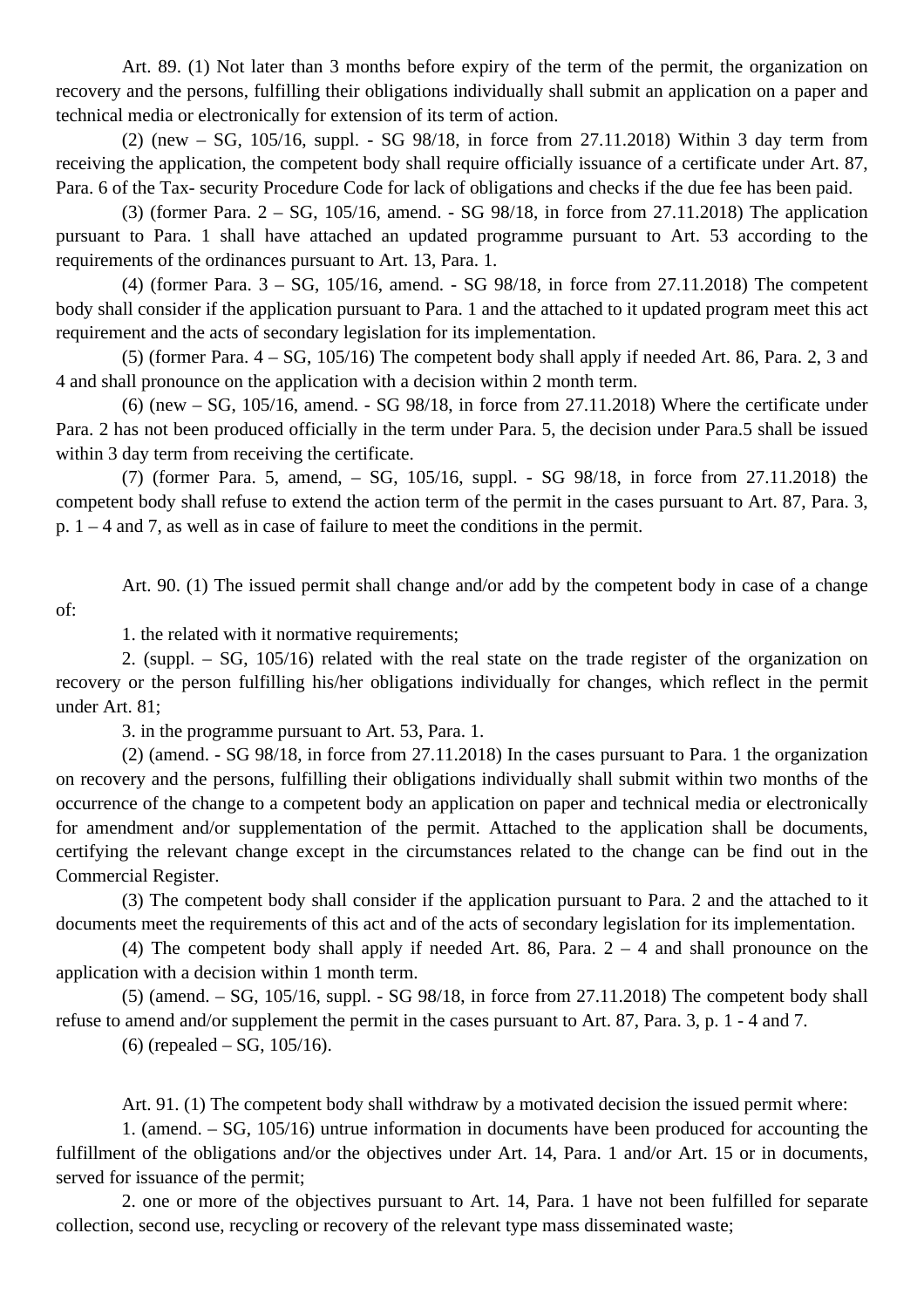3. the organization on recovery has distributed profit to its shareholders or partners;

4. the organization on recovery does not exercise an activity within 1 year period;

5. a motivated commission proposal is available pursuant to Art. 18, Para. 9;

6. a recommendation of the competent bodies has not been fulfilled, given in relation to failure to implement the requirements pursuant to Art. 85 for production final contracts with municipalities.

7. (new – SG, 105/16) no extended or renewed bank guaranty has been provided within the 3 month term under Art. 82, Para. 4;

8. (new – SG, 105/16) no application has been submitted in the cases under Art. 90, Para. 1.

(2) The competent body shall withdraw with a motivated decision the issued permit, where it is established for the second time that in violation of this act:

1. the obligations for separate collation and treatment of waste pursuant to Art. 14, Para. 1 have not been fulfilled, and/or for creation of systems pursuant to Art. 15;

2. a recommendation of the competent bodies has not been fulfilled, given in relation to failure to fulfill a condition of the permit;

3. notwithstanding of the implementation of the objectives pursuant to Art. 14, Para. 1, certain population has not been covered in compliance with the market share of the organization or the requirements, determined by this act or the ordinances pursuant to Art. 13, Para. 1;

4. there is a breach of the requirements pursuant to Art. 14, Para. 3 by a person, fulfilling his/her obligations individually.

Art. 92. (1) The decisions of the competent body shall be announced in writing to the applicant within 7 day term after their issuance.

(2) The competent body and the organization on recovery shall inform the public in an appropriate way about the issuance of a permit, as well as about the its follow up amendments and supplementation or withdrawal of the permit.

Art. 93. (1) (suppl. - SG 77/18, in force from 01.01.2019) The issued permit, the decision for its amendments, supplementation and/or withdrawal, as well as the refusal for issuance, amend or supplement the permit shall be appealed before the relevant administrative court pursuant to the Administrativeprocedure Code.

(2) The appeal of the decision pursuant to Para. 1 shall not interrupt its fulfillment.

Art. 94. The competent body or an official authorized by hi/her shall check up at least once a year the organizations on recovery and the persons, fulfilling their orblgations individually, possessing a permit pursuant to Art. 81, about the fulfillment of the obligations, comprising from this act, form the ordinances pursuant to Art. 13, Para. 1 and from the permit conditions.

## **Section IV. Trans-border Shipment of Waste**

Art. 95. (1) The shipment of wastes within the frames of the EU with, or without transit through third countries, the import in EU from third countries, export from EU to third countries, as well as transit through EU from and to third countries of waste shall be carried out pursuant to the conditions and procedure of Regulation (EC) N 1013/2006.

(2) The Minister of Environment and Water or an official, authorized by him/her, shall be the competent body for the Republic of Bulgaria on the application of Regulation (EC) N 1013/2006 in the meaning of Art. 53 of the same Regulation.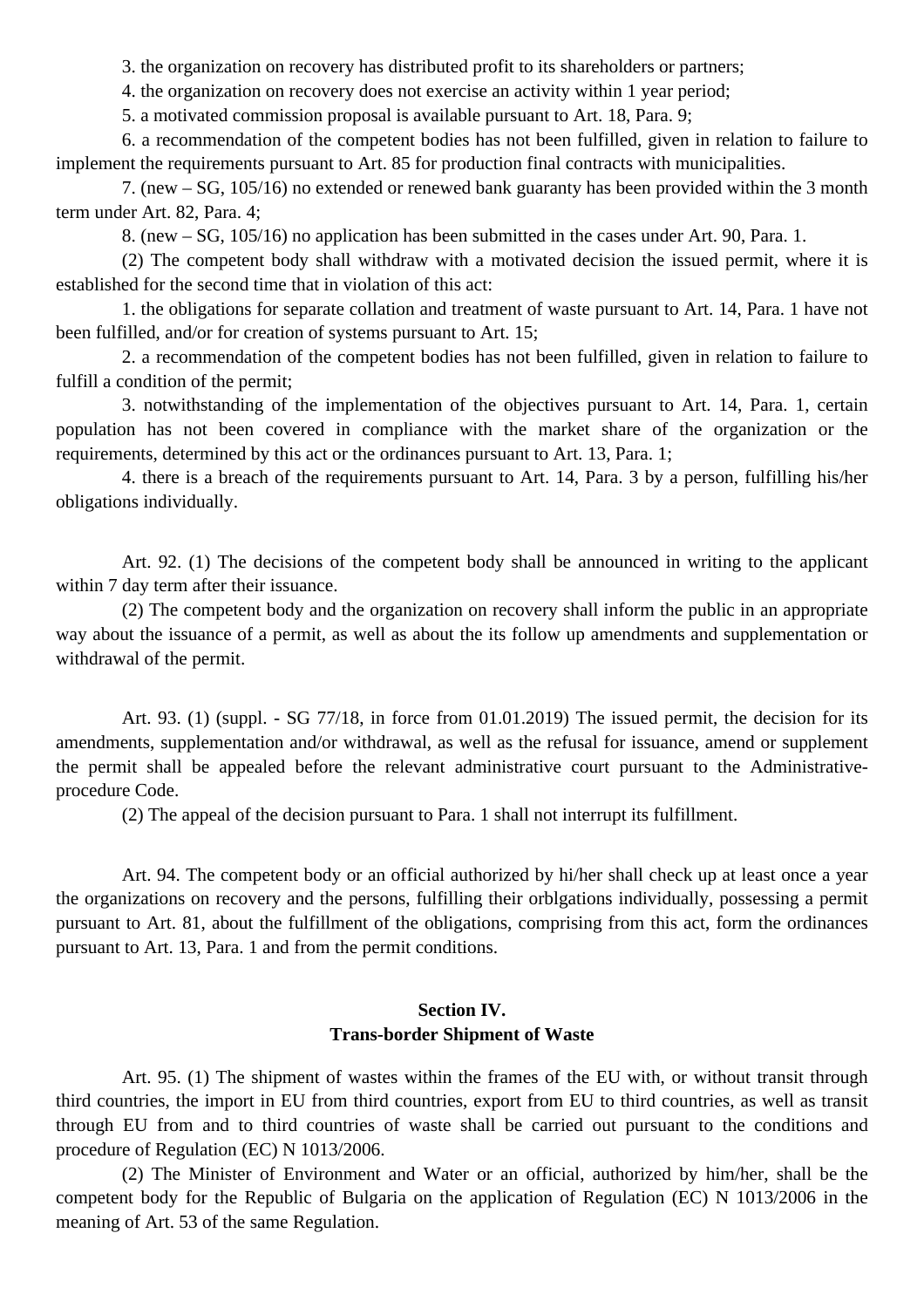(3) (amend. – SG, 105/16) The competent body pursuant to Para. 2 shall keep:

1. a register of the issued pursuant to Regulation (EC) N 1013/2006 notifications for shipment of waste from and to and through the territory of the Republic of Bulgaria, including import or export from, or to third countries;

(4) (new – SG, 105/16) The competent body under Para. 2 shall draw up a plan for inspections in compliance with the requirements of Art. 1, Para. 3, letter "b" of Regulation (EU) N 660/2014 of the European Parliament and of the Coouncil of 15 May 2014, amending Regulation (EC) N 1013/2006 on shipment of waste, called hereinafter "Regulation (EU) N 660/2014".

Art. 96. (1) (amend. - SG 98/18, in force from 27.11.2018) For shipment of waste from the Republic of Bulgaria, for which pursuant to Regulation (EC) N 1013/2006 a written notification is required, the person, determined as notifier pursuant to Art. 2 Para. 15 of Regulation (EC) N 1013/2006 shall submit to the competent body pursuant to Art. 95, Para. 2 the documents pursuant to Art. 4 of Regulation (EC) N 1013/2006, including:

1. (revoked - SG 98/18, in force from 27.11.2018)

2. copy of the relevant complex permit, permit or registration document for waste activities of the notifier, where this is required;

3. a copy of the relevant permit ir registration document for shipment of waste of the carrier/s;

4. a copy of a contract between the notifier and the receiver, meeting the requirements of Art. 5 of Regulation (EC) N 1013/2006 on the recovery or disposal of waste which are notified;

5. the permit, pursuant to which the facility for waste recovery or disposal operated in the country – receiver.

(2) In the cases, where financial guaranty or equivalent insurance is required pursuant to Art. 6 of Regulation (EC) N 1013/2006, it shall be produced in the form of a bank guaranty or insurance policy.

(3) In case of shipment of waste to the Republic of Bulgaria for activities of temporary recovery of the financial guaranty or equivalent insurance shall cover the value of costs to issuance of a certificate pursuant to Art. 15, letter "e" of Regulation (EC) N 1013/2006.

(4) In case of waste shipment for the Republic of Bulgaria for activities of final recovery, the financial guaranty or equivalent insurance shall cover the cost value to issuance of a certificate pursuant to Art. 16, letter "e" of Regulation (EC) N 1013/2006.

(5) In case of total notification pursuant to Art. 13, of Regulation (EC) N 1013/2006 for shipment from the Republic of Bulgaria, partial financial guaranty or equivalent insurance shall be admitted, covering parts of the total notification pursuant to the conditions of Para. 8.

(6) Where the financial guaranty pursuant to Art. 6 of Regulation (EC) N 1013/2006 is produced in the form of bank guaranty, the bank guarantor shall be obliged unavoidably, unconditionally and in first written request by the Minister of Environment and Water to transfer the sum of the bank guaranty in favour and on the account of the Ministry of the Environment and Water. The bank guaranty shall be unconditional and irrevocable and shall be issued by a foreign bank or by a trade bank pursuant to Art. 2, Para. 5 of the Act on Credit Institutions, which shall have a license from the Bulgarian National Bank for carrying out guaranty deals. The bank guaranty, issued by a foreign bank shall be notified by a Bulgarian bank.

(7) The insurance policy pursuant to Para. 2 shall be issued by an insurance company, holding a license, issued pursuant to the Insurance Code. The insurance policy shall include an agreement of payment of the complete amount of the sum on the insurance event in favour of the Ministry of Environment and Water in available first written request.

(8) It shall be admitted to start as many shipments as are covered by the partial financial guaranty or equivalent insurance. In this case each following shipment may start, where the competent body pursuant to Art. 95, Para. 2 receives a certificate pursuant to Art. 15, letter "e" or Art. 16, letter "e" of Regulation (EC) N1013/2006.

(9) The documents pursuant to Para. 1 and 2 and all the documents pursuant to Regulation (EC)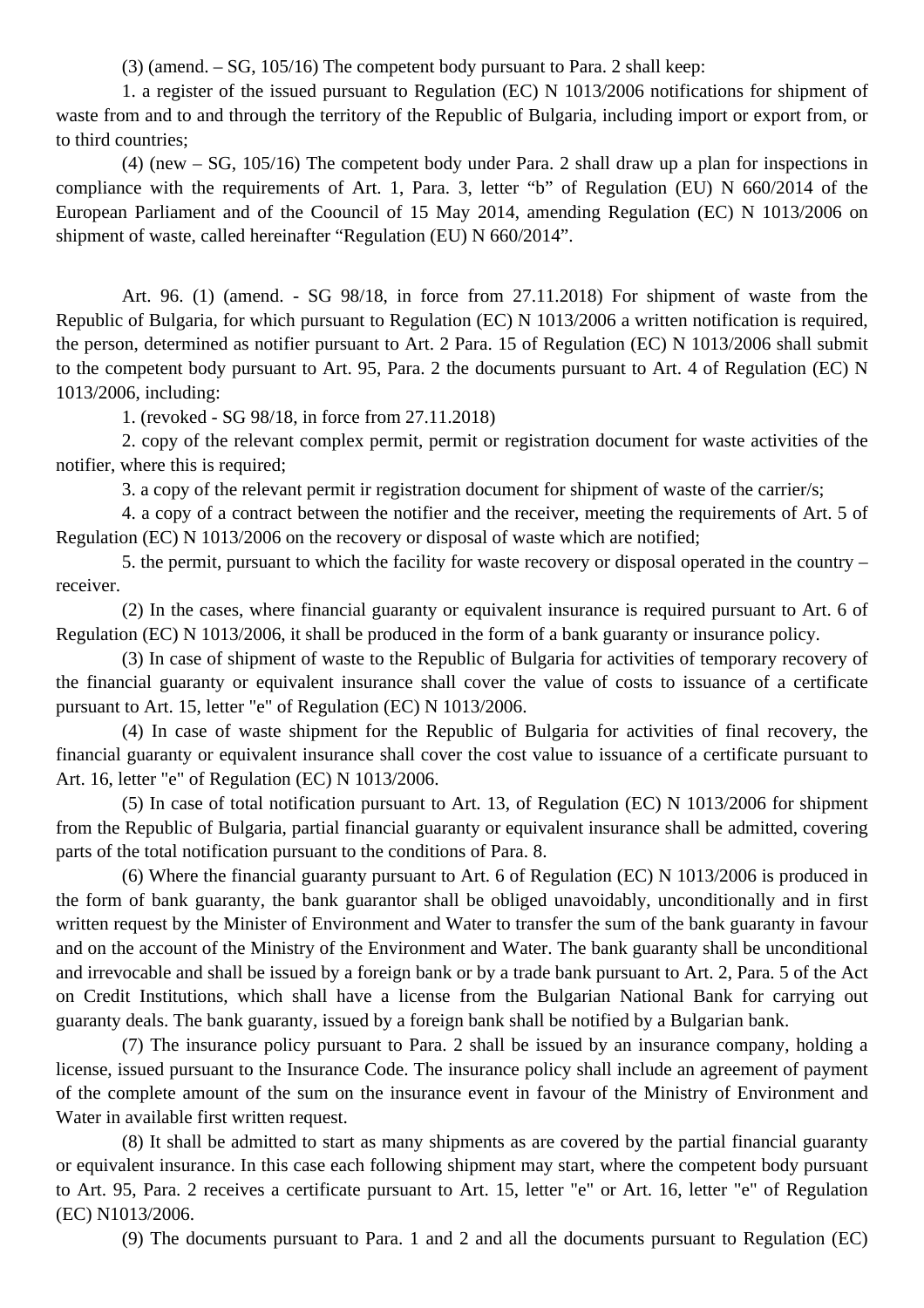N1013/2006 shall be produced in the Bulgarian or English languages. In the cases, where the documents are produced in the English language, the competent body shall have the right to request an official translation into the Bulgarian language.

Art. 97. (1) The competent body pursuant to Art. 95, Para. 2 in case of approval of the shipment – subject to notification, shall give a written consent for its carrying out by placing a signature, stamp and date in the notification

(2) The body pursuant to Para. 1 shall issue a motivated decision:

1. in case of permit if a shipment pursuant to Art. 9, Para. 1, letter "a" of Regulation (EC) N1013/2006 without setting any conditions;

2. in case of permit if shipment pursuant to Art. 9, Para. 1, letter 'b" of Regulation (EC) N1013/2006 with setting certain conditions pursuant to Art. 10 of this Regulation;

3. in case of objection pursuant to Art. 9, Para. 1, letter "c" of Regulation (EC) N1013/2006;

4. in case of withdrawal of a consent pursuant to Art. 9, Para. 8 of Regulation (EC) N1013/2006.

Art. 98. (1) Shipment of waste for the Republic of Bulgaria, intended for disposal shall be prohibited, apart from:

1. obligation for acceptance of the waste back pursuant to Art. 22 and 24 of Regulation (EC) N1013/2006;

2. in case of shipment to the Republic of Bulgaria of the remaining waste, obtained as a result of treatment of waste in another country, with origin from the Republic of Bulgaria to other countries, for which the Republic of Bulgaria has no treatment facilities; in this case the shipment of the remaining waste shall be carried out with a new notification;

3. in case of shipment of waste to the Republic of Bulgaria, obtained from Bulgarian armed forces in crisis situations, peace operations, or maintaining the peace.

(2) Shipments of waste for the Republic of Bulgaria, intended for incineration or joint incineration with recovery of energy for each installation shall be prohibited in quantities for the relevant calendar year, exceeding the sum of the half annual capacity of the installation, determined in the permit or the complex permit pursuant to Art. 35, Para. 1.

(3) In the cases, where in the National plan for waste management pursuant to Art. 49, Para. 1, specific measures have been laid down for management of a certain waste or flow of waste in compliance with Regulation (EC) N1013/2006, the Council of Ministers of the Republic of Bulgaria may with a motivated decision upon proposal of the Minister of Environment and Water to restrict the import of these waste.

Art. 99. (1) Each waste shipment for the Republic of Bulgaria shall be carried out where:

1. the receiver of the waste holds a permit or complex permit pursuant to Art. 35, Para. 1 or a registration document pursuant to Art. 35, Para. 2, p. 3 and 5 for waste activities – subject to notification;

2. the facility for recovery of waste has sufficient capacity in compliance with the document pursuant to p. 1;

3. the facility operator for recovery of waste holds permit or complex permit pursuant to Art. 35, Para. 1 or registration document pursuant to Art. 35, Para. 2, p. 3 and 5 for waste activities – subject to notification;

4. the facility operator for recovery of waste carries out treatment of the remaining waste from the recovered waste or provides treatment in ecological way;

5. the shipper/s indicated in the notification in case that they are registered in the Republic of Bulgaria hold permit or registration document for shipment of waste.

(2) The competent body pursuant to Art. 95, Para. 2 if needed shall submit a enquiry for fulfillment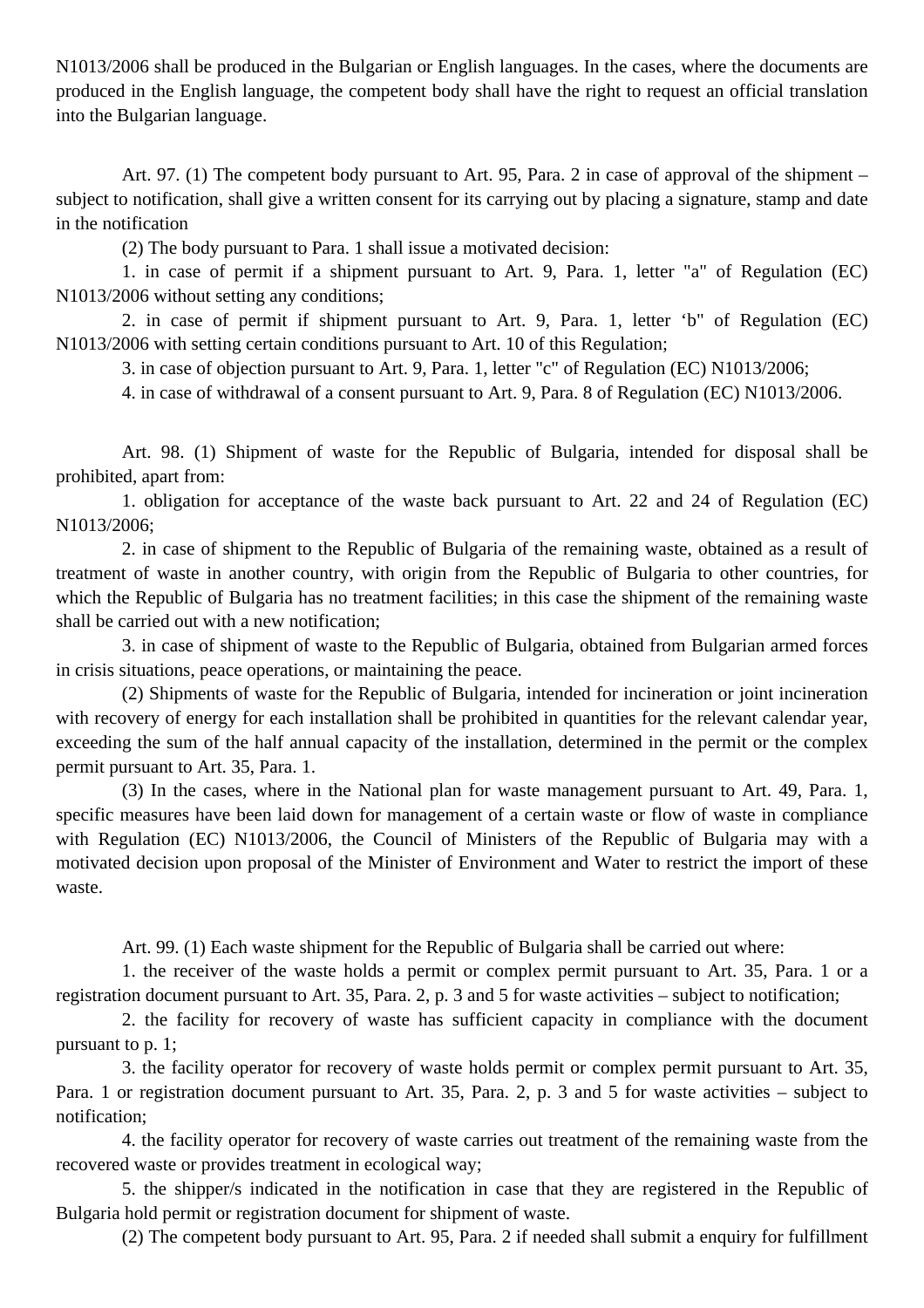of the circumstances pursuant to Para. 1 by fax or by any technical media to the RIEW director on whose territory the waste treatment facility is located.

(3) The RIEW director on whose territory the waste treatment facility is located, within 3 day term after receiving the enquiry pursuant to Para. 2, shall carry out a check up and shall submit his/her opinion by fax or by any other technical media.

Art. 100. (1) The waste shipment between the Republic of Bulgaria and third countries shall be carried out through customs offices, determined by a joint order of The Minister of Environment and Water and the Minister of Finance upon proposal of the Customs Agency director.

(2) In case of waste shipment between the Republic of Bulgaria and thirds countries, the competent body pursuant to Art. 95, Para. 2 shall submit a copy of the notification or copy of the decision pursuant to Art. 97, Para. 2 to the Customs Agency director and to the relevant RIEW director.

Art. 101. (1) The competent body pursuant to Art. 95, Para. 2 shall give preliminary consent in the meaning of Art. 14 of Regulation (EC) N1013/2006 only to persons – operators of facilities for final recovery of waste, holding complex permit, issued pursuant to Chapter Seven, Section II of the Act on Environment Protection.

(2) (amend. - SG 98/18, in force from 27.11.2018) For receiving preliminary consent pursuant to Para. 1 the operator of the facility for waste recovery shall submit an application on paper media or electronically according to a form, confirmed by an order of the Minister of Environment and Water.

(3) Within the term of up to 15 days after receiving the application, the competent body pursuant to Art. 95, Para. 2 may request from the applicant removal of irregularities and/or providing additional information.

(4) Within the term of up to 15 days after the notification pursuant to Para. 3, the applicant shall remove the irregularities or provide the additional information.

(5) Within the term of up to 1 month after receiving the application or removal of the irregularities and/or provision of additional information, the competent body pursuant to Art. 95, Para. 2, shall give or refuse by a motivated decision the preliminary consent pursuant to Para. 1.

(6) Giving the preliminary consent shall be refused in the cases pursuant to Art. 71, Para. 3.

(7) With the decision pursuant to Para. 5 the competent body pursuant to Art. 95, Para. 2 shall determine a period, for which a preliminary consent shall be provided pursuant to Para. 1 and shall give a unique registration number of the facility for recovery.

(8) The competent body pursuant to Art. 95, Para. 2 shall keep a public register of the decision pursuant to Para. 5, which shall contain at least the information pursuant to Art. 14, Para. 3 of Regulation (EC) N1013/2006.

Art. 102. (1) (amend. – SG, 105/16) In case of a change of the circumstances, on the basis of which the decision pursuant to Art. 101, Para. 5 has been formed, the facility operator shall notify immediately the competent body pursuant to Art. 95, Para. 2 by attaching written evidence, certifying the change. The competent body shall pronounce with a decision on the application for change in the circumstances within 1 month term, by changing or refuse to change the issued decision in the cases pursuant to Art. 71, Para. 4.

(2) The competent body pursuant to Art. 95, Para. 2 shall withdraw by a motivated decision the preliminary consent in the cases pursuant to Art. 75, Para. 1 and 2. The facility operator pursuant to Para. 1 shall nor submit an application for a preliminary consent within the term of 1 year after the date of its withdrawal.

Art. 103. (amend. – SG, 105/16) Any person, carrying out trans-border shipment of waste, for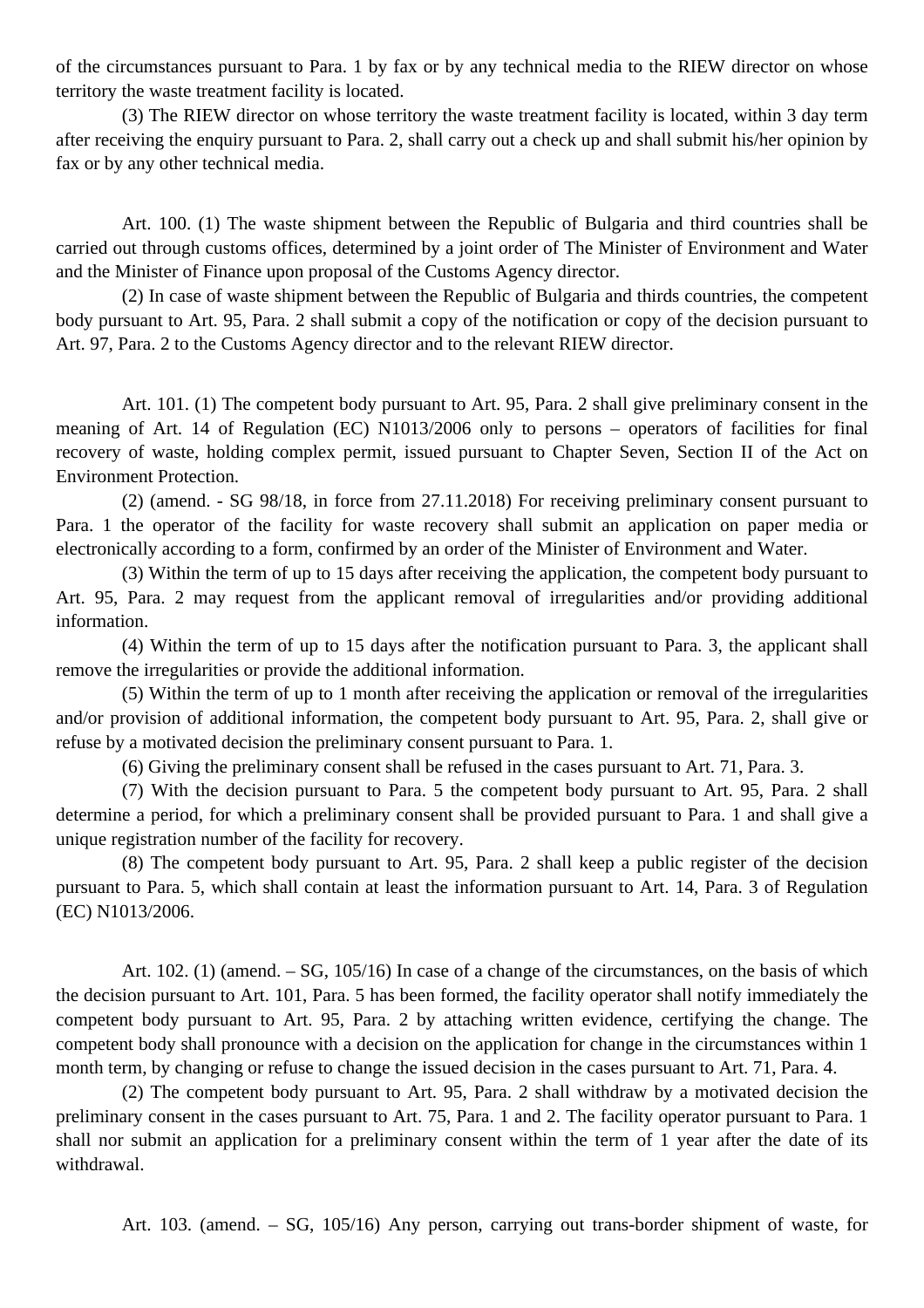which no notification is required pursuant to Regulation (EC) N1013/2006, shall produce an annual information-declaration under the Ordinance of Art. 48, Para. 1.

Art. 104. (1) Any person, carrying out an activity as a trader or broker of waste, with the exception of the persons, holding a document pursuant to Art. 35, shall submit to the EAE executive director an application on paper and technical media or electronically for entering into the register pursuant to Art. 45, Para. 1, p. 6, in which shall be indicated:

1. single identification code, name, central office and management address;

2. (amend. – SG, 105/16) type, code and name of the waste, by which activity is performed as trader or broker;

3. (new – SG, 105/16) declaration by the applicant that he is not related person with a person, who has been refused entry in the register, or with a person, whose registration has been terminated before expiry of one year from the enforcement of the decision for refusal or termination of the registration.

(2) (revoked - SG 98/18, in force from 27.11.2018)

(3) (amend. - SG 98/18, in force from 27.11.2018) In case of irregularities in the produced document pursuant to Para. 1 or non-payment of the due fee, the body pursuant to Para. 1, within 15-day term shall notify in writing the person about this and shall set a term for their removal.

(4) Within a 15-day term after submitting the application pursuant to Para. 1 or removal of the irregularities pursuant to Para. 3, the EAE executive director, or an official, authorized by him/her shall enter in the register pursuant to Para. 1 the traders and brokers of waste.

(5) (New – SG, 105/16) The procedure and way for change of the circumstances in the public register under Art. 45, Para. 1, p. 6 shall be provided by the Ordinance under Art. 48, Para. 1.

Art. 105.The registered persons pursuant to Art. 104 shall notify the EAE executive director about all the changed on their registration within a 7-day term after their occurrence.

Art. 106. The EAE executive director shall refuse entering in the register by a motivated decision:

1. where the applicant within the frames of 1 year before submitting the application has committed administrative breaches, for which he/she has been punished 2 or more times by an enforced penal decree pursuant to Chapter Six, Section II;

2. in case of failure to remove the irregularities in the produced documents pursuant to Art. 104, Para. 1 or 2 within the set term.

Art. 107. (1) The registration of a registered trader or broker shall be terminated:

1. where the applicant within the frames of 1 year before submitting the application has committed administrative breaches, for which he/she has been punished 2 or more times by an enforced penal decree pursuant to Chapter Six, Section II;

2. upon request of the trader, or broker;

3. in case of termination of the legal persons, in case of death of the registered person or in case of his placement pursuant to prohibition;

4. in case of a failure to notify about the changed within the term pursuant to Art. 105.

5. (new – SG, 105/16) where with an enforce penal decree it has been established that an activity has been performed as a trader or broker with waste, who has not been entered in the register under Art. 45, Para. 1. p. 6;

6. (new – SG, 105/16) where it is found that the person has declared untrue circumstances in his declaration under Art. 104, Para. 1, p. 3.

(2) Registration termination pursuant to Para. 1 shall be carried out by a motivated decision of the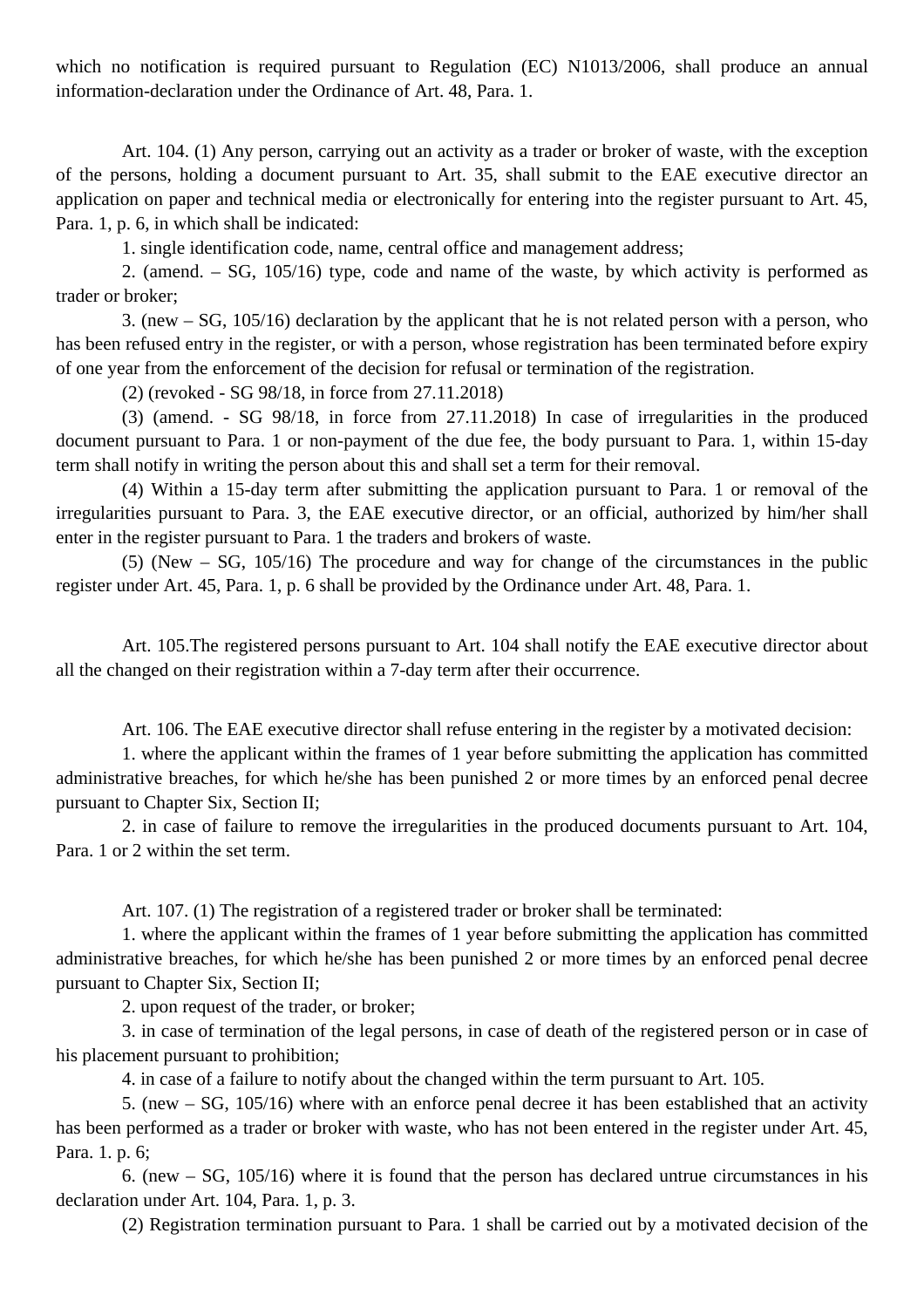EAE director.

Art. 108. (suppl. - SG 77/18, in force from 01.01.2019) The decision pursuant to Art. 101, Para. 5, 102, Para. 1 and 2, Art. 106 and Art. 107, Para. 2 may be appealed before the relevant administrative court pursuant to the Administrative- procedure Code. The appeal shall not stop their implementation.

Art. 109. traders and brokers, entered into the register pursuant to Art. 45, Para. 1, p. 6 may be notifiers while observing the conditions pursuant to Art. 2, Para. 15 of Regulation (EC) N1013/2006. .

Art. 110. For the procedures pursuant to Art. 101, 102 and 104, fees shall be collected by the Tariff for Fees, which are collected in the system of the Ministry of Environment and Water, approved by the Council of Ministers.

Art. 111. The procedure and way of calculation the amount of the financial guaranties pursuant to this Section and for production of the annual information-declarations pursuant to Art. 103 shall be determined by an ordinance of the Council of Ministers.

## **Section V. Control on Waste Management**

Art. 112. (1) The municipality Mayor or an official, authorized by him/her shall control:

1. the activities, related to formation, collection, including the separate one, storage, shipment, treatment of household and construction waste;

2. the activities on depositing of construction and hazardous waste on municipal and/or regional landfill sites;

3. grounds for WFNM activities;

4. observation of other requirements, determined by the ordinance pursuant to Art. 22;

5. (new - SG 88/17, in force from 01.01.2022, amend. regarding entry into force - SG 98/18, in force from 01.01.2019) the abandonment of household waste and its unregulated disposal.

(2) The municipality Mayor shall organize and control the closure, re-cultivation on the terrains and the follow up monitoring of landfill sites for household and construction waste on the territory of the relevant municipality.

Art. 113. (1) The RIEW directors or an official, authorized by them shall exercise control for observation of the requirements for waste treatment and of the conditions on permit, or the registration document for:

1. the activities, related to formation, collection, including separate, storage, shipment, treatment of waste on the territory of the relevant RIEW;

2. the facilities and installations for storage and treatment of waste.

(2) The body pursuant to Para. 1 shall control the accountability and provision of information pursuant to Chapter Four, Section I, as well as fulfillment of the obligations of the municipality Mayors pursuant to Chapter Two, Section III and Chapter Four, Section IV, related to waste management.

(3) On the basis of found breaches while carrying out the checkup, the RIEW director of an official, authorized by him/her shall gibe obligatory instructions with a set term for their removal and/or shall draw up acts for finding administrative breaches.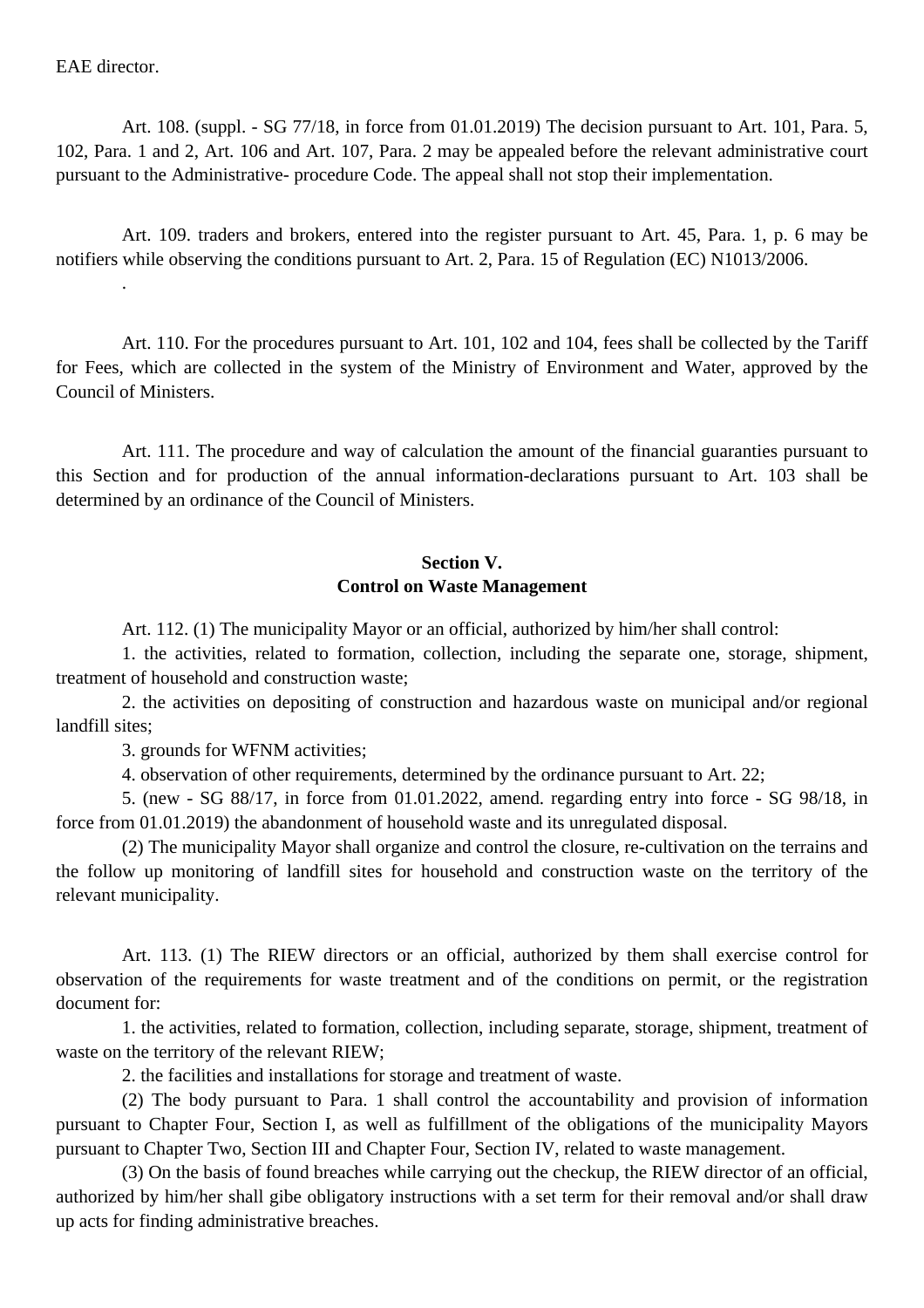Art. 113a, (New – SG, 105/16) The RIEW director, the executive director of Maritime Administration Executive Agency, or officials, authorized by them shall carry out control over the recycling facilities of ships under Regulation (EU) N 1257/2013 according to their powers.

Art. 114.The RIEW director or an official, authorized by him/her shall exercise control for:

1. the correct sum and timely payment of the product fee pursuant to Art. 59, Para. 1, p. 1 by the persons pursuant to Art. 14, Para. 1;

2. fulfillment of the obligations of the landfill site owners on financing the disposal of waste by depositing.

Art. 115. The Minister of Environment and Water or an official, authorized by him/her shall exercise control for:

1. observation of the conditions of the permits pursuant to Chapter Five, Section III, issued to organizations on recovery and to persons, fulfilling individually their obligations for management of mass disseminated waste;

2. the activities on waste management;

3. observations of the requirements of Regulation (EC) N 333/2011.

Art. 116. (1) The Minster of Environment and Water, the Minister of Interior, the Minister of Transport, Information Technologies and Communications and the director of the Customs Agency shall control the trans-border shipment of waste pursuant to this act and pursuant to Regulation (EC) N1013/2006 according to their authorizations.

(2) The control pursuant to Para. 1 shall be carried out by:

1. the RIEW director on whose territory is the waste place of origin, or officials, authorized by him/her – for the cases pursuant to Art. 50, Para. 3, letter "a" of Regulation (EC) N1013/2006;

2. The RIEW director on whose territory is the destination of the shipment, or officials authorized by him/her – for the cases pursuant to Art. 50, Para. 3, letter 'b' of Regulation (EC) N1013/2006;

3.the customs bodies, the ones of Chief Directorate Border Police and the units of Road Police in the regional directorates of MI – for the cases pursuant to Art. 50, Para. 3, letter "c" of Regulation (EC) N1013/2006;

4. the officials of the Executive Agency Road Administration, the Executive Agency Railroad Administration, the Executive Agency Maritime Administration, the bodies of Chef Directorate Border Police and of the units of Road Police in the regional directorate of the MI – for the cases pursuant to Art. 50, Para. 3, letter "d" of Regulation (EC) N1013/2006;

(3) In the cases of doubt for the compliance of the shipment with the accompanying documents, doubt for the classification of the load as waste or the type of the waste, the bodies pursuant to Para. 2, p. 3 and 4 shall immediately notify the relevant RIEW on whose territory the check up is carried out, for taking a decision on the classification of the shipment and waste.

(4) The RIEW director in the cases pursuant to Para. 2, p. 1 or 2 may request assistance by the Ministry of Interior bodies, who shall give an immediate assistance.

(5) In the cases pursuant to Para. 3, the control bodies shall consider the shipment as waste till receiving an opinion by the RIEW director or by an official, authorized by him/her.

(6) The waste owner shall produce the whole needed information and documents for the classification of the shipment.

Art. 116a. (New – SG, 105/16) (1) The Minister of Interior, the Minister of Transport, IT and Communication and the director of Customs Agency shall provide upon request from the competent body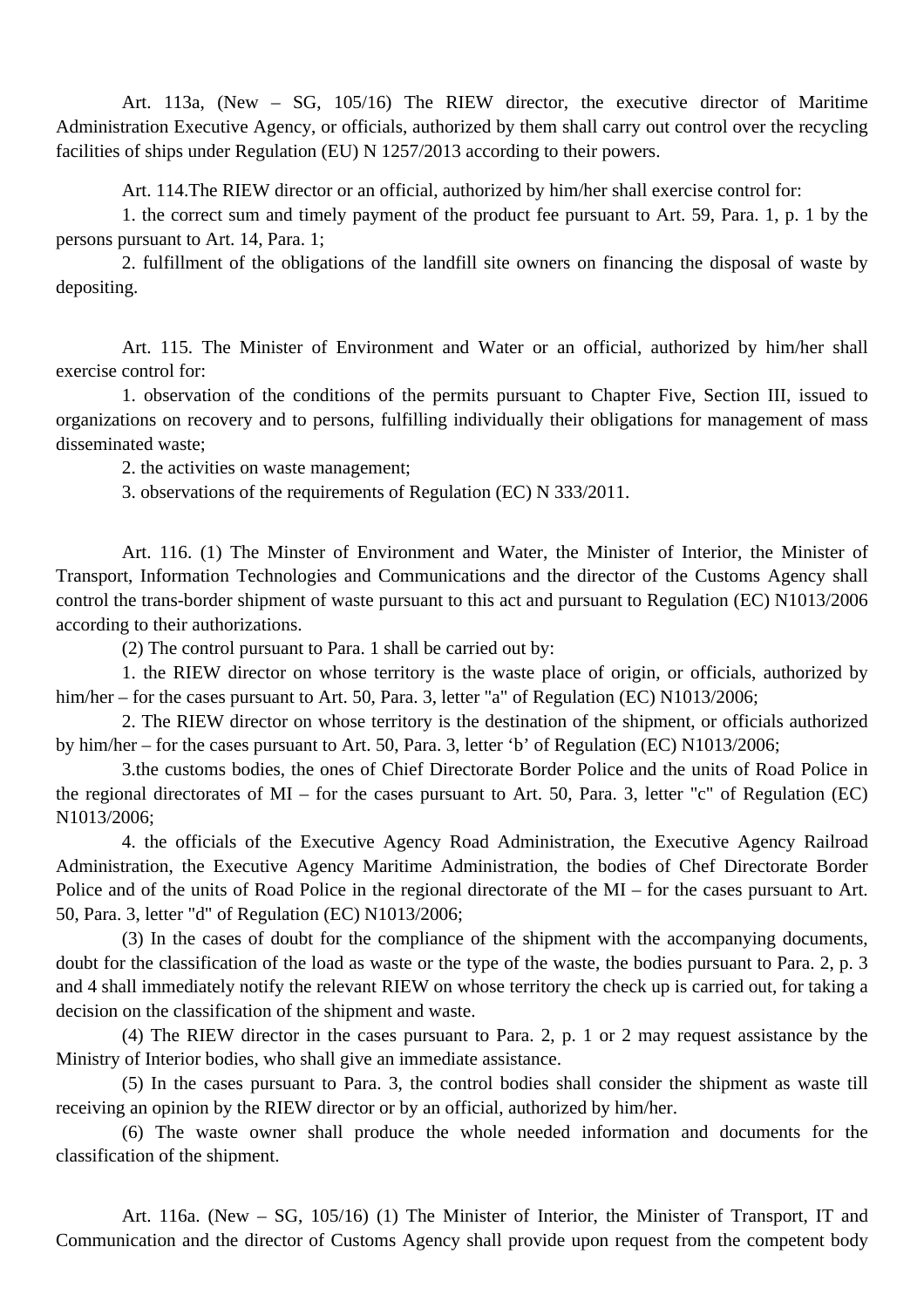under Art. 95, Para. 2 information in compliance with Art. 1, Para. 3, letter "b" of Regulation (EU) N 660/2014, needed for drawing up the plan for inspections under Art. 95, Para. 4.

(2) For performing coordinated control on observation of the requirements of Regulation (EC) N 1013/2006 on shipment of wastes, the director of Customs Agency, the executive director of the National Revenue Agency and the Chairperson of the National Statistical Institute shall produce upon request by the Minister of Environment and Waters or by an official, authorized by him information on shipment of waste, including on the type of the waste, their location or origin, as well as on the persons, performing shipment, including import or export of waste.

Art. 117. The Regional health inspection (RHI) director and the RIEW director or officials, authorized by them shall exercise control on the activities on treatment of hazardous waste in the medical and health establishments.

Art. 118. (1) The Minister of Environment and Water, the RIEW director, the municipality Mayor on the location of the ground, or officials authorized by them and the MI bodies shall exercise control for observation of the conditions and procedure for carrying out activities with WFNM according to their competences.

(2) For the found breaches during the checkups for observation of the conditions and procedure for carrying out activities with WFNM, the municipality Mayor and the bodies of MI shall notify within 14-day term the director of the relevant RIEW, by sending him/her all the documents.

Art. 119. (1) (Amend. – SG, 105/16) The control bodies pursuant to Art. 112 - 115, 117 and 118 shall carry out checkups on documents and/or checkups on site according to their competence.

(2) The control bodies pursuant to Art. 112 - 114 and 117 at least once a year shall carry out a check up of the documents, which are required pursuant to this act and the acts of secondary legislation for its implementation of the traders and brokers of waste and of the persons, with whose activity waste are formed and/or carry out activity with waste.

(3) The check up on site shall be independent from the check up pursuant to Para. 2 and shall be carried out at least once a year on the site of carrying out the activity and in the presence of the person, checked and of persons, who work for him/her. In case of absence of such persons, the check up shall be carried out with the participation of at least one witness.

(4) The checkups of the activities of collection and shipment shall cover the origin, nature, quantity and destination of the collected and shipped waste.

(5) The official, carrying out the check up on site shall have the right:

1. to access in the premises, in which the controlled activity is carried out;

2. to request production of the documents, which pursuant to the normative requirements must be at the place of the check up;

3. to request written and oral explanations from anyone, who works for the checked person;

4. to assign experts in the relevant area, where the check up is complicated or requires special knowledge.

(6) If during the check up on site a lack of documents, certifying the observation of the established requirements is found, the checked person shall be determined by a 7 –day term to produce them.

(7) during the check up the control bodies pursuant to Para. 1 shall draw up a factual protocols and/or acts for finding administrative breaches. If breaches are found, the control bodies shall give obligatory instruction and shall set a term for removal of the breaches.

Art. 120. During the checkups, the control bodies pursuant to Art. 119, Para. 1 shall draw up factual protocols. If breaches are found, the control bodies shall give obligatory instructions in the factual protocols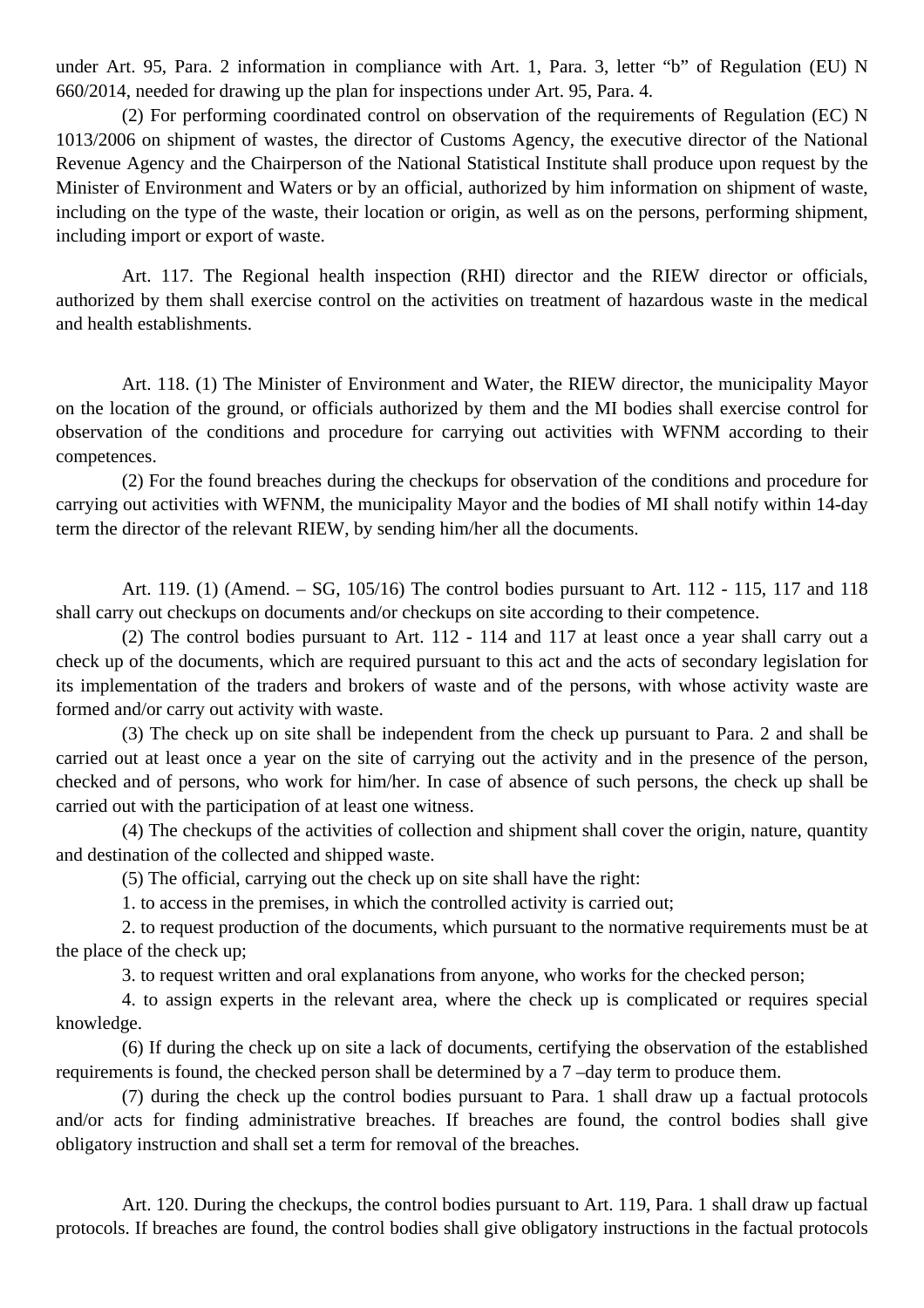with a set term for their removal and/or shall draw up acts for found administrative breaches.

Art. 121. The customs bodies shall carry out customs supervision and control on the trans-border shipment of waste in compliance with this act and the customs legislation and may undertake the relevant actions pursuant to Art. 124, Para. 2.

Art. 122. The Chief Directorate Border Police bodies and the bodies of the units of Road Police in the regional directorate of the Ministry of Interior shall carry out control on the trans-border shipment pursuant to this act, the Act on the Ministry of Interior and the legislative instruments on its implementation and may undertake the relevant actions pursuant to Art. 124, Para. 2.

Art. 123. The officials of the executive Agency Road Administration, the Executive Agency Railroad Administration and the Executive Agency Maritime Administration shall carry out control on the trans-border shipment of waste pursuant to this act, pursuant to relevant international legal acts, ratified by the Republic of Bulgaria by an act, The Act on Road Carriages, the Act on Road Movement, the Act on the Railroad Transport and Ports of the Republic of Bulgaria, the Trade Ship Sailing Code and the acts of secondary legislation for its implementation and may undertake the relevant actions pursuant to Art. 124, Para. 2.

Art. 124. (1) The bodies and persons pursuant to Art. 116, Para. 2 may carry out checkups and have the right to access to the register pursuant to Art. 95, Para. 3, p. 1. In case of found breaches, the control bodies shall draw up acts for found administrative breaches.

(2) The bodies and persons pursuant to Art. 116, Para. 2, p. 3 and 4 shall have the right to detain temporary the shipment vehicle with its load – subject to the breach by taking the document for registration of the vehicles until:

1. receiving an opinion by the Ministry of the Environment and Water for liberation of the load in view to taking-back in the country of sending – for the cases pursuant to Art. 24, Para. 2 of Regulation (EC) N 1013/2006 at shipment to the Republic of Bulgaria;

2. issuance of an order pursuant to Art. 127, p. 2;

3. receiving an opinion by the Ministry of Environment and Water, or the relevant RIEW that the shipment is not waste or that the requirements of Regulation (EC) N 1013/2006 and of the act have been met.

(3) The bodies and persons pursuant to Para. 1 shall have the right to take samples and material evidence, which shall keep by finalization of the administrative – penal procedure.

Art. 125. (1) The compliance control of the products after whose use mass disseminated products are formed, with the requirements of the ordinances pursuant to Art. 13, Para. 1 shall be exercised by:

1. the president of the State Agency for metrological and technical supervision or officials, authorized by him/her in relation to the supervision on the market on the products, for which certain requirements have been determined pursuant to Art. 7 of the Act on the Technical Requirements for the Products;

2. the president of the Commission for Consumer Protection or by officials, authorized by him/her in relation to the control on the products, which fall in the scope of the Act on Consumer Protection;

3. the Minister of health or officials, authorized by him/her in relation to the control on products, determined by an act.

(2) The Commission of Consumer Protection shall carry out control for implementation of the provisions of Commission Regulation (EU) No 1103/2010 of 29 November 2010 establishing, pursuant to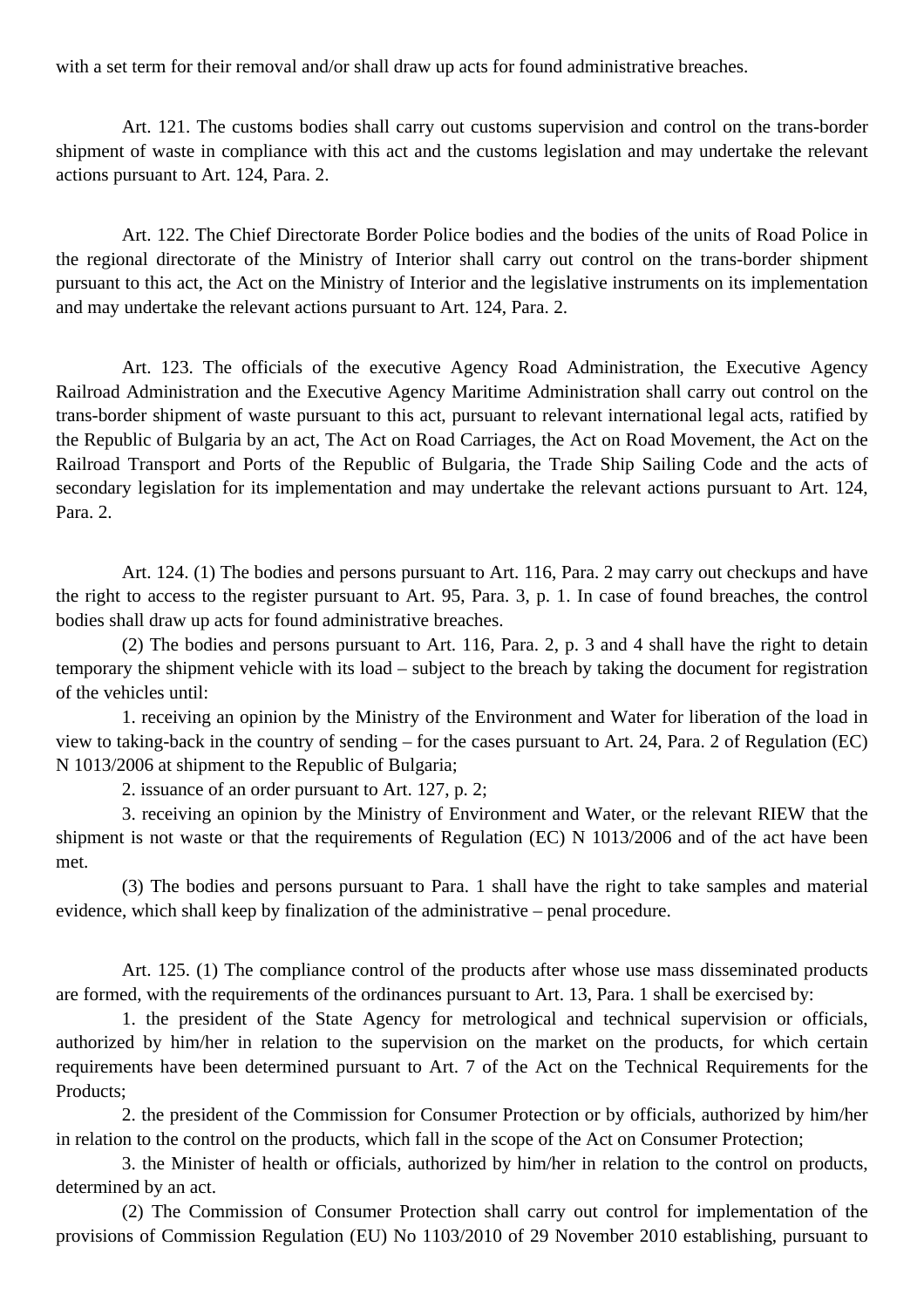Directive 2006/66/EC of the European Parliament and of the Council, rules as regards capacity labelling of portable secondary (rechargeable) and automotive batteries and accumulators (OJ, L 313/3 of 30 November 2010), called hereinafter "Regulation (EC) № 1103/2010".

# **Chapter six. COMPULSORY ADMINISTRATIVE MEASURES AND ADMINISTRATIVE PENAL PROVISIONS**

### **Section I. Compulsory Administrative Measures**

Art. 126. For prevention and termination of the administrative breaches pursuant to this act and the Regulation (EC) N 1013/2006,as well as for prevention and removal of the hazardous results from them, the competent body or officials ,authorized by him/her shall apply compulsory administrative measures.

Art. 127. The Minister of Environment and Water or officials, authorized by him/her shall: 1. stop:

a) the activities on collection, storage, shipment, recovery or disposal of waste;

b) exploitation of installations for disposal or recovery of waste;

c) carrying out activities with WFNM on a certain ground in case of non-removal of the breach within 7 day term after its fining, with the exception of the cases pursuant to Art. 75, Para. 3;

2. order carrying out of:

a) ecological treatment of waste in the cases pursuant to Art. 24, Para. 3 of Regulation (EC) N 1013/2006 in case of import or shipment to the Republic of Bulgaria;

b) back-take of the waste in the Republic of Bulgaria and their follow up ecological treatment for the cases of Art. 22, para. 2 or Art. 24, Para. 2 of Regulation (EC) N 1013/2006 in case of export or shipment from the Republic of Bulgaria.

Art. 128. The RIEW director or an official, authorized by him/her shall:

1. issue instructions for removal of waste on the account of the violator and for recovery the quality of the environment;

2. stop the activities of collection, storage, shipment, recovery or disposal of waste;

3. stop the exploitation of installations for waste treatment.

Art. 129. (1) Applying a compulsory administrative measure shall be carried out by a motivated order by the body pursuant to Art. 127 or 128.

(2) The order shall define the type of the compulsory administrative measure and the procedure for its application.

(3) The order shall be delivered to the violator pursuant to the Civil – procedure Code.

(4) The order for applying the measure pursuant to Art. 127, p. 2, letter "a" shall be sent pursuant to the Civil-procedure Code to the receiver of waste. And pursuant to Art. 127, p. 2, letter "b" – to the person, responsible for their dispatch and accompany the shipment of waste to their final destination. A copy of the order shall be sent immediately to the relevant body or the person pursuant to Art. 116, Para. 2, p. 3 and 4.

(5) (suppl. - SG 77/18, in force from 01.01.2019) The order for applying the compulsory administrative measure may be appealed before the relevant administrative court pursuant to the Administrative – procedure Code. The appeal shall not stop its implementation.

(6) Within the term of 7 working days after receiving the order for applying the measure pursuant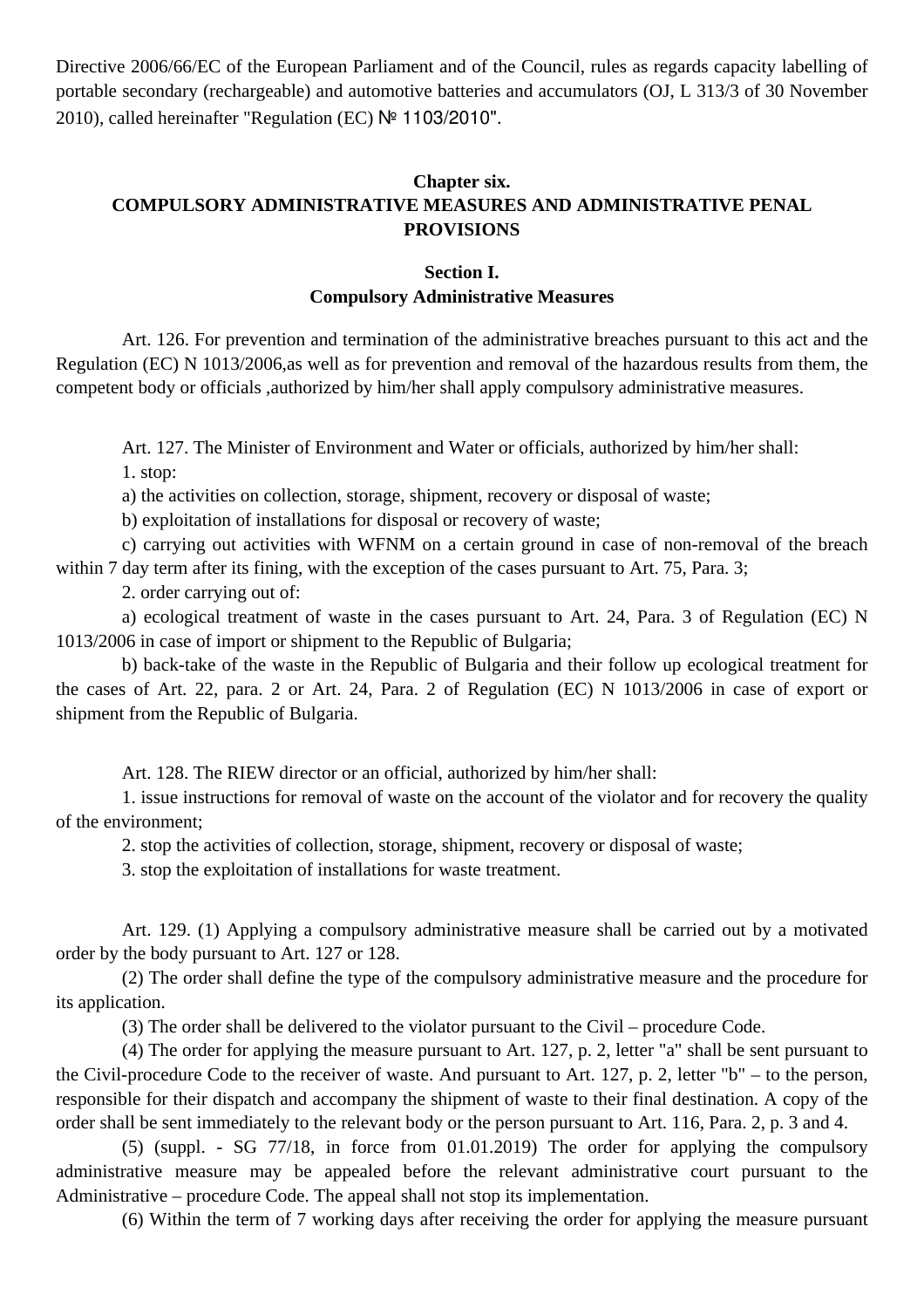to Art. 127, p. 2, the person, for which the measure is imposed, shall produce to the competent body a certificate, that the waste is accepted for ecological treatment.

(7) All the costs on the implementation of the compulsory administrative measures shall be on the account of the persons, for whom the measures are applied.

Art. 130. (1) In case of found breaches and/or illegal shipment of waste pursuant to Art. 2, Para. 35 of Regulation (EC) N 1013/2006, the customs bodies , the bodies of Chief directorate Border Police, the bodies of the units Road Police, in the regional directorates of the Ministry of Interior, Executive Agency Road Administration, Executive Agency Railways Administration, and the Executive Agency Maritime Administration, shall immediately notify in writing within 14 day term the RIEW director in the location, in which the breach and/or the illegal shipment has been found, by sending all the documents.

(2) The RIEW directors shall inform in writing the Minister of Environment and Water about the found breaches of Regulation (EC) N 1013/2006 and about the measures undertaken.

Art. 131. Where it is found that the administrative breach, for which an administrative-penal procedure is formed, is a crime, the procedure shall be terminated and the materials shall be sent to the relevant prosecutor.

Art. 132. The competent body, or officials, authorized by hi/her pursuant to Art. 125 shall undertake measures pursuant to the procedure and way, determined by the relevant act.

# **Section II. Administrative Breaches and Punishments**

Art. 133. (1) A natural person shall be punished by a fine of BGN 300 to 1000, who:

1. (suppl. - SG 88/17, in force from 01.01.2022, amend. regarding entry into force - SG 98/18, in force from 01.01.2019) throws out waste at places, not permitted for this purpose or in containers or bags other than those determined by the municipality for measuring the quantity of household waste under Art. 67, para. 8 of the Local Taxes and Fees Act;

2. deliver waste to persons, who do not hold permit, complex permit or registration document pursuant to art. 35, in the cases, where such are required;

3. fails to deliver a motor vehicle end-of life at grounds for storage or in centres for dismounting;

4. throws out mass disseminated waste, marked for separate collection pursuant to the ordinances pursuant to Art. 13, Para. 1 in containers for mixed household waste and in vessels for waste collection , placed in properties – public state or municipal ownership, or mixes them with other materials or waste in a way, making difficult their follow up recycling or recovery, where in the relevant populated place there is a system for separate collection of the relevant mass disseminated waste;

5. fails to fulfill the provision for second use, recycling and recovery of construction waste;

6. throws out household waste in vessels for separate collection.

7. (new – SG, 105/16) turns over, violates the thoroughness, the aesthetic outlook and/or sets on fire waste collecting vessels.

(2) For apparent cases of administrative breaches of little importance pursuant to Para . 1, p. 1 and 4, found while they were carried out, the bodies in charge shall impose fines at the place of breach in the amount of BGN 10 to 50 for which a slip shall be issued pursuant to the Act on Administrative Breaches and Punishments.

(3) A natural person shall be punished by a fine of BGN 1400 to 4000, who:

1. delivers WFNM of household nature without a declaration of origin pursuant to Art. 39, Para. 2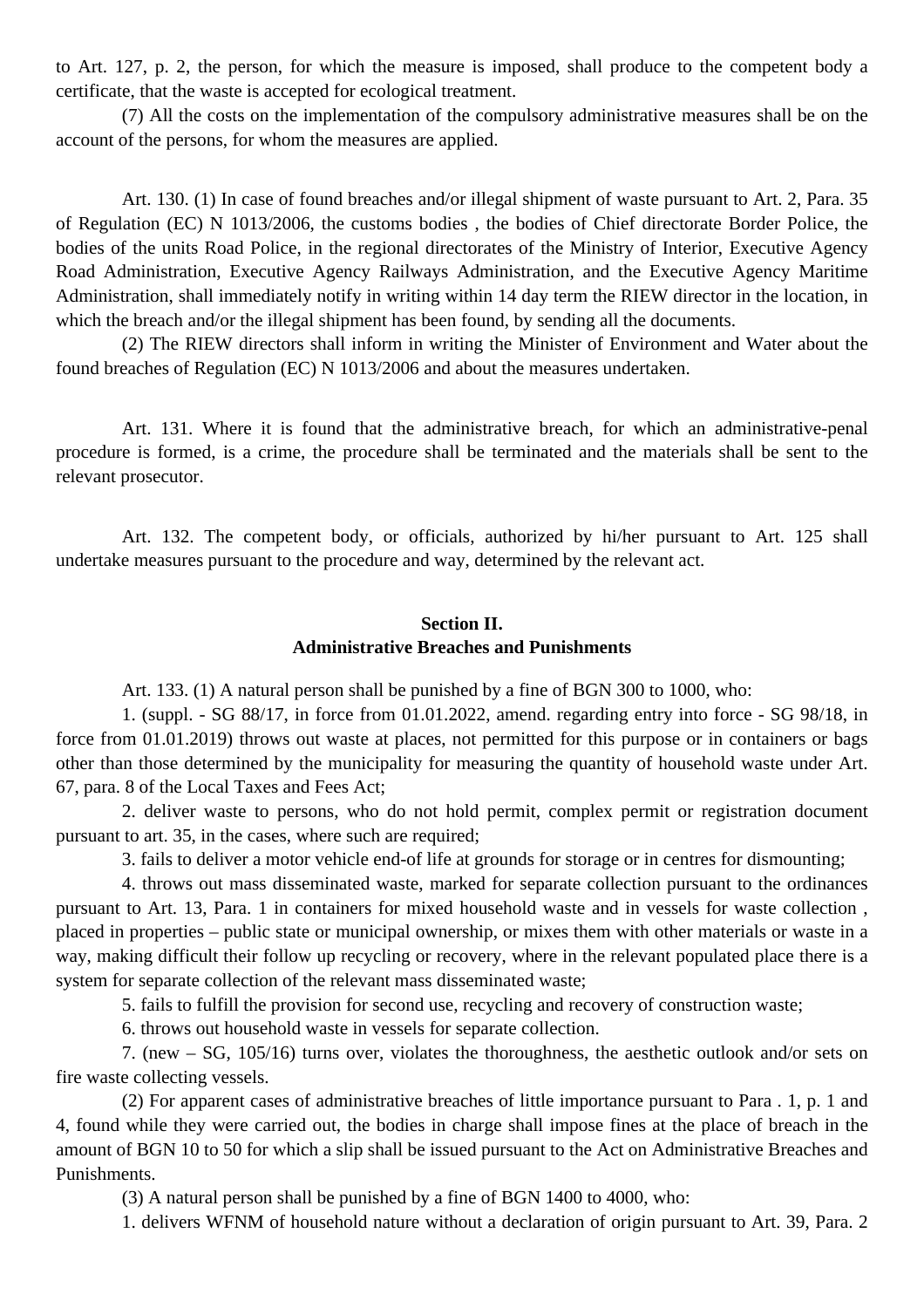or refuses to fill in such or has filled in false information in the declaration;

2. delivers WFNM of household nature to a person without holding permit or complex permit pursuant to Art. 35, Para. 1;

3. (suppl. – SG, 105/16) carries out activities with WFNM, NUEEE, NUBA and/or NUMV without registration pursuant to the Commerce Act or without permit, if the deed does not represent a crime;

4. delivers WFNM, which are not of household nature, including pursuant to Art. 39, Para. 1.

5. (new – SG, 105/16) receives payment in cash for transmitted WFNM, where the total value of the deals during the relevant calendar year exceeds BGN 100.

(4) A natural person shall be punished by a fine of BGN 2000 to 5000, who:

1. non-regulated burns or carries out other form of non-regulated waste treatment;

2. breaks the requirements of Art. 7 of Regulation (EC) N 850/2004 of the European Parliament and of the Council of 29 April 2004 on persistent organic pollutants and amending Directive 79/117/EEC.

(5) (new - SG 1/19, in force from 03.01.2019) For obvious minor cases of administrative violations under para. 4, item 1, found at their committing the authorities authorized for this purpose shall impose at the place of infringement fines in the amount of BGN 10 to BGN 50 in return for a slip following the order of the Administrative Violations and Penalties Act.

(6) (prev. para. 5 - SG 1/19, in force from 03.01.2019) In case of a repeated breach, a fine shall be imposed as follows:

1. pursuant to Para. 1 – in the amount of BGN 600 to 2000;

2. pursuant to Para. 3 – in the amount of BGN 2800 to 8000;

3. pursuant to Para. 4 – in the amount of BGN 4000 to 10 000.

Art. 134. (1) A sole trader shall be punished by a property sanction in the amount of BGN 1400 to 4000 or a legal person, who:

1. (suppl. - SG 88/17, in force from 01.01.2022, amend. regarding entry into force - SG 98/18, in force from 01.01.2019) throws out non-hazardous waste at places not permitted for this purpose or in containers or bags other than those determined by the municipality for measuring the quantity of household waste under Art. 67, para. 8 of the Local Taxes and Fees Act;

2. non-regulatedly burns or carries out other form of non-regulated treatment of non-hazardous waste.

(2) A sole trader or legal person shall be punished by a property sanction in the amount of BGN 10 000 to 50 000, who:

1. throws out hazardous waste at places, not permitted for this purpose;

2. non-regulatedly burns or carries out other form of non-regulated treatment of hazardous waste.

(3) In case of a repeated breach, a property sanction shall be imposed, as follows:

1. pursuant to Para. 1 – in the amount of BGN 2800 to 8000;

2. pursuant to Para. 2 – in the amount of BGN 20 000 to 100 000.

Art. 135. (1) A sole trader or legal person shall be punished by a property sanction in the amount of BGN 2000 to 6000, with the exception of the persons pursuant to Art. 14, Para. 2, who:

1. fails to keep accountancy of the waste or fails to produce documents on the account or information for management of the waste activities pursuant to the requirements of this act or the ordinance pursuant to Art. 48, Para. 1;

2. (suppl. – SG, 105/16) fails to produce information or fails to keep accountancy pursuant to the requirements of the ordinances of Art. 13, Para. 1, or under Art. 59, Para. 1;

3. (suppl. – SG, 105/16) produces untrue information and/or keeps untrue accountancy pursuant to this act or the ordinances of Art. 13, Para. 1 or Art. 48, Para. 1, or Art/ 59, Para. 1;

4. fails to produce documents upon request by the competent bodies, on the report or information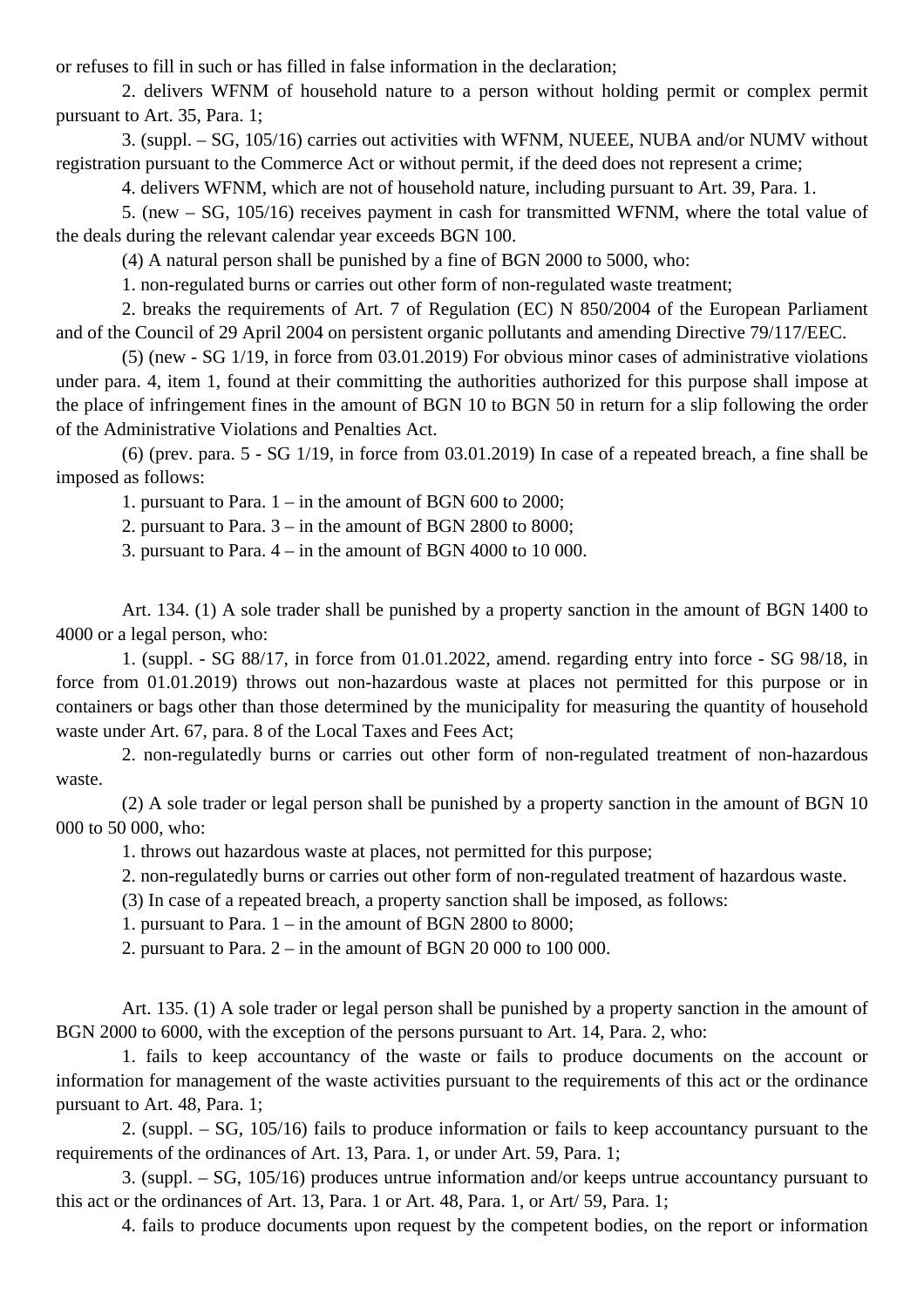about the waste management activity.

(2) A sole trader or a legal person shall be punished by a property sanction in the amount of BGN 5000 to 15 000, who:

1. fails to carry out classification of waste, formed as a result of his/her activity, in case pursuant to the ordinance of Art. 3;

2.fails to carry out waste classification, formed as a result of his/her activity, in case of a change of the raw materials and/or the technological processes, which leads to change of the waste composition and properties, pursuant to the ordinance of Art. 3.

(3) A sole trader of legal person shall be punished by a property sanction in the amount of BGN 5000 to 10 000, who:

1. produces untrue data, requested in registration or its change and/or supplementation;

2. fails to declare in time a change of the circumstances pursuant to Art. 79, Para. 2.

(4) A sole trader or legal person shall be punished by a property sanction in the amount of BGN 5000 to 15 000, who fails to provide access to grounds or premises or documents of an official, carrying out a checkup, with the exception of the persons pursuant to Art. 14, Para. 2,

(5) In case of a repeated breach pursuant to Para.  $1 - 4$ , the property sanction shall be imposed in double amount.

Art. 136. (1) A sole trader or legal person shall be punished by a property sanction in the amount of BGN 3000 to 10 000, who:

1. breaks the provision on collection, including separate one, storage, shipment or treatment of household or construction waste;

2. breaks the requirements for separate collection, shipment or treatment of waste according to the type, properties and compatibility of the waste;

3. breaks the requirements of the normative acts for packaging and labeling of hazardous waste;

4. admits solubility or mixing of construction and hazardous waste with other waste or substances in view to achieving the criteria for acceptance of waste in the relevant landfill site.

(2) A sole trader or legal person shall be punished by a property sanction in the amount of BGN 7000 to 20 000, who:

1. delivers or accepts waste without a written contract in the cases pursuant to Art. 8, Para. 1 or breaks the requirements pursuant to Art. 7, Para. 1;

2. breaks the requirements pursuant to Art. 8, Para. 2;

3. (suppl. – SG, 105/16) collects, ship and/or treat waste, or performs recycling of ships in the meaning of Regulation (EU) N 1257/2013 without permit or registration document, where such are required;

4. (suppl. – SG, 105/16) fails to fulfill the conditions, determined in the permit pursuant to Art. 35, Para. 1. p.1 and/or in the registration document under Art. 35, Para. 3 and 5;

5. breaks the requirements for building up and exploitation of facilities and installations for waste recovery or disposal;

6.accepts waste at a ground or facility for storage hazardous waste without providing their separate storage from other materials or admits their non-controlled scattering;

7. fails to undertake actions for disposal or recovery of waste in the term, set by the law;

8. breaks the requirements for treatment and shipment of industrial and hazardous waste;

9. delivers the industrial and/or hazardous waste of persons, who do not hold permit, complex permit or registration document pursuant to Art. 35 for activities with the relevant waste or fails to dispose them or utilize in the term, set by the law;

10. collects and stores hazardous waste in vessels, which do not meet the requirements for firm closure, inscription of the waste in them or are made of materials, which interact with the waste;

11. accepts hazardous or industrial waste without description of the properties, composition, their adaptability for treatment, their hazardous properties and the safe measures for treatment, or fails to carry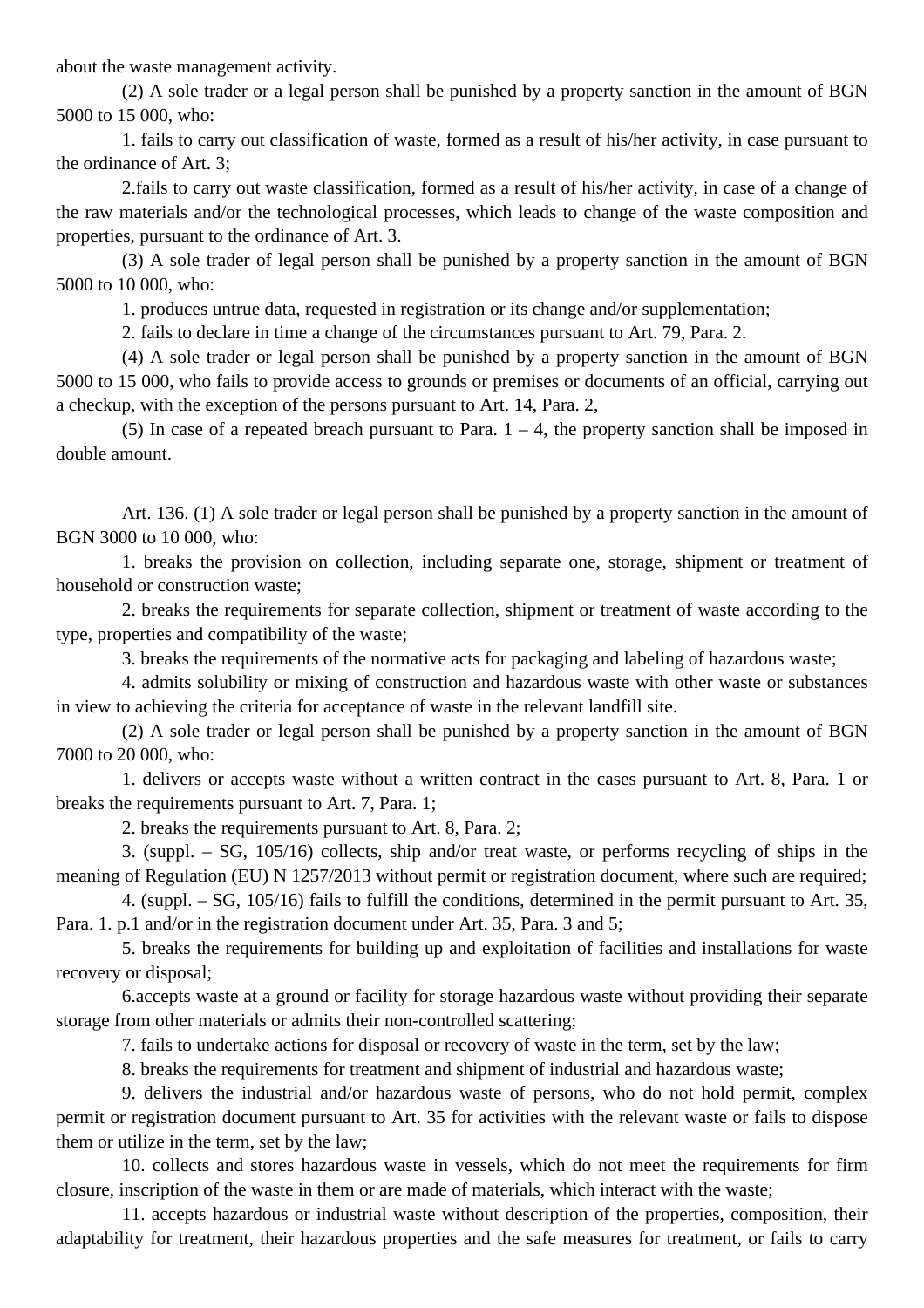out the needed checkups, samples and analyses at their acceptance;

12. mixes hazardous waste with non-hazardous, as well as hazardous waste with other substances and materials, including solutes hazardous waste, unless where this is a part of the technology of recovery and disposal and the persons holds permit or complex permit pursuant to Art. 35;

13. provides untrue data, required in issuance, change and/or supplementation of a permit pursuant to Art. 35, Para. 1, p. 1;

14. fails to declare in term a change in the circumstances pursuant to Art. 73, Para. 1;

15. fails to provide measurement of arriving to the ground quantities of waste in the cases, where this is required.

16. (new – SG, 105/16) performs activity with waste as trader or broker without registration or without the relevant document under Art. 35:

17. (new – SG, 105/16) performs activities of recycling of ships in violation of the requirements of Art. 7 and 13 of Regulation (EU) N 1257/2013.

(3) In case of a repeated breach, a property sanction shall be imposed, as follows:

1. pursuant to Para..  $1 - in$  the amount of BGN 6000 to 20 000;

2. pursuant to Para.  $2 - in$  the amount of BGN 14 000 to 40 000.

Art. 137. (1) A sole trader or legal person shall be punished by a property sanction in the amount of BGN 7000 to 20 000, who builds up and/or exploits installation for incineration waste, which:

1. breaks the technical requirements for the mass of the organic compounds in the bottom ash and slag, the temperature in the incineration chamber and/or the duration of the homogeneous gas mixture;

2. fails to provide the needed measurement of emissions of hazardous substances and/or exploitation parameters.

(2) In case of a repeated breach pursuant to Para. 1, a property sanction shall be imposed in the amount of BGN 14 000 to 40 000.

Art. 138. (1) A sole trader or legal person shall be punished by a property sanction in the amount of BGN 7000 to 20 000, who:

1. accepts for deposing waste, which have not been prier treated, do not comply with the class of the landfill site and/or fail to meet the criteria for depositing;

2. admits incorrect exploitation of the landfill site or incineration of the waste in it;

3. fails to carry out control of:

a) incoming waste to the facilities and installations for disposal;

b) the disposal technology;

c) pollution of the components of the environment while exploiting or after termination of the activity of waste disposal;

d) the activity of closure of facilities and installations for waste disposal;

4. fails to fulfill the programme for control and monitoring of landfill sites or facilities and installations for waste treatment and for closure and re-cultivation of the facility for waste disposal and for post-operation monitoring and control;

5. fails to fulfill in term the measures on the plan application for bringing the landfill site into compliance with the requirements of the ordinance pursuant to Art. 43, Para. 1.

(2) In case of a repeated breach pursuant to Para. 1, the property sanction shall be imposed in the amount of BGN 14 000 to 40 000.

(3) A landfill site owner shall be punished by a property sanction in the amount of BGN 30 000 to 100 000, who:

1. exploits the landfill site without a certain size of the sums for 1 t. deposited waste pursuant to Art. 60, Para. 2, p. 1 or 2 in compliance with this act requirements or the ordinance pursuant to Art. 43, Para.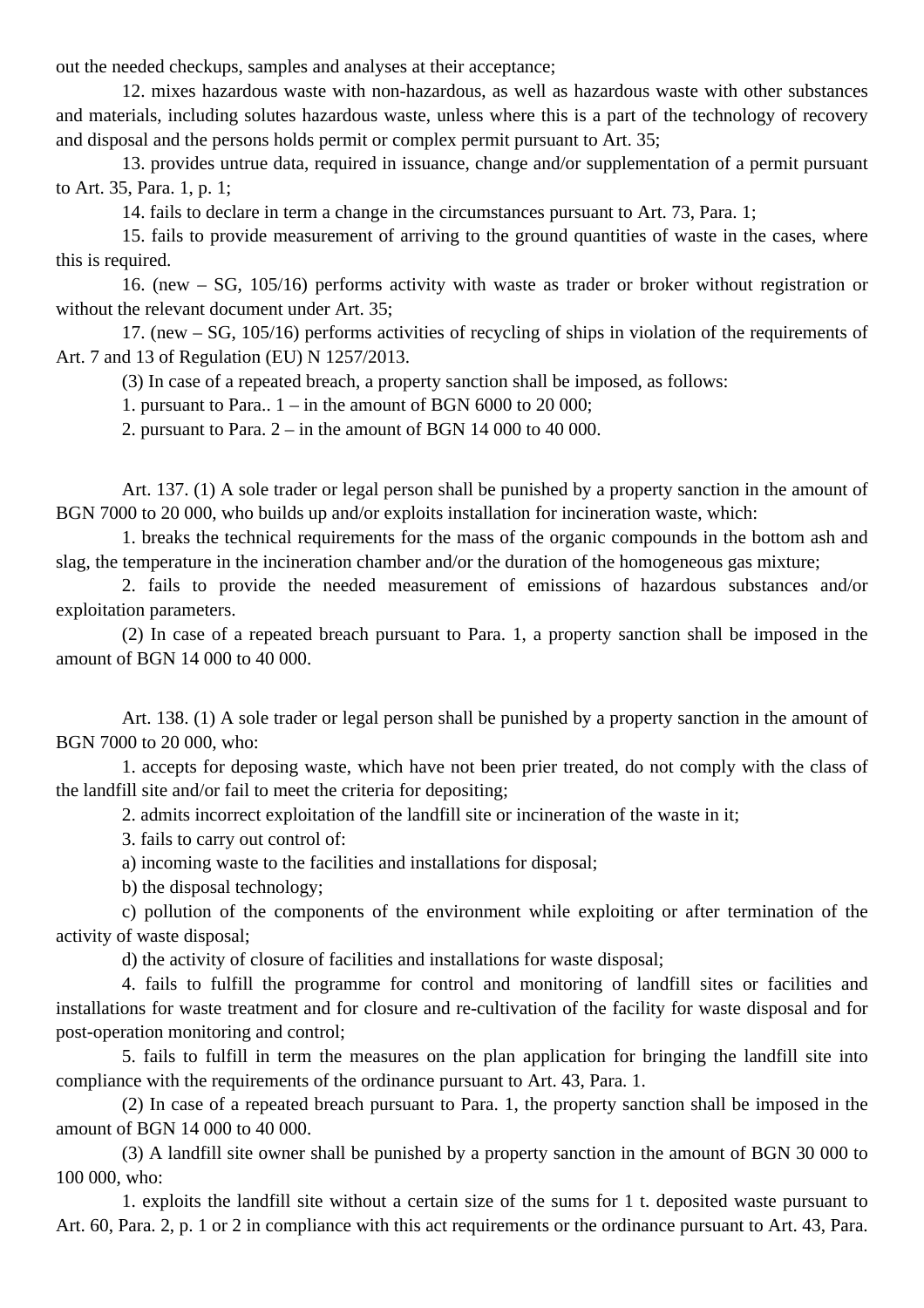2. fails to deposit 2 successive monthly sums pursuant to Art. 60, Para. 2, p. 1 or 2 or fails to produce bank guaranty pursuant to Art. 60, Para. 2, p. 3;

3. deposit a monthly sum pursuant to Art. 60, Para. 2, p. 1 or 2, or produces a bank guaranty pursuant to Art. 60, Para. 2, p. 3, not meeting the requirements of this act or the ordinance pursuant to Art. 43, Para. 2;

4. fails to update the amount of the sum pursuant to Art. 60, Para. 2, p. 1 or 2 or fails to produce an excerpt of the bank account pursuant to Art. 61, Para. 1;

5. fails to extend or renew the bank guaranty in compliance with the requirements of this act or the ordinance pursuant to Art. 43, Para. 2;

6. fails to deposit 2 monthly sums pursuant to Art. 64, Para. 1 or uses untrue information for diminishing their amount;

7. admits depositing prohibited waste.

(4) In case of a repeated breach pursuant to Para. 3, a property sanction shall be imposed in the amount of BGN 60 000 to 200 000.

(5) Any landfill site owner, who within the term pursuant to Art. 62, Para. 2 fails to begin carrying out the activities of its closure in compliance with the closure plan, shall be punished by a property sanction in the amount of BGN 5000 – for a landfill site with non-hazardous waste, and BGN 10 000 for a landfill site for hazardous waste.

(6) Any landfill site owner, who fails to fulfill the measures for technical re-cultivation of the landfill site within the terms, set by the closure plan, shall be punished by a property sanction in the amount of BGN 2000 – for non-hazardous waste and BGN 5000 – for hazardous waste for each decare of the landfill site area, for which not technical re-cultivation has been made.

(7) (new - SG 53/18q in force from 26.06.2018) Punished with a proprietary sanction of BGN 30 000 to 100 000 shall be a sole trader or a legal entity who violates the requirements of Art. 11 and 13 Regulation (EU) 2017/852 of the European Parliament and of the Council of 17 May 2017 on mercury, and repealing Regulation (EC) No 1102/2008 hereinafter referred to as "Regulation (EC) 2017/852".

(8) (new - SG 53/18q in force from 26.06.2018) In case of repeated violation under para. 7, a proprietary sanction of BGN 60 000 to BGN 200 000 shall be imposed.

Art. 139. (1) A sole trader or legal person shall be punished by a property sanction in the amount of BGN 7000 to 20 000, who:

1. fails to undertake measures for carrying out separate collection of waste, made by medical establishments, as well as the needed actions for their correct storage, shipment and disposal;

2. throws out hazardous waste from medical establishments at not-regulated places and/or in vessels for collection of household or mass disseminated waste;

3. keeps hazardous waste from the medical establishments in the open or in a way, which leads to polluting the components of the environment or spreading of contamination, sicknesses or create premises for occurrence of outbreaks of epidemics;

4. admits mixing of hazardous waste from medical activity with other hazardous waste, substances and materials, and stops follow up technology for disposal and/or recovery;

5. delivers for depositing non-treated hazardous waste from medical establishments;

6. treats waste from medical establishments in violation of the requirements of the ordinance pursuant to Art. 43, Para. 3.

(2) In a repeated breach pursuant to Para. 1, the property sanction shall be imposed in the amount of BGN 14 000 to 40 000.

Art. 140. (1) A sole trader or legal person shall be punished by a property sanction in the amount of

2;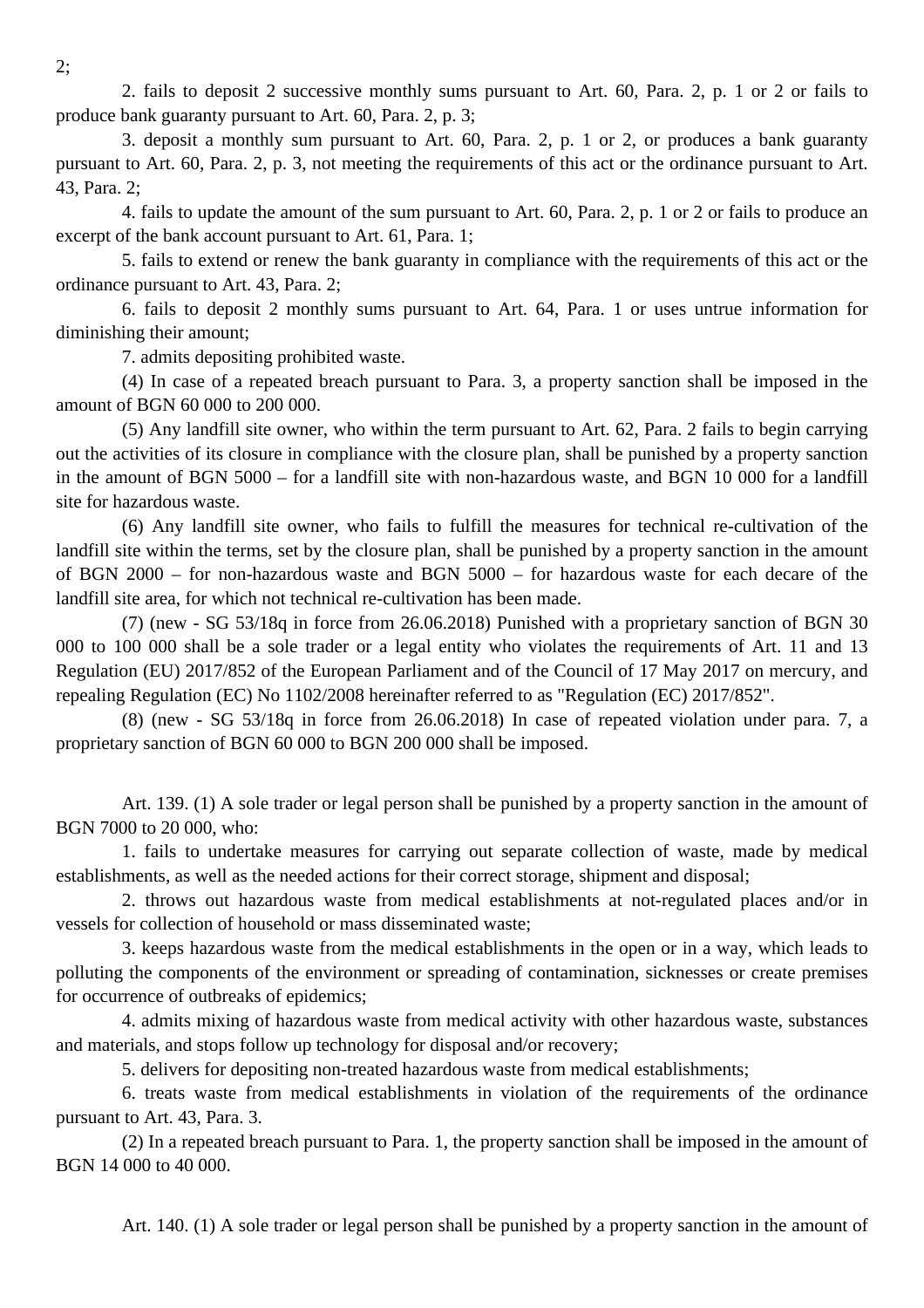BGN 3000 to 10000, who:

1. fails to undertake the needed measures for provision of separate collection and treatment of NUBA, formed by placing on the market by it batteries and accumulators;

2. carries out sale of portative and/or automobile batteries and accumulators to end users in a trade site, where there are no vessels for their collection by the end users or the vessels do not meet the normative requirements;

3. fails to accept without pay by the end users unfit for use portative and/or automobile batteries and accumulators of the same kind within the frames of the site working time;

4. places NUBA in vessels for household waste or mixes them with other waste;

5. throws out unfit for use accumulators at non-permitted places and/or throws out electrolyte from them;

6. collects and keeps unfit for use accumulators without electrolyte in the collection points in a quantity above 5% of the total quantity collected accumulators;

7. fails to provide recovery or delivery for recovery of the collected by him/her batteries and accumulators within the lawful term;

8. delivers for depositing or incineration unfit for use automobile and/or industrial batteries and accumulators,

9. delivers for depositing or incineration unfit for use portable batteries and accumulators, containing mercury, lead or cadmium;

10. carries out disposal of NUBA in parts or materials from them, which may be recycled and/or recovered;

11. carries out sale of portable and/or automobile batteries and accumulators of end users in a trade site, where there are not placed plates, containing the needed information about the possibilities for backtake of unfit for use portable and/or automobile batteries and accumulators in compliance with the requirements of the ordinance pursuant to Art. 13, Para. 1;

12. carries out sale of portable and/or automobile batteries and accumulators to end users and has not signed a contract by which the service of the vessels for back take if unfit for use portable and/or automobile batteries and accumulators is guaranteed, their shipment and delivery for recycling to persons, holding the needed permit for this;

13. carries out sale of batteries and accumulators, which are not marked by a label for capacity pursuant to the requirements of Regulation (EC) N 1103/2010.

(2) In case of a repeated breach pursuant to Para. 1, a property sanction shall be imposed in the amount of BGN 6000 to 20 000.

Art. 141. (1) A sole trader or legal person shall be punished by a property sanction in the amount of BGN 3000 to 10 000, who:

1. fails to undertake the needed measures for providing separate collection and treatment of NUEEE, formed from placing on the market EEE;

2. deliberately breaks the wholeness of end-of life gas lamps and electric-ray tubes, unless he/she holds permit or complex permit pursuant to Art. 35 for this activity;

3. collects and keeps in the open or in open vessels or containers NUEEE including gas lamps;

4. places NUEEE in vessels for household waste or mixes them with other waste;

5. carries out disposal of NUEEE of parts or materials from it, which may be recycled and/or recovered;

6. delivers for depositing separate collected NUEEE;

7. fails to dispose waste, not subject to repeated use, recycling and/or recovery from preliminary treated NUEEE , pursuant to the requirements of this act and the acts of secondary legislation for its implementation;

8. carries out sale of EEE to end users in a trade site, where there are not vessels for collection by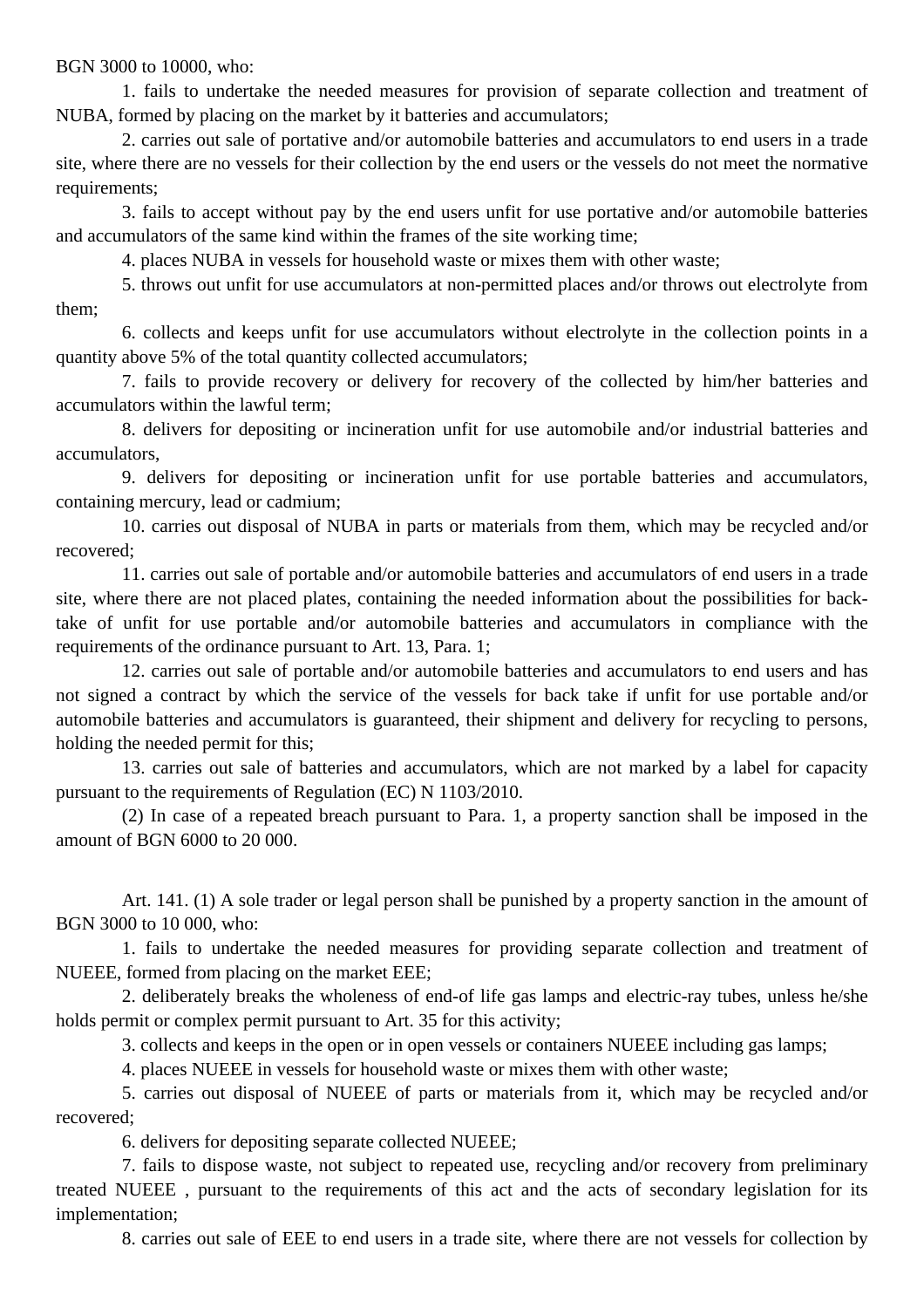the end users of NUEEE from the households or the vessels fail to meet the normative requirements;

9. fails to accept free on behalf of the end users NUEEE, formed in the household in the same quantity, of the same kind or fulfilling the same functions, as the one, bought by the user within the frames for the site working time;

10. carries out sale of EEE to end users in a trade site, where there are no plates with the needed information at evident place about the possibilities for back take of NUEEE in compliance with the requirements of the ordinance pursuant to Art. 13, Para. 1;

11. carries out sale of EEE to end users and has not signed a contract, which should guaranty the service of the vessels for back take of EEE, formed in the households, its shipment and delivery for recycling or recovery to persons, holding the needed permit;

12. places on the market EEE, intended for use in the households without instructions for use of the device with the needed information in the Bulgarian language in compliance with the requirements of the ordinance pursuant to Art. 13, Para. 1.

(2) In case of a repeated breach pursuant to Para. 1 a property sanction shall be imposed in the amount of BGN 6000 to 20 000.

Art. 142. (1) A sole trader or legal person shall be punished by a property sanction in the amount of BGN 3000 to 10 000, who:

1. uses residues from purifying waste waters for the need of agriculture, where:

a) the concentration of one or more heavy metals and arsenic in the soil or the sediment exceeds the maximum admitted concentration;

b) the residues are hazardous waste in the meaning of § 1, p. 12 of the Additional provisions;

c) fails to provide preliminary treatment of residues from septic holes and from other similar facilities for purifying waste waters;

d) has not the consent of the land owner;

2. uses or provides for use residues on:

a)pastures or fodder crops, if the pastures will be used for grazing, and the fodders will be collected within a period, shorter than 45 days after the use of the residues;

b) soils, on which orchard and vegetable plants and vineyards are grown, with the exception of orchard trees;

c) soils, intended for cultivation of orchard and vegetable plants, which are in direct contact with the soil and are eaten in raw state – for the period of 10 months before and during the harvest collection;

3. uses residues, without providing tests of the soil by accredited laboratories before the initial use of the residues and after that – every 5 years by the final termination of their use.

(2) In case of a repeated breach pursuant to Para. 1, a property sanction shall be imposed in the amount of BGN 6000 to 20 000.

Art. 143. (1) A sole trader of legal person shall be punished by a property sanction in the amount of BGN 3000 to 10 000, who:

1. carried out activities of collection, storage, dismounting, recovery and/or disposal of NUMV, components and materials from them at not permitted for this places or on grounds, not meeting the requirements of this act or the acts of secondary legislation for its implementation;

2. fails to introduce an information system for accounting and control of the issued certificates for dismounting of NUMV.

(2) A sole trader or legal person shall be punished by a property sanction in the amount of BGN 3000 to 10 000, who:

1. carries out sale or change of tires and does not accept free on behalf of the end users, end-of life tires (OUT);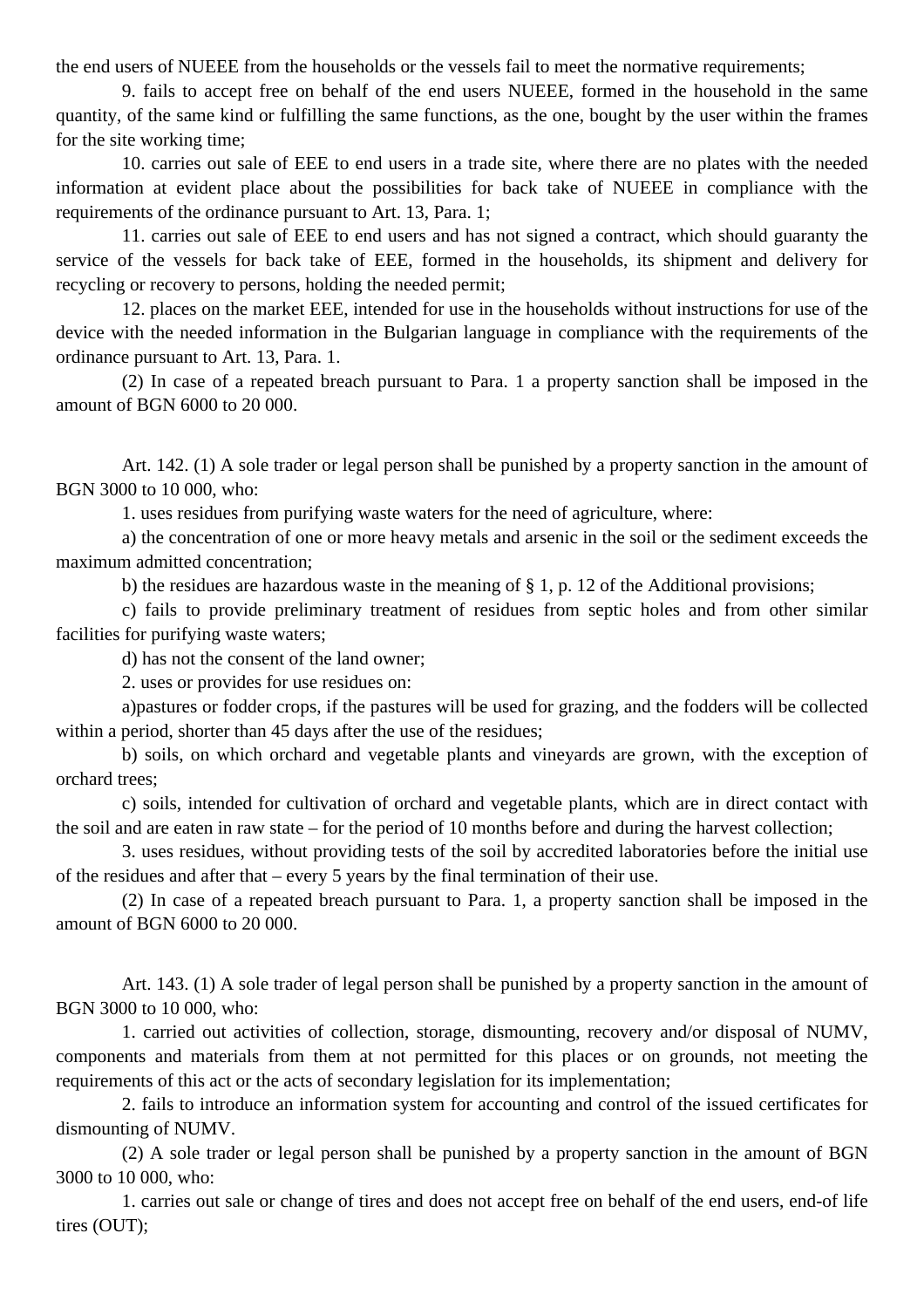2. carries out sale or change of tires and has not organized a place for returning by the end users of OUT on the territory of the site, where the sale is conducted;

3. carries out ale or change of tires and has not signed a contract, which should guaranty collection and delivery of OUT for recovery;

4. carries out sale or change of tires and has not provided information in compliance with the requirements of the ordinance pursuant to Art. 13, Para. 1 at an evident place on the territory of the site about the possibilities for acceptance OUT by the end users;

5. delivers for depositing OUT – whole and/or cut, unless where bicycle tires or tires with outer diameter above 1400 mm are deposited or are used as material for construction of landfill sites;

6. carries out activities on collection, storage, recovery and/or disposal of end-of life tires at nonpermitted places or at grounds, not meeting this act requirements and of its acts of secondary legislation for its implementation.

(3) A sole trader or legal person shall be punished by a property sanction in the amount of BGN 3000 to 10 000, who:

1. carries out sale of packed goods and does not accept free from the end users used packaging and/or waste from packaging of the same type, for which there is an organized landfill site or other system for multiple use;

2. has not organized separate collection of waste from trade sites. Production, farm and administrative buildings and/or has not delivered them to the persons pursuant to Art. 33, Para. 4;

3. (amend. – SG, 105/16) offers free plastic shopping bags to end users with thickness below 50 micrones and offers and/or sells to end users plastic shopping bags, for which no product fee has been paid under Art. 59, Para. 7.

(4) In case of a repeated breach pursuant to Para.  $1 - 3$ , a property sanction shall be imposed in the amount of BGN 6000 to 20 000.

Art. 144. (1)A sole trader or legal person shall be punished by a property sanction of BGN 3000 to 10 000, who:

1. keeps worked out oils or waste oil products at grounds, which do not meet this act requirements or its acts of secondary legislation for its implementation;

2. carries out change of worked out oils, at places, which have not been equipped for this purpose, or in vessels, not meeting the requirements;

3. mixes oils, containing poly-chloride biphenyl and terphenyl with other worked out oils;

4. mixes worked out oil and waste oil products with fuels, cooling liquids, break liquid and dissolvent;

5. carries out sale of oils and has not provided information at an evident place on the site territory about the places for change of oils, the possible dangers for human health in case of incorrect manipulation or risk for the environment;

6. carries out change of oils and has not signed a contract, which should guaranty collection and delivery of worked out oils or waste oil products for recovery.

(2) A sole trader or legal persons shall be punished by a property sanction in the amount of BGN 7000 to 10 000, who:

1. fails to produce information about the possessed by him/her equipment, containing poly-chloride bi-phenyl and ter-phenyl;

2. fails to keep the terms, set by the plan for cleaning and/or disposal of the possessed by him/her equipment, containing poly-chloride bi-phenyl, confirmed by an order by the RIEW director on whose territory the equipment is placed.

(3) In case of a repeated breach, a property sanction shall be imposed, as follows:

1. pursuant to Para. 1 – in the amount of BGN 6000 to 20 000;

2. pursuant to Para. 2 – in the amount of BGN 14 000 to 40 000.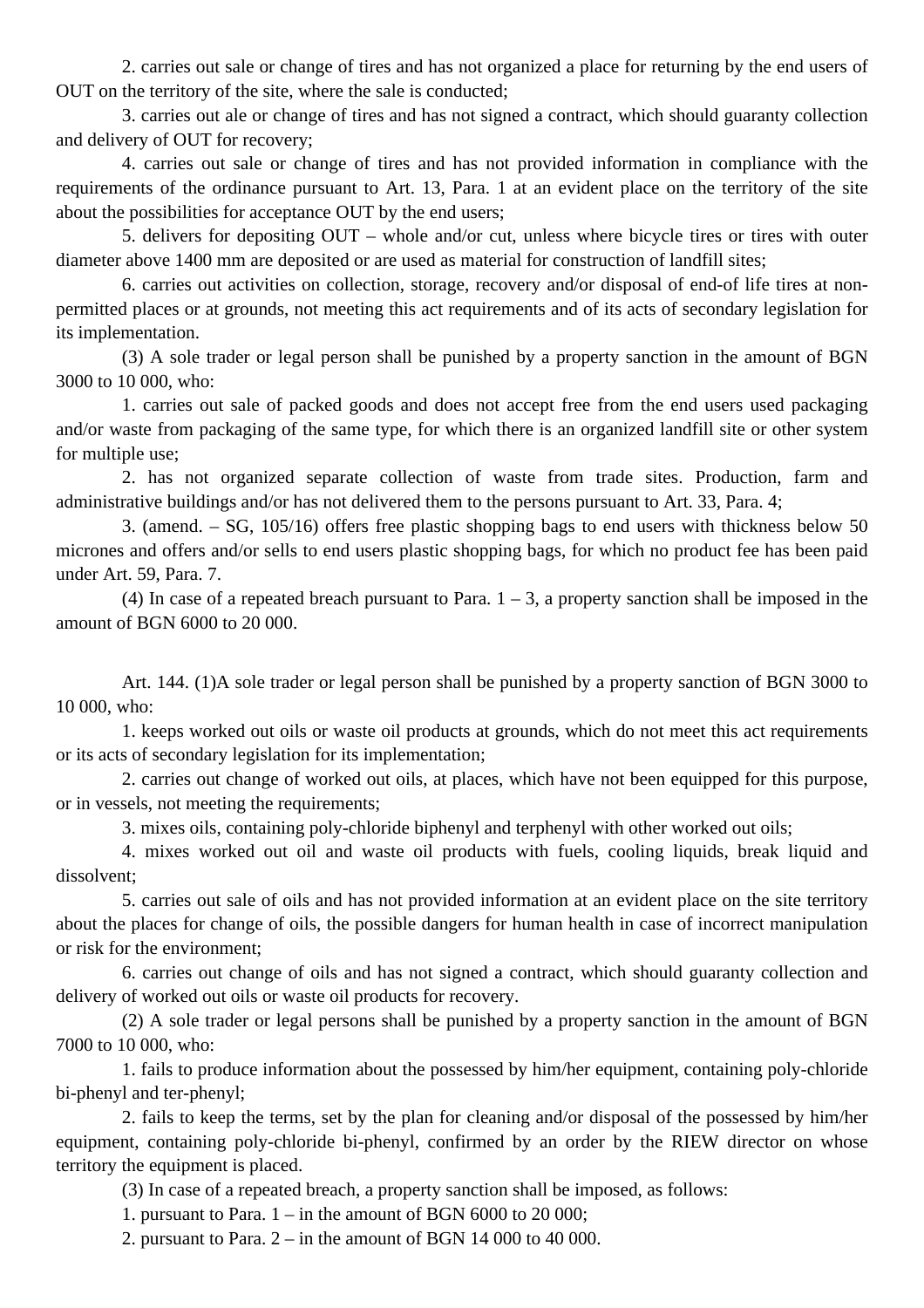Art. 145. (1) A sole trader or legal person shall be punished by a property sanction, who:

1. carries out activities with WFNM without permit;

2. (amend. – SG, 105/16) transmits WFNM, received as technological waste from own production or own amortization surface to persons without permit;

3. accepts WFNM from legal person or sole trader without a certificate of origin or without a written contract;

4. (amend. – SG, 105/16) directly after the deal for receiving and/or dispatch of WFNM fails to enter in the accountancy documents all the circumstances;

5. fails to let the control bodies to the places, where the activity is carried out, or ails to produce in the set term accountancy documents for the accepted, taken in, delivered and taken out WFNM or other documents, which he/she is obliged to keep;

6. signs contract or accept certificate or declaration with not entered all required data, identifying the persons or the bought waste;

7. within 3 month term after termination of the activity fails to realize the available quantities WFNM and/or fails to undertake the needed actions for cleaning the relevant ground;

8. breaks the requirements of Art. 39, Para. 4, 5 or 6;

9.accepts from natural persons WFNM of household nature;

10. accepts from natural persons WFNM, which are of no household nature, including waste pursuant to Art. 39, Para. 1;

11. (suppl. – SG, 105/16) carried out payments on deals with waste in violation of the requirements pursuant to Art. 38, Para. 4 and 5;

12. (amend. – SG, 105/16) transmits a compliance declaration with untrue contents in violation of the European Commission acts, adopted in compliance with Art. 6, Para. 2 of Directive 2008/98/EC;

13. (amend. – SG, 105/16) fails to provide access to the competent body under Art. 5, Para. 4 to the system under Art. 80a, Para. 2;

14. (new – SG, 105/16) it has not been entered in the register under Art. 45, Para. 1, p. 10;

15. (new – SG, 105/16) the condition in the decision under Art. 4, Para. 2 has not been fulfilled.

(2) (amend. – SG,  $105/16$ ) For the breaches pursuant to Para. 1, p. 1 - 3, 5, 6, 8 – 11, property sanctions in the amount of BGN 15 000 to 50 000 hall be imposed, and in the remaining cases pursuant to Para. 1 - BGN 3000 to 10 000.

(3) (amend. – SG, 105/16) In case of a repeated breach pursuant to Para. 1, p. 1 - 3, 5, 6, 8 – 11, a property sanction shall be imposed in the amount of BGN 30 000 to 100 000 and in the remaining cases pursuant to Para. 1 - BGN 6000 to 20 000.

Art. 146. A sole trader or legal person shall be punished by a property sanction in the amount of BGN 5000 to 10 000, who:

1. assigns or carries out construction or mounting works or removal of constructions without a management plan of construction waste in the cases, where such is required pursuant to Art. 11, Para. 1;

2. fails to reach the achievement of the objectives for recovery and recycling of construction waste pursuant to the requirements and terms, determined by the ordinance pursuant to Art. 43, Para. 4;

3. (new – SG, 105/16) fails to achieve his objectives for input of recycled construction materials under the requirements and terms, determined by the Ordinance under Art. 43, Para. 4.

Art. 147. (1) A sole trader or legal persons shall be punished by a property sanction in the amount of BGN 5000 to 10 000, who:

1. (amend. – SG, 105/16) breaks the requirements of Art. 47 and/or fails to declare in term for entering in the registers pursuant to Art. 45, Para. 1, p.  $2 - 5$ , 8 and 10;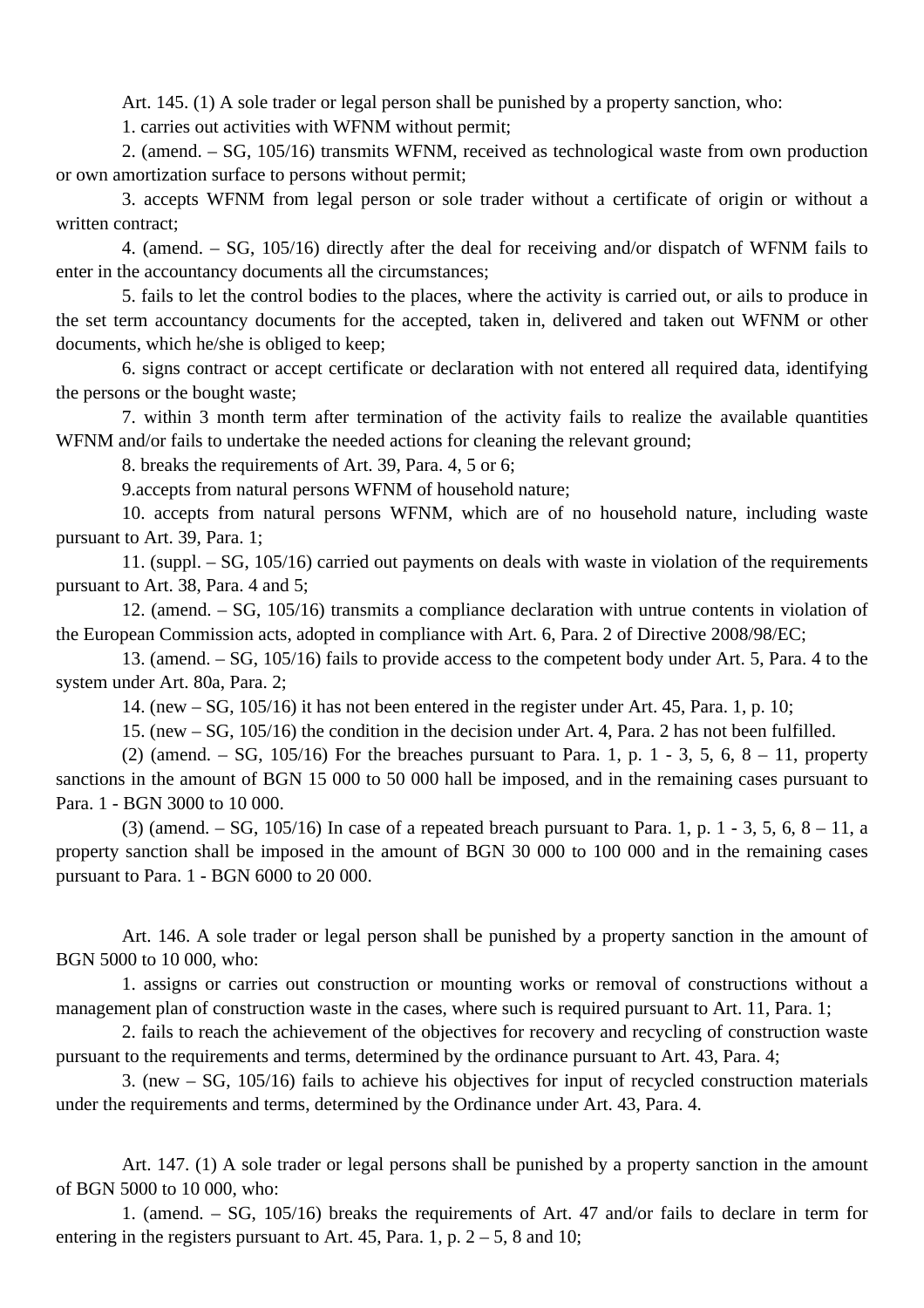2. (amend. – SG, 105/16) fails to announce for entering in term a change in the circumstances, subject to entering in the registers pursuant to Art. 45, Para. 1, p.  $2 - 5$ , 8 and 10.

(2) A sole trader or legal person shall be imposed by a property sanction in the amount of BGN 10 000 to 50 000, who:

1. places on the market batteries and accumulators , which:

a) contain mercury or cadmium above the determined values pursuant to the ordinance of Art. 13, Para. 1;

b) are not marked in compliance with the requirements of the ordinance pursuant to Art. 13, Para. 1;

c) are not marked by a capacity label pursuant to the requirements of Regulation (EC) N 1103/2010;

2. places on the market parts and components of motor vehicles, which:

a) contain lead, mercury, six-valent chromium an cadmium above the admissible norm, according to the requirements of this act and the ordinance of Art. 13, Para. 1;

b) are not marked in view to their date of expiry for a second use an recreation, as well as for the possibility to be dismounted before a follow up treatment;

3. (amend. – SG, 105/16) places and disseminates on the market packaging, which are not in compliance with the requirements of the Ordinance under Art. 13, Para. 1;

4. places and disseminates on the market packaging, which contain heavy metals – led, cadmium, mercury and six-valent chromium above the maximum admissible contents and/or fail to meet the other requirements, determined by the ordinance of Art. 13, Para. 1;

5. places on the market EEO, which is not marked in compliance with the requirements of the ordinance pursuant to Art. 13, Para. 1;

6. places on the market other products, which do not meet the requirements of this act and/or the ordinances pursuant to Art. 13, Para.1.

(3) In case of a repeated breach pursuant to Para. 1 a property sanction shall be imposed in the amount of BGN 10 000 to 20 000 and pursuant to Para. 2 – in the amount of BGN 20 000 to 100 000.

(4) A person pursuant to Para. 2 or 3 shall be obliged to pay also the costs for recovery and/or disposal of the products pursuant to Para. 2, p. 1, letter "a". p. 2, letter "a", p. 4 and p. 5.

Art. 148. (1) Any organization on recovery or a person pursuant to Art. 14, Para. 1, fulfilling their obligation individually shall be punished by a property sanction, who:

1. fails to fulfill an inscription of the competent bodies, given in relation to failure to fulfill a condition of the permit pursuant to Art. 81, Para. 1;

2. fails to provide information and does not keep accountability pursuant to this act and/or the ordinances pursuant to Art. 13, Para. 1;

3. provides untrue information and/or keeps untrue accountability pursuant to this act and the ordinances pursuant to Art. 13, Para. 1;

4. fails to provide access to grounds, premises and/or documents for an official, carrying out check up and/or the auditors pursuant to Art. 18, Para. 2 or 3;

5. fails to fulfill the requirements for covered population of the systems for separate collection of waste from packaging pursuant to Art. 33, Para. 1 and the ordinances pursuant to Art. 13, Para. 1;

6. fails to fulfill the obligations for separate collection and treatment of waste pursuant to Art. 14, Para. 1 and/or for creating a system pursuant to Art. 15 and/or fails to fulfill the requirements pursuant to Art. 14, Para. 3 by a person fulfilling his/her obligations individually;

7. fails to restore in term the costs pursuant to Art. 18, Para. 5;

8. (repealed – SG, 105/16)

9. fails to provide information to the users in compliance with the requirements of the ordinances pursuant to Art. 13, Para. 1;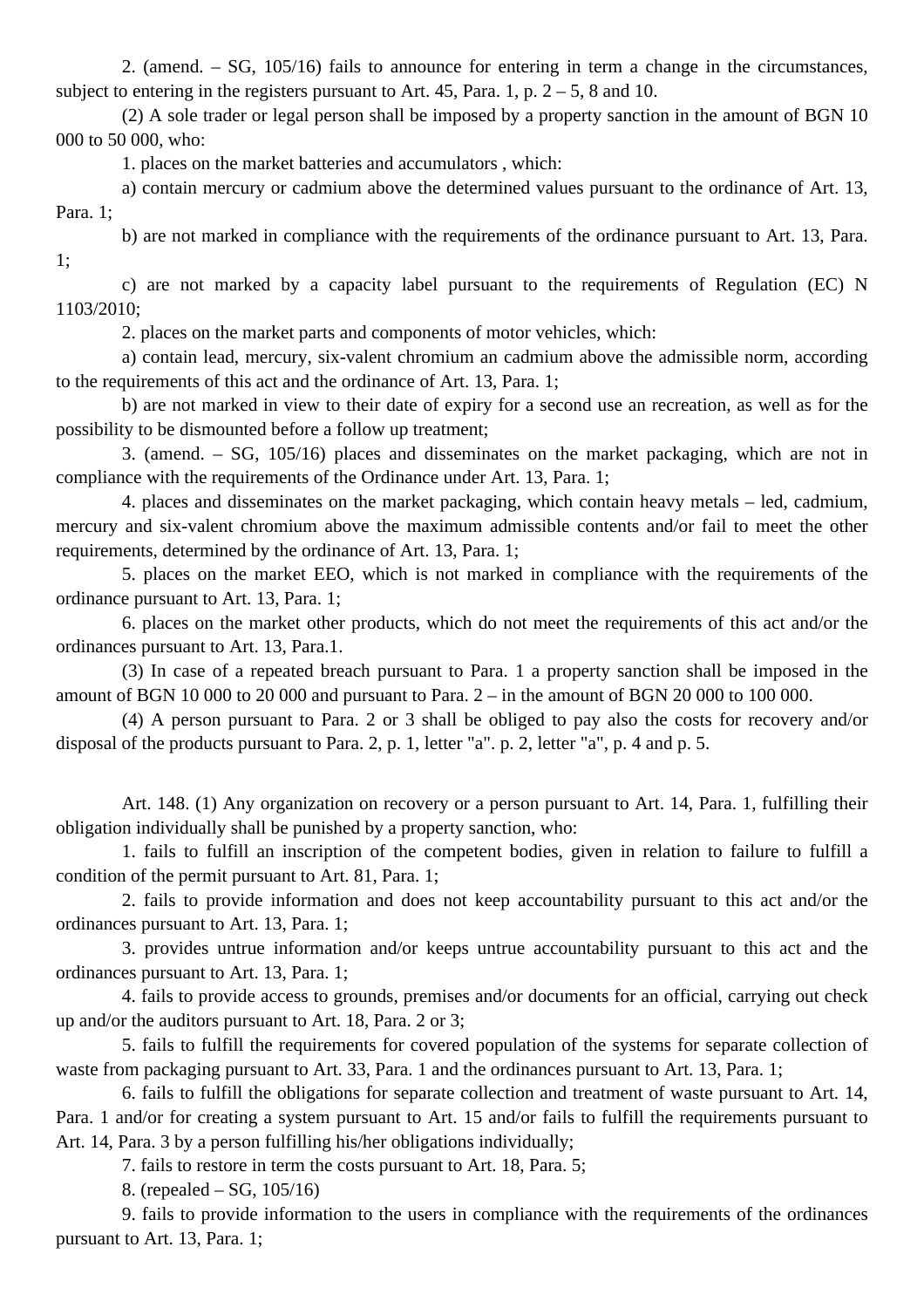10. provides untrue data, required in case of issuance, amendment and/or supplementation or extension of the term of action of a permit pursuant to Art. 81, Para. 1.

(2)For the breaches pursuant to Para. 1, p. 1, 3, 4 and 6 property sanctions shall be imposed of BGN 50 000 to 150 000 and in the remaining cases pursuant to Para. 1 – BGN 10 000 to 20 000.

(3) In case of a repeated breach pursuant to Para. 1, p. 1, 3, 4 and 6, a property sanction of BGN 100 000 to 300 000 shall be imposed, and in the remaining cases pursuant to Para. 1 – BGN 20 000 to 40 000.

(4) A person pursuant to Art. 14, Para. 1, fulfilling his/her obligations individually shall be punished by a property sanction of BGN 20 000 to 40 000, who fails to take back or has not provided take back of waste in compliance with Art. 14, Para. 3.

(5) In case of a repeated breach pursuant to Para. 4, a property sanction shall be imposed of BGN 40 000 to 80 000.

Art. 149. (1) An organization on recovery, which breaks some of the prohibitions pursuant to Art. 16 or 17 shall be punished by a property sanction in the amount of BGN 30 000 to 100 000.

(2) A legal person or a sole trader, who fails to pay product charge pursuant to Art. 59 where such is required, shall be punished by a property sanction in the amount of BGN 30000 to 500 000.

(3) (amend. – SG, 105/16) A person, who places on the market products after whose use mass disseminated waste are formed and fulfills hi/her obligations through a collective system pursuant to Art. 14, Para. 2, p. 2, shall be punished by a property sanction in the amount of BGN 10 000 to 30 000 in case that he/she refuses a check up or auditing of the data for the products, placed on the market after the requirements of Art. 14, Para. 6.

(4) For repeated breach a property sanction shall be imposed as follows:

1. pursuant to Para. 1 – in the amount of BGN 60 000 to 200 000;

2. pursuant to Para. 2 –60 000 to 1 000 000;

3. pursuant to Para. 3 - in the amount of BGN 20 000 to 60 000.

Art. 150. (1) For carrying out shipment of non-hazardous waste, defined as illegal pursuant to Art. 2, Para. 35 of Regulation (EC) N 1013/2006, or for breaking a prohibition pursuant to Art. 98, the natural persons shall be punished by a fine of BGN 1000 to 5000, and to the legal persons and sole traders shall be imposed by a property sanction in the amount of BGN 10 000 to 25 000.

(2) (amend. - SG 53/18q in force from 26.06.2018) For carrying out shipment of hazardous waste, defined as illegal pursuant to Art. 2, Para. 35 of Regulation (EC) N 1013/2006, for violation of the ban on the export of mercury waste under Art. 3 of Regulation (EC) 2017/852 or for breaking a prohibition pursuant to Art. 98, the natural persons shall be punished by a fine of BGN 3000 to 15 000, and the legal persons and sole traders shall be imposed by a property sanction in the amount of BGN 50 000 to 250 000.

(3) Any natural person shall be punished by a fine of BGN 1000 to 5000, or a sole trader or legal person by a property sanction in the amount of 2000 to 20 000, who:

1. fails to produce a document, information or certify facts in compliance with the requirements of Art. 15, letters "c", "d" or "e" or Art. 16 of Regulation (EC) N 1013/2006;

2. fails to produce a document, information or fails to send new notification in the cases pursuant to Art. 17, of Regulation (EC) N 1013/2006;

3. breaks a prohibition for mixing waste during shipment pursuant to Art. 19 of Regulation (EC) N 1013/2006;

4. fails to observe the requirements about shipment of waste pursuant to Art. 18 of Regulation (EC) N 1013/2006;

5. Fails to send a copy of a document for shipment in compliance with the provisions of Art. 35, Para. 3, letter "c", Art. 38, Para 3, letter "b" or Art. 42, Para. 3, letter "c" Regulation (EC) N 1013/2006;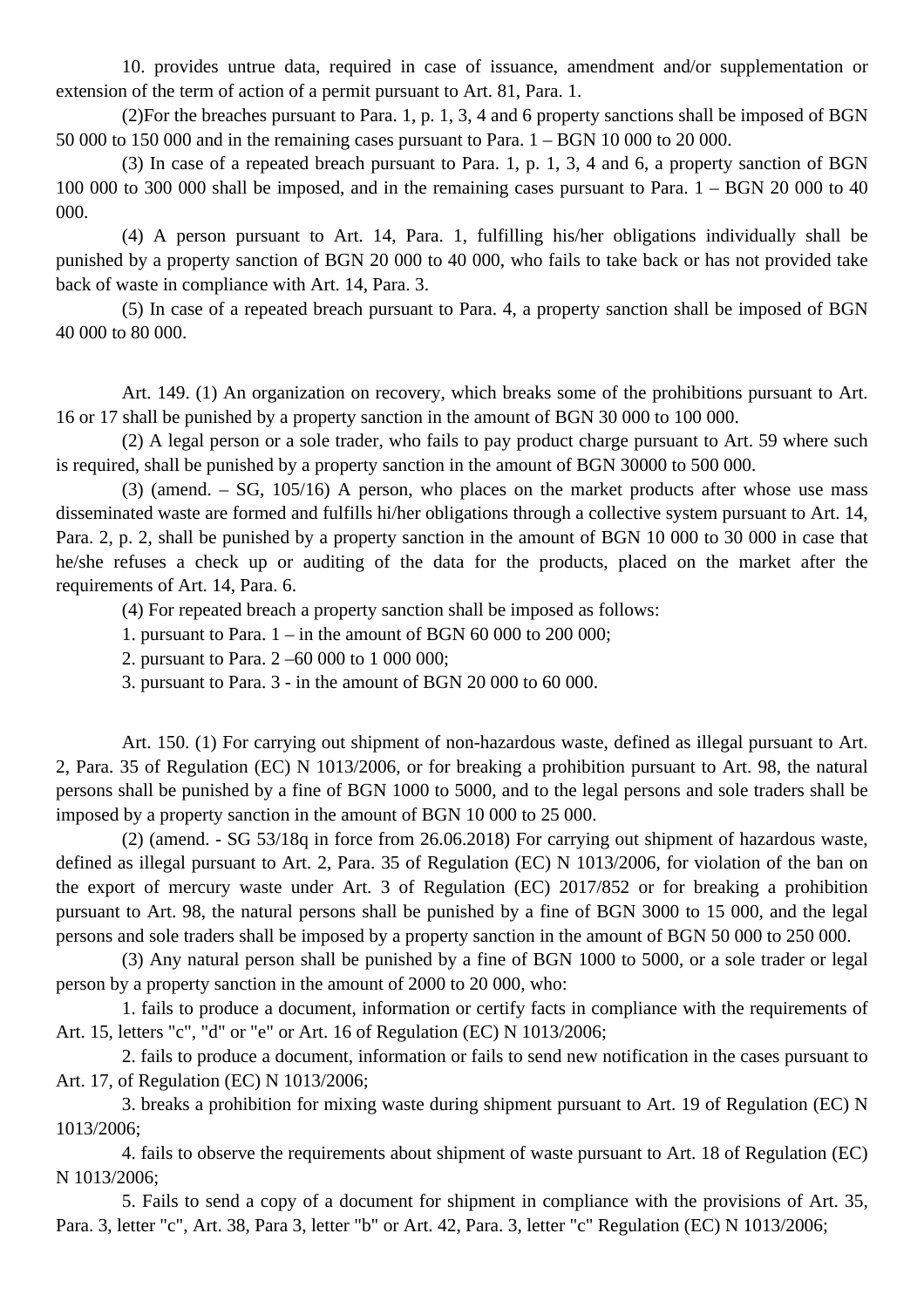(4) For failure to observe the compulsory administrative measures pursuant to Art. 127, p. 2 or Art. 129, Para. 6, the natural persons shall be imposed by a fine of BGN 1000 to 5000, and the legal persons and sole traders shall be imposed by a property sanction in the amount of BGN 5000 to 10 000.

(5) A sole trader or legal persons shall be punished by a property sanction in the amount of BGN 1000, who fails to fulfill his/her obligation pursuant to Art. 103.

(6) For failure to observe the compulsory administrative measures pursuant to Art. 127, p. 1 or Art. 128, the natural persons shall be punished by a fine of BGN 5000 to 10 000, and the legal persons and sole traders shall be imposed by a property sanction in the amount of BGN 10 000 to 20 000.

(7) For a repeated breach, a fine shall be imposed or property sanction, as follows:

1. pursuant to Para. 3 – in the amount of BGN 2000 to 10 000 for the natural persons, or in the amount of BGN 4000 to 40 000 - for legal persons;

2. pursuant to Para. 4 – in the amount of BGN 2000 to 10 000 for natural persons and in the amount of BGN 10 000 to 20 000 - for legal persons;

3. pursuant to Para. 5 – in the amount of BGN 2000;

4. pursuant to Para. 6 – in the amount of BGN 2000 to 20 000 for natural persons and in the amount of BGN 20 000 to 40 000 - for legal persons.

Art. 151. (1) A municipality Mayor and/or official shall be punished by a fine of BGN 1400 to 4000 – if he/she is not subject to a heavier punishment, who:

1. fails to fulfill his/her obligations on organization of the measure fulfillment in the programmes for waste management;

2. fails to carry out updating of the waste management programme pursuant to this act and the acts of secondary legislation for its implementation;

3. fails to carry out the needed actions in the cases, where the producers of waste are not known;

4. fails to carry out control on the waste management pursuant to Art. 112.

(2) A municipality Mayor and/or an official shall be punished by a fine of BGN 3000 to 10 000, if he/she is not subject to a heavier punishment, who:

1. fails to provide vessels for collection of household waste;

2. fails to provide collection of household waste and their shipment to the landfill sites or other installations and facilities for recovery and/or disposal;

3. fails to provide cleaning of the streets, squares, alleys, parks and other territories of the populated areas, intended for public use;

4. fails to provide the organization and application of a system for separate collection of hazardous waste of the household waste flow pursuant to Art. 19, Para. 3, p. 9;

5. fails to organize the exploitation of a site for waste treatment within the term of 6 months after the date of issuance of the permit for using the construction;

6. fails to undertake measures for prevention throwing away of waste at non- permitted places and/or creation of illegal dung-hills and/or organization of their cleaning;

7. fails to carry out in term the needed actions, related to choice of a ground, building up, exploitation, closure and monitoring of landfill sites for household waste or other installations or facilities for recovery and/or disposal of household waste;

8. fails to organize collection, recovery or disposal of construction waste of repairing activity, formed by the households on the territory of the relevant municipality;

9. fails to organize in term separate collection of household waste on the territory of the municipality at least for the following waste materials: paper and cardboard, metals, plastics and glass;

10. fails to organize the activities on separate collection of mass disseminated waste or fails to determine the places for disposal of the needed element of the systems for separate collection and/or the places for delivery of mass disseminated waste;

11. fails to undertake the needed action for fulfillment of the purposes for preparation for second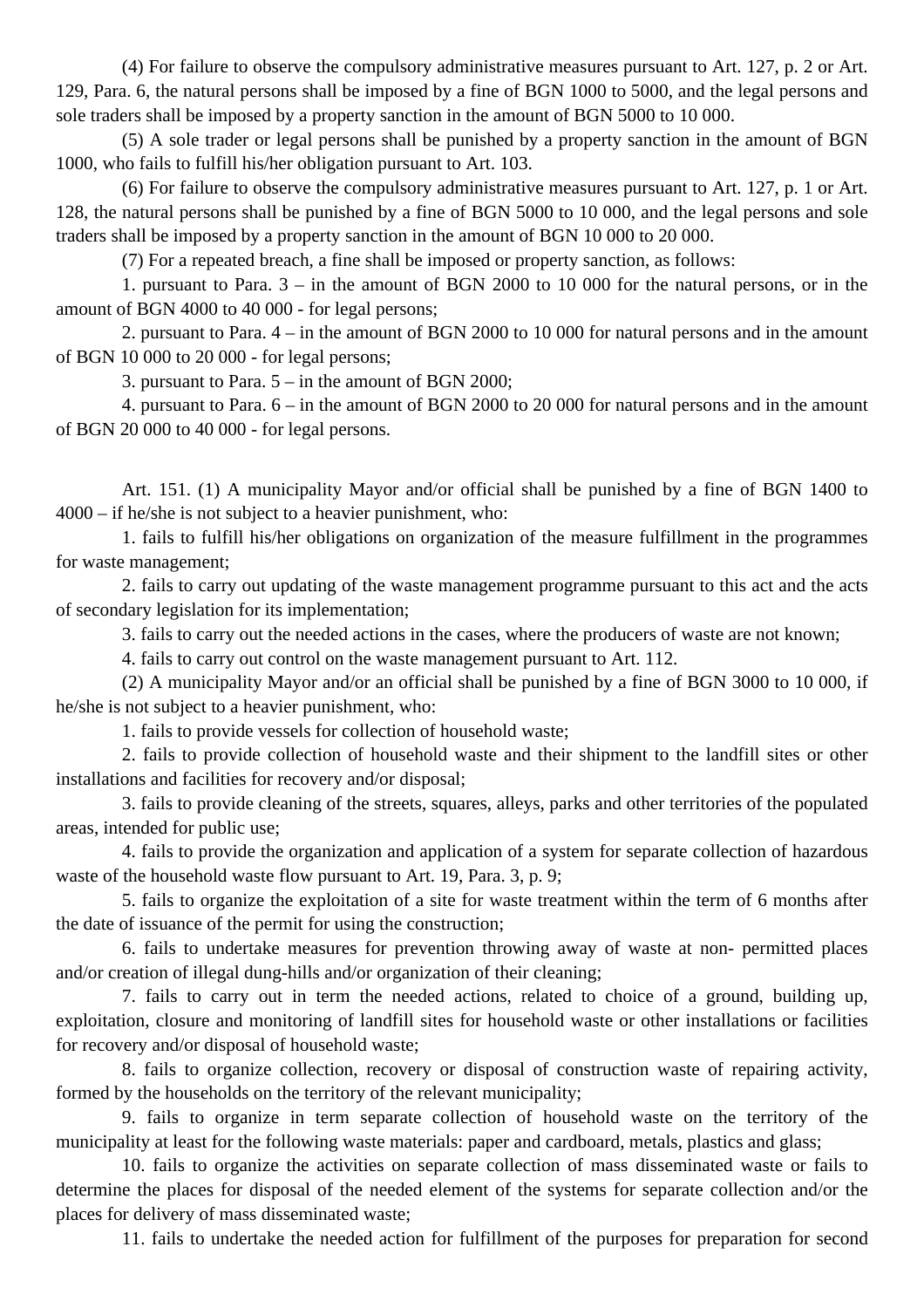use and recycling pursuant to Art. 31, Para. 1 in compliance with the decision pursuant to Art. 26, Para. 1, p. 6;

12. fails to undertake the needed action for preparation and decision taking pursuant to Art. 26, Para. 1 or for its fulfillment;

13. fails to organize separate collection and storage of household bio-breaking down waste, including to determine the places for disposition of the needed elements for the system for separate collection of waste and their delivery for composting or anaerobic breaking down in the cases, where this is required by the ordinance pursuant to Art. 43, Para. 5;

14. fails to provide in term grounds for free delivery of separate collected waste by the households, including large-size waste, hazardous waste, WFNM etc., on populated areas with population bigger than 10 000 inhabitants;

15. fails to organize cleaning from waste the municipal roads in compliance with Art. 12;

16. fails to provide information for the public pursuant to Art. 19, Para. 3, p. 13;

17. fails to keep a register of the grounds for waste delivery pursuant to Art. 19, Para. 3, p. 14;

18. fails to undertake the needed action for measurement and/or finding out the quantities and/or composition of the waste in the cases, where this is required.

(3) An official shall be punished by a fine of BGN 7 000 to 20 000, if he/she is not subject to heavier punishment, who:

1. permits the introduction into exploitation of sites, forming waste without observing the requirements for acceptance of the site;

2. determines a ground for disposal of facilities for treatment of waste, without carrying out the needed research or where the results form it show that the building up of the ground would threaten human health and the environment and/or breaks the requirements of this act and the acts of secondary legislation for its implementation;

3. fails to fulfill his/her obligations on defining the requirements for safe liquidation of activities and recreation of the terrain in case of termination of the activity on waste treatment;

4. permits introduction into exploitation of installations and facilities for recovery or disposal of hazardous waste, where the requirements of this act have not been observed;

5. liberates from customs control in violation of the legislation in force the shipped waste through the state border;

6. fails to take timely measures for prevention of illegal shipment of waste for temporary interruption form movement of the shipment or for removal of other consequences from the violations;

7. (amend. - SG 13/17) approves plan of waste management of construction and demolish, without provided measures or the provided measures do not fulfill the objectives for recovery and recycling of construction waste;

8. fails to undertake the needed action for fulfillment and/or fails to fulfill the objectives for recovery and recycling of construction waste, determined by the ordinance pursuant to Art. 43, Para. 4.

(4) An official, who fails to observe the prohibition pursuant to Art. 9, Para. 1 shall be punished by a fine in the amount of BGN 1000 to 5000.

(5) An official shall be punished by a fine of BGN 5000 to 15 000, if he/she is not subject to heavier punishment, who:

1. issues a permit or registration document for collection storage, shipment, recovery or disposal of waste in violation of this act requirements;

2. fails to undertake the needed measures for finding violation of the requirements of this act or the acts of secondary legislation for its implementation, and/or for imposing sanctions;

3.in case of found violation fails to undertake the needed actions for its removal.

(6) For a repeated breach, a fine shall be imposed as follows:

1. pursuant to Para. 1 – in the amount of BGN 2000 to 8000;

2. pursuant to Para.  $2 - in$  the amount of BGN 6000 to 20 000;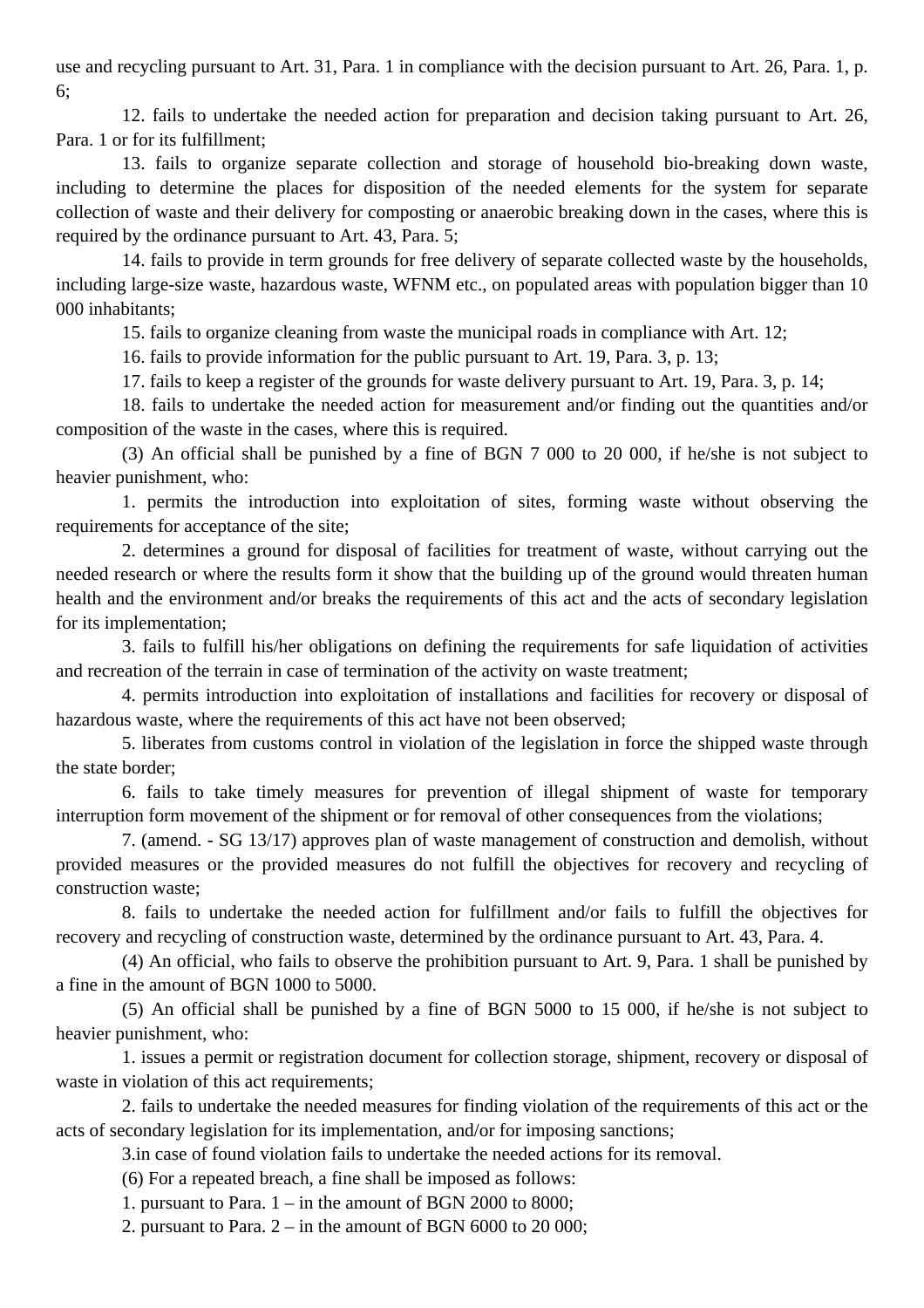3. pursuant to Para.  $3 -$ in the amount of BGN 14 000 to 40 000;

4. pursuant to Para. 4 – in the amount of BGN 2000 to 10 000;

5. pursuant to Para. 5 – in the amount of BGN 10 000 to 30 000.

Art. 152. (1) For violations pursuant to Art. 23, Para. 1, municipality Mayors and/or officials shall be punished by a fine of BGN 5000 to 10 000.

(2) President of the regional association, who fails to fulfill his/her obligation for calling a general meeting shall be punished by a fine of BGN 5000 to 10 000.

Art. 153. A municipality Mayor, who fails to undertake the actions pursuant to Art. 21, Para. 1 or fails to undertake in the lawful term the actions of preparation, building up, closure and post-exploitation cares of the landfill site and of other facilities for treatment of household and/or construction waste, shall be punished by a fine in the amount of BGN 20 000.

Art. 154. In case of finding the producers of waste pursuant to Art. 55, Para. 1, the natural persons shall be imposed by a fine of BGN 3000 to 10 000, and the legal persons and sole traders – a property sanction of BGN 6000 to 20 000.

Art. 155. (1) For other violations of this act, which are not crimes, the natural persons, municipality Mayors or officials shall be punished by a fine of BGN 500 to 3000, and the legal persons or sole traders shall be imposed by a property sanction of BGN 1000 to 6000.

(2) In case of a repeated breach, the amount of the fine or the property sanction pursuant to Para. 1 shall be doubled.

Art. 156. (1) For failure to fulfill an instruction pursuant to Art. 113, Para. 3 or Art. 120, the natural persons shall be imposed by a fine of BGN 2000 to 10 000, and the legal persons by a property sanction in the amount of BGN 10 000 to 40 000.

(2) In case of a repeated violation, the natural persons shall be imposed by a fine in the amount of BGN 4000 to 20 000, and the legal persons – by a property sanction in the amount of BGN 20 000 to 80 000.

Art. 157. (1) (amend. – SG, 105/16, amend. - SG 1/19, in force from 03.01.2019) The violations pursuant to Art. 133, Para. 1, p. 1- 3 and 5, para. 2 and Para. 4, item. 1, Art. 134, Para. 1 and 2 and Art. 146 shall be established by an act of the RIEW director or of officials, authorized by him/her, as well as officials, authorized by the municipality Mayor, and violations under Art. 133, Para. 1, p. 4, 6 and 7 shall be established by an act of officials, authorized by the relevant municipality Mayor.

 $(2)$  (amend.  $-$  SG, 105/16, amend.  $-$  SG 1/19, in force from 03.01.2019) The violations pursuant to Art. 133, Para. 4, item. 2, Art. 135 - 138, 140, - 144, Art. 147, Para. 1, Art. 149, Art. 151, Para. 1 - 4 and Art. 152 - 156 shall be established by an act of the RIEW director or officials, authorized by him/her and the violations pursuant to Art. 147, Para. 2 – by an act of the relevant control body pursuant to Art. 125 or officials, authorized by him/her.

(3) The violations pursuant to Art. 148 and Art. 151, Para. 5 shall be established by an act of the Minister of the Environment and Water or officials, authorized by him/her.

(4) (Amend. – SG, 105/16)The penal decrees pursuant to Para. 1 and 2 shall be issued by the RIEW Director, as well as by the municipality Mayor, or by officials, authorized by him un the cases under Para. 1.

Minister of Environment and Water or officials, authorized by him/her, as well as by the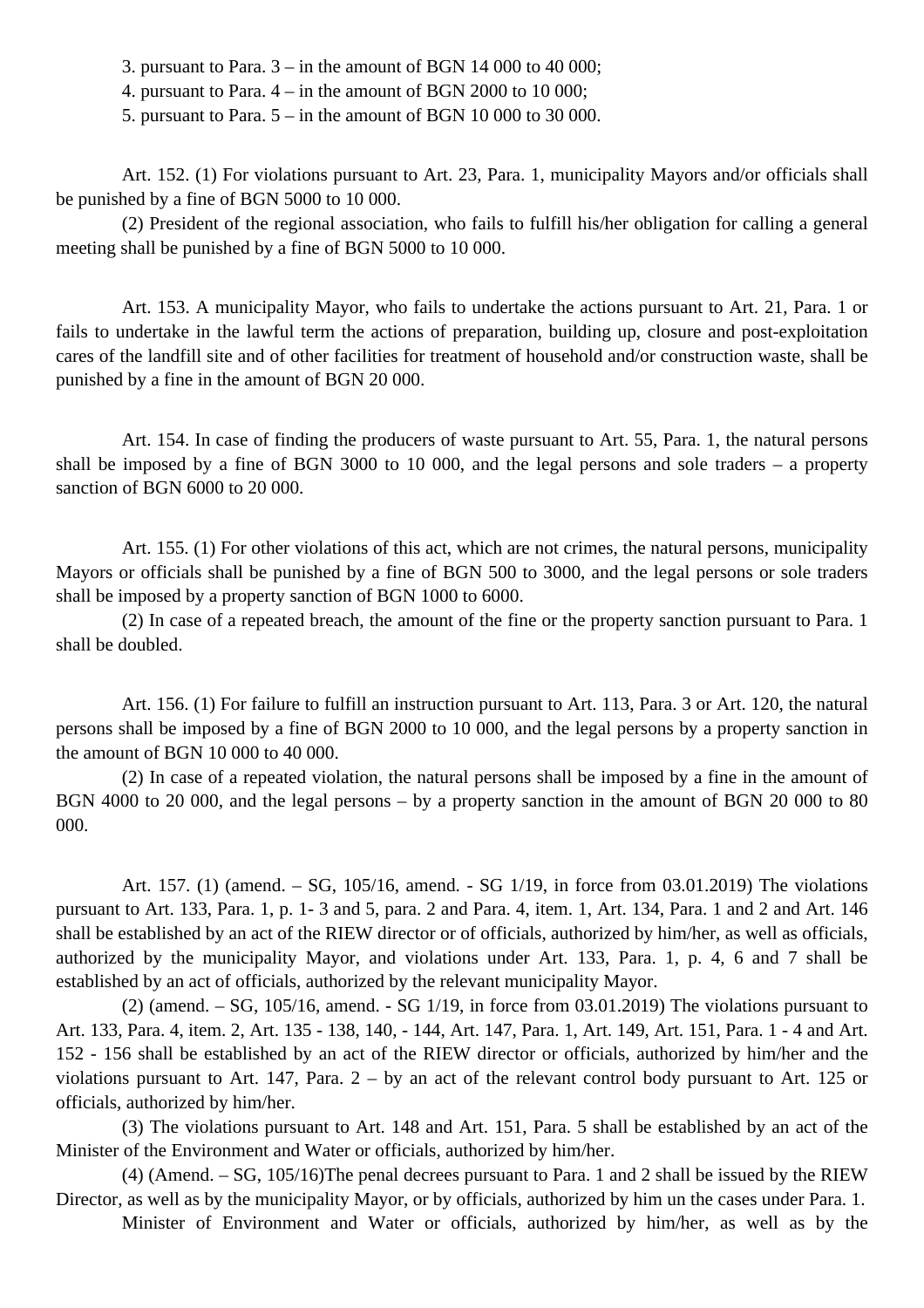municipality Mayor or official, authorized by him/her in the cases pursuant to Para. 1.

(5) (New – SG, 105/16) The penal decrees under Para. 3 shall be issued by the Minister of Environment and Water, or by officials, authorized by him.

(6) (Former Para. 5 – SG, 105/16) The violations pursuant to Art. 133, Para. 3 and Art. 145 shall be established by an act of the Ministry of Interior bodies or officials, authorized by the RIEW director or the municipality Mayor, and the penal decrees shall be issued by the Minister of Environment and Water or by officials, authorized by him/her.

(7) (New – SG, 105/16) The violations under Art. 136, Para. 2, p. 3, 16 and 17 shall be established by an act of the bodies of the Maritime Administration Executive Agency or of officials, authorized by the RIEW Director, and the penal decrees shall be issued by the RIEW Director.

Art. 158. The breaches pursuant to Art. 150 shall be established by an act of the control bodies pursuant to Art. 116, Para. 2, and the penal decrees shall be issued by the Minister of Environment and Water or officials, authorized by him/her.

Art. 159. The breaches pursuant to Art. 139 shall be established by an act by officials, authorized by RHI or the RIEW director, and the penal decrees shall be issued by the RHI director or the RIEW director.

Art. 160. Establishing the breaches, issuance, appeal and execution of the penal decrees shall be proceeded by the provision of the Act on Administrative Breaches and Punishments.

#### **Additional provisions**

§ 1. In the meaning of this act:

1. "biomass" are products, containing plant materials of agriculture and forestry, which may be used as fuel in view to recovery of their energy potential, as well as the following waste:

a) plant waste from the forestry and agriculture;

b) plant waste from food industry in conditions that the obtained in degrading heat energy is recovered;

c) fibre plant waste from production of cellulose of wood and production of paper of cellulose in condition, that are burned together on the place of their formation and the obtained heat energy is used;

d) cork waste;

e) wood waste, including wood construction waste with the exception of those, which after their processing with preparation for wood protection or coverage may contain halogen organic compounds or heavy metals.

2. "bio-waste" means biodegradable garden and park waste, food and kitchen waste from households, restaurants, caterers and retail premises and comparable waste from food processing plants;

3. "bio-degrading waste" are all waste, which have the ability to degrade in anaerobic or aerobic way as food and plant waste, paper, cardboard, etc.

4. "household waste" are "waste from households" and "similar to waste from households".

5. (amend. – SG, 105/16) "broker" means any sole trader or legal person, who organized the recovery or disposal of waste on behalf of others, including such brokers who do not take physical possession of the waste;

6. "depositing waste" is a method, which does not envisage follow up treatment of waste and is storage of waste for the term not longer than 3 years – for waste, intended for recovery and 1 year – for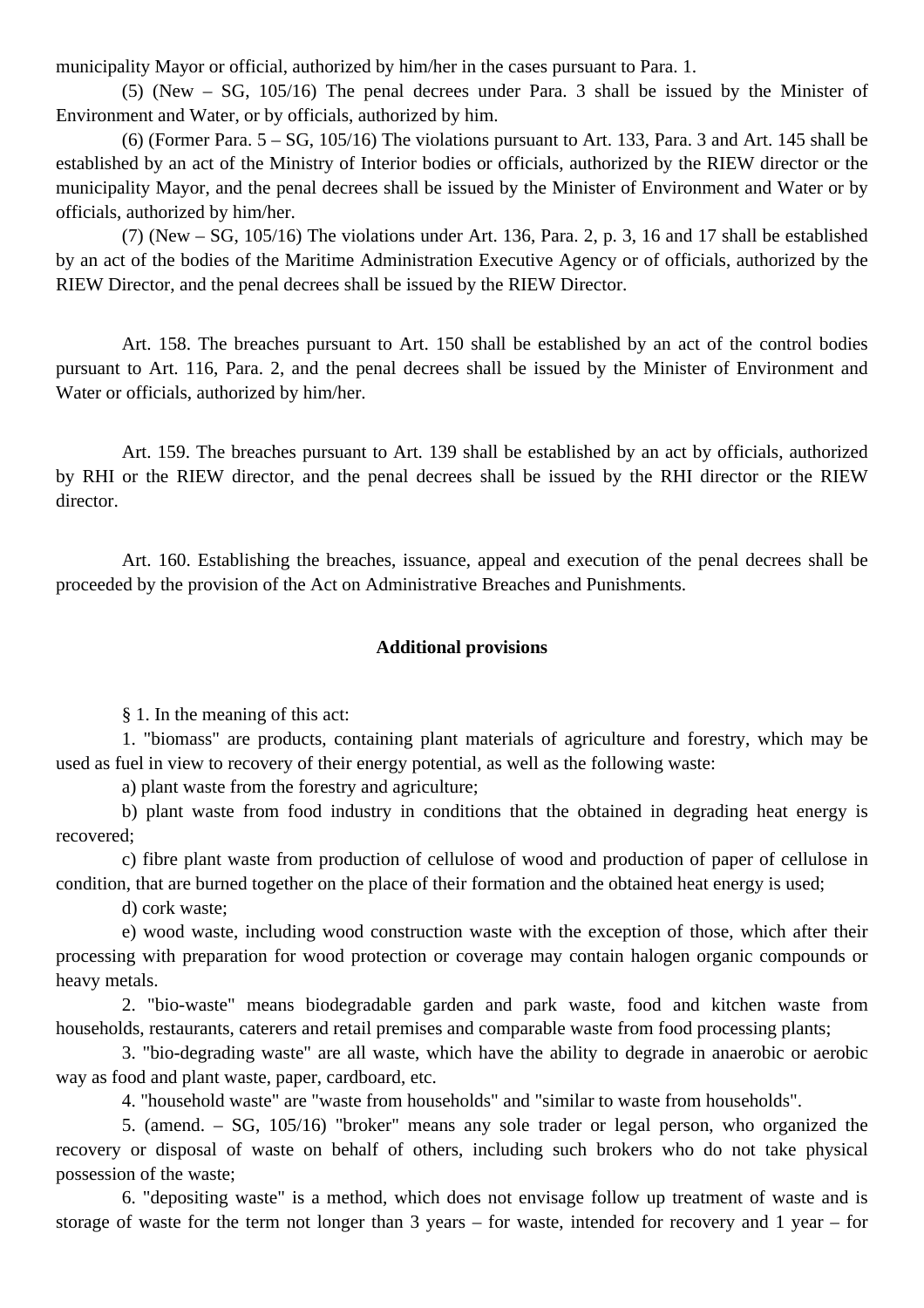waste, intended for disposal in a way, which is not hazardous for human health and the environment.

7. "mass disseminated waste" are waste, which are formed after use of products from multiple sources on the territory of the whole country and because of their nature require special management.

8. "Mining waste" are the technological waste from research, production and procession of ores and minerals, piled as a result of activities on permission for research and/or studying or concessions for extraction.

9. "best available techniques" are the best techniques, defined in § 1, p. 42 of the Additional Provision of the Act on Environment Protection.

10. "Heaping" is an operation in which suitable waste are used for re-cultivation in excavated parts or for engineering purposes in building up landfill sites and where the waste is replacer of non-waste materials.

11. "disposal" means any operation which is not recovery even where the operation has as a secondary consequence the reclamation of substances or energy. Annex 1 sets out a non-exhaustive list of disposal operations;

12. "hazardous waste" means waste which displays one or more of the hazardous properties listed in Annex 3;

13. "Recovery" is any operation, which has a basic result using the waste for a useful purpose by replacing other materials, which would be used for a certain function or preparation if the waste to fulfill this function in a production undertaking or in economy on the whole. Annex N 2 contains non-exhaustive list of the activities of recovery.

14. "recovery of materials" is any operation of recovery with the exception of recovery of energy and processing materials, which are used as fuel.

15. "Recovery of materials from construction waste" are all operation on recovery of construction waste with the exception of incineration with recovery of energy and processing in materials, used as fuel. Recovery included also the activities on preparation for re-use, recycling or other material recovery.

16. "Organization of recovery" is a legal person, registered pursuant to the Commercial Act or pursuant to its national legislation, which does not distribute profit and which manages or independently proceeds the operation of separate collection, recycling and recovery of mass disseminated waste.

17. "waste" means any substance or object which the holder discards or intends or is required to discard;

18. "Household waste" are the waste, formed by households.

19. "Waste from ferrous and non-ferrous metals" are technological waste, obtained from the production or mechanic processing of ferrous and non-ferrous metals and their alloys, waste machines, equipment, details and constructions of production, construction or household nature with the exception of hazardous waste.

20. "Waste from ferrous and non-ferrous metals from households" are waste from ferrous and nonferrous metals (WFNM), formed as a result of the life operation of people in their homes, in administrative, social and public buildings. There the waste form ferrous and non-ferrous metals are added, formed from trade sites, craft operation, sites for recreation and entertainment.

21. "waste oils" means any mineral or synthetic lubrication or industrial oils which have become unfit for the use for which they were originally intended, such as used combustion engine oils and gearbox oils, lubricating oils, oils for turbines and hydraulic oils.

22. "market price" is the price in the meaning of § 1, p. 8 of the Additional Provisions of the Taxinsurance Procedure Code.

23. "re-use" means any operation by which products or components that are not waste are used again for the same purpose for which they were conceived;

24. "repeated breach" is a breach, which has been committed within 1 year term after the enforcement of the penal decree, by which the violator has been punished for a breach of the same kind.

25. "preparing for re-use" means checking, cleaning or repairing recovery operations, by which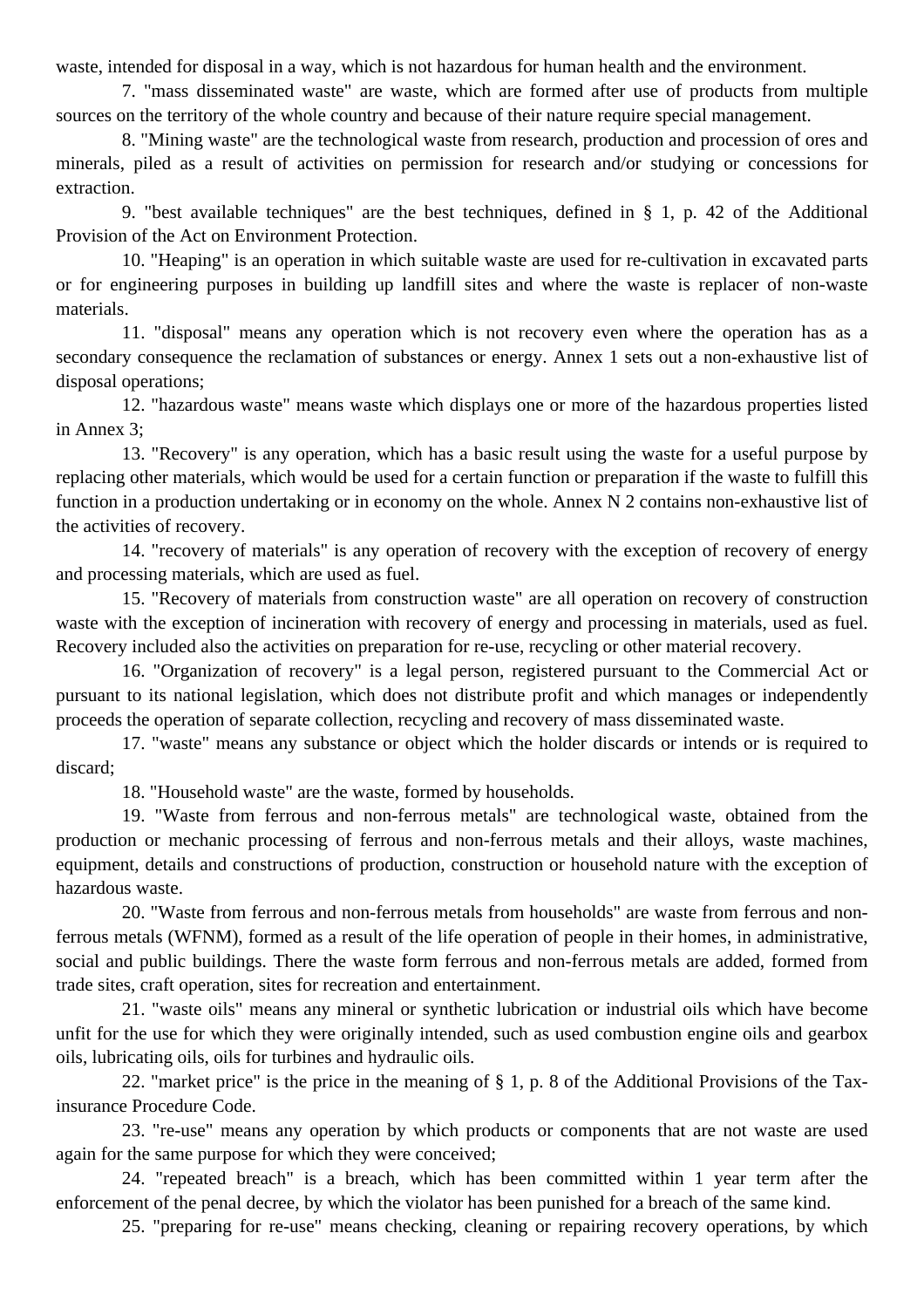products or components of products that have become waste are prepared so that they can be re-used without any other pre-processing;

26. "similar waste" are waste, which in their nature and composition are comparable with the waste from households, with the exception of industrial waste and waste from agriculture and forestry.

27. "prior storage" is an operation of storage of waste at the place of their formation till their collection in facilities, where they are unshipped, to be prepared for a follow up shipment to another site in view recovery or disposal.

28. "prevention" means measures taken before a substance, material or product has become waste, that reduce:

(a) the quantity of waste, including through the re-use of products or the extension of the life span of products;

(b) the adverse impacts of the generated waste on the environment and human health; or

(c) the content of harmful substances in materials and products;

29. "waste holder" means the waste producer or the natural or legal person who is in possession of the waste;

30. "waste producer" means anyone whose activities produce waste (original waste producer) or anyone who carries out pre-processing, mixing or other operations resulting in a change in the nature or composition of this waste;

31. "producer of the product" is a natural or legal persons, who according to their occupation develops, produces, processes, treats, sells, imports in an EU Member State or imports products on the market of the Republic of Bulgaria.

32. "production waste" are waste, formed as a result of the production operation of natural and legal persons.

33. "placing on the market" is the first disposal of the product to another person, free or with a pay in view that it will be disseminated and/or used on the territory of the Republic of Bulgaria, as well as import and introduction on the territory of the Republic of Bulgaria of the product by a certain persons for his/her own trade, production or professional operation.

34. "separate collection" means the collection where a waste stream is kept separately by type and nature so as to facilitate a specific treatment;

35. "extended responsibility of the producer" is ecological principle, applied as combination of measures for diminishing the total impact on the environment of a certain product by introducing obligations and responsibilities for the product producer during its whole cycle and especially for limitation of the contents of hazardous substances, back take, re-use, recycling, recovery and disposal of waste, formed as a result of the product use.

36. "regeneration of used oils" is any operation of recycling through which basis oils may be produced by refining of used oils, especially by removal of polluters, the products of oxidation and the additives, contained in these oils.

37. "recycling" means any recovery operation by which waste materials are reprocessed into products, materials or substances whether for the original or other purposes. It includes the reprocessing of organic material but does not include energy recovery and the reprocessing into materials that are to be used as fuels or for backfilling operations;

37a. (new – SG, 105/16) "Recycling of ships" is an activity of complete or partial dismounting of ships for scrap in a recycling facility of ships in view to utilization of elements and materials for processing, preparation for second use and second use in provision at the same time management of hazardous and other materials, where this activity includes related to it operations, as storage and treatment of components and materials on site, but does not include their additional processing or disposal in certain facilities.

38. "related persons" are the persons in the meaning of § 1 of the Commercial Act.

39. "Construction waste" are the waste form construction and destruction, corresponding to the waste codes, indicated in Chapter 17 of Index to Commission Decision of 3 May 2000 replacing Decision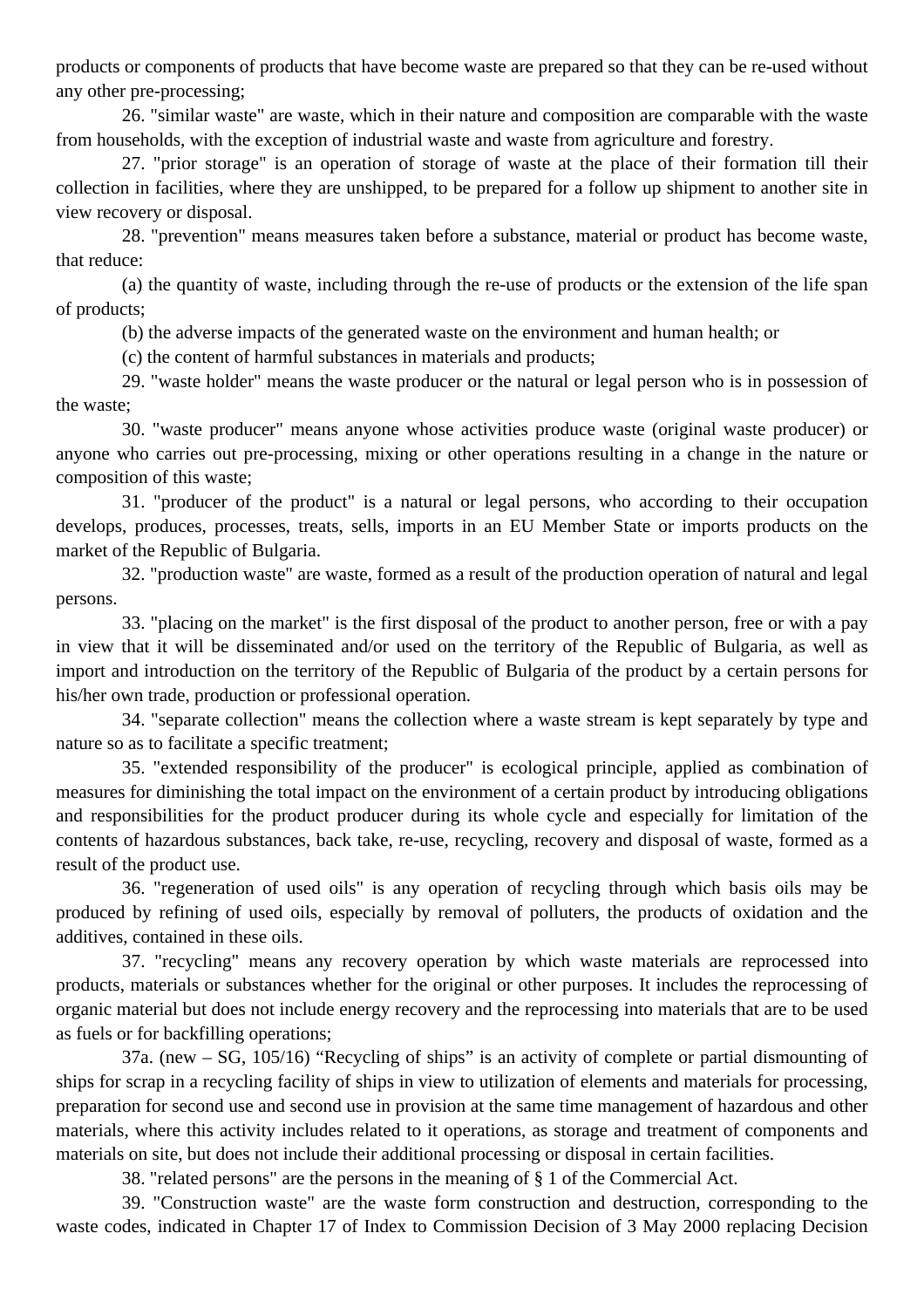94/3/EC establishing a list of wastes pursuant to Art. 1(a) of Council Directive 75/442/EEC on waste and Council Decision 94/904/EC establishing a list of hazardous waste pursuant to Art. 1(4) of Council Directive 91/689/EEC on hazardous waste (notified pursuant to document number C(2000) 1147)

40. "post-exploitation cares for waste landfill site" are the activities on maintenance of the landfill after its closure, control and monitoring of the parameters of the environment and removal of eventual negative consequences of the impact of the landfill on the environment and human health for the defined by the competent bodies post-exploitation period of the landfill.

41. "collection" means the gathering of waste, including the preliminary sorting and preliminary storage of waste for the purposes of transport to a waste treatment facility;

42. "Storage" is an operation, related to storage of waste from their collection to their treatment for the term, not longer than:

a) 3 years – in a follow up delivery for recovery;

b) 1 year – in a follow up delivery for disposal.

43. "Shipment" is waste transportation, including the accompanying operations of loading, overloading and unloading, where it is carries out by the operator as independent operation.

44. "treatment" means recovery or disposal operations, including preparation prior to recovery or disposal;

45. (amend. – SG, 105/16) "trader" is any sole trader, or legal person, who acts on his/her behalf and on its account while buying and a follow up sale of waste, including those traders, who naturally hold the waste.

46. "waste management" means the collection, transport, recovery and disposal of waste, including the supervision of such operations and the after-care of disposal sites, and including actions taken as a dealer or broker;

47. (new – SG, 105/16) "National information system "Wastes" (NISW) is a centralized system of the EEA for keeping and submitting electronically of documents, required under this act and the acts of secondary legislation for its implementation.

48. (new – SG, 105/16) "Plastic shopping bags" are shopping bags, including the disposable ones in oxidation with, or without handle, produced of plastic, which are offered to consumers at the site of the sale of goods or products.

§ 2. This act shall introduce the requirements of:

1. Directive 2008/98/EC of the European Parliament and of the Council of 19 November 2008 on waste and repealing certain Directives (OJ, L 312/3 of 22 November 2008);

2. Directive 2006/66/EC of the European Parliament and of the Council of 6 September 2006 on batteries and accumulators and waste batteries and accumulators and repealing Directive 91/157/EEC

3. Directive 2000/76/EC of the European Parliament and of the Council of 4 December 2000 on the incineration of waste;

4. Council Directive 1999/31/EC of 26 April 1999 on the landfill of waste;

5. Directive 2002/96/EC of the European Parliament and of the Council of 27 January 2003 on waste electrical and electronic equipment (WEEE)

6. European Parliament and Council Directive 94/62/EC of 20 December 1994 on packaging and packaging waste

7. Directive 2000/53/EC of the European Parliament and of the Council of 18 September 2000 on end-of life vehicles - Commission Statements

8. Council Directive 96/59/EC of 16 September 1996 on the disposal of polychlorinated biphenyls and polychlorinated terphenyls (PCB/PCT)

9. Council Directive 86/278/EEC of 12 June 1986 on the protection of the environment, and in particular of the soil, when sewage sludge is used in agriculture

10. Council Directive 78/176/EEC of 20 February 1978 on waste from the titanium dioxide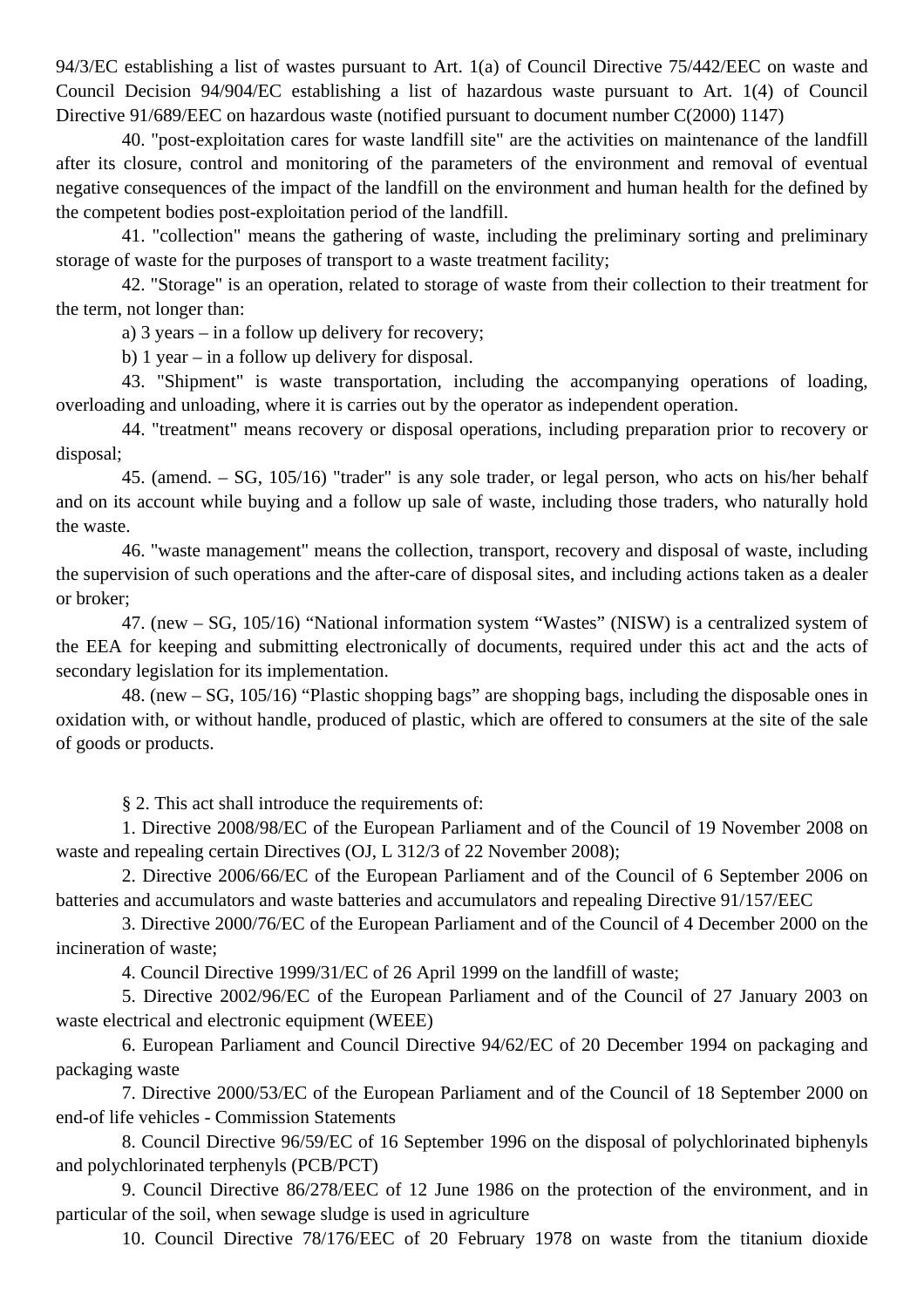industry

11. Council Directive 82/883/EEC of 3 December 1982 on procedures for the surveillance and monitoring of environments concerned by waste from the titanium dioxide industry

12. Council Directive 92/112/EEC of 15 December 1992 on procedures for harmonizing the programmes for the reduction and eventual elimination of pollution caused by waste from the titanium dioxide industry

13. (new – SG, 105/16) Commission Directive (EU) 2015/1127 of 10 July 2015 amending Annex II to Directive 2008/98/EC of the European Parliament and of the Council on waste and repealing certain Directives (OJ, L 184/13 of 11 July 2015) and Correction of Commission Directive (EU) 2015/1127 of 10 July 2015 amending Annex II to Directive 2008/98/EC of the European Parliament and of the Council on waste and repealing certain Directives (OJ, L 297/9 of 13 November 2015).

§ 3. (1) The Minster of Environment and Water shall be the national competent body and coordinator on all the international agreements, related to this act subject on which the Republic of Bulgaria is a party.

(2)The Minister of Environment and Water shall be the national competent body in relation to information, reporting and notification of the European Commission pursuant to Directive 2008/98/EC, including:

1. notification of each case for waste classification pursuant to Art. 3, Para. 4 and 5;

2. notification of the decisions pursuant to Art. 5, Para. 2, providing, that each waste has ceased to be waste in the cases, where no criteria have been defined at the level of the European Union, which should be applied for this purpose;

3. production of the report pursuant to Art. 49, Para. 11;

4. production of information about the general rules, determined pursuant to Art. 35, Para. 6;

5. information about the waste management plan pursuant to Art. 49 and the programme for prevention of waste pursuant to Art. 50 after their acceptance, as well as for all their substantial changes;

6. production every 3 years a sector report for applying the directive in electronic media, containing information about the management of used oils and for the achieved progress in implementation of the programmes for prevention of waste and – if needed – information about the measures for extended responsibility of the producers;

7. notification of the decisions pursuant to Art. 98, Para. 3.

#### **Transitional and concluding provisions**

§ 4. The Waste Management Act (publ., SG, 86/2003; amend., 70/2004, 77, 87, 88, 95 and 105/2005, 30, 34, 63 and 80/2006, 53/2007, 36, 70 and 105/2008, 82 and 95/ 2009, 41, 63 and 98/2010, 8, 30, 33 and 99/2011; Decision N 3 of the Constitutional Court of 2012, 26/2012; amend. 44/2012) shall be repealed.

§ 5. (1) Procedures, not finalized on the date of the enforcement of the act on issuance, amendment, supplementation or extension of the term of force of permit, registration documents and licenses for carrying out trade operation with waste of ferrous and non-ferrous metals (FNMW) pursuant to the repealed Waste Management Act shall be terminated officially by the competent body, and the paid fee shall be returned upon request of the applicant.

(2) Procedures, not finalized on the date of the enforcement of the act on confirming programmes for management of the operations with wastes on the repealed Waste Management Act shall be terminated officially by the competent body and the paid fee shall be returned upon request of the applicant.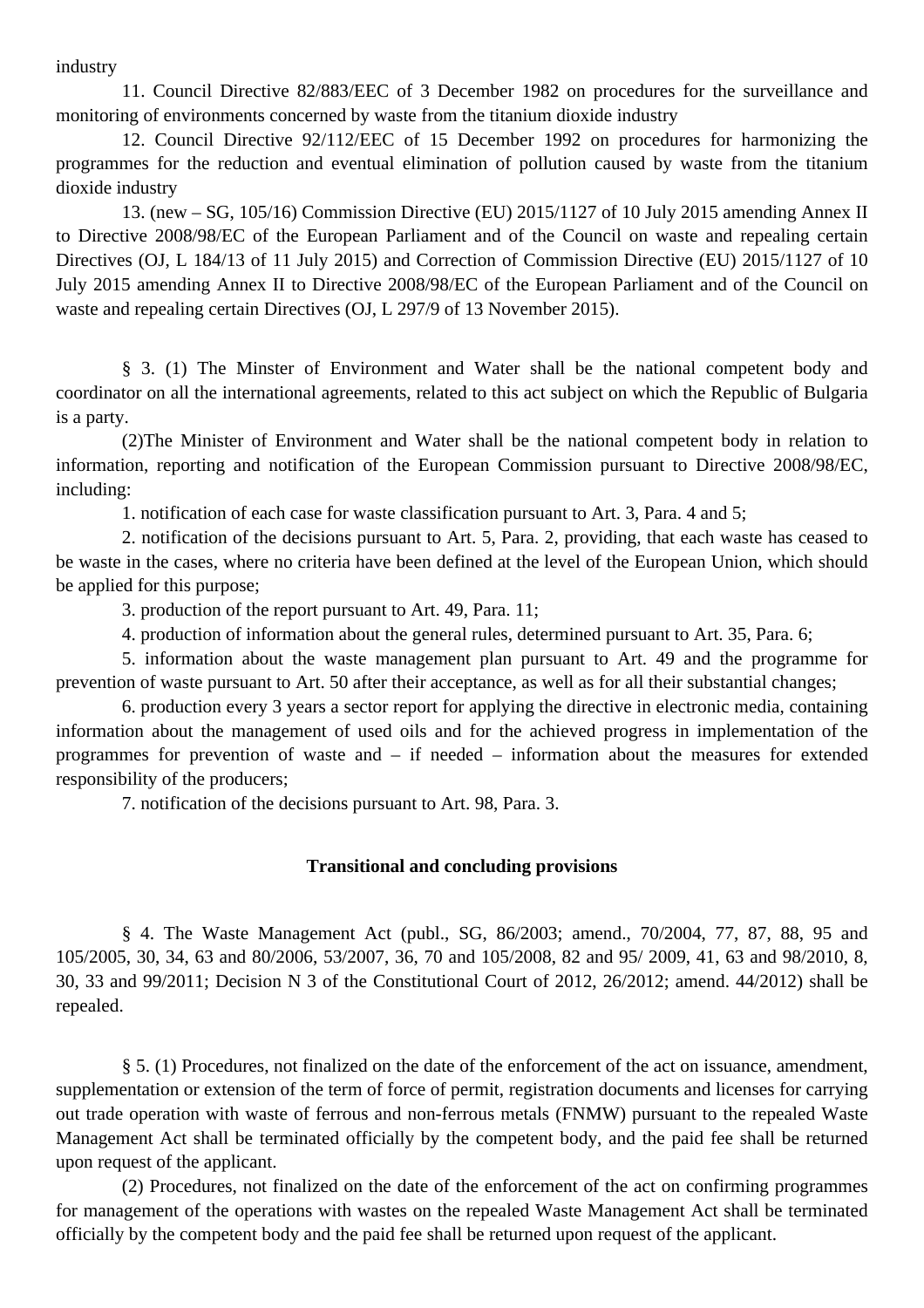§ 6. (1) Permits and registration documents for carrying out operation with waste, issued under the repealed Waste Management Act, unless in the cases pursuant to Para. 2 and § 7, Para. 6 and 7 shall keep their force by the expire of their term, but not later than 3 years after the enforcement of the act.

(2) If needed amendment and supplementation of a permit pursuant to Para. 1, issued by the Minister of Environment and Water, an application shall be submitted for issuance a new one pursuant to Art. 67 to the RIEW director, on whose territory the landfills are located with circumstances, subject to amendment pursuant to Art. 73. The permit pursuant to Para. 1 shall keep its force in relation to the landfills and operation with waste on the territory of the relevant RIEW till the competent body pronounces. The permit, issued pursuant to Art. 67, shall cover all landfills and waste operation on the territory of the relevant RIEW.

(3) If needed an amendment and supplementation of a registration document, an application shall be submitted for issuance of a new one pursuant to Art. 78.

(4) The issued certificates pursuant to Art. 84, Para. 4 of the repealed Waste Management Act shall keep their force by 31 December 2012.

§ 7. (1) Persons, holding license for carrying out trade operation with FNMW, issued pursuant to the repealed Waste Management Act shall submit and application within the term of 6 months after the enforcement of the act, for receiving permit pursuant to Art. 67 to the RIEW director, on whose territory the landfills for waste operation.

(2) In the cases pursuant to Para. 1, the license for trade operation with FNMW shall keep its force by pronunciation of the competent body on the application pursuant to Para. 1.

(3) In the cases, where no application has been submitted pursuant to Para. 1, the license shall keep its force up to 6 months after the enforcement of the act.

(4) Within 3 month term after expiry of the term pursuant to Para. 3, the license holder shall be obliged to stop his/her operation to realize the available quantities FNMW and to undertake the needed measures for cleaning the landfills.

(5) persons, holding licenses and/or registration document, issued pursuant to the repealed Waste Management Act for operation on storage and prier waste treatment from metal packaging, NUEEE, NUBA and NUMV, shall submit an application within the term of up to 6 months after the enforcement of the act for receiving permit pursuant to Art. 67 to the RIEW director, on whose territory the landfill for carrying out waste operation.

(6) In the cases pursuant to Para. 5, the permit and the registration document, issued pursuant to the repealed Waste Management Act, shall keep their force by the pronunciation of the competent body pursuant to Para. 5.

(7) In the cases, where no application ahs been submitted pursuant to Para. 5, the permits and registration documents pursuant to Para. 5 shall keep their force within the term of up to 6 months after the enforcement of the act.

(8) Within 3 month term after the expiry of the term pursuant to Para. 7, the person shall be obliged to terminate the operation and to undertake the needed measures for cleaning the landfills.

(9) Within 1 month term after the enforcement of the act, the Minister of Economy, Energy and Tourism shall produce to the Minister of Environment and Water the information from the register pursuant to Art. 26, Para. 2 of the repealed Waste Management Act on electronic media.

§ 8. (1) The organizations on waste recovery, received permits by the enforcement of the act, shall comply their operation with the act requirements and shall submit an application pursuant to Art. 81, Para 2 for issuance of a new permit within 6 month term after the enforcement of the act. The issued permits before the enforcement of the act shall keep their force till the competent body pronounces with a decision.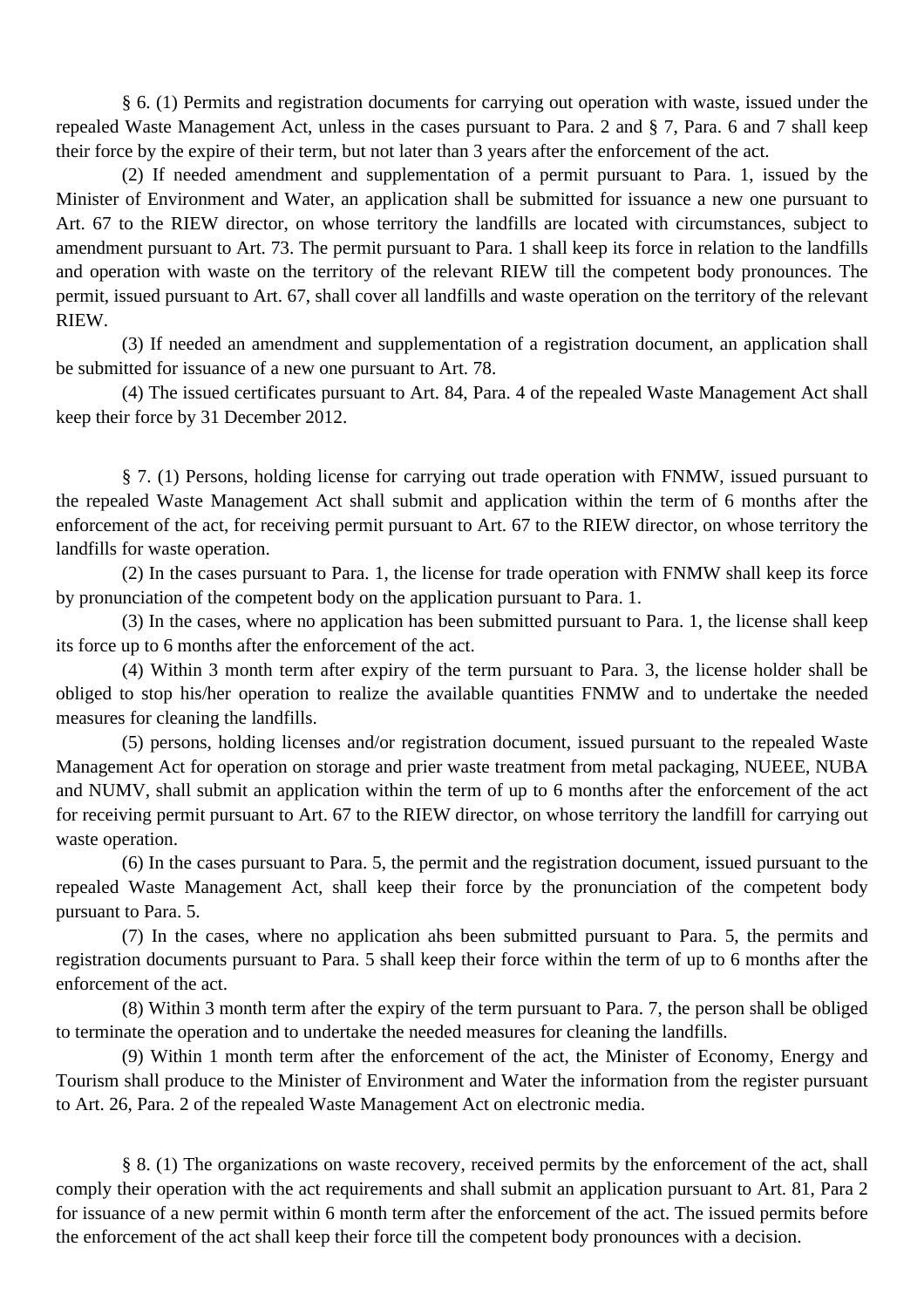(2) In the cases, where not application has been submitted pursuant to Para. 1, the permits shall keep their force till 31 December 2012, where the achievement of the objectives shall be proved for 2012.

§ 9. (1) The acts of secondary legislation for the application of the act shall be issued/adopted within the term of 6 months after its enforcement.

(2) The acts of secondary legislation issued/adopted on the basis of the repealed Waste Management Act shall apply till the issuance of the instruments pursuant to Para. 1, unless they contradict to this act.

§ 10. The objectives for recycling and recovery of waste form packaging, determined in Art. 11, Para. 2 and 3 of the repealed Waste Management Act shall apply till adoption of the relevant ordinance pursuant to Art. 13, Para. 1.

§ 11. The adopted programmes pursuant to Art. 29, Para. 1, p. 1 of the repealed Waste Management Act shall keep their force by the expiry of their term, but not later than 2 years after the enforcement of the act.

§ 12. The adopted ordinances by municipal councils pursuant to Art. 19, of the repealed Waste Management Act shall keep their force by the adoption of the ordinances pursuant to Art. 22, but not later than 2 years after the enforcement of the act.

§ 13. (1) The established regional associations of the municipalities, pursuant to Art. 19b of the repealed Waste Management Act, shall be kept. Art. 24, Para. 1 and 2 shall not apply to the municipalities, which have established regional associations under the repealed Waste Management Act.

(2) The current regional associations and agreements, established pursuant to Art. 19a of the repealed Waste Management Act before 23 May 2010, shall be subject to termination within the term of 31 December 2014.If the municipalities choose to keep the current regional association and agreements, within the term of up to 31 December 2014 may receive funding of projects in the waste management area pursuant to Art. 24, Para. 9.

§ 14. (1) The landfills pursuant to Art. 19, Para. 3. p. 11 shall be provided within the term of up to 2 years after the enforcement of the act.

(2) Within the term of Para. 1, the delivery of FNMW of household nature by natural persons shall be carried out in avalanche of an origin declaration only to persons, holding:

1. permit or complex permit pursuant to Art. 35, Para. 1;

2. trade operation license with FNMW, valid in the terms of § 7.

§ 15. The objectives pursuant to Art. 31, Para. 1, p. 1 for preparation of re-use and recycling of waste, including at least paper and cardboard, metal, plastics and glass from households and similar waste from other sources, shall apply as follows:

1. by 1 January 2016 – at least 25% of their total weight;

2. by 1 January 2018 – at least 40% of their total weight;

3. by 1 January 2020 – at least 50% of their total weight.

§ 16. (amend. – SG, 105/16) The objectives pursuant to Art. 32, Para. 1 shall apply as follows: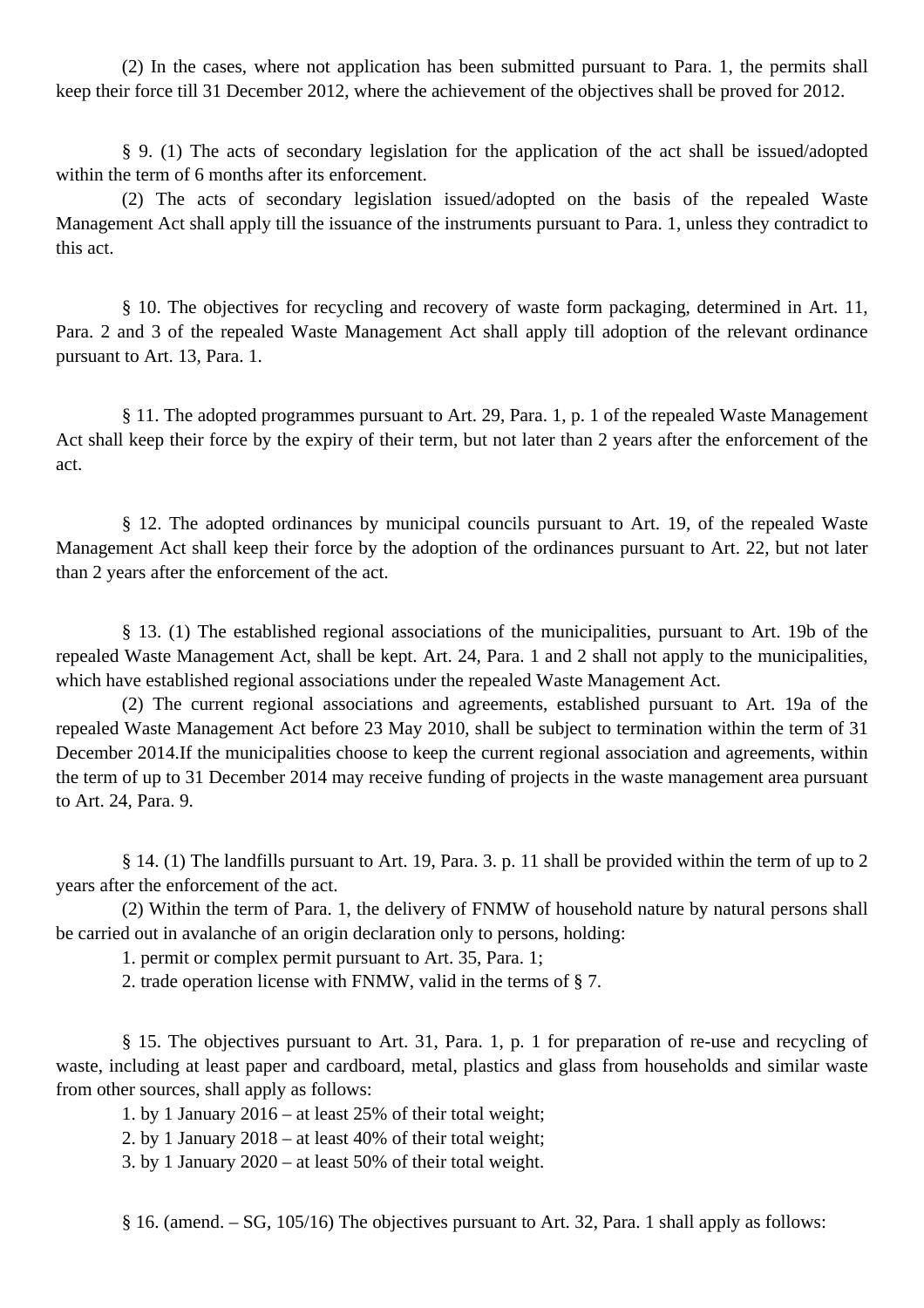1. by 1 January 2016 - at least 35% of the total waste weight;

2. by 1 January 2018 - at least 55% of the total waste weight;

3. by 1 January 2020 - at least 70% of the total waste weight;

§ 17. The registrations pursuant to Art. 45, Para. 1, p. 4 - 9 and Art. 46 shall be made within the term of up to 6 months after the enforcement of the act.

§ 18. (1) The plan pursuant to Art. 49, Para. 1 shall be adopted within the term of up to 2 years after the enforcement of the act.

(2) The National programme of waste management operations pursuant to Art. 28, Para. 1 of the repealed Waste Management Act shall keep its force by the adoption of the plan pursuant to Art. 49, Para. 1.

(3) The programme pursuant to Art. 50, Para. 1 shall be developed and introduced to the Council of Ministers within the term of 12 December 2013.

§ 19. (1) The requirements pursuant to Art. 60 shall not apply to regional or municipal waste landfills, for which on 1 January 2011 the remaining capacity of the landfill is smaller than 10% of the total landfill capacity, which is in exploitation.

(2) The requirements of Art. 60 shall not apply to waste landfills, for which the set term for termination of their exploitation is before 1 January 2012.

(3) For the landfills pursuant to Para. 1 and 2 shall be made accounting on the minimal size, determined by the ordinance of Art. 43, Para. 2 with in the term by termination of their exploitation.

§ 20. The provision of Art. 138, Para. 3, p. 7 shall apply after the expiry of the set terms for the facilities, provided by Annex N 5.

§ 21. The activities R12 and R13 of Annex N 2, as well as the delivery for preparation of recovery shall be accounted for achievement of the objectives for reuse, recycling and recovery of mass disseminated waste, determined by the ordinances of Art. 13, Para. 1.

§ 22. (Amend. – SG, 105/16, amend. - SG 85/17) Submitting application and documents in electronic way shall apply after enforcement of NISW, providing their processing in compliance with the requirements of the Electronic Document and Electronic Trust Services Act.

§ 34. The implementation of this act shall be assigned to the Minister of Environment and Water.

§ 35. This act shall come into force on the day of its publication in the State Gazette, with the exception of the provision of:

1. Art. 10, Para. 3 and 6, Art. 11, Para. 1, Art. 19, Para. 5, Art. 38, Para. 4 and Art. 39, Para. 3, which shall come into force 2 years after the enforcement of the act.

2. Art 33, Para. 4 and Art. 34, shall come into force from 1 January 2013;

3. Art. 49, Para. 8, shall come into force from 1 January 2015.

The act was adopted by the 41st National Assembly on 28 June 2012 and has been sealed by the official stamp of the National Assembly.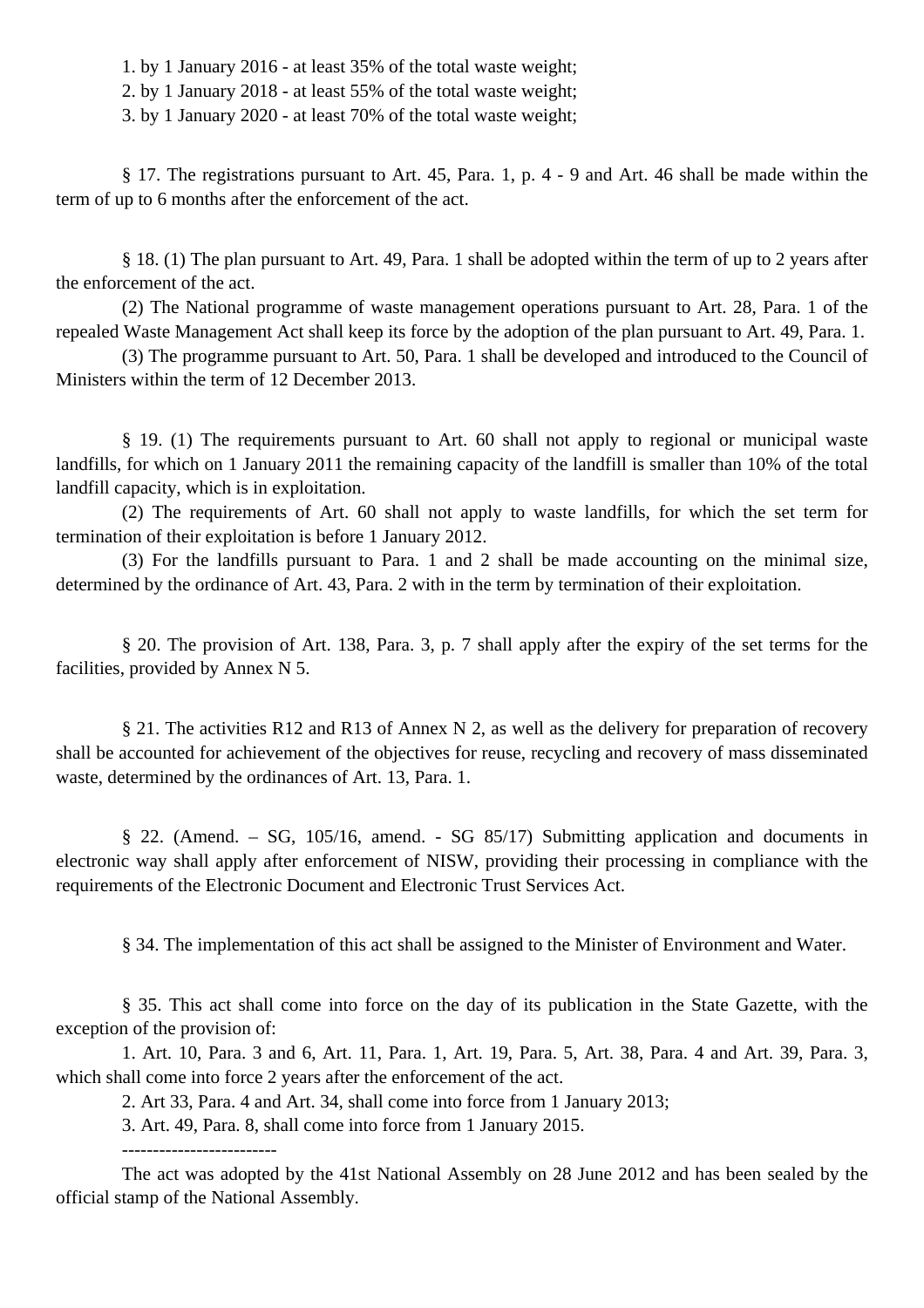## **Transitional and concluding provisions TO THE ACT AMENDING AND SUPPLEMENTING THE SPATIAL DEVELOPMENT ACT**

(PROM. SG 66/2013, IN FORCE FROM 26.07.2013).

§ 110. In the Waste Management Act (prom. SG 53/12) everywhere the words "Minister of Regional Development and Public Works" shall be replaced with "Minister of Regional Development".

……………………….

§ 117. The act shall come into force from the day of its promulgation in Sate Gazette.

# **Transitional and concluding provisions TO THE SPATIAL DEVELOPMENT ACT**

(PROM. – SG 98/14, IN FORCE FROM 28.11.2014)

§ 117. The Act shall enter into force from the date of its promulgation in the State Gazette.

# **Transitional and concluding provisions TO THE ACT, AMENDING AND SUPPLEMENTING THE WASTE MANAGEMENT ACT**

(PUBL. – SG, 105/16, AMEND. - SG 102/17, IN FORCE FROM 22.12.2017, AMEND. - SG 1/19, IN FORCE FROM 03.01.2019)

§ 63. Within the term of up to 6 months from the enforcement of this act, the Municipal council shall adopt a decision for implementation of the requirement under Art. 24, Para. 4, where the Municipality participates in more than one regional association.

§ 64. Procedures, not finalized by the enforcement of this act on issuance and amendment of permits and registration documents shall be terminated, where the applied grounds for activities with wastes do not meet the requirements of Art. 38, Para. 1, and the paid fee shall be recovered upon request of the applicant.

§ 65. (1) Within 12 month term from the enforcement of this act, persons, holding permit under Art. 67, Para. 1 shall produce a renewed bank guaranty in the amount under Art. 69, Para. 2.

(2) Within 3-months term from the enforcement of this act, persons, holding permit under Art. 67, Para. 1 for activities with NUEEE and NUMV shall produce a bank guaranty in the amount of Art. 69, Para. 2.

(3) In case of failure to fulfill the provision under Para. 2, the permit under Art. 67, Para. 1 of the person, carrying out activities with NUEEE and NUMV shall be withdrawn or shall be amended officially by the competent body, and the activities with NUEEE and NUMV shall be deleted.

(4) The bank guarantees, produced by the enforcement of this act under Art. 82, Para. 1 shall be continued or renewed not later than 1 month before expiry of the term of action of the ban guaranty in compliance with the requirements of Art. 82, Para. 4.

(5) In case of failure to produce an extended or renewed bank guaranty in the term of Para. 4, Art. 91, Para. 1, p. 7 shall apply.

(6) Within 14 day term form producing the bank guaranty under Para. 1, and 4, the original of the old guaranty shall be returned with a letter for its liberation.

§ 66. (1) Within 24 month term from the enforcement of this act, persons, holding permits or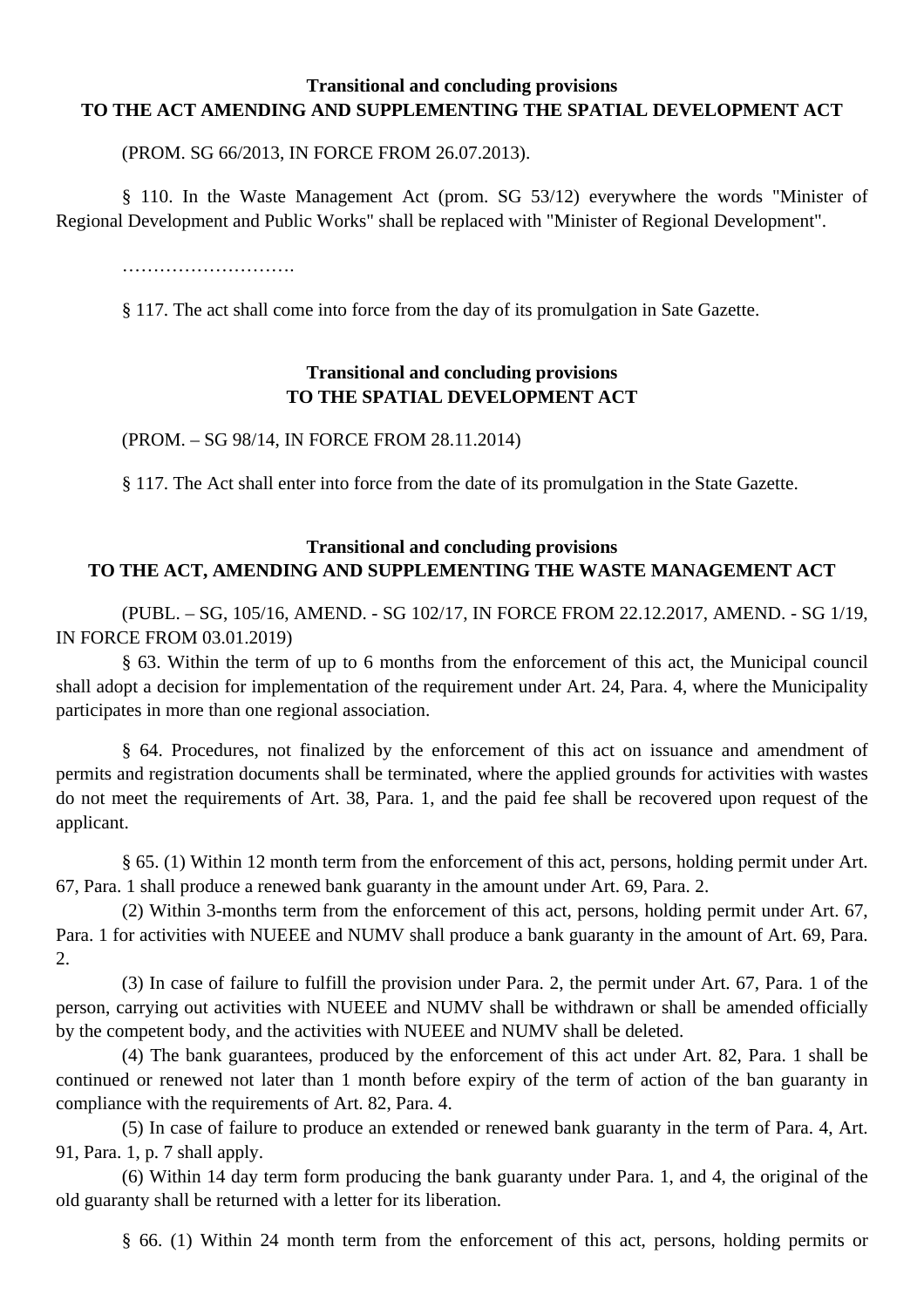registration documents for activities with waste from paper and cardboard, plastics, glass waste from packing shall comply their activity with the requirements of Art. 38, Para. 1 and shall submit an application for their amendment or supplementation to the competent body, which shall have attached the documents under Art. 69, Para. 1, p. 9 and 10, or Art. 78,, Para. 4, p. 3 and 5. The competent body shall pronounce under the procedure and terms of Chapter Five, Section I or Section II.

(2) Para. 1 shall not apply in the cases, where the ground/s for performing the activities with wastes form paper and cardboard, plastics, glass and packing meet the requirements of Art. 38, Para. 1.

(3) In the cases of Para. 1, where the ground/s do not meet the requirements of Art. 38, Para. 1 and no application has been submitted, the permit or the registration document shall keep their force in the term of up to 24 months form the enforcement of this act.

(4) In the cases under Para. 3, where the permit or the registration document include a ground as well, or activities with waste, which meet the requirements of Art. 38, Para. 1, the competent body shall amend officially the permit, or the registration document, by deleting the ground/s or the waste activities, which do not meet the requirements of Art. 38, Para. 1.

(5) Within 3 month term from expiry of the term under Para. 3, the person shall be obliged to terminate the activity and undertake the needed measures for cleaning the grounds.

§ 67. The method/s under Art. 31, Para. 3 shall be provided by the Ordinance under Art. 43, Para. 5 within 12 month term from the enforcement of this act.

§ 68. (amend. - SG 102/17, in force from 22.12.2017, amend. - SG 1/19, in force from 03.01.2019) Para. 18 shall come into force from 1 January 2021.

# **Transitional and concluding provisions TO THE ACT AMENDING AND SUPPLEMENTING THE LOCAL TAXES AND FEES ACT**

(PROM. - SG 88/17, in force from 01.01.2022, AMEND. REGARDING ENTRY INTO FORCE - SG 98/18, IN FORCE FROM 01.01.2019)

§ 21. (amend. - SG 98/18, in force from 01.01.2019) The Act shall enter into force on 1 January 2022, with the exception of § 5 concerning Art. 66, para. 3, item 1, § 15, 16, 17 and 20, which shall enter into force on the day of the promulgation of the Act in the State Gazette.

# **Transitional and concluding provisions TO THE ACT AMENDING AND SUPPLEMENTING THE SAFE USE OF NUCLEAR POWER ACT**

# (PROM. - SG 102/17, IN FORCE FROM 01.01.2018)

§ 39. The Act shall enter into force on 1 January 2018 except for § 37 which shall enter into force on the day of promulgation of the Act in the State Gazette.

### **Transitional and concluding provisions**

# **TO THE ACT AMENDING AND SUPPLEMENTING THE ACT ON PROTECTION FROM THE HARMFUL IMPACT OF THE CHEMICAL SUBSTANCES AND MIXTURES**

(PROM. - SG 53/18, IN FORCE FROM 26.06.2018) § 29. The Act shall enter into force on the day of its promulgation in the State Gazette.

### **Transitional and concluding provisions**

# **TO THE ACT AMENDING AND SUPPLEMENTING THE ADMINISTRATIVE PROCEDURE CODE**

(PROM. - SG 77/18, IN FORCE FROM 01.01.2019)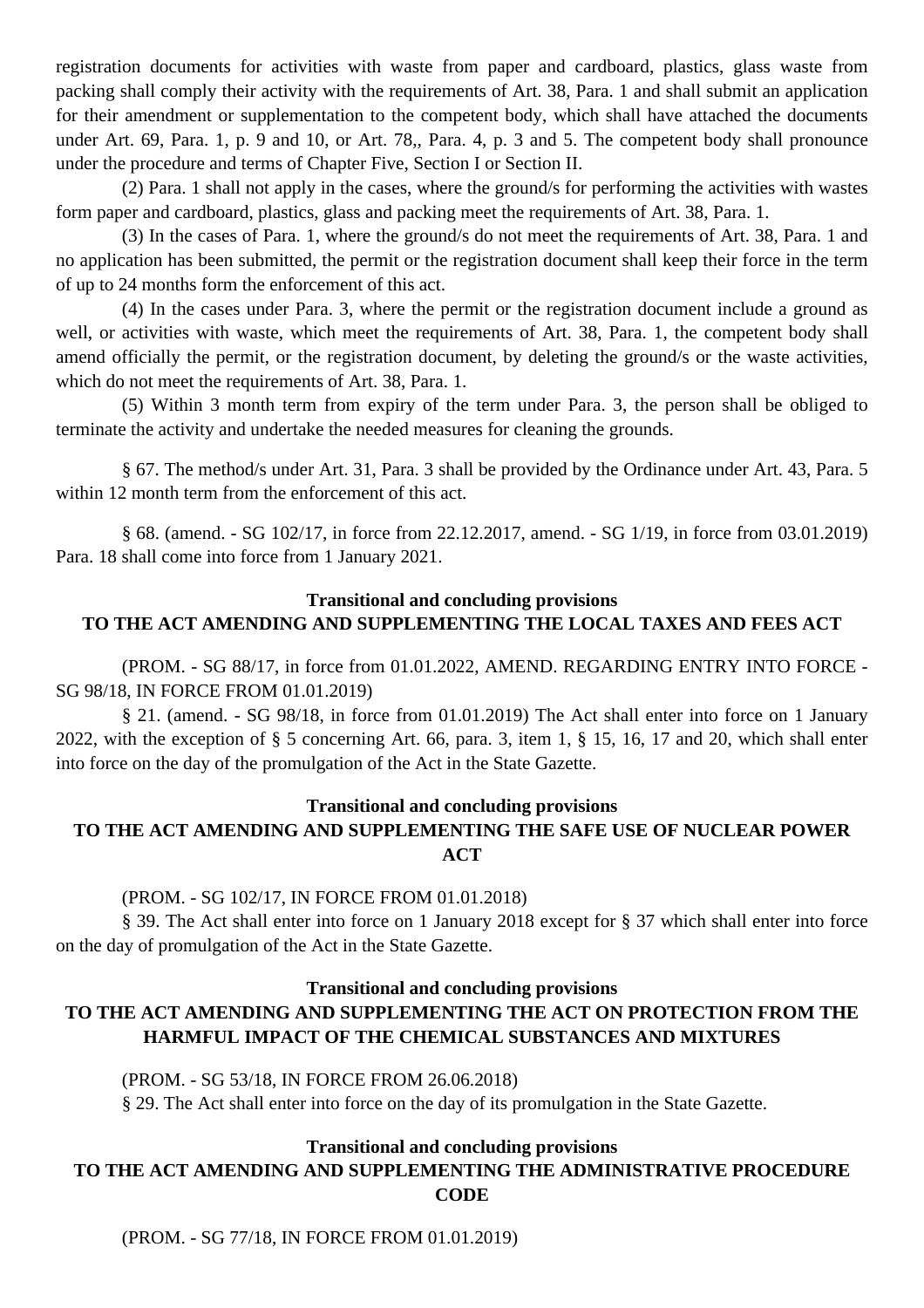§ 156. The Act shall enter into force on 1 January 2019, with the exception of:

1. paragraphs 4, 11, 14, 16, 20, 30, 31, 74 and § 105 item 1 on the first sentence, and item 2 which shall enter into force on 10 October 2019;

2. paragraphs 38 and 77, which shall enter into force two months after the promulgation of this Act in the State Gazette;

3. paragraph 79, items 1, 2, 3, 5, 6 and 7, § 150 and 153, which shall enter into force on the day of the promulgation of this Act in the State Gazette.

#### **Transitional and concluding provisions TO THE ACT AMENDING AND SUPPLEMENTING THE ENVIRONMENTAL PROTECTION ACT**

#### (PROM. - SG 98/18, IN FORCE FROM 27.11.2018)

§ 49. The Act shall enter into force on the day of its promulgation in the State Gazette with the exception of:

1. paragraph 3, items 1 and 3 concerning Art. 94 para. 1, item 9 and para. 4, § 4, item 2, § 5, 6, § 7, item 2, § 8, 10-12, § 15, item 2, § 16, 17, 21 - 26, 30 and 31, which shall enter into force nine months after its promulgation;

2. paragraph 40, item 24, which shall enter into force on 11 August 2006.

# **Transitional and concluding provisions TO THE ACT AMENDING AND SUPPLEMENTING THE CORPORATE INCOME TAXATION ACT**

(PROM. - SG 98/18, IN FORCE FROM 01.01.2019)

§ 70. The Act shall enter into force on 1 January 2019 except for:

1. paragraph 43, item 2 - concerning Art. 4, item 65, item 4, letter "a", item 5, letter b), subletter "bb", item 9, item 15, letter "b", items 31 and 34 and § 64, which shall enter into force on the day of the promulgation of the Act in the State Gazette;

2. paragraph 63, which shall enter into force on 18 November 2018.;

3. 41, item 1, § 43, item 36, § 50, items 1 - 3, item 4, letter "a", items 5-10, § 52, item 3, § 53, 1 and 3 and § 65-69, which shall enter into force on 7 January 2019;

4. paragraph 43, item 11 - concerning Art. 47, para. 4, item 1 and para. 5 which shall enter into force on 28 January 2019;

5. paragraph 52, items 1, 2, 4 and 5 and § 53, paragraph 2, which shall enter into force on 20 May 2019;

6. paragraph 43, item 22, § 57, item 9, item 11, letter "c", item 31, items 32 and 37, which shall enter into force on 1 July 2019;

7. Paragraph 50 item 4, letters "c" and "d", which shall enter into force on 1 October 2019;

8. Paragraph 39, item 3, letter "b" - concerning Art. 14, para. 2, which will enter into force on 1 January 2020;

9. Paragraph 43, item 11 - concerning Art. 47, para. 4, item 2, which shall enter into force on 28 July 2020.

#### **Concluding provisions**

### **TO THE ACT AMENDING AND SUPPLEMENTING THE AMBIENT AIR QUALITY ACT**

(PROM. - SG 1/19, IN FORCE FROM 03.01.2019)

§ 34. The Act shall enter into force on the day of its promulgation in the State Gazette, with the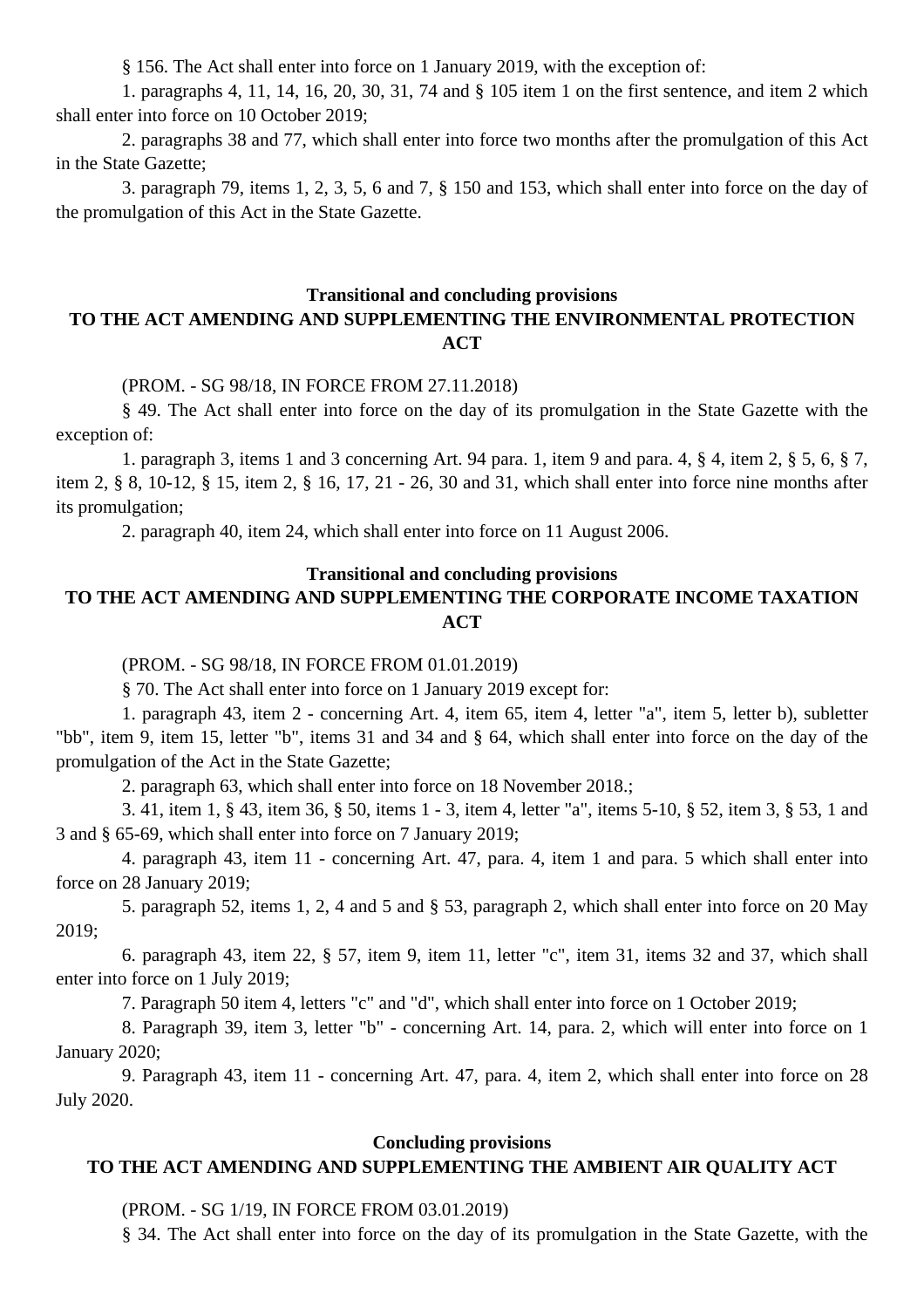exception of § 9 concerning Art. 27, para. 9 and § 23 concerning Art. 42a, para. 4 and 5, which shall enter into force on 1 January 2020.

# **Annex N 1 to § 1, p. 11**

DISPOSAL OPERATIONS

D 1 underground or ground filling (ex. Landfill etc.).

D 2 working out the land (ex. Bio-breaking down of liquid or deposit waste in the soil etc.).

D 3 deep injection (ex. Injection of pumped out waste in wells, salt or natural deposits)

D 4 Surface fences (depositing of liquid or deposit holes, ponds, lagoons, etc)

D 5 especially built landfills 9ex. Depositing in separate waster proof cells, sealed and isolated between one another and form the environment, etc.)

D 6 throwing in waster pools, with the exception of seas and oceans.

D 7 throwing in seas and oceans, including burying under the sea bottom.

D 8 bio-treatment, not indicated elsewhere in this annex, leading to formation of end compounds or mixtures, which are disposed by some of the operation with codes D 1 - D 12.

D 9 Physical and chemical treatment, not indicated elsewhere in this annex, leading to formation of end compounds or mixtures, which are disposed by some of the operation with codes D 1 - D 12 (ex. Evaporation, drying, etc.)

D 10 ground incineration.

D 11 incineration in the sea (\*).

D 12 Permanent storage (ex. Storage in containers in a mine, etc.).

D 13 regrouping or mixing before some of the operations on codes

 $D1 -$ 

 $D$  12 (\*\*).

D 14 repacking prior to some of the operations with codes D 1-D 13.

D 15 Storage to some of the operations with codes D 1 - D 14, with the exception of temporary storage of waste on the landfill of their collection (\*\*\*).

(\*) This activity has been prohibited by the EU legislation and by international conventions.

(\*\*) In the absence of another suitable code D, here may be included prior operations before the disposal, including prior processing as inter alia, sorting, breaking, firming, palleting, drying, cutting conditioning or separation before some of the operation of codes D 1 - D 12.

(\*\*\*) Temporary storage means prior storage in the meaning of  $\S$  1, p. 27 of the Additional Provisions.

### **Annex N 2 to § 1, p. 13**

 $(Amend. - SG, 105/16)$ 

### RECOVERY OPERATIONS

R 1 Using waste predominantly as fuel or other way for obtaining energy (\*).

R 2 Regeneration of solvents.

R 3 Recycling of organic substances, which are not used as solvents, including by composting and other processes of bio-transformation (\*\*).

R 4 Recycling of metals and metal compounds.

R 5 recycling of other non-organic materials (\*\*\*).

R 6 regeneration of acids and bases.

R 7 Recovery of compounds, used for diminishing the pollution.

R 8 Recovery of components from catalyzers .

R 9 Re-refining of oils or other reuse of oils.

R 10 Processing of ground surface, leading to improvement of agriculture or the environment.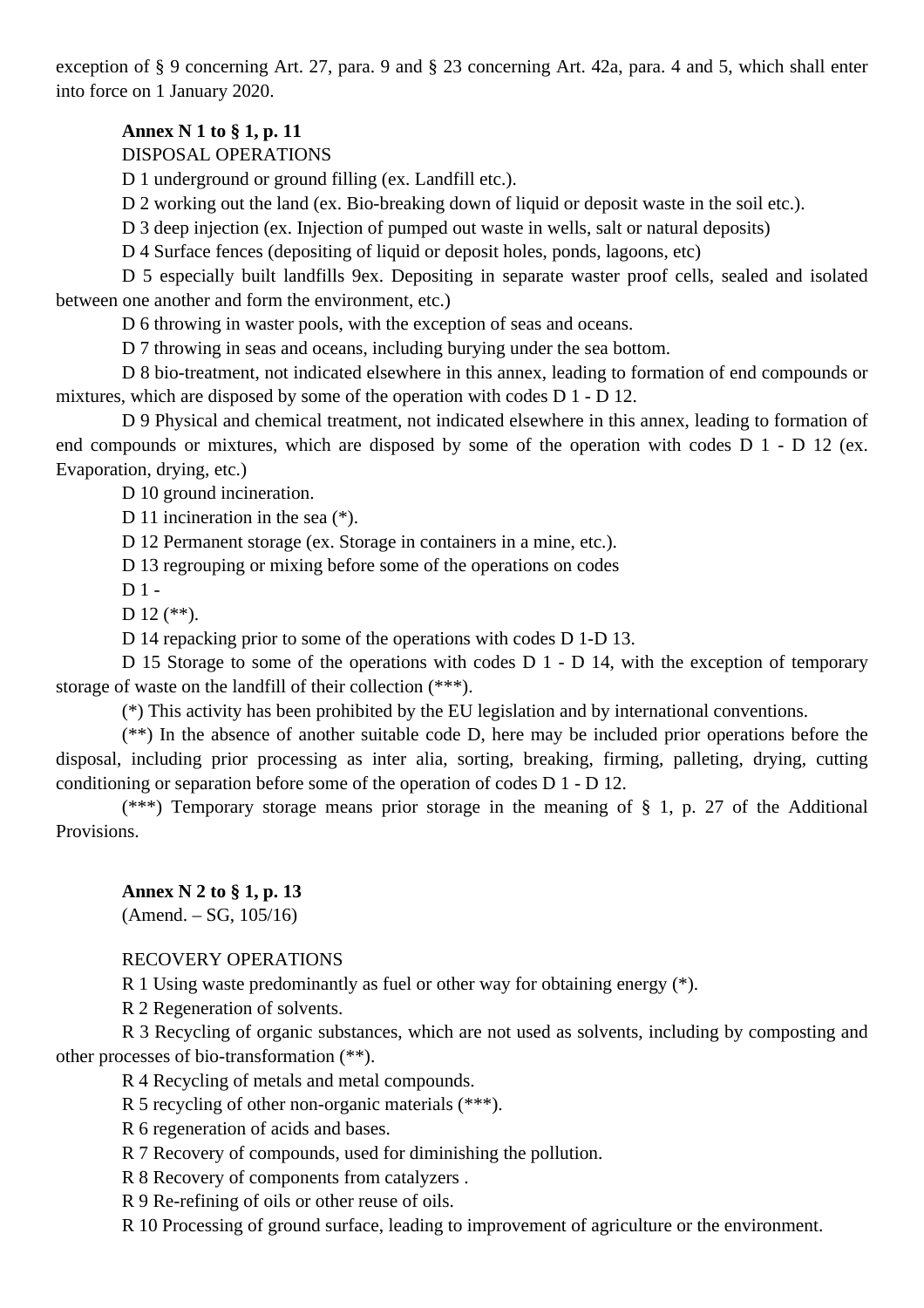R 11 using waste, formed as a result of some of the operations with codes R 1 -

R 2.

R 12 exchange of waste for some of the activities with codes R 1 - R 11 (\*\*\*\*).

(\*) (amend.  $-$  SG, 105/16) (\*) This includes installations for incineration, intended for processing of solid household waste, where their energy effectiveness is equal to, or higher than:

1. 0,60 for installations, which are in exploitation and have received permit pursuant to the applicable Community legislation before 1 January 2009;

2. 0,65 for installations, received permit after 31 December 2008, where the following formula is used:

Energy effectiveness = (CCF x (Ep - (Ef + Ei)/ (0,97 x (Ew + Ef), where:

CCF is the correlation coefficient for the climate conditions, calculated and rounded to the third decimal on the basis of the following formula:

a) CCF for installations, which are commissioned and have received permit under the EU legislation in force before 1 September 2015.

 $CCF = 1$  if HDD1 larger, or = 3350

 $CCF = 1,25$ , if HDD is larger or = to 2150

CCF =  $- (0,25/1200)$  x HDD + 1,698, if 2150 is smaller than HDD, smaller than 3350.

b) CCF for the installations, which have received permit after 31 August 2015, as well as the installations under letter "a" in the period after 31 December 2029.

 $CCF = 1$ , if HDD is larger or = 3350

 $CCF = 1$ , 12, if HDD is smaller or  $= 2150$ 

CCF =  $- (0.12/1200)$  x HDD + 1,335, if 2150 is smaller than HDD smaller 3350

Ep is the annual production of energy in the form of heat or electricity; it is calculated as the energy in the form of electricity is multiplied by 2,6, and the energy in the form of heat, produced for trade use is multiplied by 1,1 (GJ/annually);

Ef is the annual quantity of energy, implied in the system of fuels, participating in the production of vapor (GJ/annually);

Ew is annual quantity of energy, contained in the treated waste, calculated on the basis of its heat value of incineration of waste (GJ/annually);

Ei is the annual import of energy, excluding Ew and Ef (GJ/annually);

0,97 is the coefficient of losses of energy, due to bottom ash and radiation.

(Thus obtained value of CCF is rounded to the third decimal)

Note 1. The value of HDD (the heating day degrees) must be the average value of the annual values of HDD for the place, where the installation for burning is located, calculated for the period of 20 consecutive years before the year, for which CCF is calculated. For calculation of the HDD values must be used the following method, accepted by Eurostat: HDD is equal to  $(18 \text{ degrees } C - \text{ Tm})$  x d, of Tt is lower or equal to 15 degrees C (threshold value for switching heating) and is equal to 0, if Tt is higher than 15 degrees C, where Tt is the average temperature of the outside air (Tmin + Tmax)/2 for the person of d days. The calculations shall be made on a one-day basis  $(d = 1)$  and shall be summed for the periods up to 1 year.

This formula is applied in compliance with the reference document for the best available techniques for waste incineration.

(\*\*) This includes also gasification and pyrolisis where the components are used as chemicals.

(\*\*\*) This includes cleaning of soil, leading to recovery of soil and recycling of non-organic construction materials.

(\*\*\*\*) In absence of another suitable code R, this may include prior operations before the recovery, including prior processing as, inter alia, dismounting, sorting, breaking, filling, palleting, drying, cutting, conditioning, re-packing, separation, re-grouping or mixing before some of the operations with codes R 1 - R 11.

(\*\*\*\*\*) Temporary storage means prior storage in the meaning of  $\S$  1, p. 27 of the Additional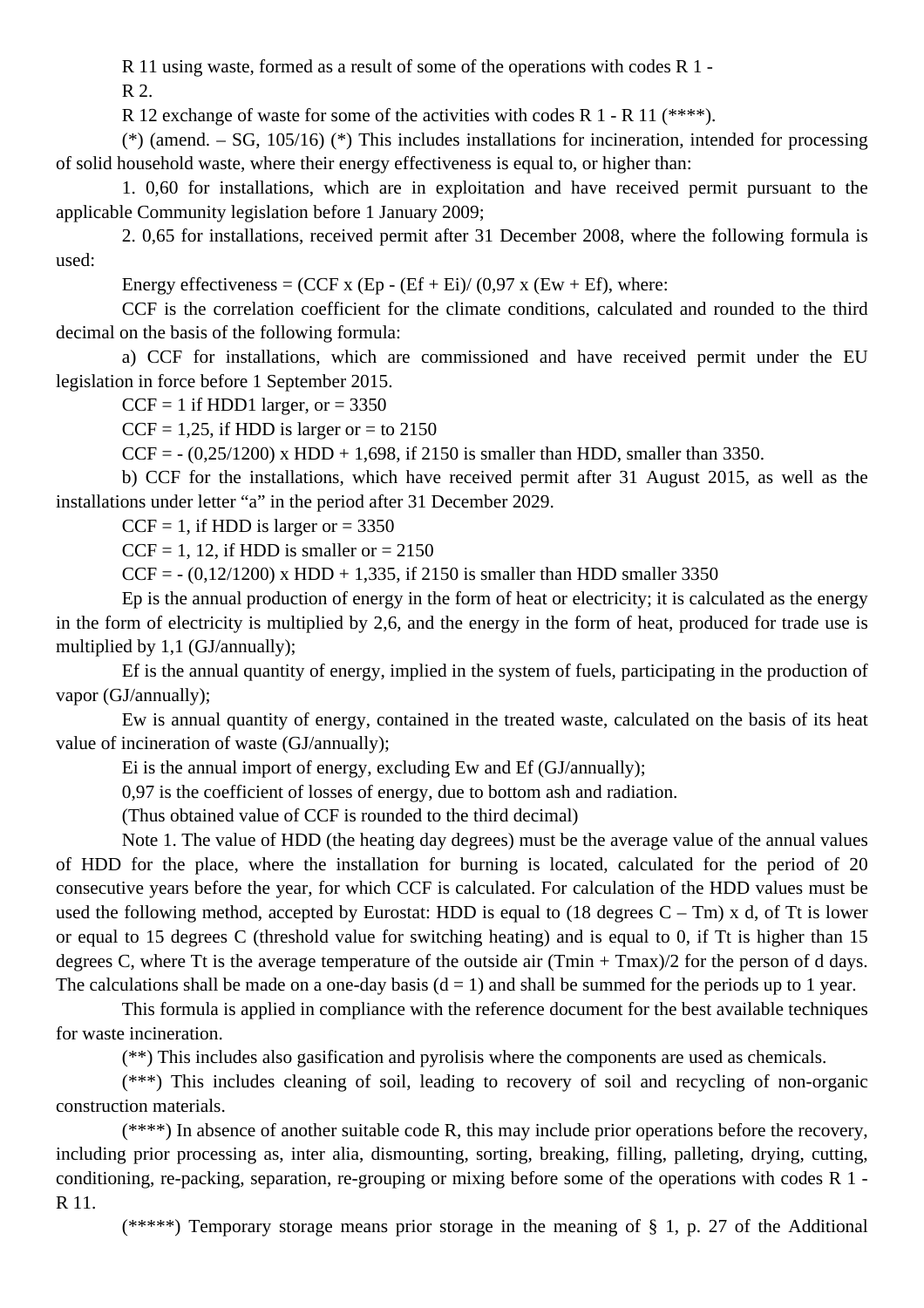Provisions.

**Annex N 3 to § 1, p. 12**

 $(amend. - SG, 105/16)$ 

### PROPERTIES OF WASTE WHICH RENDER IT HAZARDOUS

**HP 1 'Explosive':** waste which is capable by chemical reaction of producing gas at such a temperature and pressure and at such a speed as to cause damage to the surroundings. Pyrotechnic waste, explosive organic peroxide waste and explosive self-reactive waste is included.

When a waste contains one or more substances classified by one of the hazard class and category codes and hazard statement codes shown in Table 1, the waste shall be assessed for HP 1, where appropriate and proportionate, according to test methods. If the presence of a substance, a mixture or an article indicates that the waste is explosive, it shall be classified as hazardous by HP 1.

Table 1: Hazard Class and Category Code(s) and Hazard statement Code(s) for waste constituents for the classification of wastes as hazardous by HP 1:

| <b>Hazard Class and Category Code(s)</b> | Hazard statement Code(s) |  |
|------------------------------------------|--------------------------|--|
| Unst. Expl.                              | H 200                    |  |
| Expl. 1.1                                | H 201                    |  |
| Expl. 1.2                                | H 202                    |  |
| Expl. 1.3                                | H 203                    |  |
| Expl. 1.4                                | H 204                    |  |
| Self-react. A                            | H 240                    |  |
| Org. Perox. A                            |                          |  |
| Self-react. B                            |                          |  |
| Org. Perox. B                            | H 241                    |  |

**HP 2 'Oxidising':** waste which may, generally by providing oxygen, cause or contribute to the combustion of other materials.

When a waste contains one or more substances classified by one of the hazard class and category codes and hazard statement codes shown in Table 2, the waste shall be assessed for HP 2, where appropriate and proportionate, according to test methods. If the presence of a substance indicates that the waste is oxidising, it shall be classified as hazardous by HP 2.

Table 2: Hazard Class and Category Code(s) and Hazard statement Code(s) for the classification of wastes as hazardous by HP 2: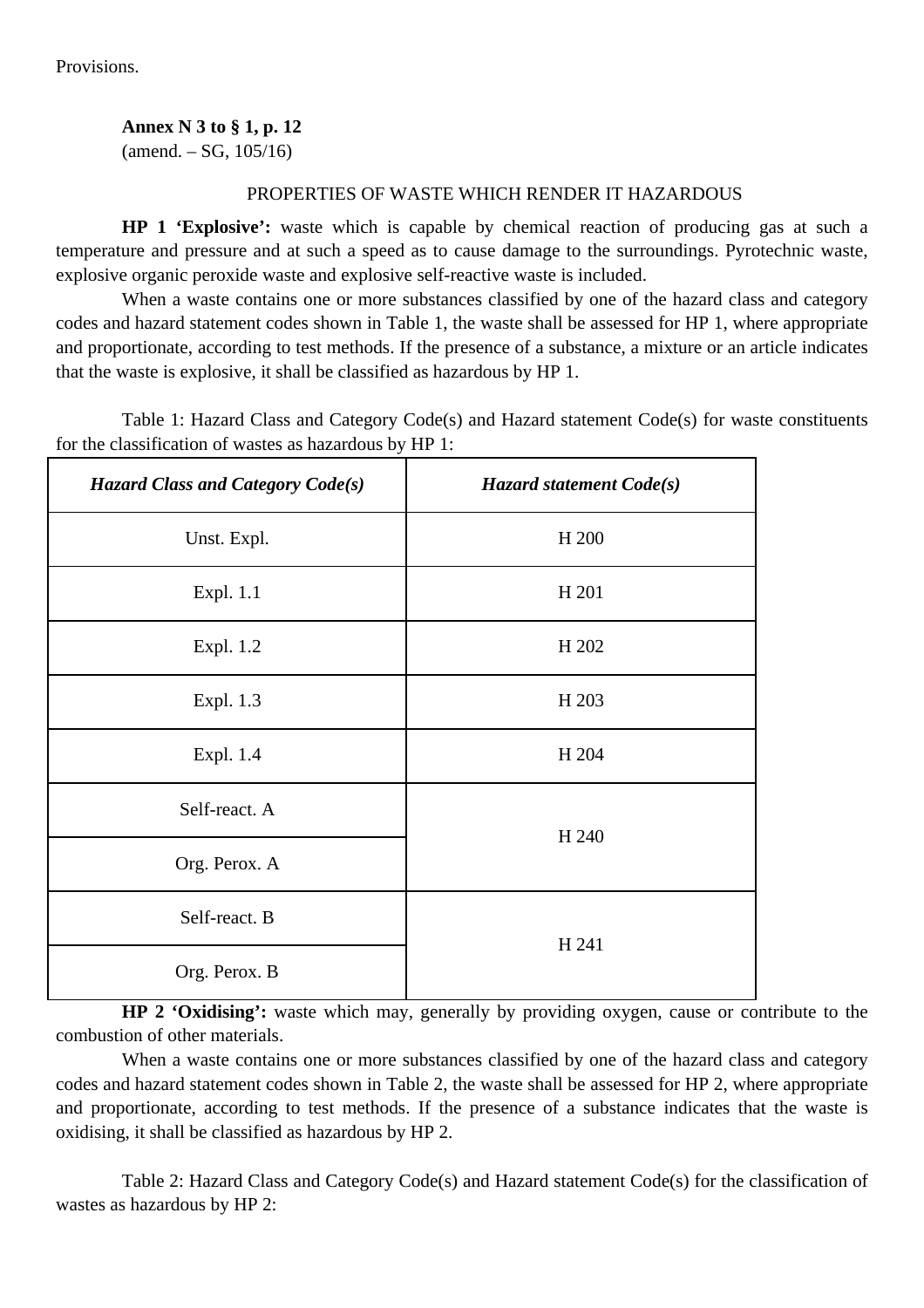| <b>Hazard Class and Category Code(s)</b> | Hazard statement $Code(s)$ |  |
|------------------------------------------|----------------------------|--|
| Ox. Gas 1                                | H 270                      |  |
| Ox. Liq. 1                               |                            |  |
| Ox. Sol. 1                               | H 271                      |  |
| Ox. Liq. 2, Ox. Liq. 3                   |                            |  |
| Ox. Sol. 2, Ox. Sol. 3                   | H 272                      |  |

### **HP 3 'Flammable':**

flammable liquid waste: liquid waste having a flash point below  $60^{\circ}$ C or waste gas oil, diesel and light heating oils having a flash point  $> 55^{\circ}$ C and  $\leq 75^{\circ}$ C:

– flammable pyrophoric liquid and solid waste: solid or liquid waste which, even in small quantities, is liable to ignite within five minutes after coming into contact with air;

– flammable solid waste: solid waste which is readily combustible or may cause or contribute to fire through friction;

flammable gaseous waste: gaseous waste which is flammable in air at  $20^{\circ}$ C and a standard pressure of 101.3 kPa;

water reactive waste: waste which, in contact with water, emits flammable gases in dangerous quantities;

– other flammable waste: flammable aerosols, flammable self-heating waste, flammable organic peroxides and flammable self-reactive waste.

When a waste contains one or more substances classified by one of the following hazard class and category codes and hazard statement codes shown in Table 3, the waste shall be assessed, where appropriate and proportionate, according to test methods. If the presence of a substance indicates that the waste is flammable, it shall be classified as hazardous by HP 3.

Table 3: Hazard Class and Category Code(s) and Hazard statement Code(s) for waste constituents for the classification of wastes as hazardous by HP 3:

| <b>Hazard Class and Category Code(s)</b> | Hazard statement Code(s) |  |
|------------------------------------------|--------------------------|--|
| Flam. Gas 1                              | H <sub>220</sub>         |  |
| Flam. Gas 2                              | H <sub>221</sub>         |  |
| Aerosol 1                                | H <sub>222</sub>         |  |
| Aerosol 2                                | H <sub>223</sub>         |  |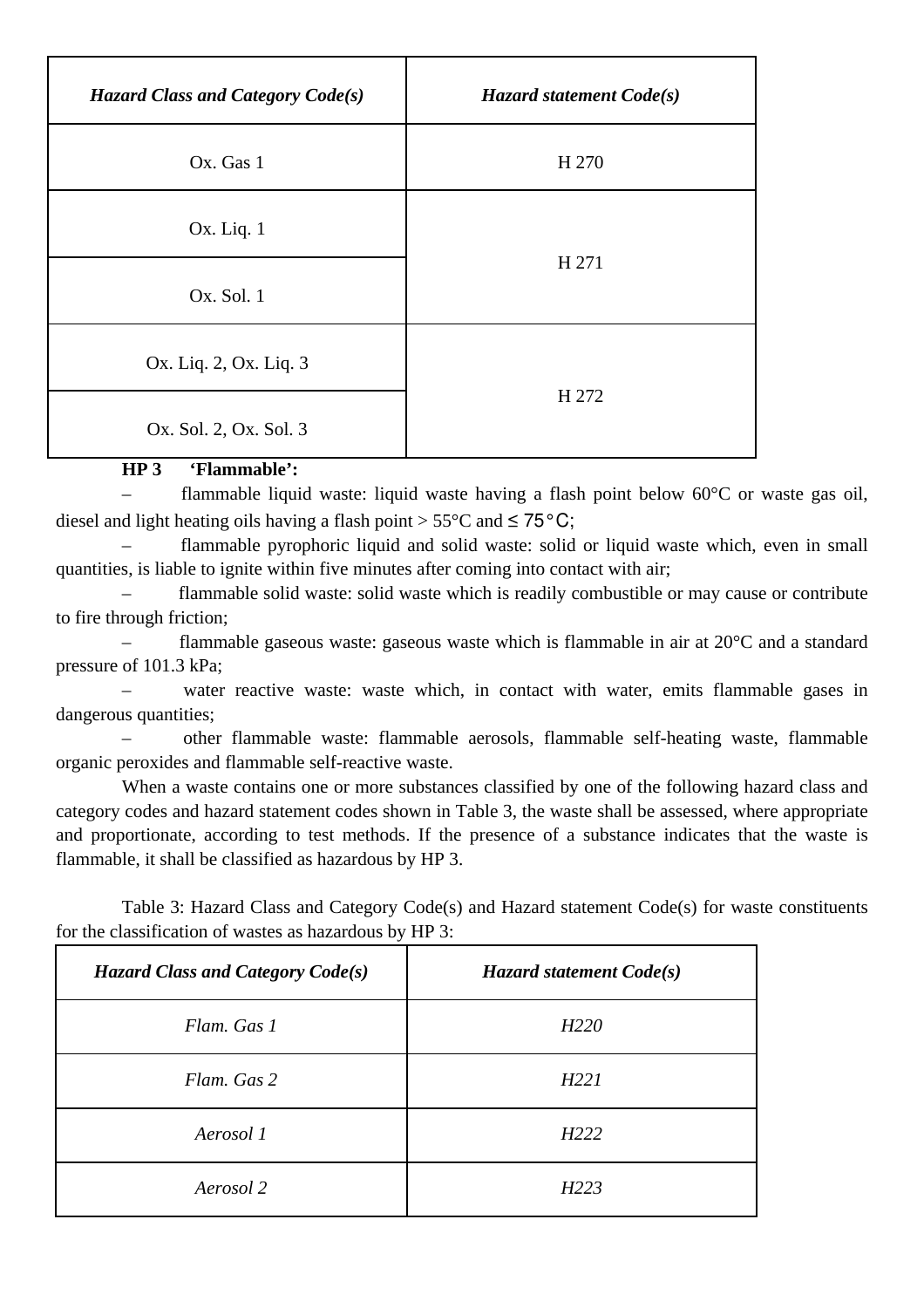| Flam. Liq. 1                     | H <sub>224</sub> |
|----------------------------------|------------------|
| Flam. Liq.2                      | H <sub>225</sub> |
| Flam. Liq. 3                     | H226             |
| Flam. Sol. 1                     |                  |
| Flam. Sol. 2                     | H228             |
| Self-react. CD                   |                  |
| Self-react. EF                   |                  |
| Org. Perox. CD                   | H <sub>242</sub> |
| Org. Perox. EF                   |                  |
| Pyr. Liq. $1$                    |                  |
| Pyr. Sol. 1                      | H <sub>250</sub> |
| Self-heat.1                      | H251             |
| Self-heat. 2                     | H <sub>252</sub> |
| Water-react. 1                   | H <sub>260</sub> |
| Water-react. 2<br>Water-react. 3 | H261             |

**HP 4 'Irritant - skin irritation and eye damage':** waste which on application can cause skin irritation or damage to the eye.

When a waste contains one or more substances in concentrations above the cut-off value, that are classified by one of the following hazard class and category codes and hazard statement codes and one or more of the following concentration limits is exceeded or equalled, the waste shall be classified as hazardous by HP 4.

The cut-off value for consideration in an assessment for Skin corr. 1A (H314), Skin irrit. 2 (H315), Eye dam. 1 (H318) and Eye irrit. 2 (H319) is 1%.

If the sum of the concentrations of all substances classified as Skin corr. 1A (H314) exceeds or equals 1%, the waste shall be classified as hazardous according to HP 4.

If the sum of the concentrations of all substances classified as H318 exceeds or equals 10%, the waste shall be classified as hazardous according to HP 4.

If the sum of the concentrations of all substances classified H315 and H319 exceeds or equals 20%, the waste shall be classified as hazardous according to HP 4.

Note that wastes containing substances classified as H314 (Skin corr.1A, 1B or 1C) in amounts greater than or equal to 5% will be classified as hazardous by HP 8. HP 4 will not apply if the waste is classified as HP 8.

**HP 5 'Specific Target Organ Toxicity (STOT)/Aspiration Toxicity':** waste which can cause specific target organ toxicity either from a single or repeated exposure, or which cause acute toxic effects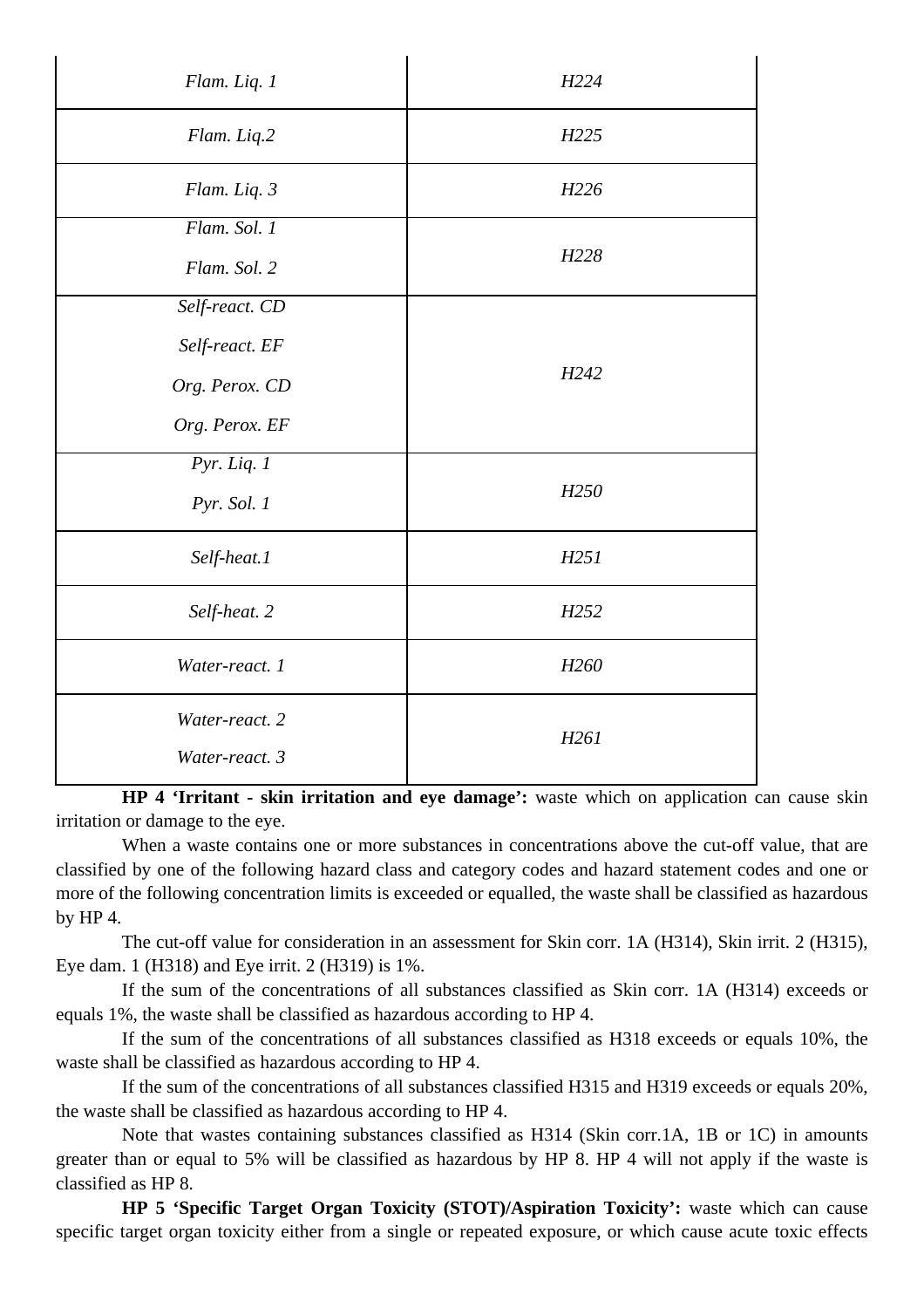following aspiration.

When a waste contains one or more substances classified by one or more of the following hazard class and category codes and hazard statement codes shown in Table 4, and one or more of the concentration limits in Table 4 is exceeded or equalled, the waste shall be classified as hazardous according to HP 5. When substances classified as STOT are present in a waste, an individual substance has to be present at or above the concentration limit for the waste to be classified as hazardous by HP 5.

When a waste contains one or more substances classified as Asp. Tox. 1 and the sum of those substances exceeds or equals the concentration limit, the waste shall be classified as hazardous by HP 5 only where the overall kinematic viscosity (at  $40^{\circ}$ C) does not exceed 20.5 mm<sup>2</sup>/s.

Table 4: Hazard Class and Category Code(s) and Hazard statement Code(s) for waste constituents and the corresponding concentration limits for the classification of wastes as hazardous by HP 5

| <b>Hazard Class and Category</b><br>Code(s) | <b>Hazard statement Code(s)</b> | <b>Concentration limit</b> |  |
|---------------------------------------------|---------------------------------|----------------------------|--|
| STOT SE 1                                   | H370                            | $1\%$                      |  |
| STOT SE 2                                   | H371                            | 10%                        |  |
| STOT SE 3                                   | H335                            | 20%                        |  |
| <b>STOT RE 1</b>                            | H372                            | $1\%$                      |  |
| STOT RE <sub>2</sub>                        | H373                            | 10%                        |  |
| Asp. Tox. 1                                 | H304                            | 10%                        |  |

**HP 6 'Acute Toxicity':** waste which can cause acute toxic effects following oral or dermal administration, or inhalation exposure**.**

If the sum of the concentrations of all substances contained in a waste, classified with an acute toxic hazard class and category code and hazard statement code given in Table 5, exceeds or equals the threshold given in that table, the waste shall be classified as hazardous by HP 6. When more than one substance classified as acute toxic is present in a waste, the sum of the concentrations is required only for substances within the same hazard category.

The following cut-off values shall apply for consideration in an assessment:  $-$  For Acute Tox. 1, 2 or 3 (H300, H310, H330, H301, H311, H331): 0.1%; – For Acute Tox. 4 (H302, H312, H332): 1%.

Table 5: Hazard Class and Category Code(s) and Hazard statement Code(s) for waste constituents and the corresponding concentration limits for the classification of wastes as hazardous by HP 6

| <b>Hazard Class and Category</b><br>Code(s) | Hazard statement Code(s) | <b>Concentration limit</b> |
|---------------------------------------------|--------------------------|----------------------------|
| Acute Tox.1 (Oral)                          | H300                     | $0.1\%$                    |
| Acute Tox. 2 (Oral)                         | H300                     | 0.25%                      |
| Acute Tox. 3 (Oral)                         | H301                     | 5%                         |
| Acute Tox 4 (Oral)                          | H302                     | 25%                        |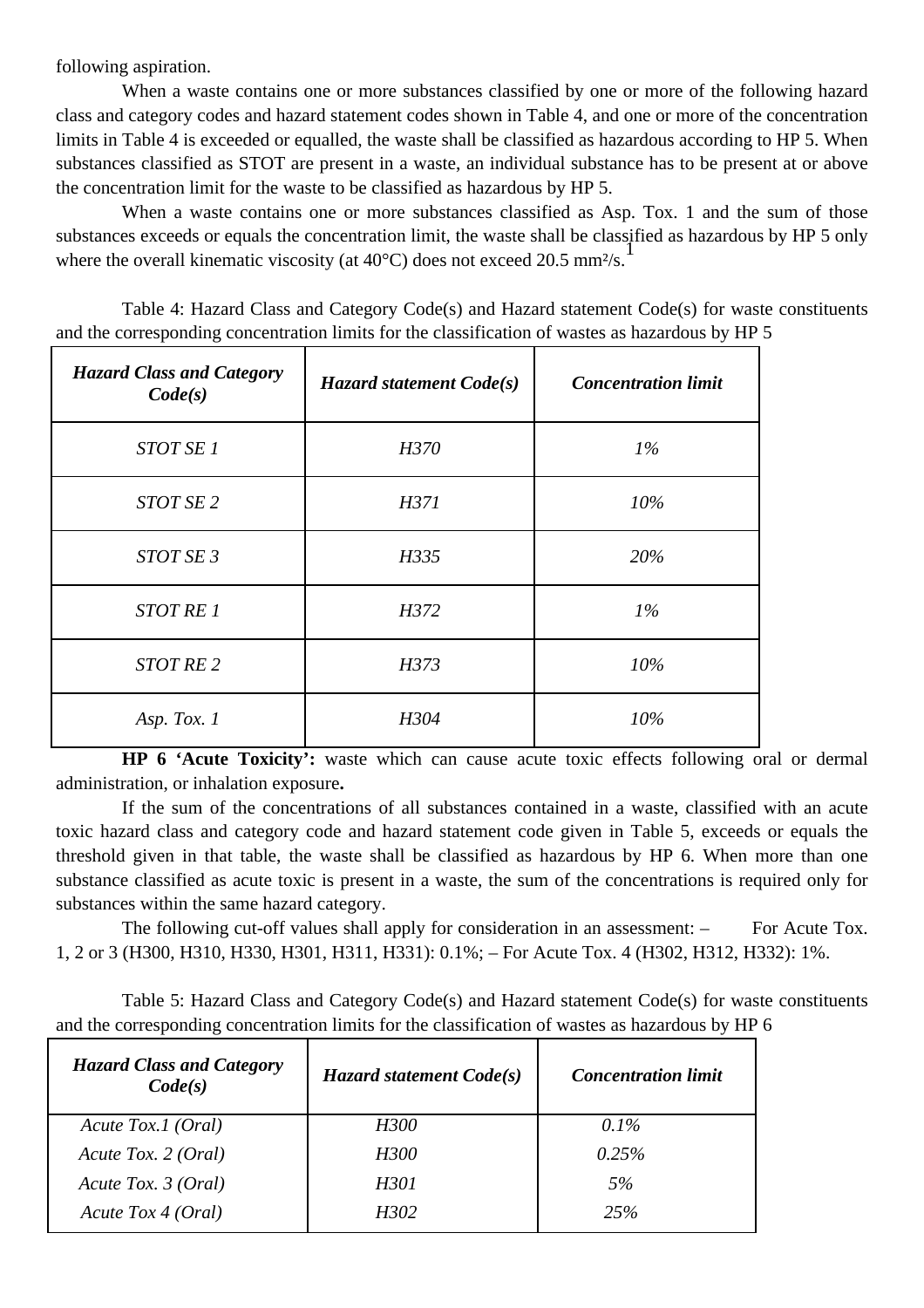| Acute Tox.1 (Dermal)    | H310 | 0.25%   |
|-------------------------|------|---------|
| Acute Tox.2 (Dermal)    | H310 | 2.5%    |
| Acute Tox. 3 (Dermal)   | H311 | 15%     |
| Acute Tox 4 (Dermal)    | H312 | 55%     |
| Acute Tox $1$ (Inhal.)  | H330 | $0.1\%$ |
| Acute Tox.2 (Inhal.)    | H330 | 0.5%    |
| Acute Tox. $3$ (Inhal.) | H331 | 3.5%    |
| Acute Tox. 4 (Inhal.)   | H332 | 22.5%   |

**HP 7 'Carcinogenic':** waste which induces cancer or increases its incidence.

When a waste contains a substance classified by one of the following hazard class and category codes and hazard statement codes and exceeds or equals one of the following concentration limits shown in Table 6, the waste shall be classified as hazardous by HP 7. When more than one substance classified as carcinogenic is present in a waste, an individual substance has to be present at or above the concentration limit for the waste to be classified as hazardous by HP 7.

Table 6: Hazard Class and Category Code(s) and Hazard statement Code(s) for waste constituents and the corresponding concentration limits for the classification of wastes as hazardous by HP 7

| <b>Hazard Class and Category</b><br>Code(s) | Hazard statement Code(s) | <b>Concentration limit</b> |  |
|---------------------------------------------|--------------------------|----------------------------|--|
| Carc. 1A                                    | H350                     | 0.1%                       |  |
| Carc. $IB$                                  |                          |                            |  |
| Carc. 2                                     | H351                     | $1.0\%$                    |  |

**HP 8 'Corrosive':** waste which on application can cause skin corrosion.

When a waste contains one or more substances classified as Skin corr.1A, 1B or 1C (H314) and the sum of their concentrations exceeds or equals 5%, the waste shall be classified as hazardous by HP 8.

The cut-off value for consideration in an assessment for Skin corr. 1A, 1B, 1C (H314) is 1.0%.

**HP 9 'Infectious':** waste containing viable micro-organisms or their toxins which are known or reliably believed to cause disease in man or other living organisms.

The attribution of HP 9 shall be assessed by the rules laid down in reference documents or legislation in the Member States.

**HP 10 'Toxic for reproduction':** waste which has adverse effects on sexual function and fertility in adult males and females, as well as developmental toxicity in the offspring.

When a waste contains a substance classified by one of the following hazard class and category codes and hazard statement codes and exceeds or equals one of the following concentration limits shown in Table 7, the waste shall be classified hazardous according to HP 10. When more than one substance classified as toxic for reproduction is present in a waste, an individual substance has to be present at or above the concentration limit for the waste to be classified as hazardous by HP 10.

Table 7: Hazard Class and Category Code(s) and Hazard statement Code(s) for waste constituents and the corresponding concentration limits for the classification of wastes as hazardous by HP 10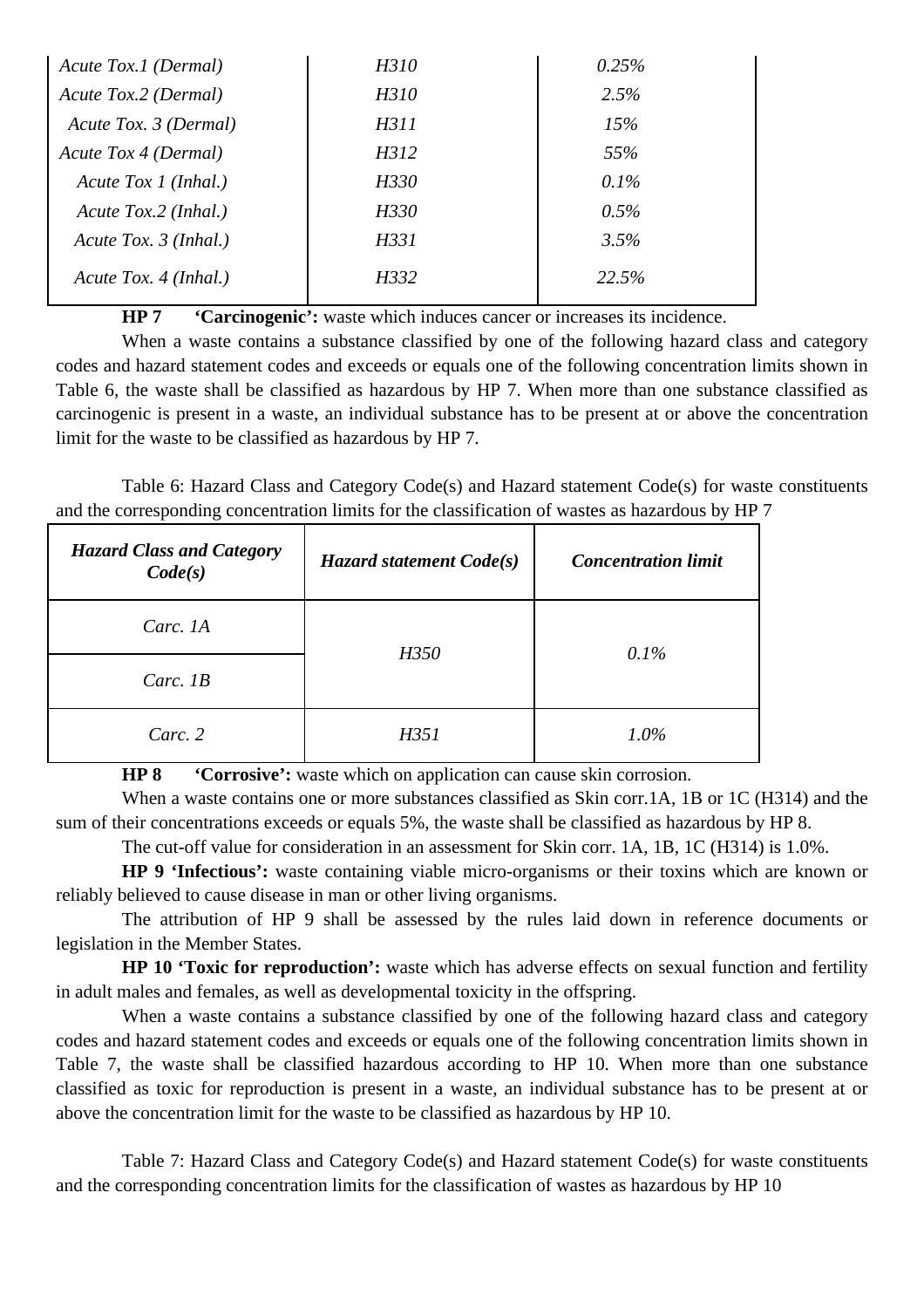| <b>Hazard Class and Category</b><br>Code(s) | Hazard statement Code(s) | <b>Concentration limit</b> |
|---------------------------------------------|--------------------------|----------------------------|
| Repr. 1A                                    | H360                     | $0.3\%$                    |
| Repr. 1B                                    |                          |                            |
| Repr. 2                                     | H361                     | $3.0\%$                    |

**HP 11 'Mutagenic':** waste which may cause a mutation, that is a permanent change in the amount or structure of the genetic material in a cell.

When a waste contains a substance classified by one of the following hazard class and category codes and hazard statement codes and exceeds or equals one of the following concentration limits shown in Table 8, the waste shall be classified as hazardous according to HP 11. When more than one substance classified as mutagenic is present in a waste, an individual substance has to be present at or above the concentration limit for the waste to be classified as hazardous by HP 11.

Table 8: Hazard Class and Category Code(s) and Hazard statement Code(s) for waste constituents and the corresponding concentration limits for the classification of wastes as hazardous by HP 11

| <b>Hazard Class and Category</b><br>Code(s) | Hazard statement Code(s) | <b>Concentration limit</b> |
|---------------------------------------------|--------------------------|----------------------------|
| Muta. 1A,                                   | H340                     | 0.1%                       |
| Muta. 1B                                    |                          |                            |
| Muta. 2                                     | H341                     | $1.0\%$                    |

**HP 12 'Release of an acute toxic gas':** waste which releases acute toxic gases (Acute Tox. 1, 2 or 3) in contact with water or an acid.

When a waste contains a substance assigned to one of the following supplemental hazards EUH029, EUH031 and EUH032, it shall be classified as hazardous by HP 12 according to test methods or guidelines.

**HP 13 'Sensitising':** waste which contains one or more substances known to cause sensitising effects to the skin or the respiratory organs.

When a waste contains a substance classified as sensitising and is assigned to one of the hazard statement codes H317 or H334 and one individual substance equals or exceeds the concentration limit of 10%, the waste shall be classified as hazardous by HP 13.

**HP 14 'Ecotoxic':** waste which presents or may present immediate or delayed risks for one or more sectors of the environment.

**HP 15 'Waste capable of exhibiting a hazardous property listed above not directly displayed by the original waste'**.

When a waste contains one or more substances assigned to one of the hazard statements or supplemental hazards shown in Table 9, the waste shall be classified as hazardous by HP 15, unless the waste is in such a form that it will not under any circumstance exhibit explosive or potentially explosive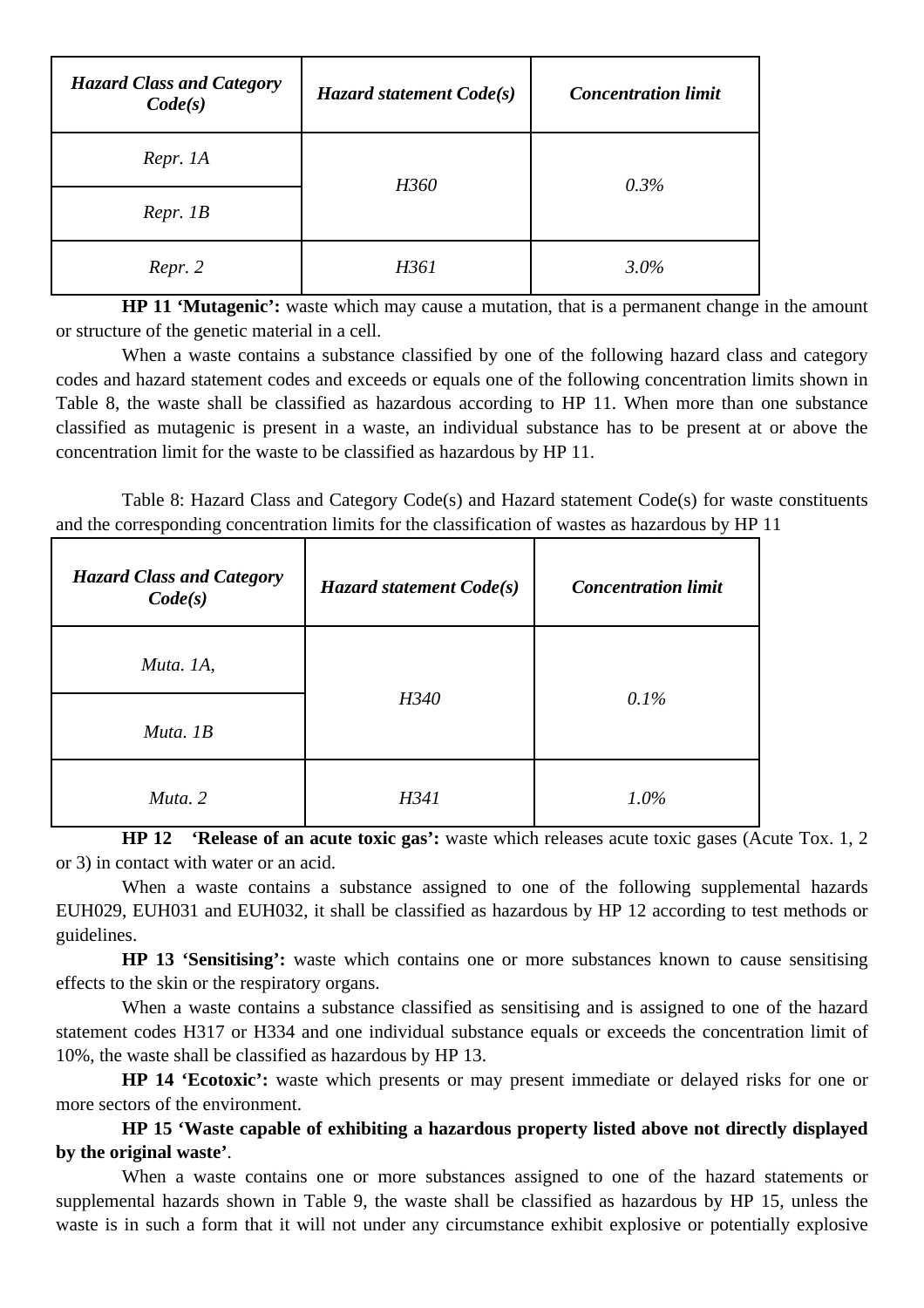properties.

Table 9: Hazard statements and supplemental hazards for waste constituents for the classification of wastes as hazardous by HP 15

| $\boldsymbol{H}$ azard Statement(s) / Supplemental Hazard(s) |                  |  |
|--------------------------------------------------------------|------------------|--|
| May mass explode in fire                                     | H <sub>205</sub> |  |
| <i>Explosive when dry</i>                                    | EUH001           |  |
| May form explosive peroxides                                 | <b>EUH019</b>    |  |
| Risk of explosion if heated under confinement                | <i>EUH044</i>    |  |

In addition, Member States may characterise a waste as hazardous by HP 15 based on other applicable criteria, such as an assessment of the leachate.

Note

Attribution of the hazardous property HP 14 is made on the basis of the criteria laid down in Annex VI to Council Directive 67/548/EEC.

Test methods

The methods to be used are described in Council Regulation (EC) No  $440/2008^2$  and in other relevant CEN notes or other internationally recognised test methods and guidelines.'

<sup>1</sup> The kinematic viscosity shall only be determined for fluids.

2 Council Regulation (EC) No 440/2008 of 30 May 2008 laying down test methods pursuant to Regulation (EC) No 1907/2006 of the European Parliament and of the Council on the Registration, Evaluation, Authorisation and Restriction of Chemicals (REACH) (OJ L 142, 31.5.2008, p. 1).

#### **Annex N 4to Art. 50, Para. 3, p. 2**

EXEMPLARY MEASURES FOR PREVENTION OF WASTE FORMATION

Measures, which may concern the framework conditions, related to waste formation:

1. Using measures for planning or other economic instruments for encouraging the efficient use of resources.

2. Encouragement of the research and development activity in the area of achieving cleaner products and technologies and with less waste, as well as dissemination and use of the results from this research and development activity.

3. Development of effective and expedient indicators for the pressure on the environment, related to waste formation, whose purpose is to contribute for prevention of waste formation at all levels of comparison of the products at community level and actions of local bodies to national measures.

Measures, which may concern the phase of projecting and production and dissemination:

4. encouragement of the complied with the environment projecting (systematic reporting of the ecological aspects in development of the products in view to improvement of the ecologic behavior of the product during its whole life cycle).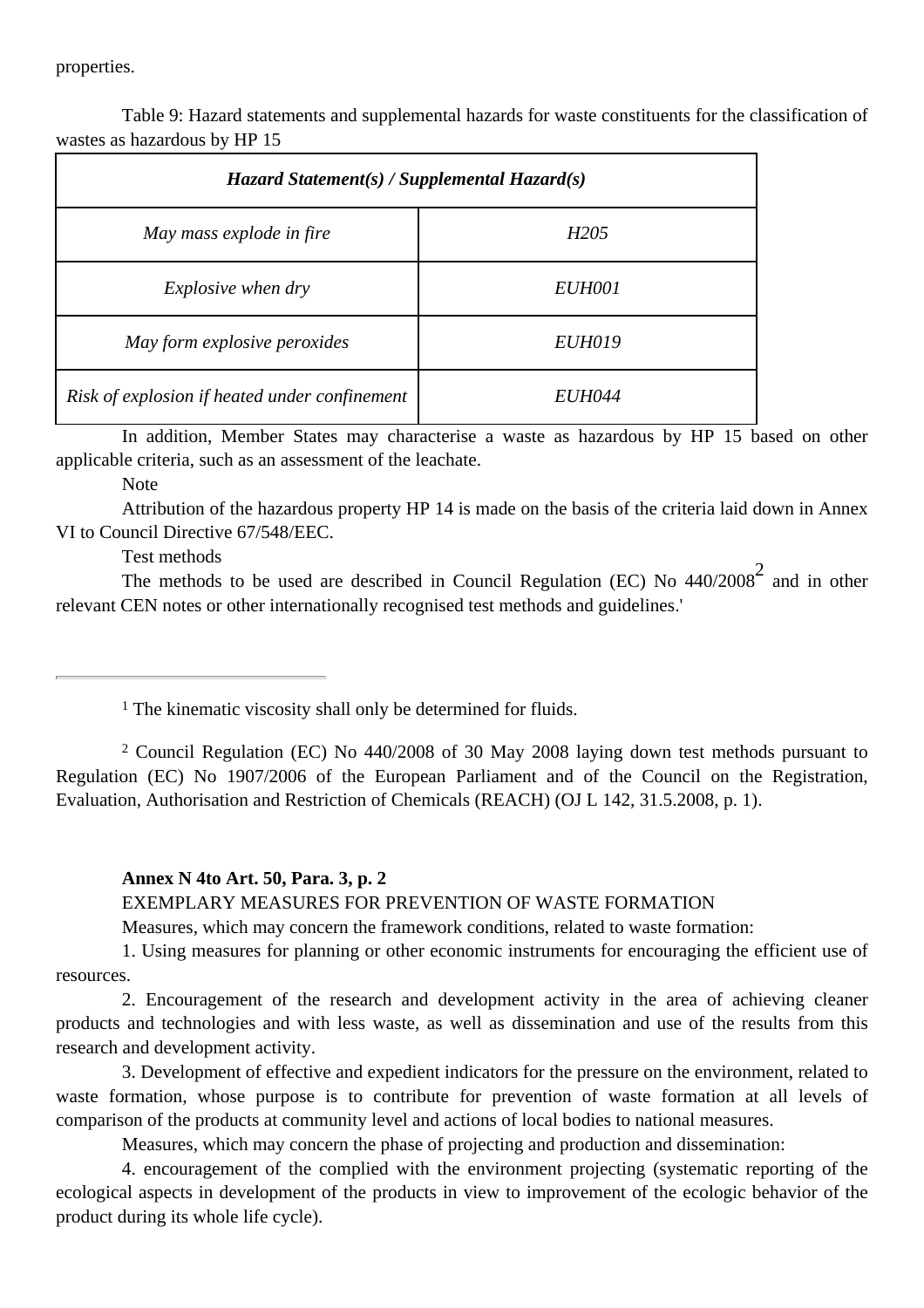5. Providing information about the techniques for prevention of waste formation in view to facilitating the application of the best available techniques of the industry.

6. Organization of training of the competent bodies in relation to inclusion of requirements for prevention waste formation in the permits pursuant to Art. 35, Para. 1.

7. Inclusion of measures for prevention of waste formation in the installations, which do not fall in the scope of Annex N 4 of the act. Where it is expedient, these measures may include evaluations or plans for prevention of waste formation.

8. Using explanatory campaigns or giving financial support to the business for decision taking or other type of support. It is probable these measures to be very effective, where they are directed and adapted to the SMEs and are realized through established business networks.

9. using voluntary agreements, expert groups of consumers/producers or sector negotiations in view to the fact that the relevant undertakings or production sectors to make their own plans or objectives for prevention of waste formation or to make corrections in products or packaging, from which a large quantity of waste are formed.

1 4. Encouragement of reliable systems for ecologic management, including EMAS and ISO 14001.

Measures, which may refer to the phase of consumption and use:

11. Using economic instruments as stimulus for clean products or introduction of obligatory payment by the users for a certain products or element for packaging, which otherwise would be provided free.

12. Using explanatory campaigns and provision of information, directed to the wide public or to specific groups of consumers.

13. Encouragement of reliable eco-marking.

14. Agreement with producers, as for example work of expert groups for the relevant products, as is the practice within the frames of the integrated polices for the products or the retail traders on the issues for available information, related to prevention of waste formation and for products with less negative impact on the environment.

15. In the context of the public and corporative orders – inclusion of criteria for protection of the environment and prevention of waste formation, in the tender calls and in the contracts pursuant to the Guidebook for the ecological public procurement, published by the Commission on 29 October 2004.

16. Encouragement of re-use and/or repair of suitable thrown out products or their components by using educational, economic, logistic or other measures as for example – establishment and support of accredited centres and networks for repair and reuse mostly in dense populated areas.

| N  | Type of facility | Location of the facility                                        | Operator              | term                                       |
|----|------------------|-----------------------------------------------------------------|-----------------------|--------------------------------------------|
| 1  | $\overline{2}$   | 3                                                               | 4                     | 5                                          |
| 1. | sludge pond,     | Devnya, municipality Devnya,<br>Varna region                    | "Polimeri" - Ltd,     | 31.12.2011                                 |
|    |                  |                                                                 | Devnya                |                                            |
| 2. | pond,            | combined ash-sludge Padina, Avren municipality,<br>region Varna | "solvey Sodi" -       | 31.12.2014                                 |
|    | "padina"         |                                                                 | SC, Devnya            |                                            |
| 3. | ashpond          | Ezerovo, Beloslav municipality "TEC Varna" - Ltd,               | Ezerovo,              | First section of ashpond<br>01.01.2013     |
|    |                  | Varna                                                           | Beloslav municipality | Second section of<br>ashpond $-31.12.2014$ |
| 4. | ashpond          | Svistov, Svistov municipality,<br>region Veliko Tarnovo         | "TEC Sviloza" -       | 4th section of ashpond                     |

#### **Annex N 5 to § 20**